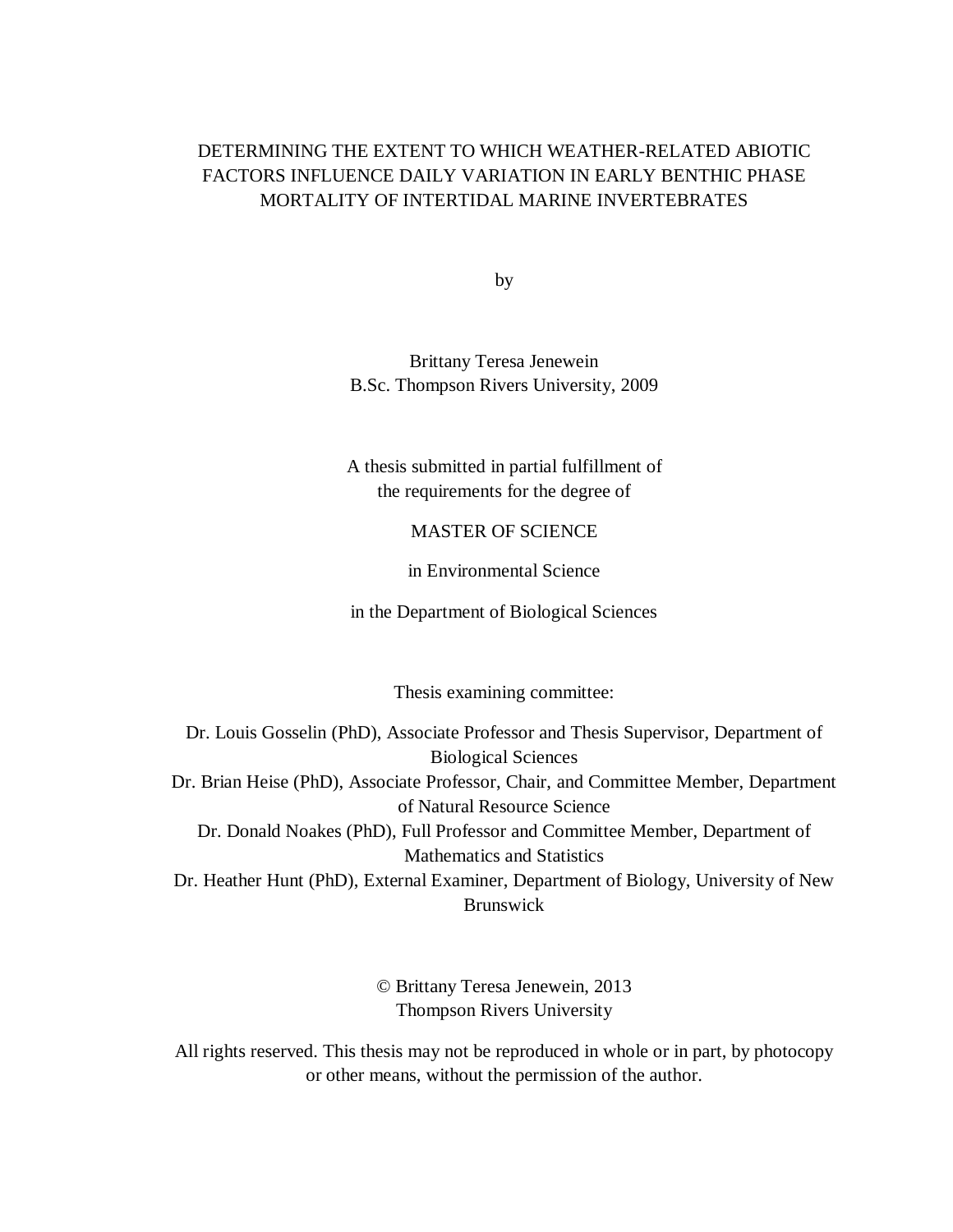Thesis Supervisor: Associate Professor Dr. Louis Gosselin

### **ABSTRACT**

Populations of marine intertidal invertebrates vary substantially in abundance from year to year. These differences might be partly due to cohorts experiencing 60 – 99% mortality during the first few days after the transition from pelagic to benthic environments. However, the causes of this mortality, including the role of weather conditions experienced during low tide, are not well understood. This study aimed to improve our understanding of the influence of low tide environmental stress on survival through the early benthic phase by (1) determining the influence of temperature and desiccation stress on mortality of newly settled mussels and the ontogeny of sensitivity to these stresses through the early benthic phase; (2) examining the mortality of barnacle cyprids from settlement to metamorphosis and mortality of early juveniles up to the age of 10 days after metamorphosis; and (3) documenting the frequency of occurrence of lethal conditions occurring in the field at low tide during the recruitment season.

Laboratory experiments revealed that newly settled *Mytilus trossulus* of 1-2 mm shell length experienced a temperature tolerance threshold at 34°C and a desiccation tolerance threshold at a vapour pressure deficit level of 1.01 kPa. Mussels became highly tolerant to desiccation stress when they reached a size of 3 mm shell length, suggesting a size threshold of desiccation tolerance between 2-3 mm shell length. This size closely corresponds to the size at which some studies have reported juvenile *M. trossulus* relocate from protective filamentous algal habitat to adult habitat, suggesting ontogenetic shifts in habitat use by juvenile *M. trossulus* may be a response to changing vulnerability to desiccation stress.

A field survey of *Balanus glandula* recruitment revealed that cyprid and juvenile mortality varied greatly among daily cohorts and was significantly higher under *Fucus*  spp. cover than on bare surfaces. Contrary to expectations, cyprid mortality was not significantly influenced by weather-related abiotic conditions. This was likely due to the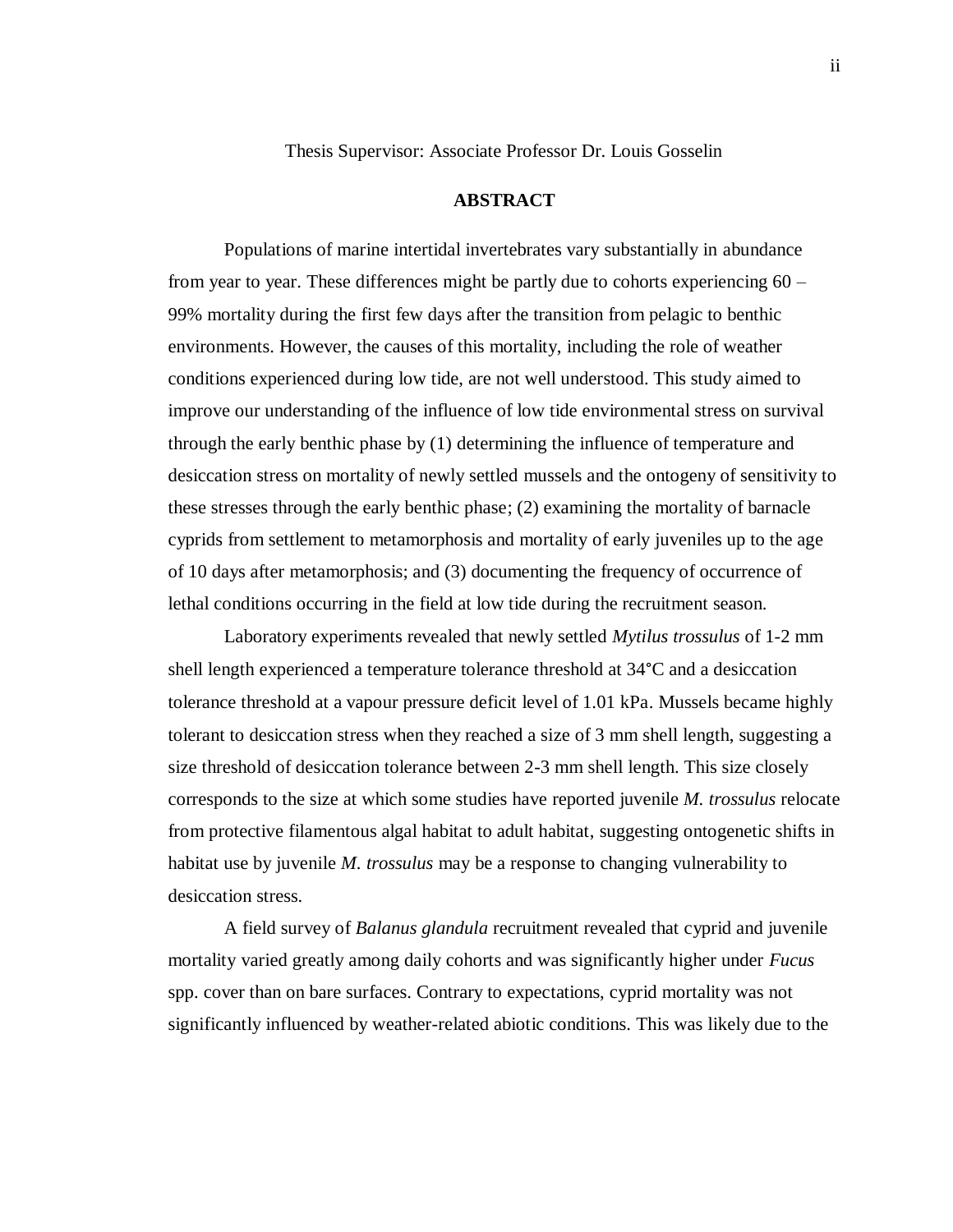study being conducted during a La Niña cycle that may have had lower temperature and desiccation stress than is typical for Barkley Sound.

Intertidal temperatures above the threshold tolerance levels for newly settled mussels were uncommon during the recruitment season, suggesting that temperature stress is not likely an important factor influencing early benthic phase mortality of mussels. The desiccation stress threshold level for newly settled mussels was frequently exceeded for several hours during the recruitment season, however, suggesting that desiccation stress may be an important factor influencing early benthic phase mortality in mussels that settle on open surfaces. In contrast, cyprid mortality on bare surfaces was not significantly influenced by desiccation stress or any other weather-related abiotic factors. I concluded that the survival of newly settled mussels likely depends upon the presence of protective microhabitats created by filamentous and fucoid algae, whereas barnacles experience reduced survival through the early benthic phase in the presence of fucoid algae. Changes in survival of these algae due to climate change could therefore have extensive influence on mortality through the early benthic phase and may subsequently affect population and community structure.

**Keywords:** early post-settlement mortality; mortality factors; ontogenetic shift; physiological stress; marine invertebrates; desiccation; temperature; climate change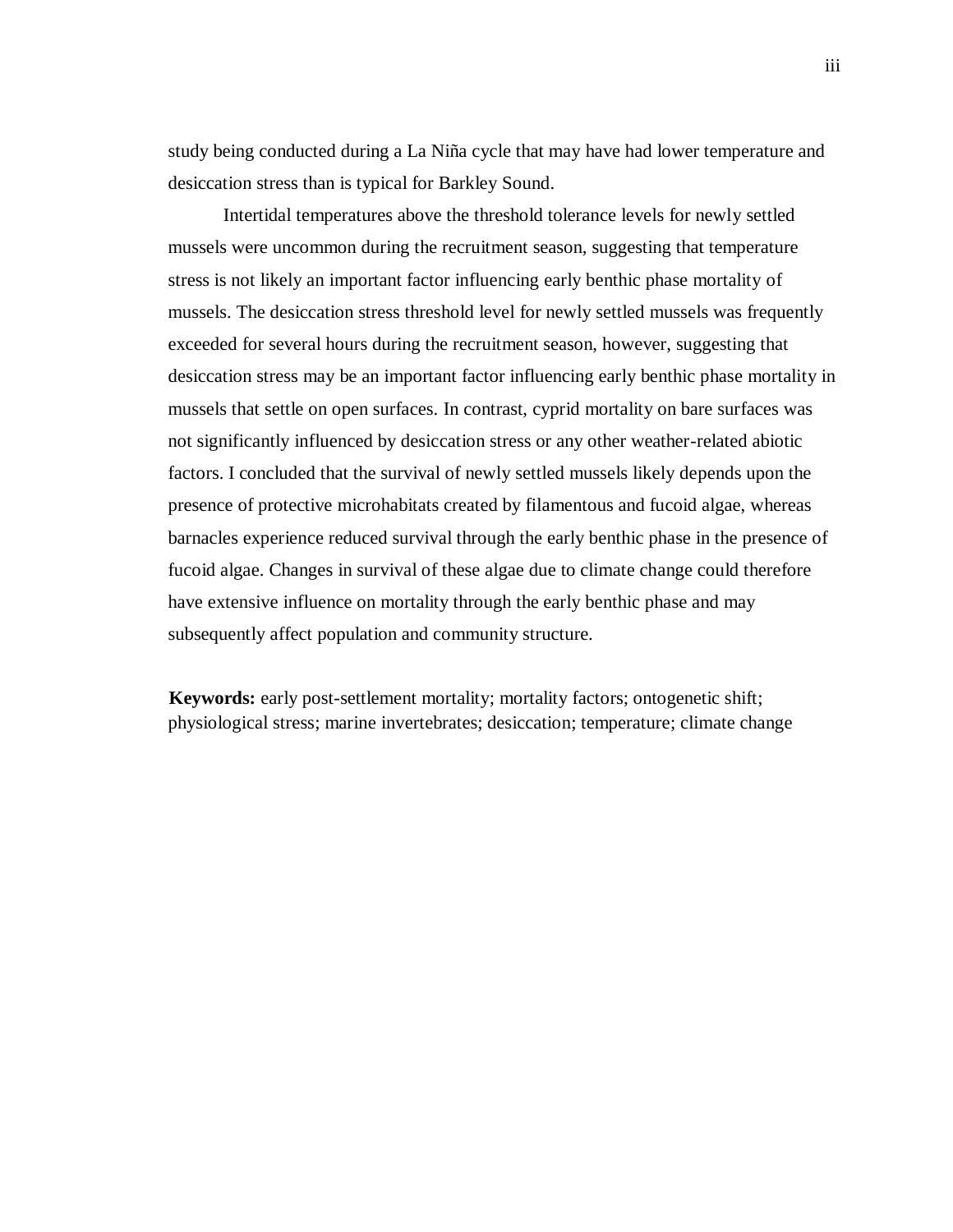# **TABLE OF CONTENTS**

| Chapter 2: Ontogenetic shift in stress tolerance thresholds of the mussel Mytilus<br>trossulus: Do low tide temperature and desiccation stress influence early benthic phase |  |
|------------------------------------------------------------------------------------------------------------------------------------------------------------------------------|--|
|                                                                                                                                                                              |  |
|                                                                                                                                                                              |  |
|                                                                                                                                                                              |  |
|                                                                                                                                                                              |  |
|                                                                                                                                                                              |  |
|                                                                                                                                                                              |  |
|                                                                                                                                                                              |  |
|                                                                                                                                                                              |  |
|                                                                                                                                                                              |  |
|                                                                                                                                                                              |  |
|                                                                                                                                                                              |  |
|                                                                                                                                                                              |  |
|                                                                                                                                                                              |  |
|                                                                                                                                                                              |  |
|                                                                                                                                                                              |  |
|                                                                                                                                                                              |  |
|                                                                                                                                                                              |  |
|                                                                                                                                                                              |  |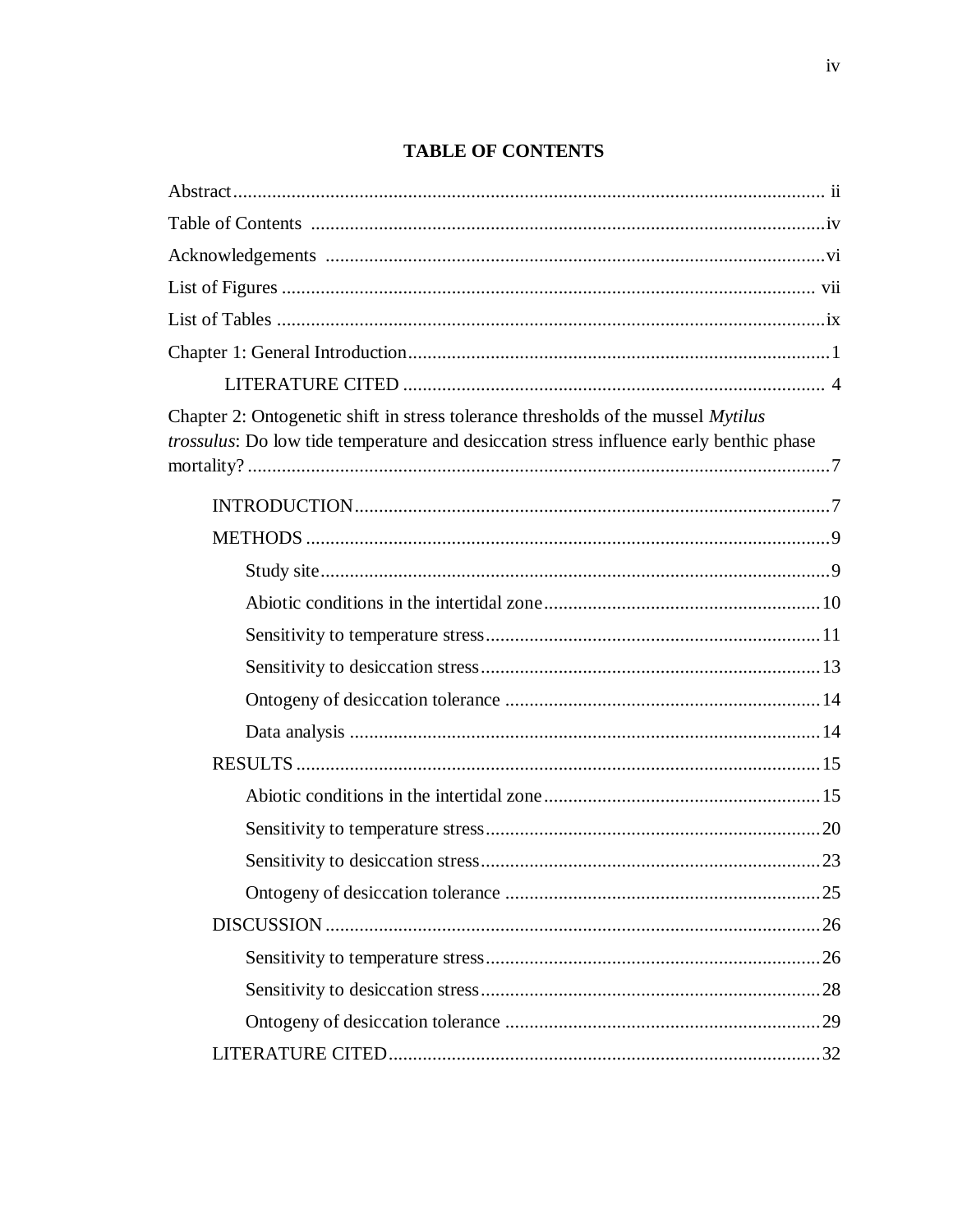| Chapter 3: Is daily variation in early benthic phase mortality of the barnacle Balanus<br>glandula influenced by low tide weather conditions or Fucus spp. cover?37 |
|---------------------------------------------------------------------------------------------------------------------------------------------------------------------|
|                                                                                                                                                                     |
|                                                                                                                                                                     |
|                                                                                                                                                                     |
| Weather-related abiotic conditions in the upper intertidal zone  40                                                                                                 |
|                                                                                                                                                                     |
| Effect of weather-related abiotic conditions on cyprid mortality42                                                                                                  |
| Effect of <i>Fucus</i> cover on settlement and mortality of cyprids and juveniles42                                                                                 |
|                                                                                                                                                                     |
| Weather-related abiotic conditions in the upper intertidal zone 43                                                                                                  |
|                                                                                                                                                                     |
| Effect of weather-related abiotic conditions on cyprid mortality 48                                                                                                 |
| Effect of <i>Fucus</i> cover on settlement and mortality of cyprids and juveniles51                                                                                 |
|                                                                                                                                                                     |
| Weather-related abiotic conditions in the upper intertidal zone 55                                                                                                  |
| Daily settlement, cyprid mortality, and juvenile mortality 55                                                                                                       |
| Effect of weather-related abiotic conditions on cyprid mortality56                                                                                                  |
| Effect of <i>Fucus</i> cover on settlement and mortality of cyprids and juveniles58                                                                                 |
|                                                                                                                                                                     |
|                                                                                                                                                                     |
|                                                                                                                                                                     |
|                                                                                                                                                                     |
|                                                                                                                                                                     |
|                                                                                                                                                                     |
| Appendix A. Autocorrelation analysis of multiple regression models predicting intertidal                                                                            |
| Appendix B. Intertidal temperature and relative humidity conditions during low tide at                                                                              |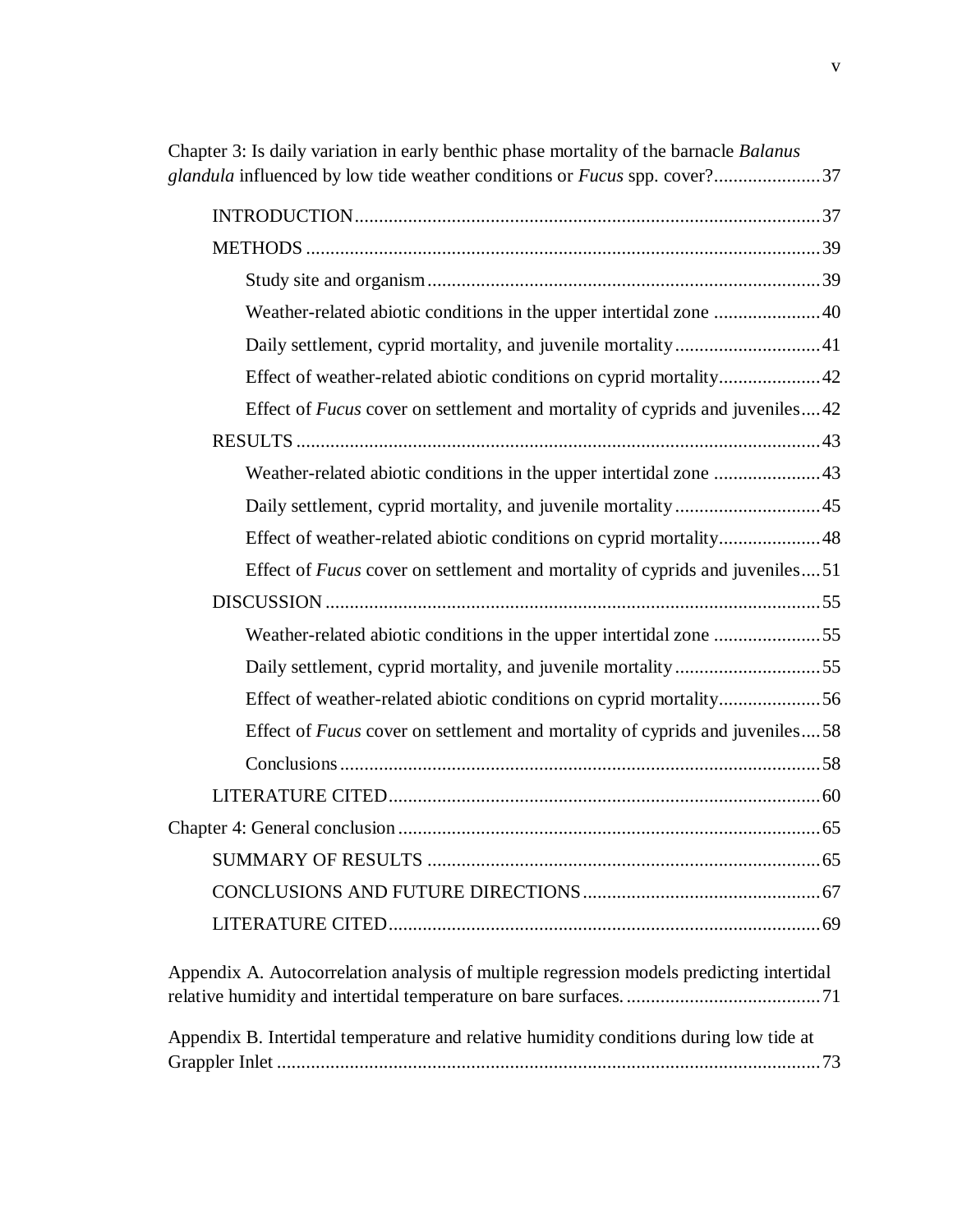#### **ACKNOWLEDGEMENTS**

I would first like to thank my supervisor, Dr. Louis Gosselin, for his endless support, guidance, and motivation provided throughout the duration of this project. I also thank my committee members, Dr. Brian Heise, Dr. Donald Noakes, and Dr. Heather Hunt, for their support of this project.

There are many people who worked at the Bamfield Marine Sciences Centre (BMSC) during my stay who deserve a great deal of thanks. The maintenance staff, Cliff Haylock and Jack Radoslovich, helped with construction of my weather station and graciously lent me their tools. John Richards and Janice Pierce were a tremendous help when I encountered problems with my boat. Beth Rogers and Dr. Dave Riddell always knew exactly what and where to get the supplies I needed. And of course, I would like to extend an immense amount of gratitude to all of my field assistants: Nicole Straughan, Christine Hansen, Emily Kehoe, Shirley Coulson, Marissa Webber, David Minkley, Travis Tai, Annie Livingstone, and Phil Lavoie. I thank everyone else at BMSC who made living in a remote location for seven months a joyful experience. I extend extra thanks to Christine Hansen for answering hundreds of questions and providing me with great advice as I followed in her footsteps. Finally, I thank all of my friends and family for their continued support.

This research was funded by a National Science and Engineering Research Council Strategic Project Grant to LA Gosselin (STPSC 357084). I was supported by a Robert Frazier Memorial Fellowship (Thompson Rivers University) and a John Boom Memorial Scholarship (Bamfield Marine Sciences Centre). Permits in place for this research included: a DFO animal collection permit (XR 141 2010, XR 82 2011), Thompson Rivers University AUP (2010-10, 2011-09R), Bamfield Marine Sciences Centre AUP (RS-10-22, RS-11-13), and Huu-Ay-Aht First Nations heritage investigation permits (HFN 057-10, HFN 008-11).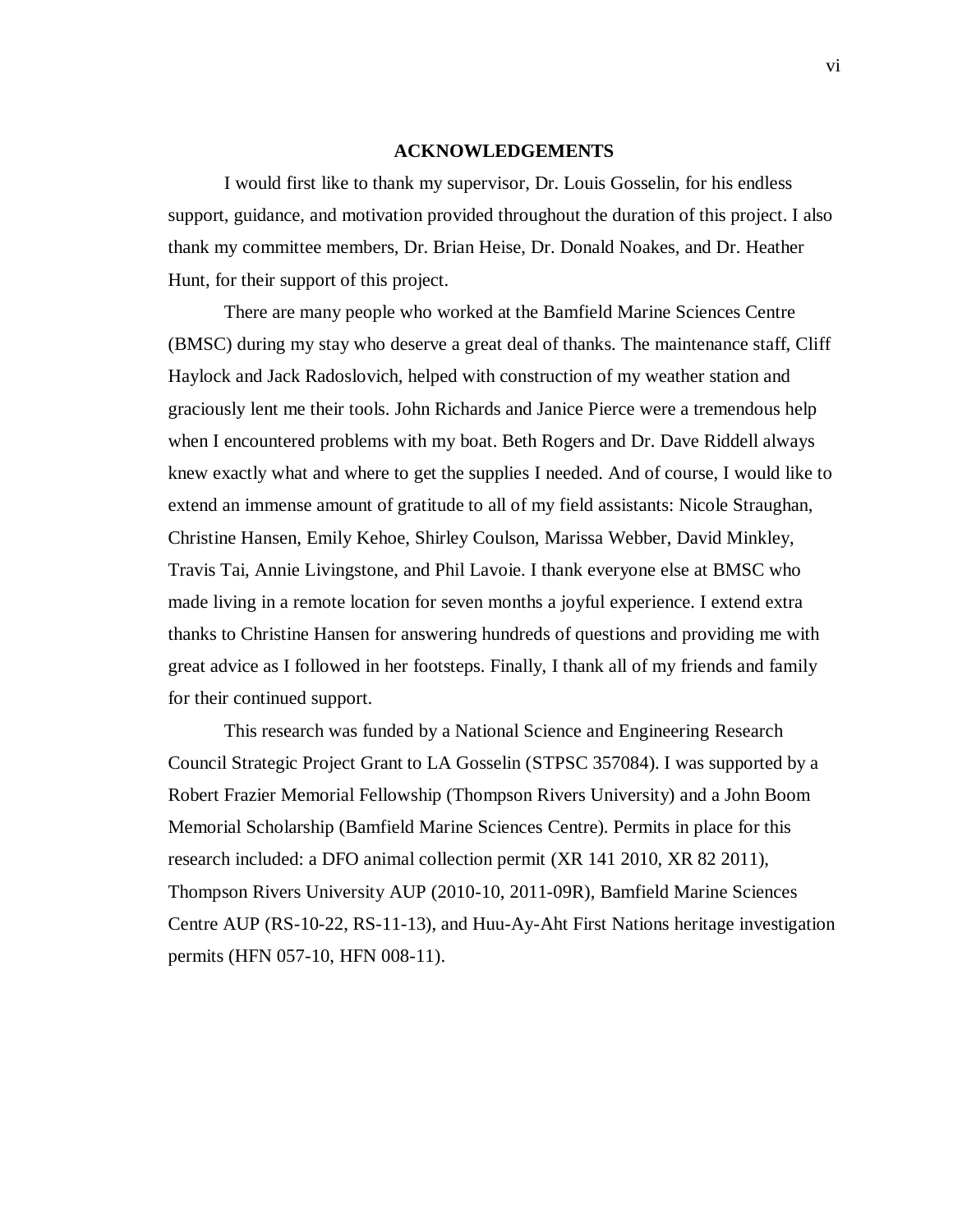## **LIST OF FIGURES**

| Figure 2.1. (A) Actual maximum daily mid-intertidal temperatures ( $\degree$ C) and (B) predicted<br>maximum daily mid-intertidal VPD at the rock surface for May to August, 201116                                                                                                                                                                                     |
|-------------------------------------------------------------------------------------------------------------------------------------------------------------------------------------------------------------------------------------------------------------------------------------------------------------------------------------------------------------------------|
| Figure 2.2. Temperature (°C) and vapour pressure deficit (kPa) data collected at 3                                                                                                                                                                                                                                                                                      |
| Figure 2.3. Differences in rock surface colour at A) 2.5 m and B) 2.75 m above                                                                                                                                                                                                                                                                                          |
| Figure 2.4. Effect of prolonged exposure to various temperature treatments on mortality                                                                                                                                                                                                                                                                                 |
| Figure 2.5. Number of days during the 2010 and 2011 settlement seasons when the<br>intertidal rock surface temperature near the upper limit of adult mussel distribution                                                                                                                                                                                                |
| Figure 2.6. Effect of prolonged exposure to various vapour pressure deficits (kPa) on                                                                                                                                                                                                                                                                                   |
| Figure 2.7. Number of days during the 2011 settlement season that vapour pressure<br>deficit was $\geq 1.01$ kPa (mussel threshold) for different durations during low tide24                                                                                                                                                                                           |
| Figure 2.8. Weight of water (g) contained within tufts of <i>Cladophora columbiana</i> after<br>8 h aerial exposure as a function of the blotted dry weight (g) of the algae                                                                                                                                                                                            |
| Figure 2.9. Effect of relative humidity on mortality of mussels within different size                                                                                                                                                                                                                                                                                   |
| Figure 3.1. (A) Predicted maximum daily mid-intertidal temperatures $({}^{\circ}C)$ and (B)<br>predicted maximum daily mid-intertidal VPD at the rock surface for May and June                                                                                                                                                                                          |
| Figure 3.2. Weather conditions experienced by each cohort of Balanus glandula on bare<br>surfaces during the first 2 d after settlement. (A) Cumulative predicted intertidal<br>temperature (°C). (B) Cumulative predicted intertidal VPD (kPa). (C) Average wind<br>speed (km/h) $\pm$ SD. (D) Cumulative solar radiation (kW/m <sup>2</sup> ). (E) Cumulative UV dose |
| Figure 3.3. Balanus glandula. A) Number of daily cyprid settlers per quadrat (average $\pm$                                                                                                                                                                                                                                                                             |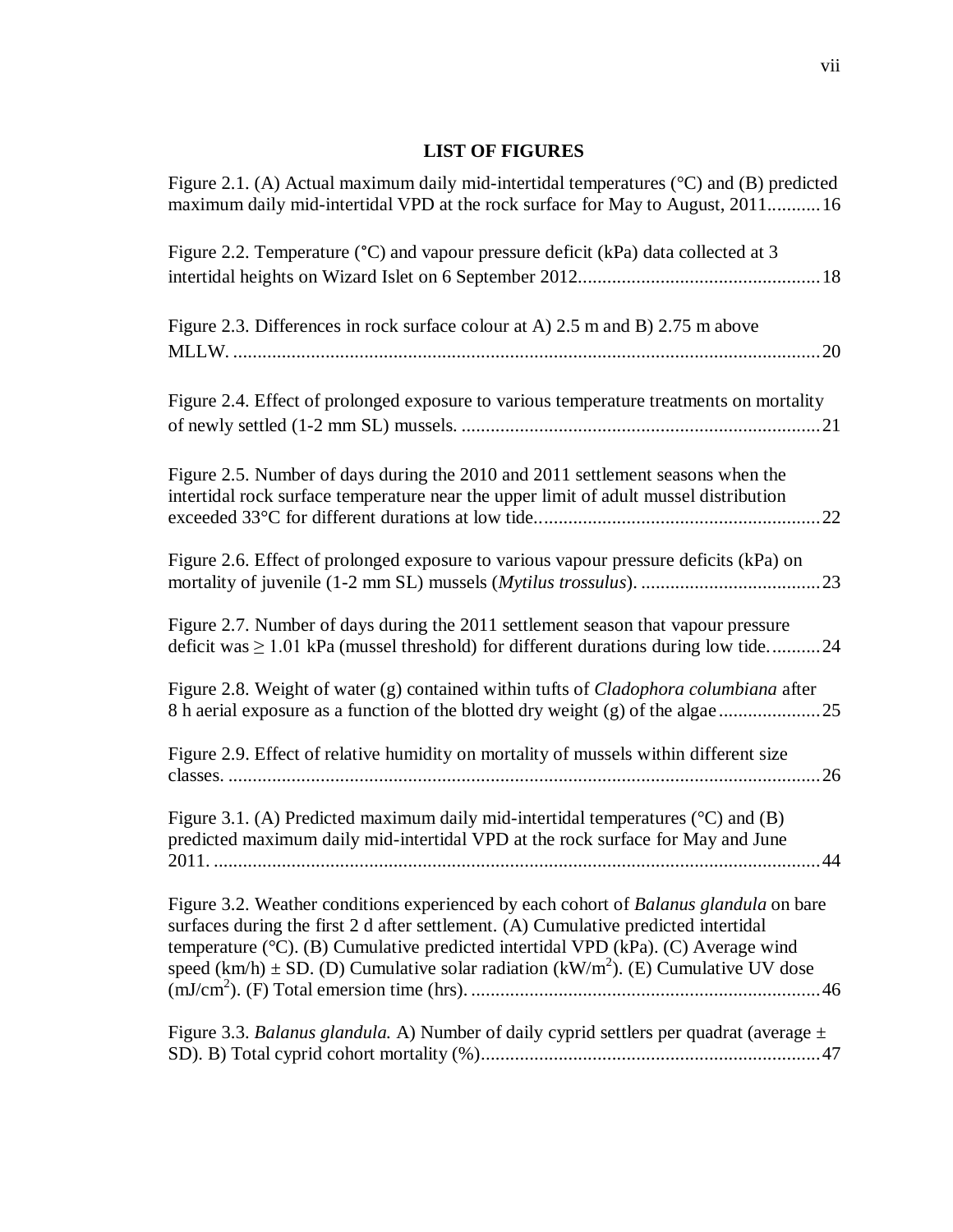| Figure 3.4. Survivorship of juvenile Balanus glandula up to 10 d post-metamorphosis                                                                                                                    |
|--------------------------------------------------------------------------------------------------------------------------------------------------------------------------------------------------------|
| Figure 3.5. Cyprid cohort mortality (arcsine transformed data) as a function of principal<br>component factor 3, which is negatively associated with wind speed and wave height.                       |
| Figure 3.6. Comparison of surfaces with and without the cover of Fucus spp. A) Number<br>of Balanus glandula cyprid settlers in each daily cohort (average $\pm$ SE). B) Total                         |
| Figure 3.7. Proportion of dead <i>Balanus glandula</i> cyprids that were dislodged in the first 2<br>d after settlement and of those that remained attached to the substratum up to day 3 after        |
| Figure 3.8. Comparison of (A) average temperature ( ${}^{\circ}$ C) $\pm$ SE and (B) average VPD<br>$(kPa) \pm SE$ between rock surfaces with and without the presence of <i>Fucus</i> spp. during the |
| Figure A.1. Results of autocorrelation analysis of residuals from multiple regression<br>models predicting intertidal temperature (A&B) and intertidal relative humidity                               |
| Figure B.1. Temperature (°C), relative humidity (%), and vapour pressure deficit (kPa)                                                                                                                 |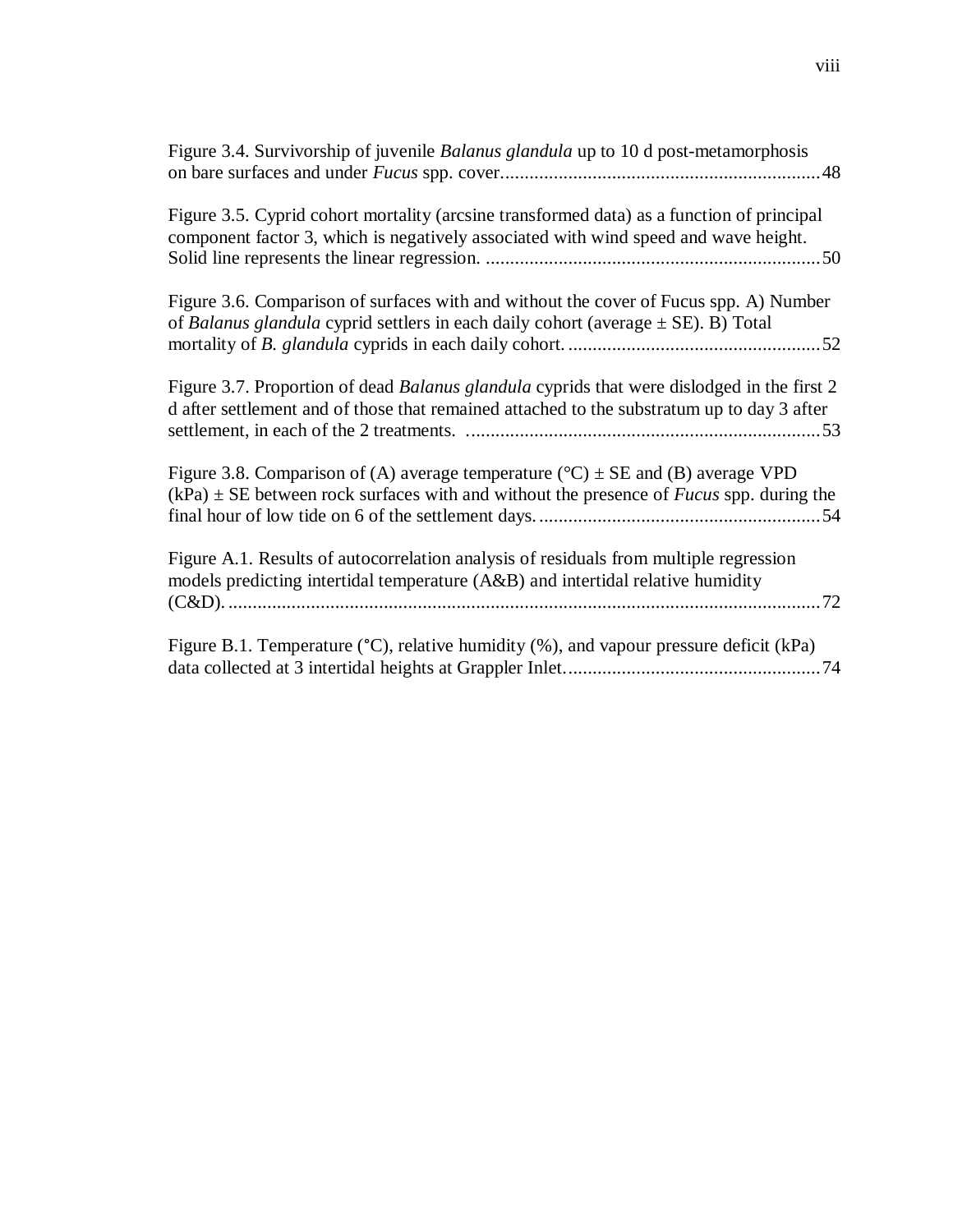## **LIST OF TABLES**

| Table 2.1. Multiple regression best-fit model predicting intertidal RH from weather                                                                                           |
|-------------------------------------------------------------------------------------------------------------------------------------------------------------------------------|
| Table 2.2. Two-factor ANOVA of the average mortality of mussels in each of 4 size                                                                                             |
| Table 3.1. Multiple regression best-fit model that predicts intertidal temperature from                                                                                       |
| Table 3.2. Results of principal components analysis of weather parameters on bare and                                                                                         |
| Table 3.3. Multiple regression best-fit model analyzing the influence of PCA factors on                                                                                       |
| Table 3.4. Random complete block ANOVA of (A) settlement and (B) mortality in each<br>daily cohort on bare surfaces and under Fucus spp. cover, with the day of the survey as |
| Table 3.5. Randomized complete block ANOVA of (A) temperature and (B) VPD on<br>bare surfaces and under <i>Fucus</i> spp. cover, with the date as the blocking factor54       |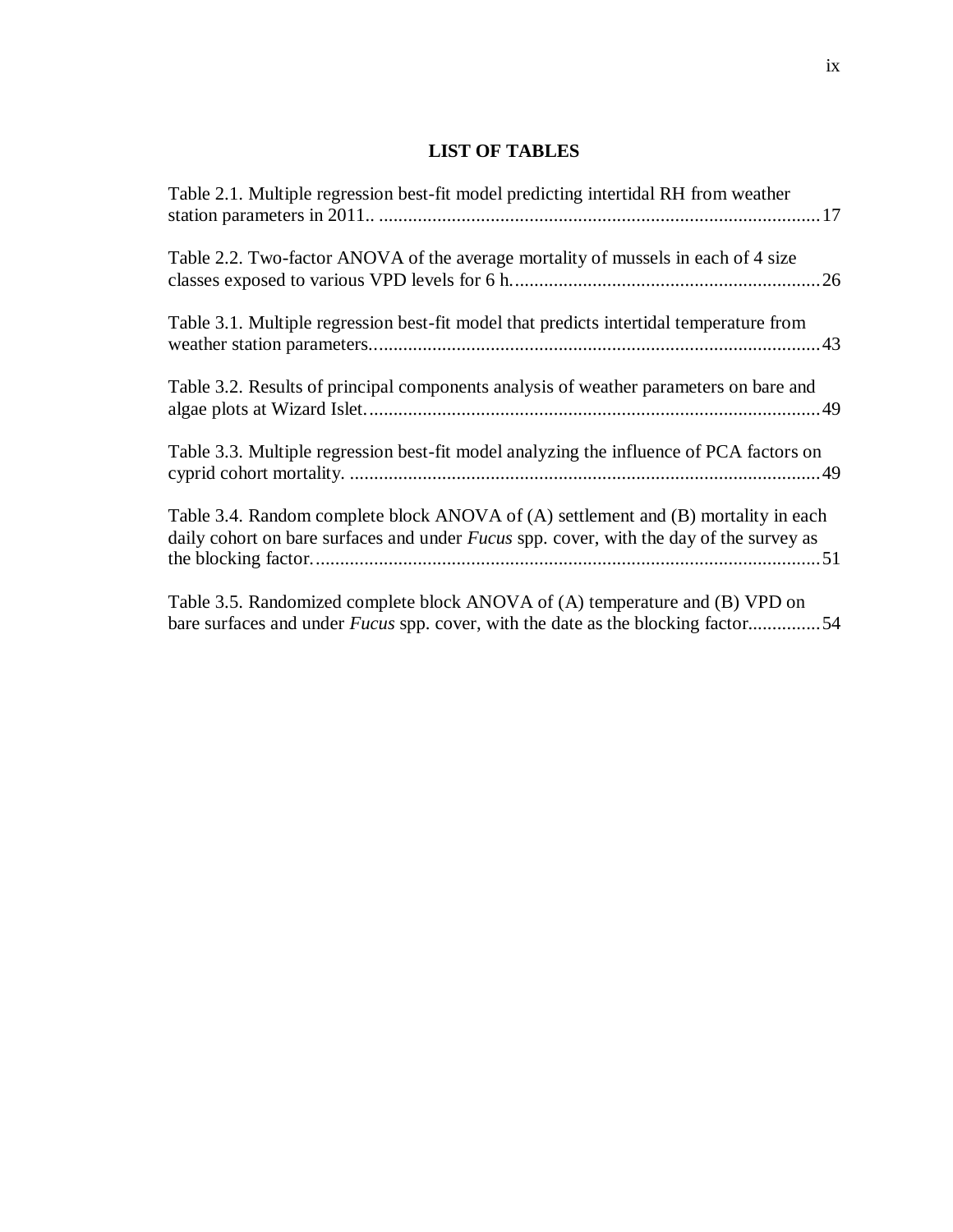### **CHAPTER 1: General Introduction**

Populations of marine intertidal invertebrates, such as mussels, barnacles, seastars, and crabs, vary in abundance over time (year to year) and space (from one location to another). In many species these variations can be substantial, differing by several orders of magnitude (Berger et al., 2006; Bao et al., 2007; Broitman et al., 2008; Pedersen et al., 2008). Several potential causes of these variations have been investigated, and for many benthic invertebrates the number of individuals colonizing intertidal habitats is affected by larval supply (Grosberg, 1982; Gaines et al., 1985; Minchinton & Scheibling, 1991) and settlement cues (Raimondi, 1988; Pawlik, 1992; Holmes et al., 2005; Jenkins, 2005). However, there is debate over whether these are the predominant influences of population abundance, or if factors affecting post-settlement survival are the most important indicators of abundance (Lively et al., 1993; Gosselin & Chia, 1995; Hunt & Scheibling 1997; Jarrett, 2000; Petraitis et al., 2003; Gosselin & Jones, 2010).

Settlement and metamorphosis occur in many invertebrate species with pelagic larvae, and these processes constitute a dramatic ecological transition into new habitat to which settlers must quickly adapt to survive (Werner & Gilliam, 1984); in most cases, individuals will experience air exposure within a few hours of settlement. Most cohorts experience 60 – 99% mortality in the first few days and weeks of life after settlement, (Gosselin & Qian, 1997; Pedersen et al., 2008), therefore it has been suggested that variations in survival through the first few days of life in this new habitat may be the reason for observed differences in population abundance (Osman et al., 1992; Gosselin & Chia, 1995). Variation in post-settlement survival may be influenced by both biological and environmental factors. Biological factors, including predation (Hurlbut, 1991; Lively et al., 1993), dislodgement (Dayton, 1971; Chan & Williams, 2003), and competition (Young & Chia, 1984; Dungan, 1985), are often documented as the cause of early postsettlement mortality. However, it has been suggested that environmental factors that fluctuate to extremes over a short period might be more important causes of mortality (Gosselin & Qian, 1997), which may include temperature stress (Gosselin & Chia, 1995; Chan & Williams, 2003), desiccation stress (Denley & Underwood, 1979; Shanks, 2009),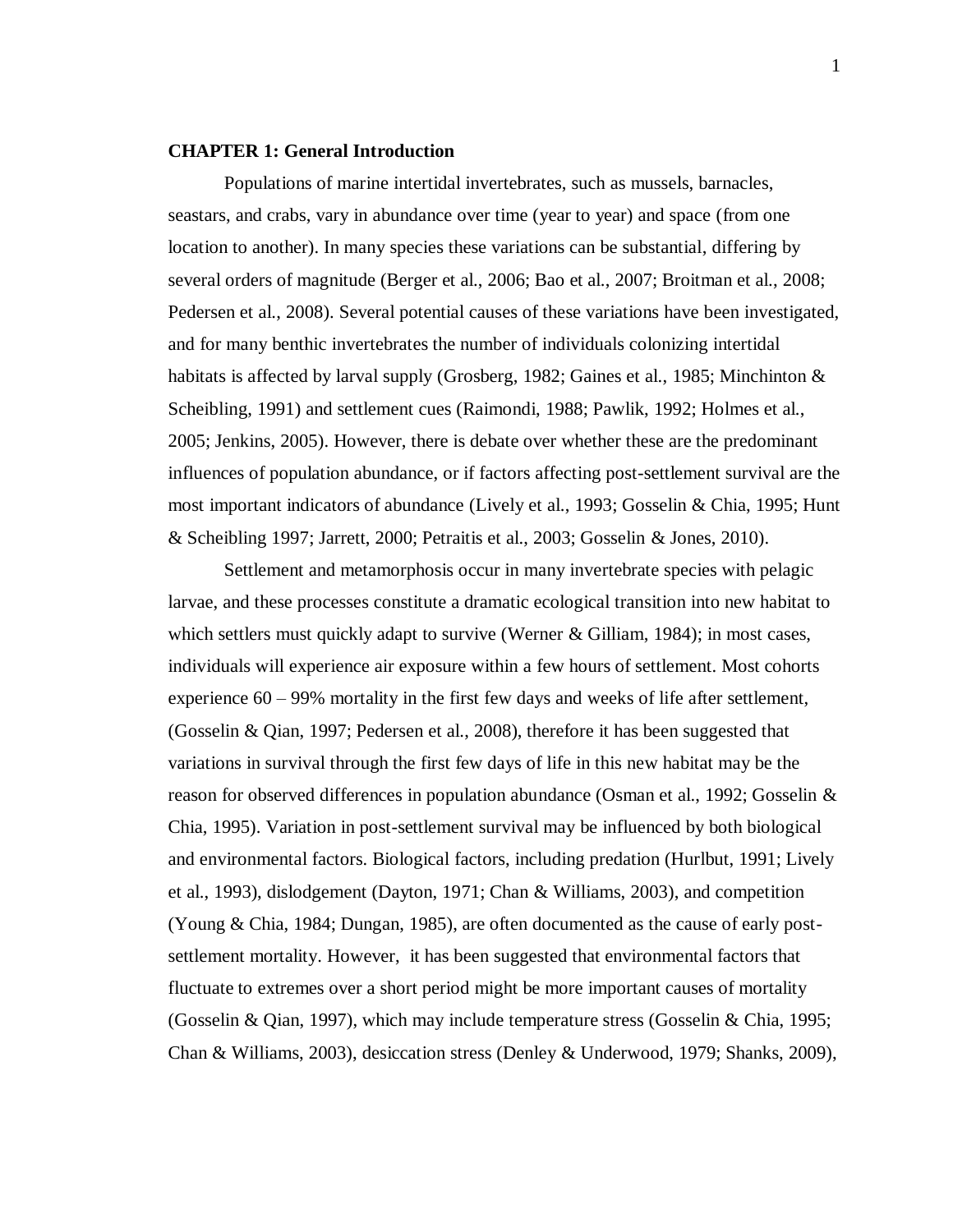reduced salinity (Chen & Chen, 1993; Berger et al., 2006; Thiyagarajan et al., 2002, 2007), and both ultraviolet radiation and visible light (Rawlings, 1996; Bingham  $\&$ Reitzel, 2000). Temperature and desiccation stress appear to be the physical factors most likely to cause mortality during aerial exposure (Gosselin & Chia, 1995; Somero, 2002), although there has been relatively little research examining this hypothesis in newly settled invertebrates. Recent research suggests that if newly settled invertebrates are sensitive to these abiotic factors, then there may be a direct link between early benthic phase mortality and the weather parameters that influence the abiotic factors, including temperature, relative humidity, wind speed, ultraviolet radiation, and solar radiation (Gosselin & Jones, 2010).

For many intertidal species, little is known of the influence of abiotic factors on newly settled individuals, except that they tend to be more sensitive to temperature and desiccation stress than adults (Gosselin & Chia, 1995) because their high surface-tovolume ratio causes rapid water loss (Foster, 1971). Denley and Underwood (1979) found that survival of newly settled barnacles (*Tetraclitella purpurascens*) was significantly reduced in sunny areas, suggesting that early post-settlement mortality may be directly linked to desiccation and/or temperature stress. More recently, Gosselin and Chia (1995) found that newly hatched snails (*Nucella ostrina*) in the mid-intertidal were highly vulnerable to ambient levels of desiccation stress, but not temperature stress, suggesting that desiccation has a stronger influence on early post-settlement mortality than temperature stress. To date there has been relatively little research examining the extent of thermal and desiccation stress that newly settled invertebrates experience in their natural habitat, but recent research has begun to explore the role of various weather parameters that influence these stressors on early post-settlement mortality. In a study of newly settled *Balanus glandula*, Gosselin and Jones (2010) found that 65% of the variation in mortality rate from settlement to metamorphosis could be explained by daily fluctuations in ultraviolet radiation (UVR) levels. However, UVR itself was not responsible for all observed mortality, which lead the authors to suggest that mortality was caused by other weather conditions that covary with UVR intensity. High levels of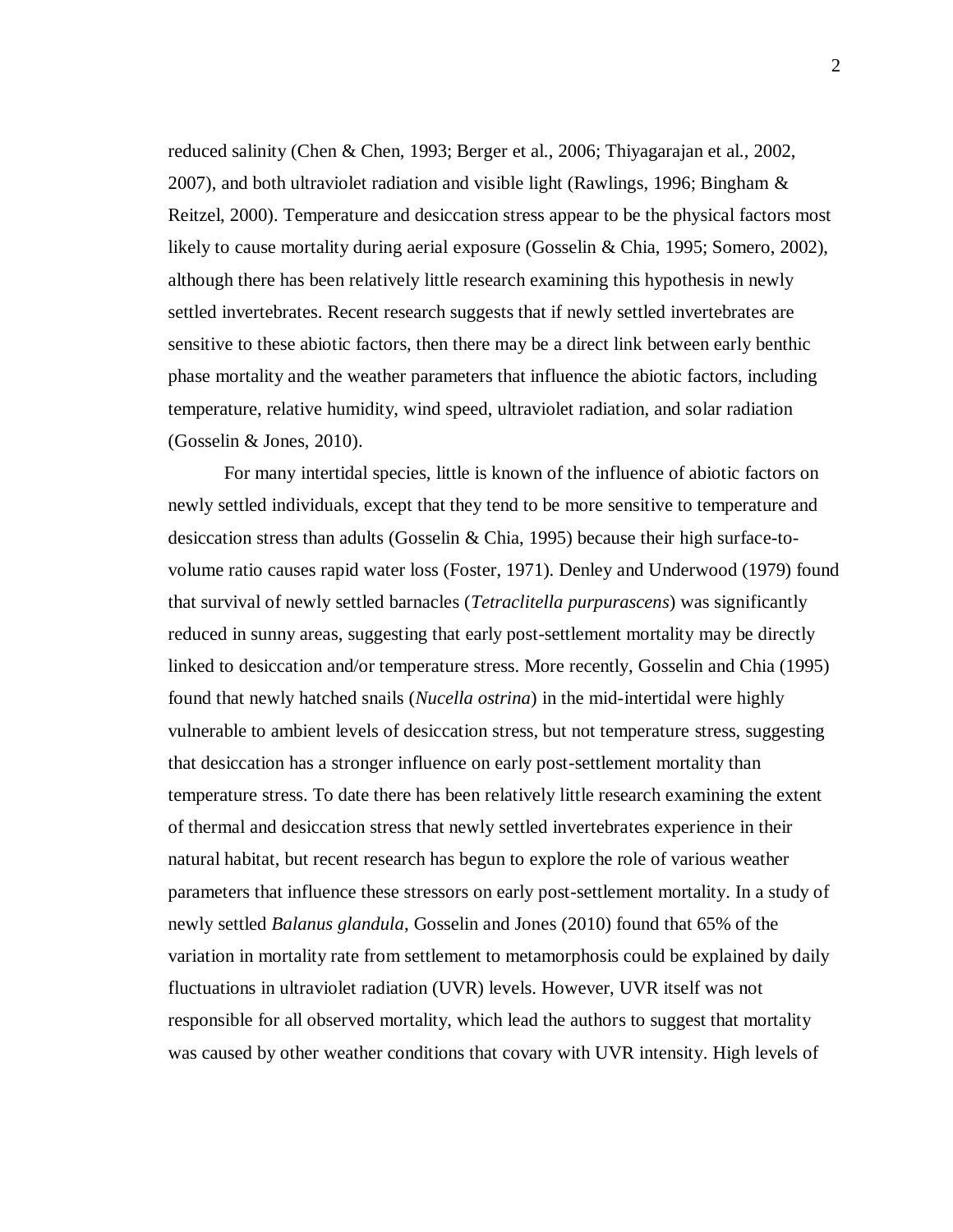UVR typically occur on days with clear skies and low relative humidity, which increases both the temperature and evaporation rate at intertidal surfaces. Therefore, by monitoring weather parameters that influence desiccation and temperature stress, early benthic mortality rates of intertidal invertebrates might be predictable with a high degree of accuracy.

The ultimate goal of this thesis is to improve our understanding of the influence of low tide environmental stress on survival through the early benthic phase. More specifically, the objectives of this project are to: (1) determine the sensitivity of newly settled mussels to temperature and desiccation stress; (2) determine how sensitivity of mussels to temperature and desiccation stress changes with increasing size; and (3) determine the role of temperature, relative humidity, wind speed, ultraviolet radiation, and solar radiation in regulating temporal variation in early post-settlement mortality of barnacles. Defining these relationships is a crucial step toward understanding, and possibly predicting, early benthic mortality rates. In addition, this information will provide insight into the potential impacts of future climate change on early survival and recruitment of intertidal organisms and subsequent effects on community structure.

Chapter 2 focuses on the sensitivity of newly settled mussels (*Mytilus trossulus*) to temperature and desiccation stress, and explores the potential of an ontogenetic shift in sensitivity. This was accomplished with controlled laboratory experiments that exposed different sizes of mussels, ranging from 1-8 mm in shell length (SL), to the full range of temperature and humidity conditions experienced in their natural habitat. The lethal temperature and desiccation levels that caused 50% mortality of mussels after 6 h exposure was determined for newly settled (1-2 mm SL) individuals.

Chapter 3 focuses on a recruitment survey of barnacles (*Balanus glandula*). Individuals were monitored from the day of settlement up to 10 days after metamorphosis using the transparency mapping technique. Fucoid algae (*Fucus* spp.) were removed from within and around half of the survey quadrats to assess the impact of the algae on settlement and survivorship through the early benthic phase. During the survey, weather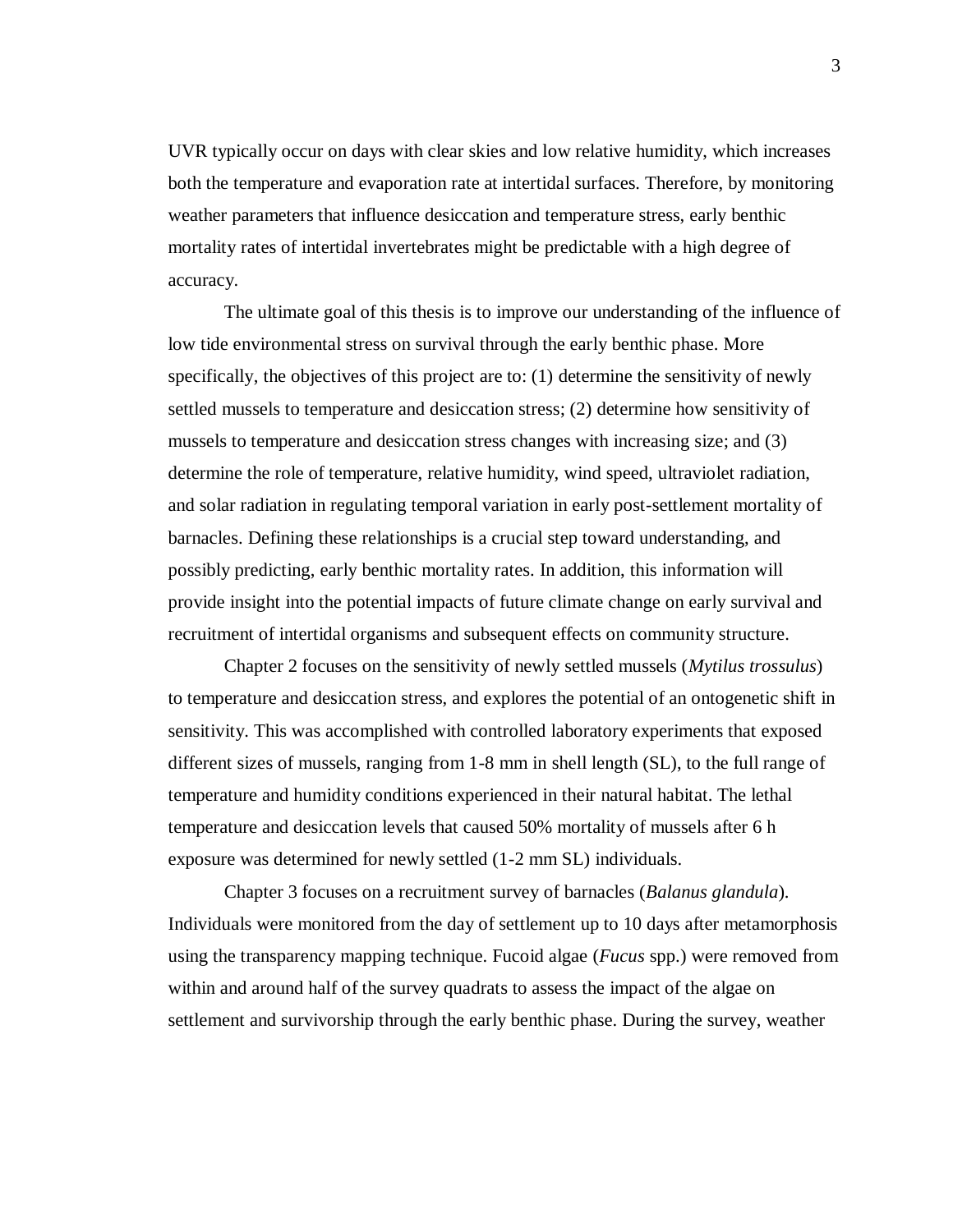parameters were monitored near the survey site to determine the relationship between these parameters and cyprid and early juvenile mortality.

Chapter 4 provides a summary of the major findings of this thesis, including suggestions for future research directions.

## **LITERATURE CITED**

- Bao WY, Satuito CG, Yang JL, Kitamura H (2007) Larval settlement and metamorphosis of the mussel *Mytilus galloprovincialis* in response to biofilms. Marine Biology 150: 565-574.
- Berger MS, Darrah AJ, Emlet RB (2006) Spatial and temporal variability of early postsettlement survivorship and growth in the barnacle *Balanus glandula* along an estuarine gradient. Journal of Experimental Marine Biology and Ecology 336: 74-87.
- Bingham BL and Reitzel AM (2000) Solar damage to the solitary ascidian, *Corella inflata*. Journal of the Marine Biological Association of the UK 80: 515-521.
- Broitman BR, Blanchette CA, Menge BA, Lubchenco J, Krenz C, Foley M, Raimondi PT, Lohse D, Gaines SD (2008) Spatial and temporal patterns of invertebrate recruitment along the West Coast of the United States. Ecological Monographs 78: 403-421.
- Chan BKK and Williams GA (2003) The impact of physical stress and molluscan grazing on the settlement and recruitment of *Tetraclita* species (Cirripedia: Balanomorpha) on a tropical shore. Journal of Experimental Marine Biology and Ecology 284: 1-23.
- Chen CP, Chen BY (1993) The effect of temperature-salinity combinations on survival and growth of juvenile *Patiriella pseudoexigua* (Echinodermata: Asteroidea). Marine Biology 115: 119-122.
- Dayton PK (1971) Competition, disturbance, and community organization: the provision and subsequent utilization of space in a rocky intertidal community. Ecological Monographs 41: 351-389.
- Denley EJ, Underwood AJ (1979) Experiments on factors influencing settlement, survival, and growth of two species of barnacles in New South Wales. Journal of Experimental Marine Biology and Ecology 36: 269-293.
- Dungan ML (1985) Competition and the morphology, ecology, and evolution of acorn barnacles: An experimental test. Paleobiology 11: 165-173.
- Foster BA (1971) Desiccation as a factor in the intertidal zonation of barnacles. Marine Biology 8: 12-29.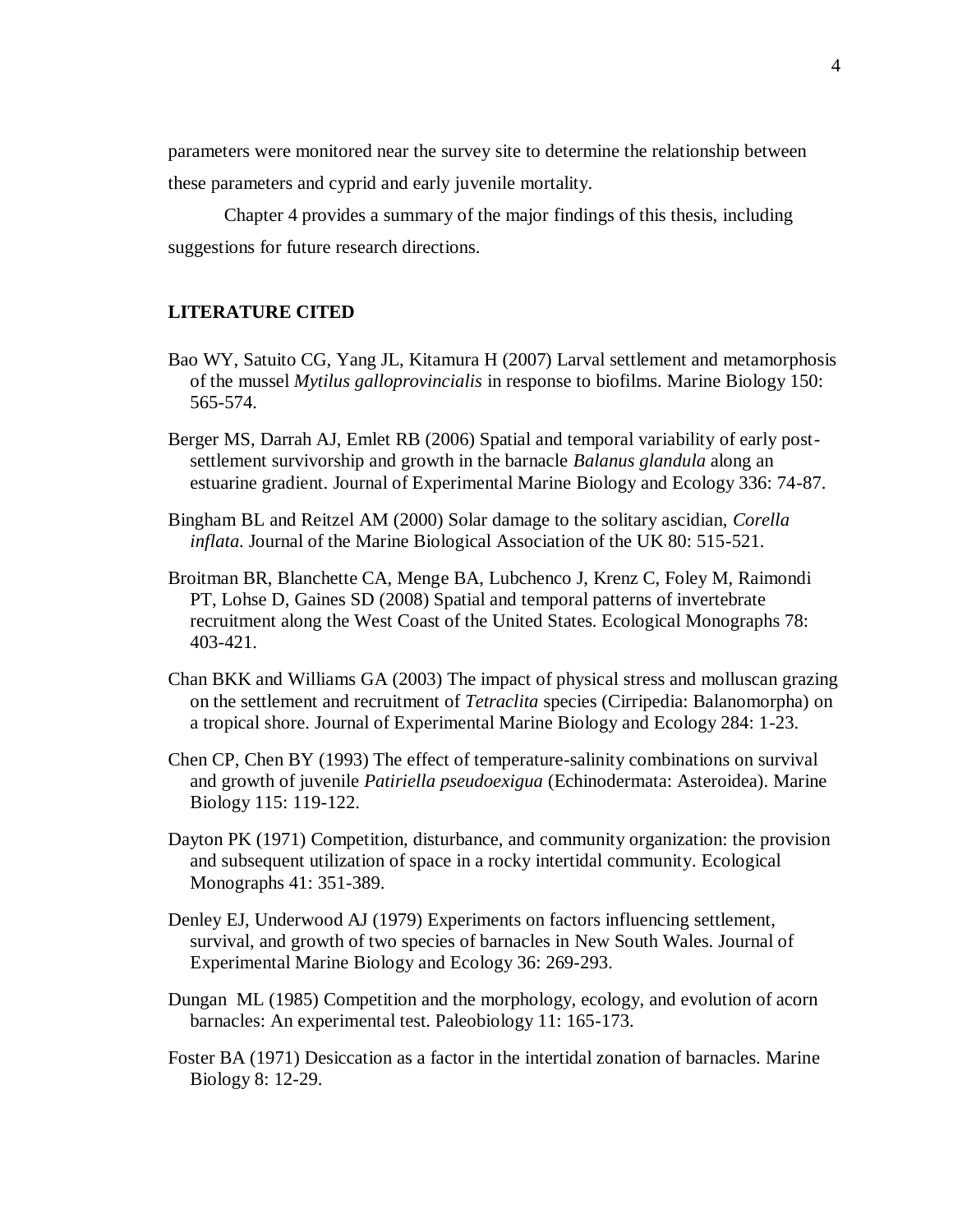- Gaines S, Brown S, Roughgarden J (1985) Spatial variation in larval concentrations as a cause of spatial variation in settlement for the barnacle, *Balanus glandula*. Oecologia 67: 267-272.
- Gosselin LA and Chia F-S (1995) Characterizing temperate rocky shores from the perspective of an early juvenile snail: the main threats to survival of newly hatched *Nucella emarginata*. Marine Biology 122: 625-635.
- Gosselin LA, Jones LA (2010) Effects of solar radiation on barnacle settlement, early postsettlement mortality, and community development in the intertidal zone. Marine Ecology Progress Series 407: 149-158.
- Gosselin LA, Qian P-Y (1997) Juvenile mortality in benthic marine invertebrates. Marine Ecology Progress Series 146: 265-282.
- Grosberg RK (1982) Intertidal zonation of barnacles: the influence of planktonic zonation of larvae on vertical distribution of adults. Ecology 63: 894-899.
- Holmes SP, Walker G, van der Meer J (2005) barnacles, limpets and periwinkles: the effects of direct and indirect interactions on cyprid settlement and success. Journal of Sea Research 53: 181- 204.
- Hunt HL, Scheibling RE (1997) Role of early post-settlement mortality in recruitment of benthic marine invertebrates. Marine Ecology Progress Series 155: 269-301.
- Hurlbut CJ (1991) Community recruitment: settlement and juvenile survival of seven cooccurring species of sessile marine invertebrates. Marine Biology 109: 507-515.
- Jarrett JN (2000) Temporal variation in early mortality of an intertidal barnacle. Marine Ecology Progress Series 204: 305-308.
- Jenkins SR (2005) Larval habitat selection, not larval supply, determines settlement patterns and adult distribution in two Chthamalid barnacles. Journal of Animal Ecology 74: 893- 904.
- Lively CM, Raimondi PT, Delph LF (1993) Intertidal community structure: Space-time interactions in the Northern Gulf of California. Ecology 74: 162-173.
- Minchinton TE and Scheibling RE (1991) The influence of larval supply and settlement on the population structure of barnacles. Ecology 72: 1867-1879.
- Osman RW, Whitlach RB, Malatesta RJ (1992) Potential role of micro-predators in determining recruitment into a marine community. Mar Ecol Prog Ser 83: 35-43.
- Pawlik JR (1992) Chemical ecology of the settlement of benthic marine invertebrates. Oceanography and Marine Biology: Annual Review 30: 273-335.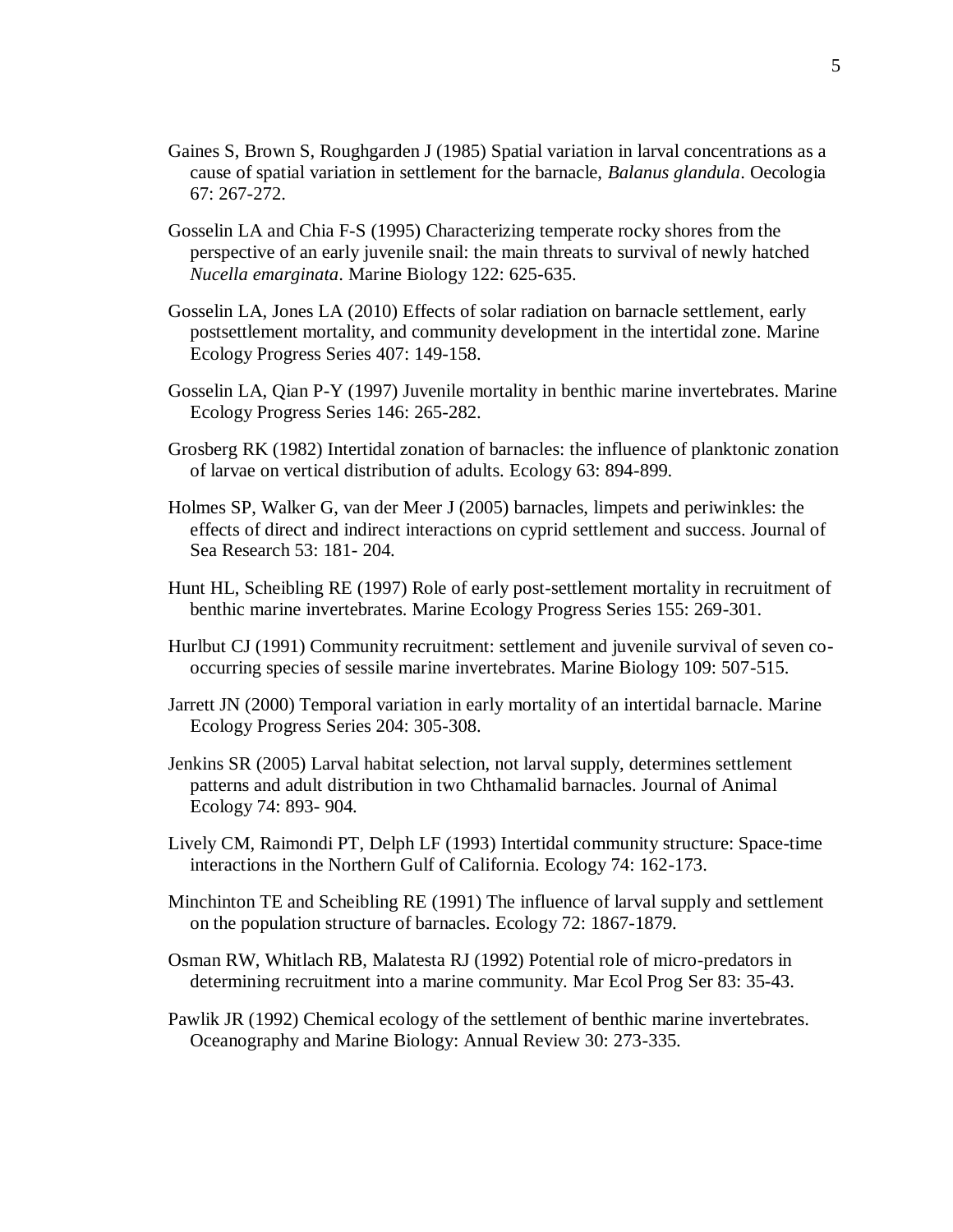- Pedersen TM, Hansen JLS, Josefson AB, and Hansen BW (2008) Mortality through ontogeny of soft-bottom marine invertebrates with planktonic larvae. Journal of Marine Systems 73: 185-207.
- Petraitis PS, Rhile EC, Dudgeon S (2003) Survivorship of juvenile barnacles and mussels: spatial dependence and the origin of alternative communities. Journal of Experimental Marine Biology and Ecology 293: 217-236.
- Raimondi PT (1988) Settlement cues and determination of the vertical limit of an intertidal barnacle. Ecology 69: 400-407.
- Rawlings TA (1996) Shields against ultraviolet radiation: an additional protective role for the egg capsules of benthic marine gastropods. Marine Ecology Progress Series 136: 81-95.
- Shanks AL (2009) Barnacle settlement vs. recruitment as indicators of larval delivery: Effects of post-settlement mortality and recruit density. Mar Ecol Prog Ser 385: 205- 216.
- Somero, GN (2002) Thermal physiology and vertical zonation of intertidal animals: Optima, limits, and costs of living. Integrative and Comparative Biology 42(4), 780- 789.
- Thiyagarajan V, Harder T, Qian PY (2002) Effect of the physiological condition of cyprids and laboratory-mimicked seasonal conditions on the metamorphic successes of *Balanus amphitrite* Darwin (Cirripedia; Thoracica). Journal of Experimental Marine Biology and Ecology 274: 65-74.
- Thiyagarajan V, Pechenik JA, Gosselin LA, Qian PY (2007) Juvenile growth in barnacles: combined effect of delayed metamorphosis and sub-lethal exposure of cyprids to low-salinity stress. Marine Ecology Progress Series 344: 173-184.
- Werner EE, Gilliam JF (1984) The ontogenic niche and species interactions in sizestructured populations. Annual Review of Ecology, Evolution, and Systematics 15: 393-425.
- Young CM, Chia F-S (1984) microhabitat-associated variability in survival and growth of subtidal solitary ascidians during the first 21 days after settlement. Marine Biology 81: 61-68.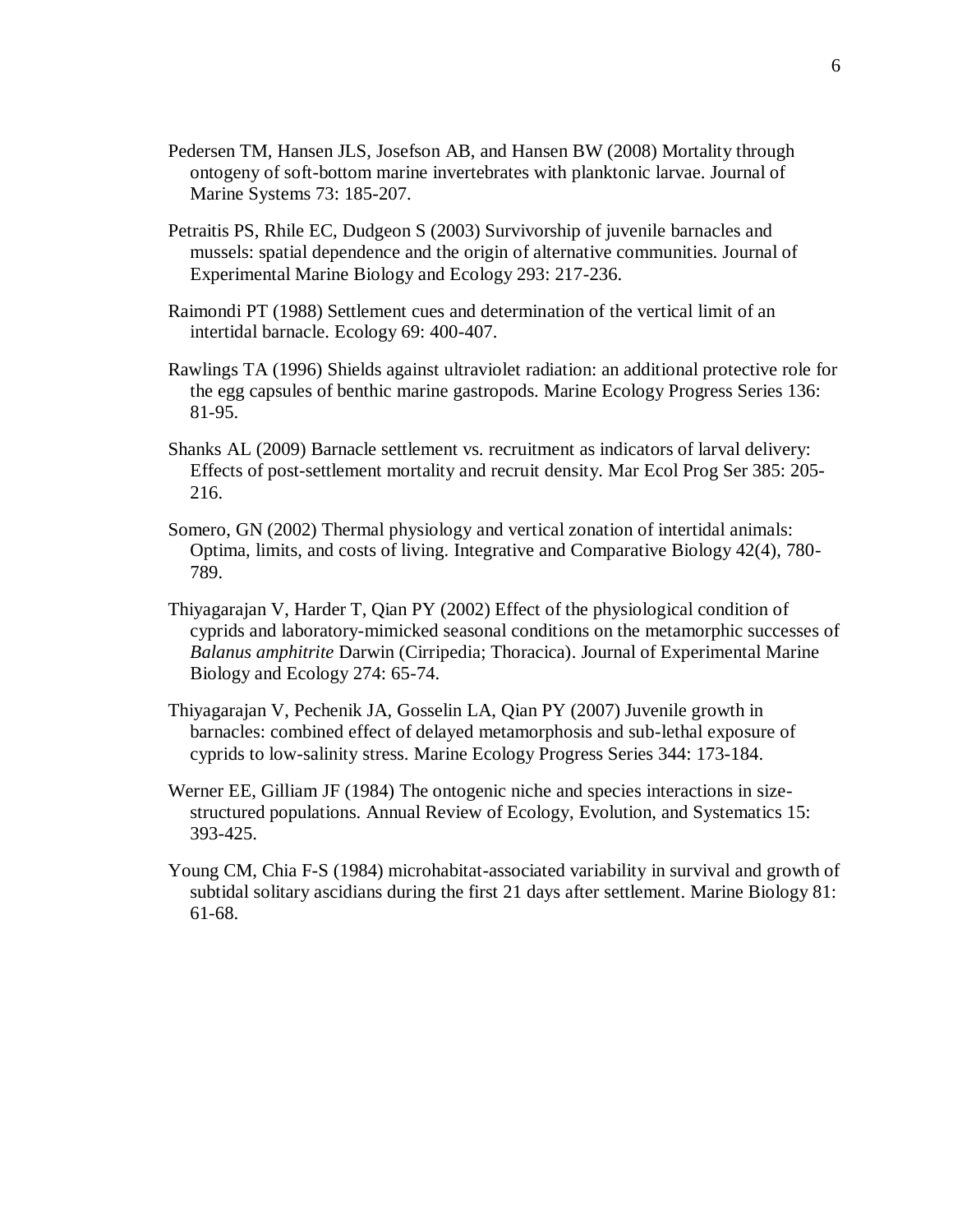**CHAPTER 2: Ontogenetic shift in stress tolerance thresholds of the mussel** *Mytilus trossulus***: Do low tide temperature and desiccation stress influence early benthic phase mortality?**

## **INTRODUCTION**

The onset of intertidal life for many benthic marine invertebrates is characterized by a Type III survivorship curve, where most cohorts experience 60 – 99% mortality in the first few days and weeks of life after settlement (Gosselin & Qian, 1997; Hunt & Scheibling, 1997; Pedersen et al., 2008). The mechanisms causing variation in survival through this early benthic phase are poorly understood, but for intertidal organisms it is thought that abiotic environmental factors exert a significant influence (Gosselin  $\&$  Chia, 1995; Gosselin & Jones, 2010). Sensitivity to abiotic factors could constitute a direct link between early benthic phase mortality and weather-related parameters such as temperature, humidity, wind speed, and solar radiation. It is therefore important to fully understand the role of weather conditions in controlling post-settlement mortality. In addition, if mortality is sensitive to weather conditions, then climate change may alter patterns of survivorship through the critical early benthic phase and further affect population abundance and community structure.

In benthic marine invertebrates with pelagic larvae, the processes of settlement and metamorphosis to the juvenile stage constitute a dramatic ecological transition (Werner & Gilliam, 1984); newly-settled individuals must rapidly adapt to the new habitat where they are exposed to aerial conditions for several hours each day. During aerial exposure, thermal and desiccation stress appear to be the physical factors most likely to cause mortality (Gosselin & Chia, 1995; Somero, 2002), although to date this has only been studied in a small number of species. Also, of particular importance, it is not clear how long sensitivity to these stressors persists during juvenile life, or the frequency of occurrence of conditions that are lethal for new settlers during the settlement season, and thus the likelihood that small juveniles might experience such conditions.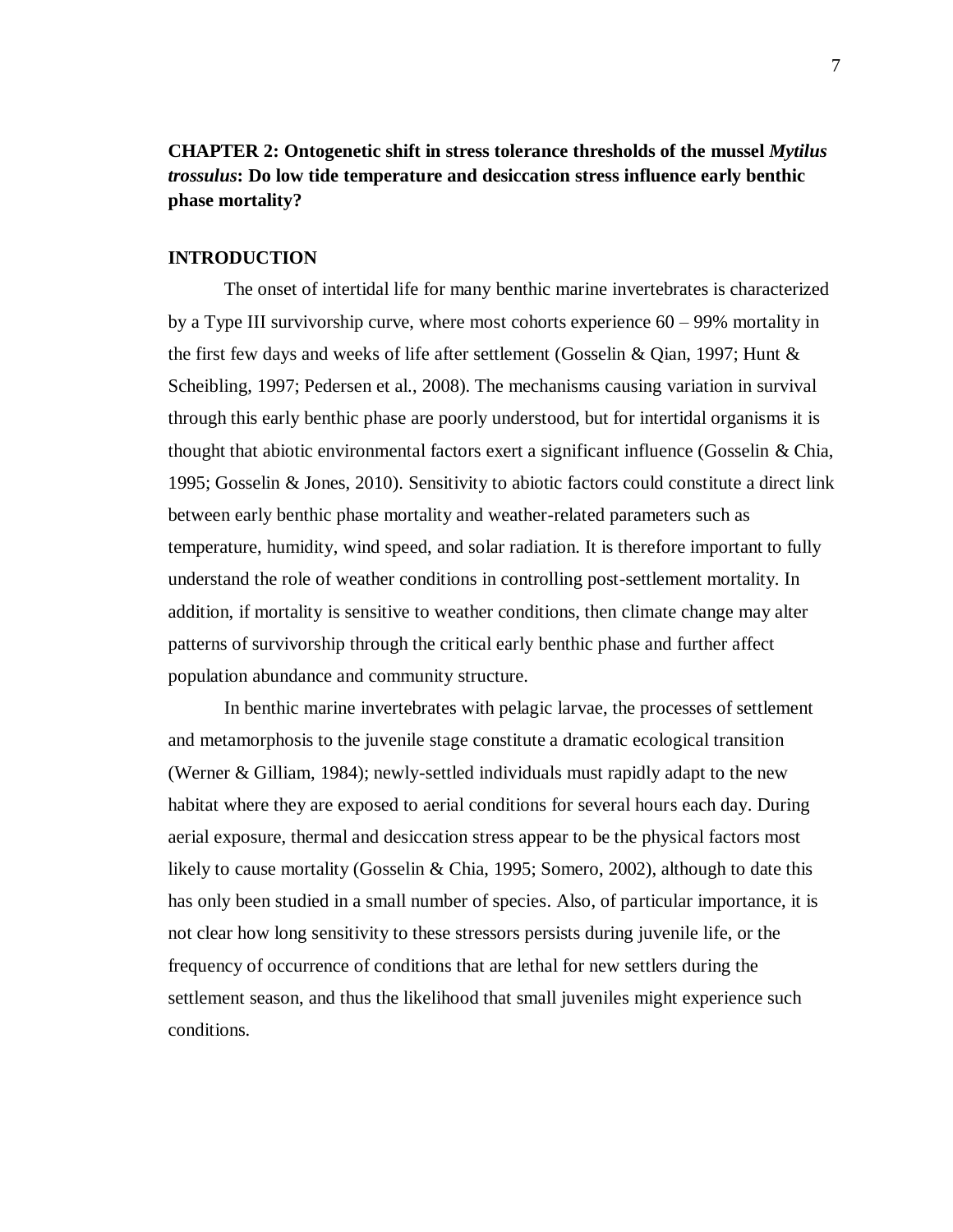Mussels are often dominant members of intertidal communities and major components of intertidal food webs. Little is known of the sensitivity of newly metamorphosed mussels to abiotic stressors, but the responses of larger juvenile and adult mussels to thermal and desiccation stress have been studied extensively. Laboratory experiments have revealed that the physiological performance of *Mytilus* adults declines as body temperature rises above certain temperatures (22°C, *M. californianus*: Bayne et al., 1976; 24°C, *M. galloprovincialis*: Anestis et al., 2010; 25°C, *M. trossulus*: Buckley et al., 2001; Schneider et al., 2010), and mass mortalities of adult mussel populations have often been attributed to high temperature events (Suchanek, 1978; Tsuchiya, 1983; Petes et al., 2007; Harley, 2008). Studies of aerial exposure have confirmed that body temperatures occasionally reach or exceed these adult threshold temperatures during spring and summer (Hofmann & Somero, 1995; Roberts et al., 1997; Helmuth, 1999). Temperature variation might therefore substantially influence population dynamics of mussels.

The main mechanism adult mussels use to counteract thermal stress is evaporative cooling, which is achieved by opening shell valves during air exposure (Bayne et al., 1976; Helmuth, 1998). However, the drawback to this response is an increased risk of desiccation. Larger mussels have greater amounts of water available in their tissues than smaller mussels (Helmuth, 1998), which provides greater protection from desiccation and therefore enables them to use evaporative cooling for longer periods (Sukhotin et al., 2003; LeBlanc et al., 2005). Larger mussels are thus capable of enduring longer periods of thermal and desiccation stress than smaller mussels. This suggests sensitivity to temperature and desiccation might scale with body size, in which case the early benthic phase should be the most sensitive to stressful conditions. Although recent studies have begun to examine the causes of mortality through the early benthic phase, none have focused on the effects of temperature or desiccation on mussels <6 mm SL or on the ontogeny of their physiological tolerance.

The species examined in this study is the bay mussel, *Mytilus trossulus* Gould 1850, which colonizes the low- to mid-intertidal zone along the west coast of North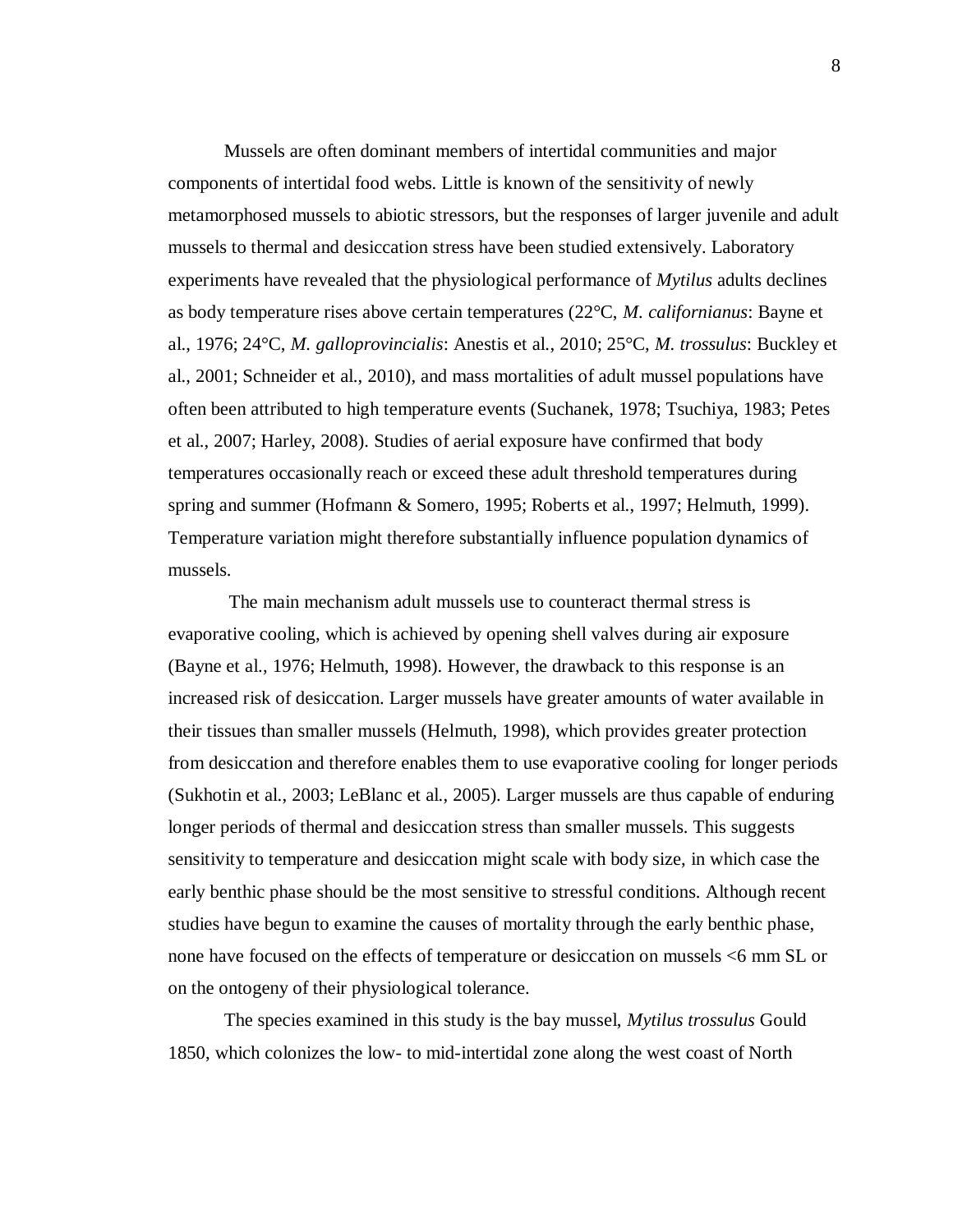America from Alaska to central California (McDonald et al., 1991). On the west coast of British Columbia, *M. trossulus* colonizes the mid-intertidal zone between approximately 1.7 m and 2.9 m above mean lower low water (MLLW) and is typically exposed to air for 5-8 h per tide cycle (Suchanek, 1978; pers. obs.). *M. trossulus* larvae may settle and metamorphose year-round, although peak settlement on the west coast of British Columbia occurs in June and July (Strathmann, 1987; Johnson & Geller, 2006). Larvae tend to settle first on filamentous algae, such as *Cladophora columbiana* and *Endocladia muricata*, and on the byssal threads of adult mussels (Suchanek, 1978; Martel et al., 1999). Upon reaching 2.0 – 2.5 mm SL they relocate to open surfaces, sometimes at higher intertidal levels, via byssus drifting (Sigurdsson et al., 1976; de Blok & Tan-Maas, 1977). On open surfaces, these small mussels are typically only found within crevices and depressions (Suchanek, 1978).

The overall goal of this study was to determine the influence of temperature and desiccation stress on mortality of newly settled *M. trossulus*, and ontogeny of sensitivity to these stresses through the early benthic phase. This was accomplished by (1) determining the sensitivity of newly settled mussels to the full range of (a) temperatures and (b) desiccation stress levels that can be experienced in the field during the settlement season, (2) characterizing the changes in sensitivity to desiccation stress that occur as mussels increase in size, (3) determining the frequency of lethal desiccation conditions in the field during the period of peak recruitment, and (4) comparing the pattern of ontogenetic shift in sensitivity in juvenile *M. trossulus* to the size at which juveniles of this species leave filamentous microhabitats to relocate to open surfaces.

### **METHODS**

#### **Study site**

This study was conducted from May to August during the summers of 2010 and 2011. Mussels were collected from Prasiola Point (N 48° 49' 55", W 125° 07' 05") in Barkley Sound on the west coast of Vancouver Island, a site with consistently high *Mytilus trossulus* settlement (A. Martel, pers. com.). Mussels were collected no more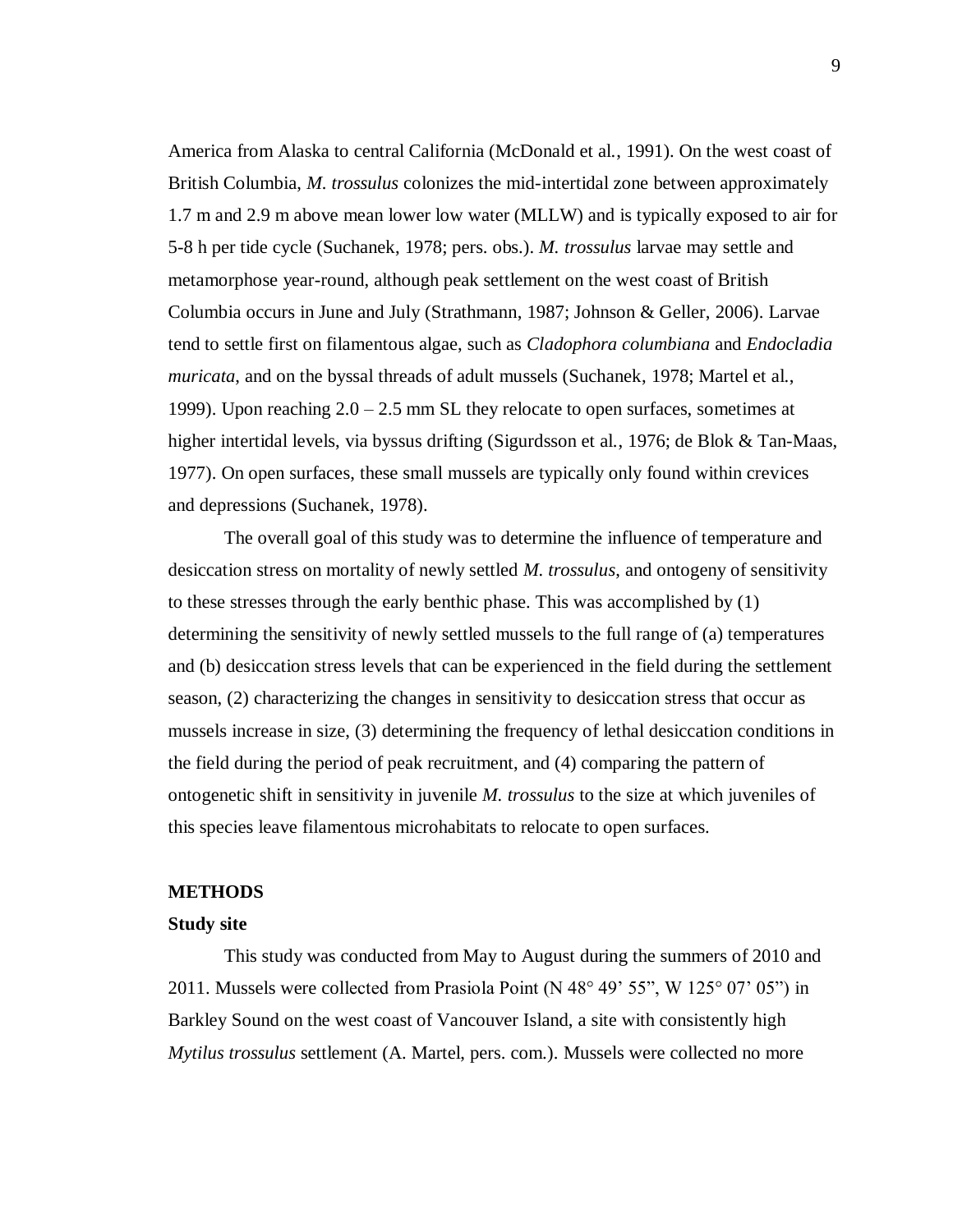than 3 d prior to being used in experiments and were held in flowing seawater at 14°C. Laboratory experiments were conducted near the collection site at the Bamfield Marine Sciences Centre in Bamfield, British Columbia.

### **Abiotic conditions in the intertidal zone**

To document the weather conditions occurring throughout the summer, when peak mussel recruitment normally occurs, I monitored six weather parameters from 26 June  $-27$  August 2010 and  $4$  May  $-20$  August 2011 using a weather station (Davis Instruments Vantage Pro2 Plus Integrated Sensor Suite 6327). The weather station was installed at Wizard Islet (N 48° 51' 27'', W 125° 09' 38''), a small rocky islet devoid of trees; Wizard Islet was used as a common weather monitoring site for all the experiments in this study and also for a separate study of barnacle mortality (Chapter 3). The weather station, mounted approximately 45 m inland from the intertidal zone, recorded air temperature, relative humidity (RH), wind speed, ultraviolet radiation, solar radiation, and rainfall. In addition, temperature was monitored on intertidal rock surfaces using 3 Thermocron® iButton (DS1921G) data loggers, and intertidal RH was monitored using 2 Lascar Electronics (EL-USB-2) data loggers. Loggers were placed at 2.75 m above MLLW, which is just below the upper limit of the vertical distribution of *M. trossulus*. The iButton loggers remained in the intertidal zone at all times during the same dates as the weather station. The RH loggers, however, would be damaged by water and therefore were only placed in the intertidal zone during low tide on six consecutive days in June 2011. All devices recorded data at 15 minute intervals and data from the weather station and iButton loggers were downloaded bi-weekly.

To determine the temperature and RH conditions occurring over the vertical range of mussel distribution in the intertidal zone, 6 RH data loggers were used to record temperature and RH at three intertidal heights (2.0 m, 2.25 m, 2.75 m), with 2 loggers per intertidal height. These heights correspond approximately to the lower, middle, and upper range of the mussels, respectively. At each intertidal height, one logger was placed on bare rock surface, while the other logger was placed under fucoid algae (*Fucus* spp.).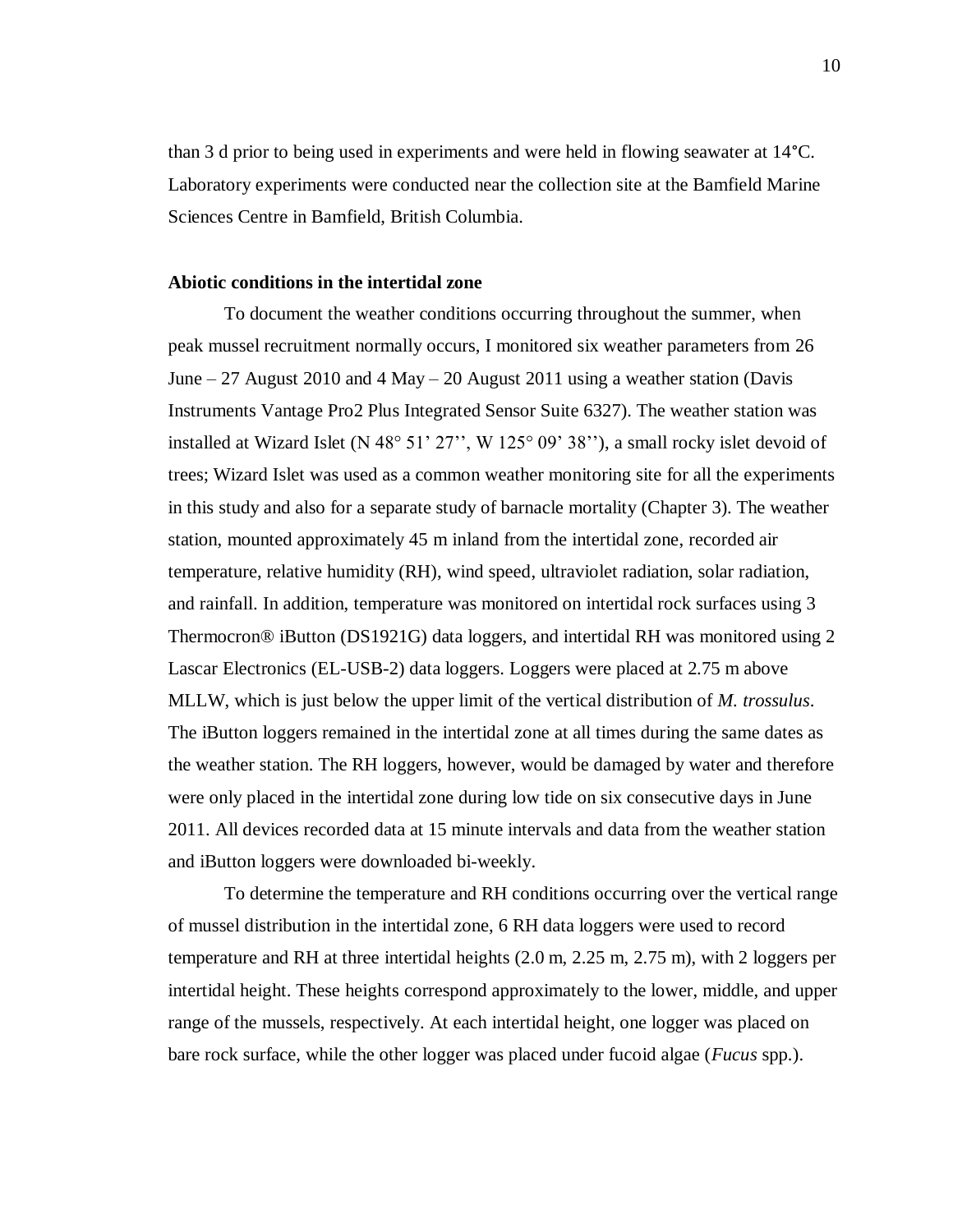Data was logged at 5 minute intervals for 3-4 h during low tide on sunny days at two different field sites: Grappler Inlet (N 48° 40' 55", W 125° 07' 05") on 5 September 2012 and Wizard Islet on 6 September 2012.

Relative humidity (RH) is occasionally used as a measure of desiccation stress (Kennedy, 1976; Ricciardi et al., 1995; Montalto & Ezcurra de Drago, 2003; Miller et al., 2009), but vapour pressure deficit (VPD) is considered a better estimate of evaporation potential than RH. RH is a measure of the percent saturation in water vapour; as a result, for a constant RH, the actual amount of water that can be added to the air, and thus evaporation potential, changes with air temperature. VPD, on the other hand, is a measure of the actual amount of water vapour that can be added to the air (Anderson, 1936) and thus more accurately reflects desiccation stress. VPD has been used in several studies of the effects of desiccation stress on animals (squirrels, Baudinette, 1972; amphipods, Koch, 1989; mites, van Houten et al., 1995) and is used extensively in studies of plant physiology (Addington et al., 2004; Katul et al., 2009; Siqueira et al., 2012). VPD is defined as the difference between saturated and actual vapour pressure and is calculated as follows (WMO, 2008):

 $VPD = e_s - e_a$  (Equation 2.1)  $e_s = 0.6112 * e^x (kPa)$  $x = \left(\frac{1}{2}\right)$  $\frac{17.62*1}{243.12+T}$  $e_a = (RH/100)^*e_s$ 

where  $e_s$  = saturation vapour pressure

 $e_a$  = actual vapour pressure

 $T = \text{air temperature } (°C)$ 

## **Sensitivity to temperature stress**

The sensitivity of newly settled mussels to the full range of temperatures that occur in mid-intertidal rocky shore habitats of Barkley Sound was examined in two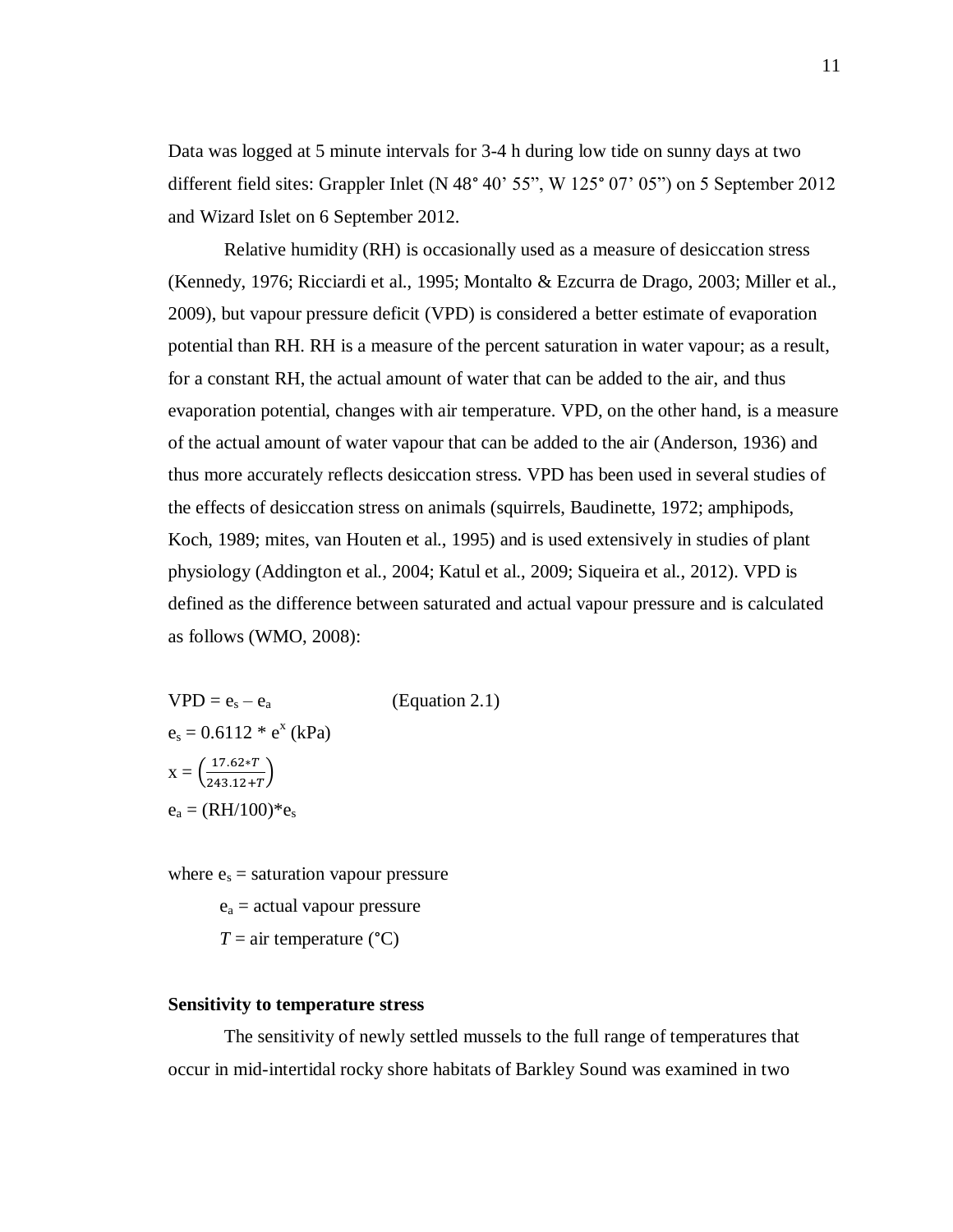experiments carried out in July 2010 and July 2011. In the first experiment, 80 groups of 20 mussels measuring 1-2 mm in shell length (SL), i.e., ~ 1 month after settlement (A. Martel, pers. comm.), were separately placed in 80 sealed plastic Ziploc® containers measuring  $\sim$  11 cm x 11 cm x 5 cm. Each group of mussels was subjected for 6 h to one of 8 temperature treatments in a controlled temperature chamber. The experimental design was as follows: 8 temperature treatments with 10 replicate containers per treatment and 20 mussels per container, for a total of 1600 mussels. The 6 h duration is representative of the average length of time that the mussels are emersed during low tide, thus it is an appropriate treatment duration to mimic field conditions and to obtain conservative measures of sensitivity. The 8 temperature treatments (10 -  $45^{\circ}$ C at  $5^{\circ}$ ) intervals) were representative of the range of rock surface temperatures occurring in the mid-intertidal zone at low tide, as determined by iButton measurements made in July 2010. VPD levels were kept to a minimum by placing a 5 x 5 cm piece of shammy cloth saturated with seawater in each sealed container. Mussels were positioned on this small square of shammy cloth  $\sim$  1 mm apart to ensure the mussels were exposed to the temperature treatment equally. Temperature and RH, which are used to calculate VPD, were monitored by placing RH data loggers in 2 of the containers during each temperature treatment. Temperatures inside the containers equilibrated with the temperature inside the chamber within 30 min after the start of each experiment and remained relatively constant thereafter, fluctuating  $\pm 0.5^{\circ}$ C about the target temperature. After the treatment, mussels were placed in flowing seawater for 12 h and were then examined for mortality. Mussels were recorded as dead if gaping, not moving, and not responding to light tapping on their shells with a needle probe. Given that this first experiment revealed a tolerance threshold between 30°C and 35°C, a second experiment was carried out in July and August 2011 to resolve sensitivity at 1°C intervals from 30°C to 35°C. This second trial also included treatments at 28°C and 37°C to ensure mortality patterns were consistent with the first trial. The procedures and experimental design of this second experiment were the same as for the first experiment except for the treatment temperatures.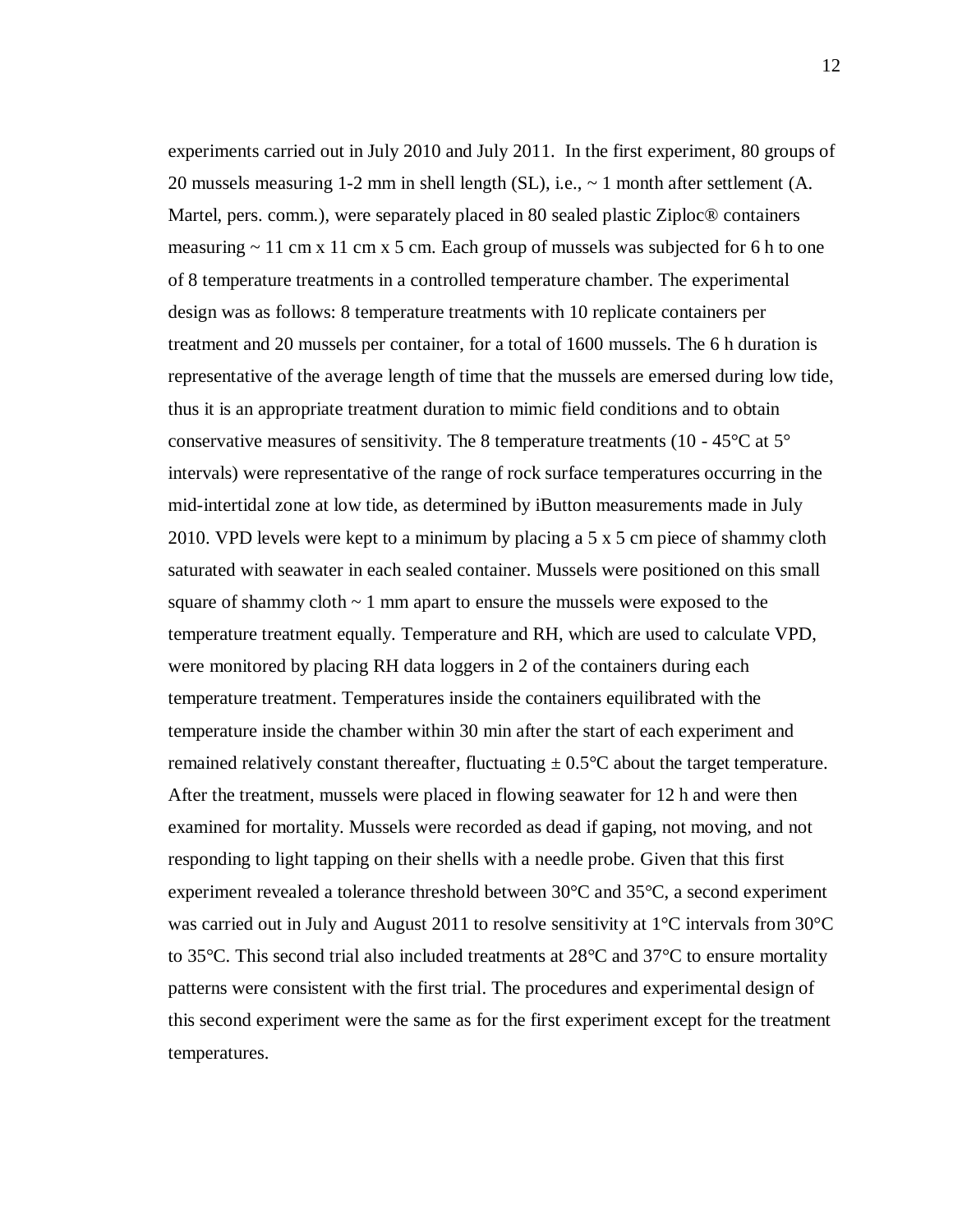### **Sensitivity to desiccation stress**

 The sensitivity of recently settled juvenile mussels to desiccation stress was examined in July 2010. Forty groups of 20 mussels measuring 1-2 mm in SL were placed in separate sealed 4L glass jars and subjected for 6 h to one of four VPD treatments: 0.12 kPa (least stressful), 0.58 kPa, 1.17 kPa, and 1.75 kPa (most stressful). Treatment levels were determined by setting the temperature (20°C) and four levels of RH (95%, 75%, 50%, and 25% RH), and then calculating the corresponding VPD for each treatment. RH levels used in the treatments represented the full range of RH levels observed by the weather station in July 2010 (30 – 95% RH). Mussels were positioned on a 5 x 5 cm piece of dry shammy cloth  $\sim$  1 mm apart to ensure the mussels were exposed to the treatment equally. All treatments were carried out in a controlled temperature chamber at  $20^{\circ}$ C, a temperature that occurs frequently in the field during the summer, and shown in the previous set of experiments to be benign for 1-2 mm SL *M. trossulus*. The experimental design was as follows: 4 VPD treatments, with 10 cages per treatment and 20 mussels per cage, for a total of 800 mussels. Different amounts of Drierite® desiccation crystals, which are composed of anhydrous calcium sulfate known to be chemically inert except toward water (W.A. Hammond Drierite Co. Ltd., 2012), were added to the bottom of the jars to obtain the two highest VPD levels. The two lowest VPD levels were obtained by adding a piece of shammy cloth wetted with different amounts of seawater to the jars. VPD levels equilibrated within 1 h from the start of the treatment, after which time VPD remained relatively constant, changing less than 0.1 kPa over 5 h. After the treatment, mussels were placed in flowing seawater for 12 h and were then examined for mortality.

Given that juvenile mussels prefer to settle within filamentous algae and then relocate to open surfaces later in life (Sigurdsson et al., 1976; de Blok & Tan-Maas 1977; Suchanek, 1978), we also examined whether filamentous algae maintain a low desiccation stress environment during low tide. To determine the amount of water retained by the algae throughout a low tide, 10 tufts of the filamentous green algae,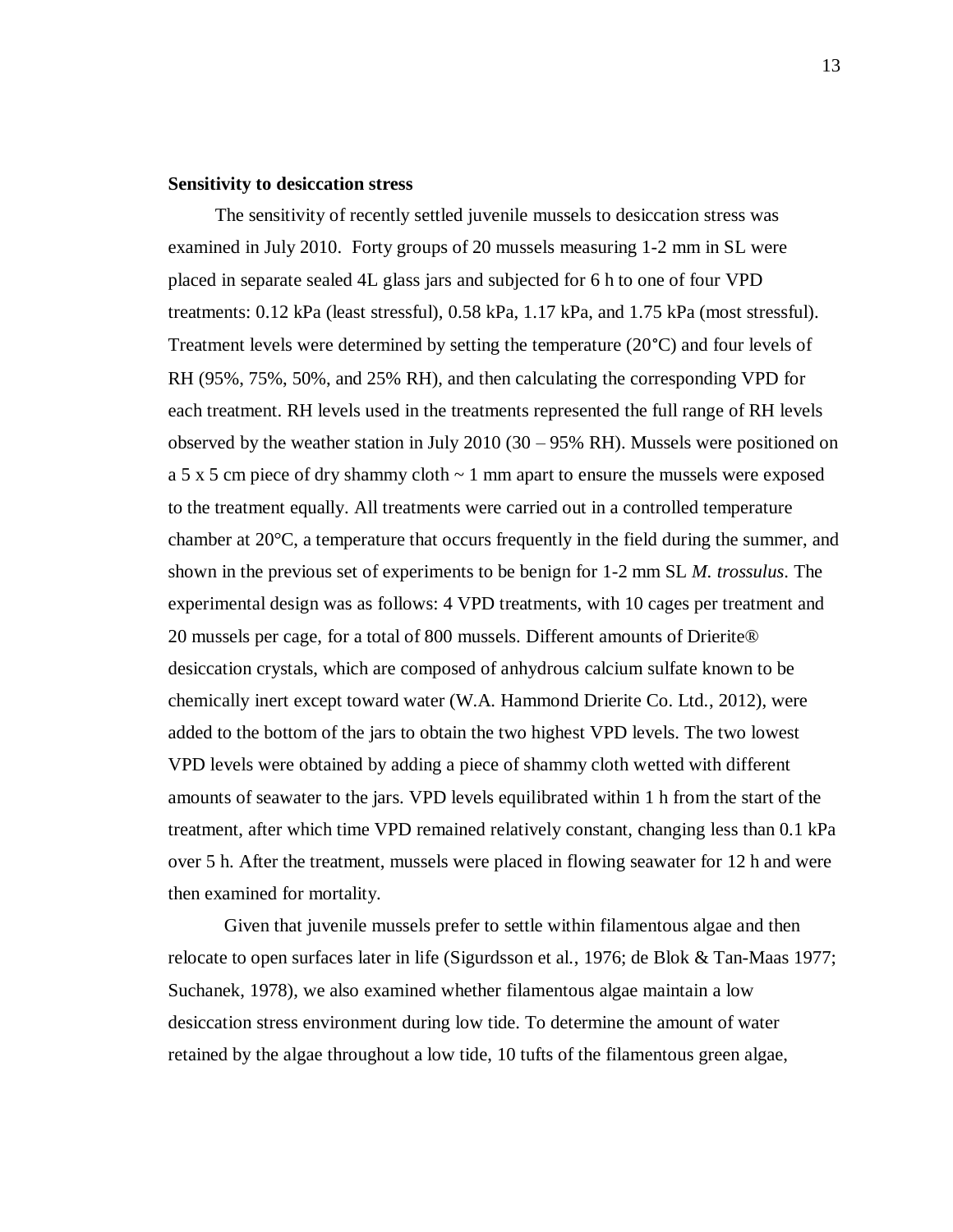*Cladophora columbiana*, were collected from Grappler Inlet during the last half hour of the daytime low tide on 4 September 2012 after being exposed for 8 h. The tufts were placed in sealed bags and returned to the laboratory where they were individually weighed, then blotted dry and reweighed.

#### **Ontogeny of desiccation tolerance**

The above experiments revealed that newly settled *M. trossulus* were more likely to be killed by ambient desiccation conditions than by temperature stress. The final experiment therefore examined how desiccation tolerance of juvenile mussels changes with increasing body size. The design of this experiment was similar to the desiccation experiment described above, except this experiment involved 3 VPD treatment levels and examined the responses of 4 size classes of juvenile *M. trossulus*: 1-2 mm, 3-4 mm, 5-6 mm, and 7-8 mm SL. The experimental design was as follows: 4 mussel size classes, each exposed to 3 VPD treatments (0.58 kPa, 1.17 kPa, 1.75 kPa), with 5 cages per treatment, and 20 mussels per cage, for a total of 1200 juvenile mussels. This experiment did not include a 0.12 kPa treatment because results from the previous desiccation experiment, described above, revealed no significant difference in mortality between the 0.12 kPa and 0.58 kPa treatments.

### **Data analysis**

The proportion of dead mussels (percent mortality) was used as the dependent variable in all experiments. The assumptions of analysis of variance (ANOVA) were tested on the dependent variable using the Kolmogorov-Smirnov test for normality and Levene's test for homogeneity of variance. By nature of the data, proportion data follows a binomial distribution and violates the normality assumption of ANOVA. A modified Freeman and Tukey (1950) arcsine transformation was therefore applied to percent mortality data prior to statistical analysis. This transformation allowed the data to meet the assumptions of ANOVA, thus this test was used to assess the effects of temperature and VPD on percent mortality by comparing the mean proportion of dead mussels among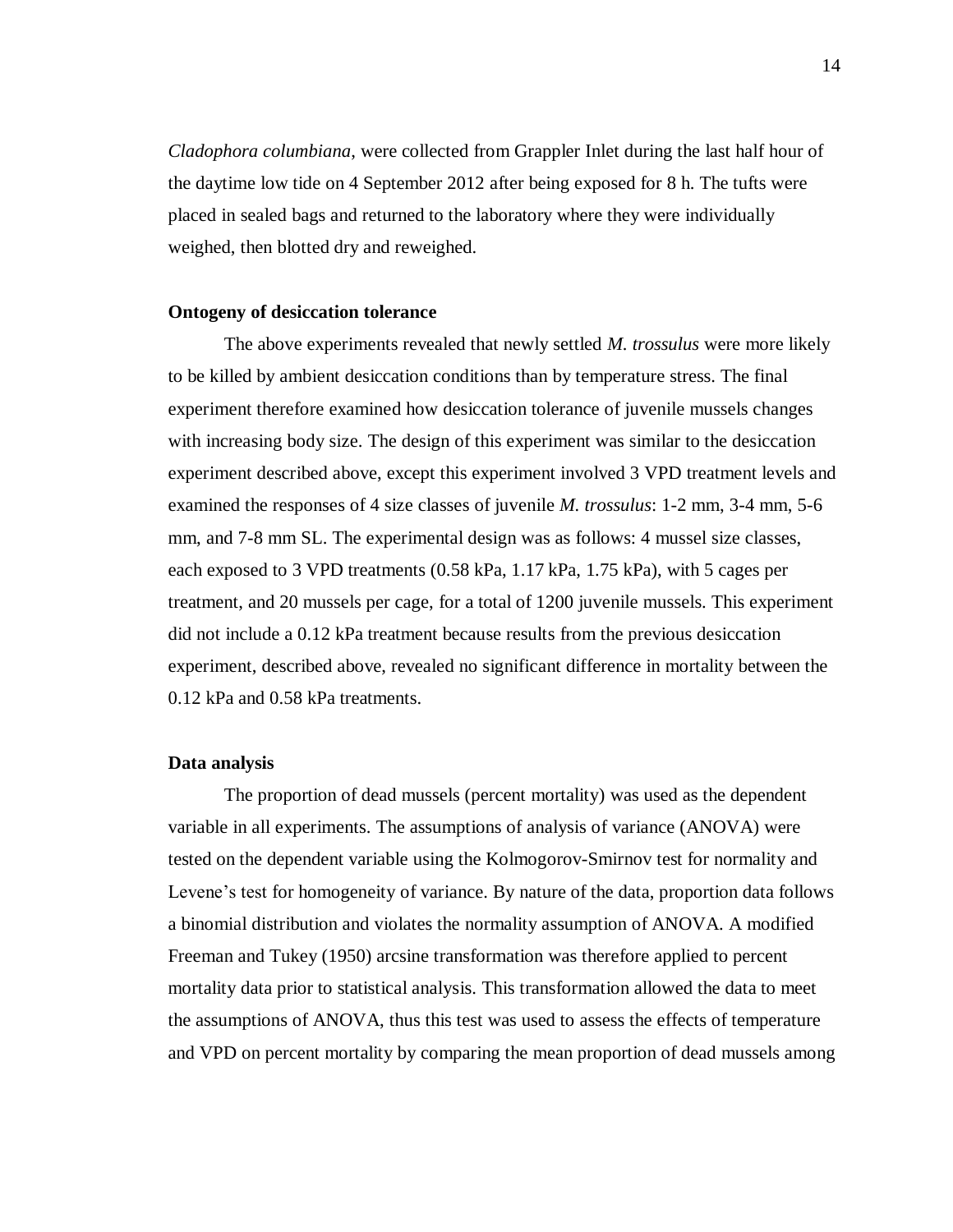treatment groups. Tukey post-hoc analysis was then used to determine patterns among treatment means.

The temperature at which 50% of the mussels died  $(LT_{50})$  was estimated by fitting a sigmoidal curve to the mortality data, which is a special case of the logistic function often used in analysing dose-response relationships. The fraction of individuals, *S*, that are killed by a maximum temperature,  $T$  ( $\rm{°C}$ ), was therefore determined by the equation, modified from Denny et al. (2006):

$$
S = \frac{1}{1 + e^{-x}}
$$
 where x = (T-36.73)/0.3863

The VPD at which 50% of the mussels died  $(LD_{50})$  was also determined as above. The formula for x was modified separately for temperature and VPD, and was determined using logistic regression.

#### **RESULTS**

### **Abiotic conditions in the intertidal zone**

Maximum mid-intertidal rock surface temperature varied greatly throughout each summer. Although intertidal temperature data were lost from 28 June – 5 July 2010 and 18-28 July 2010 due to damage incurred to the iButton data loggers, reliable temperature data was obtained for 33 days in 2010, including some of the hottest days of the summer. Intertidal temperature recorded on those days reveal that the maximum rock surface temperature reached 45°C in July and also in August 2010. In 2011, the maximum daily rock surface temperatures peaked in late June at 40.5°C and again in late July at 42.5°C (Figure 2.1A). These peak temperatures occurred on days with mid-day low tides. The slightly lower intertidal temperatures recorded in August 2011, relative to June and July 2011, were likely due to the lower average amount of daily solar radiation, which was 10- 33% lower than the rest of the summer and caused by the increased amount of fog and cloud cover that is typical of Barkley Sound in August.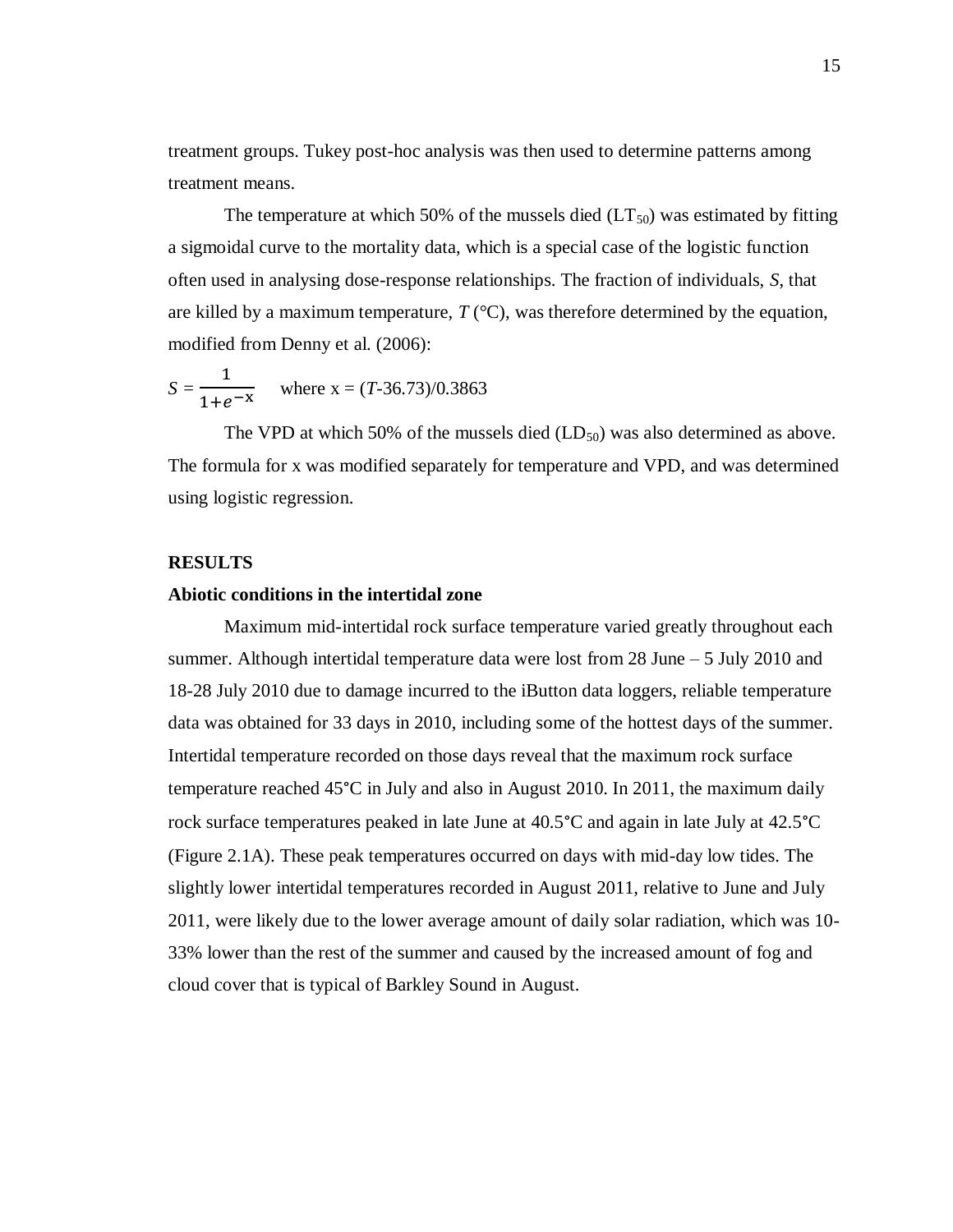

**Figure 2.1.** (A) Actual maximum daily mid-intertidal temperatures (°C) and (B) predicted maximum daily mid-intertidal VPD at the rock surface for May to August, 2011. Data for June 9-21 are based on predicted temperature values (dotted line), as measured data were lost due to damage incurred to data loggers.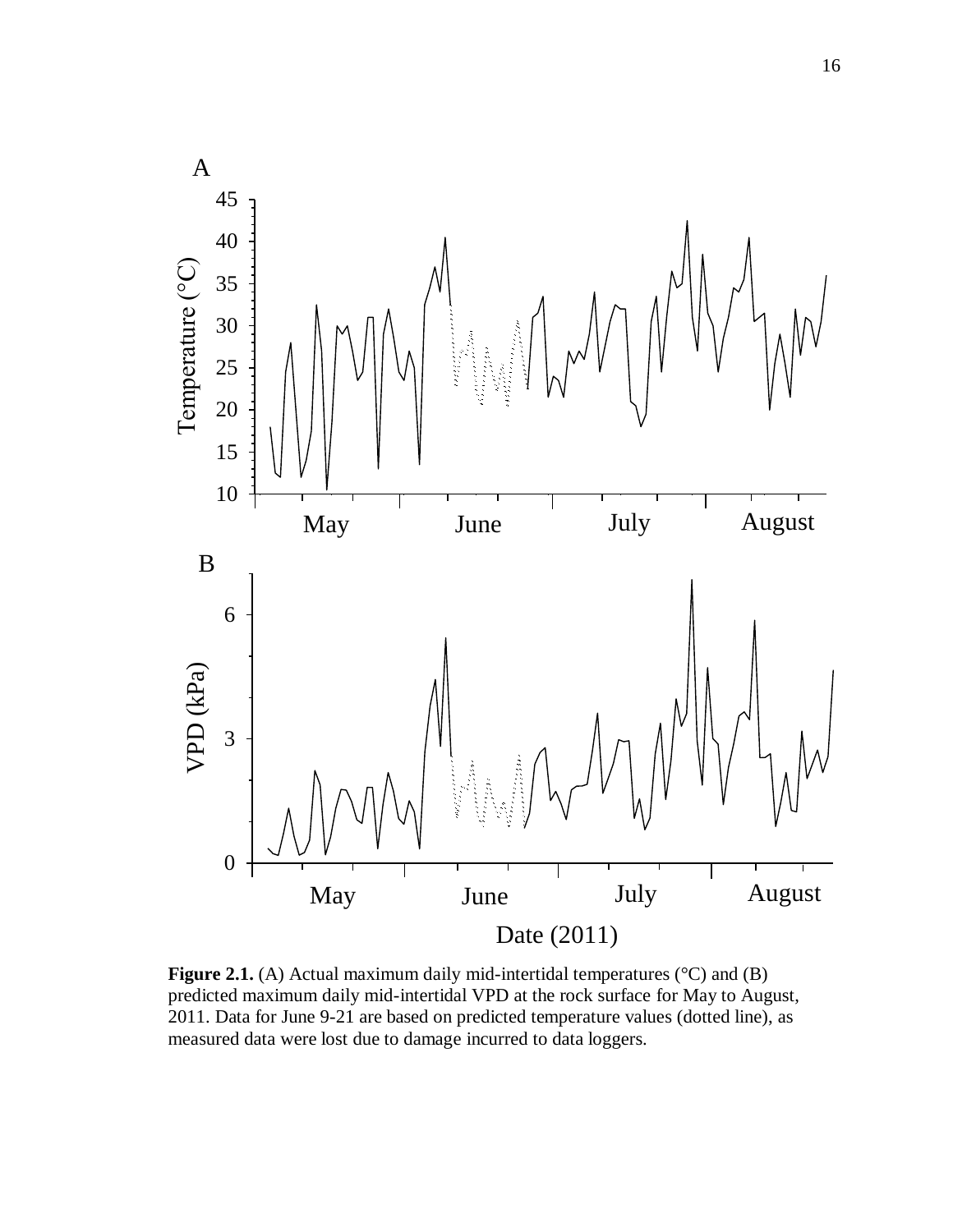Relative humidity measurements on intertidal rock surfaces were used to determine the frequency of stressful desiccation conditions occurring during the settlement season. Although RH data was not collected in 2010, intertidal RH data was recorded over six low tides in June 2011, and multiple regression analysis between intertidal RH measurements and weather station data was used to extrapolate intertidal RH data for the rest of the summer of 2011. Eight weather parameters recorded by the weather station were used as explanatory variables in the regression with intertidal RH as the response variable. The best-fit model (Table 2.1) was developed into a predictive equation for intertidal RH in 2011, and of the eight parameters examined, only three significantly influenced intertidal RH: air temperature, wind speed, and solar radiation. These three parameters could account for 89.7% of the variance. A small amount of autocorrelation was detected in the residuals, which is thoroughly examined in Appendix A, and suggests that the predictive equation may be slightly improved by accounting for autocorrelation. However, modifying the equation to account for such a small amount of autocorrelation is unlikely to make much difference in the resulting long-term predictions, therefore I opted to accept the simpler model. The equation developed from this model predicted intertidal RH values very close to actual measured values, though tended to underestimate RH below 48%. After calculation, the predicted RH values were converted to VPD. The predicted daily maximum mid-intertidal rock surface VPD levels ranged from 0.16 kPa to 6.52 kPa over the summer of 2011, with daily maximum VPD

**Table 2.1.** Multiple regression best-fit model predicting intertidal RH from weather station parameters in 2011. Temp= air temperature (°C), WindSpd= wind speed (km/h), SolRad = solar radiation (kW/m<sup>2</sup>),  $\beta$ = partial regression coefficient

| Coefficients | $\mathbf{B}$ | Estimate                 | Std. Error              |           | p       |
|--------------|--------------|--------------------------|-------------------------|-----------|---------|
| Intercept    | 0.923        | 1.814                    | 0.065                   | 27.745    | < 0.001 |
| Temp         | 0.729        | $-0.062$                 | 0.005                   | $-12.289$ | < 0.001 |
| WindSpd      | 0.364        | 0.003                    | 5.753 x $10^{-04}$      | 4.504     | < 0.001 |
| SolRad       | 0.803        | $-2.395 \times 10^{-04}$ | $1.541 \times 10^{-05}$ | $-15.537$ | < 0.001 |
|              |              |                          |                         |           |         |

 $F_{3,133}=393.6$ ,  $R^2=0.897$ ,  $p < 0.001$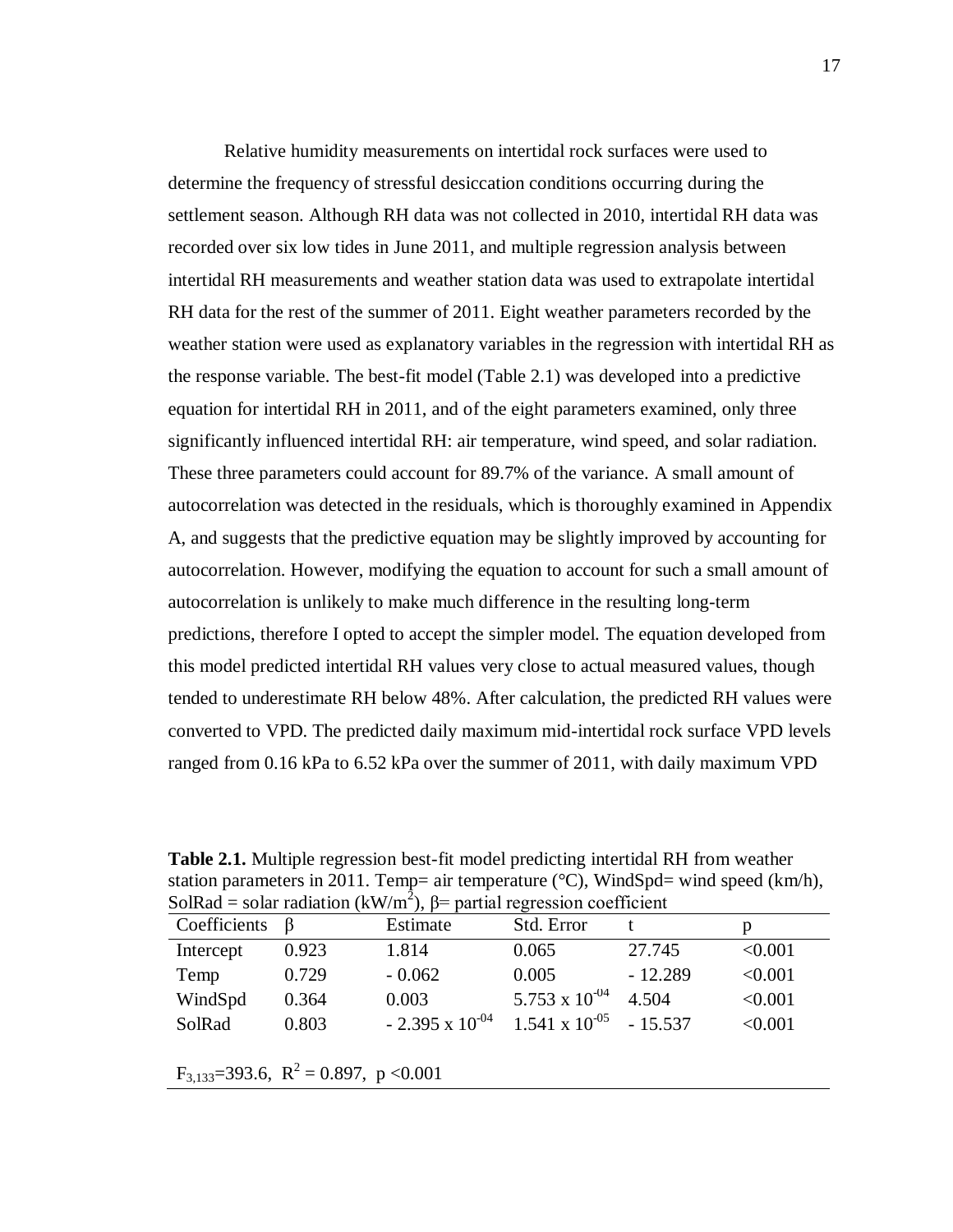levels gradually increasing from May to August (Figure 2.1B). This suggests that the mussels encountered increased desiccation stress as the recruitment season progressed.

Data loggers that were placed at 3 different intertidal heights (2.0 m, 2.25 m, 2.75 m) during low tide on Wizard Islet revealed that intertidal rock surface temperatures and intertidal VPD levels reached and exceeded the juvenile mussel tolerance thresholds, and were thus potentially lethal, at all 3 intertidal heights (Figure 2.2A&B). However, high



**Figure 2.2.** Temperature (°C) and vapour pressure deficit (kPa) data collected at 3 intertidal heights on Wizard Islet on 6 September 2012. The left column (A&B) represents conditions on bare rock surface, and the right column (C&D) represents conditions under fucoid algae. Horizontal dashed lines represent the juvenile mussel tolerance threshold, as determined by laboratory experiments.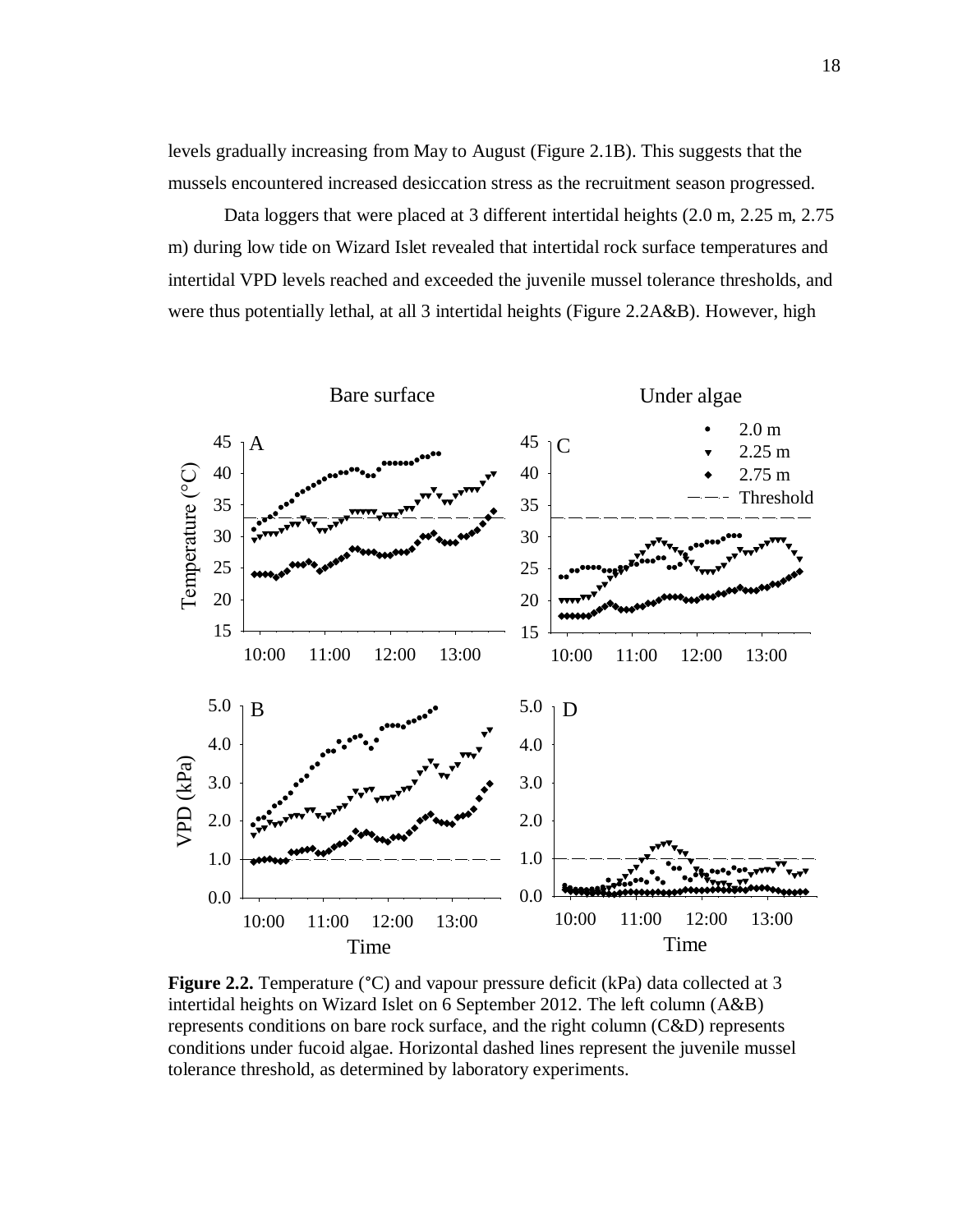temperatures did not persist for more than 2.5 h before the surfaces at 2.0 m and 2.25 m were re-immersed by the incoming tide. Although data were not collected after the tide rose to 2.25 m, there was potential for further temperature and VPD increases at 2.75 m over another 2 h before the tide re-immersed that surface. Newly settled mussels are therefore exposed to potentially lethal temperatures and desiccation levels over their full vertical range, but this exposure likely occurs for the longest time near the upper limit of distribution, which is occasionally emersed for up to 13 h when the water level at the lower high tide of the day is  $\leq$  2.7 m above MLLW. Data loggers placed under fucoid algae showed that rock surface temperatures and VPD levels did not reach potentially lethal levels at any intertidal height (Figure 2.2C&D); the exception was a short period of time when VPD levels at 2.5 m briefly peaked above the threshold, which may have been due to the angle of the sun temporarily allowing sunlight to penetrate through a small gap in the algal fronds (pers. obs.), thus heating the surface. Data from Grappler Inlet, examined in Appendix B, indicate patterns among intertidal heights were very similar to those revealed on Wizard Islet, though temperatures did not ever exceed threshold values.

Unexpectedly, temperatures at 2.0 m were consistently higher than those at 2.25 m, and both were higher than temperatures at 2.75 m. Observations of the field site indicated that the rock surfaces in the low- and mid-intertidal tend to be coated with brown/black biofilm and encrusting algae, whereas the higher intertidal level was mostly light grey-colored bare rock (Figure 2.3). The lower intertidal surfaces therefore likely absorbed more sunlight and thus heated faster than the lighter gray surfaces of the highintertidal, accounting for the difference in temperatures observed.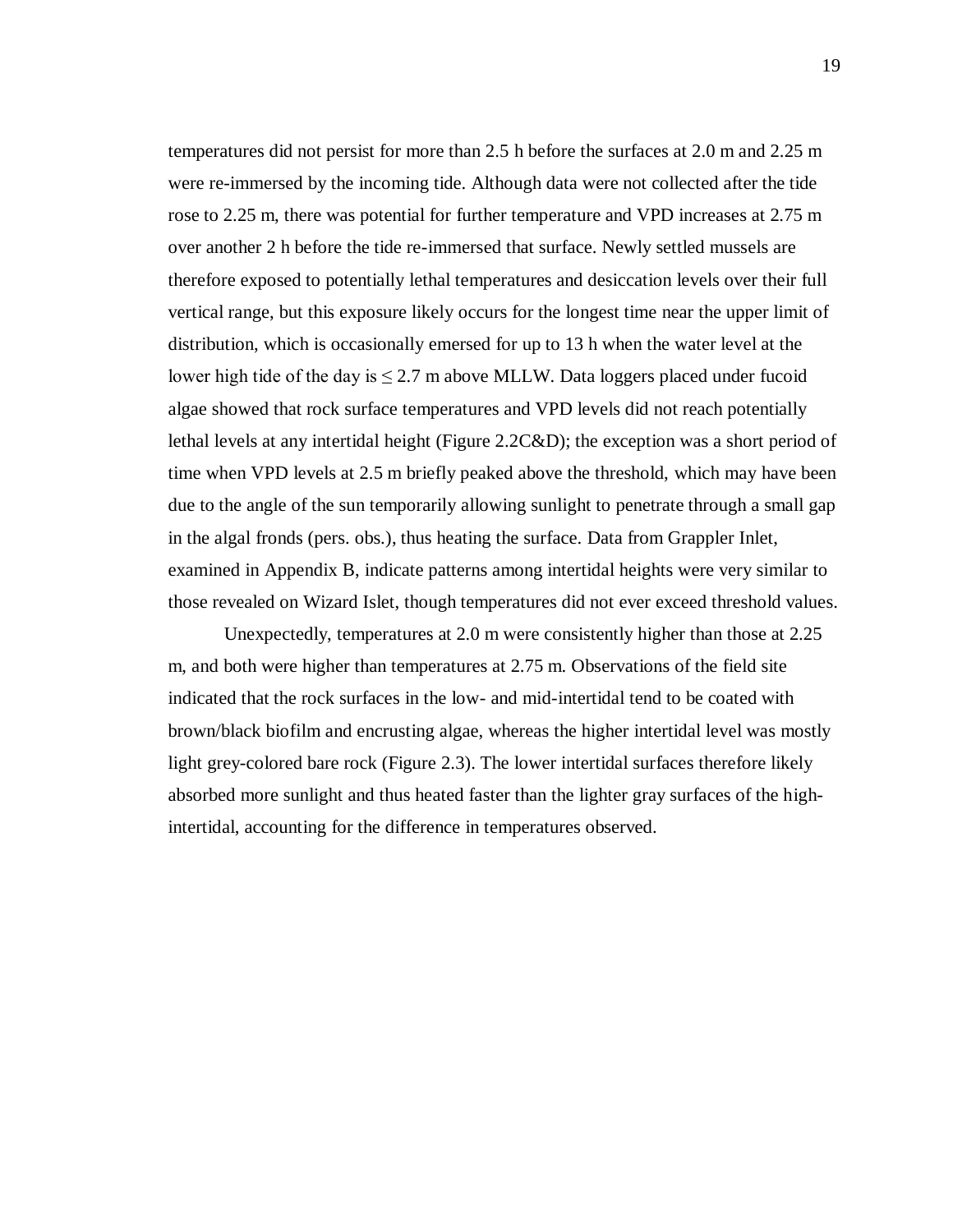

**Figure 2.3.** Differences in rock surface colour at A) 2.5 m and B) 2.75 m above MLLW. The darker surface in (A) is due to a thick layer of brown/black biofilm and encrusting algae coating the surface, which is nearly absent in (B). Photos were taken as part of a separate study of barnacle mortality (Chapter 3).

#### **Sensitivity to temperature stress**

Juvenile mussels were tolerant of a wide range of temperatures, but did experience increased mortality at high experimental temperatures. In the first temperature tolerance trial, there was a significant difference among temperature treatments in the average proportion of dead mussels (ANOVA:  $F_{7,72}$ =104.9, p<0.001). Tukey post-hoc comparisons revealed that mortality was significantly higher at 35°C than at 30°C, with juvenile mussels experiencing 77% more mortality at 35°C than at 30°C (Figure 2.4A). There was no significant difference in mortality among treatments ranging from 10<sup>o</sup>C to 30°C, nor among treatments ranging from 35°C to 45°C. This suggested the threshold of temperature tolerance was between 30°C and 35°C. The second trial, focusing on the 30°C to 35°C range of temperatures, also revealed a significant difference among temperature treatments in the average proportion of dead mussels (Figure 2.4B; ANOVA:  $F_{7,72}=96.8$ , p<0.001). Tukey post-hoc comparisons revealed that mortality differed significantly between the 33°C and 34°C treatments (a 58% difference) and between the 35°C and 37°C treatments (a 34% difference), indicating a temperature tolerance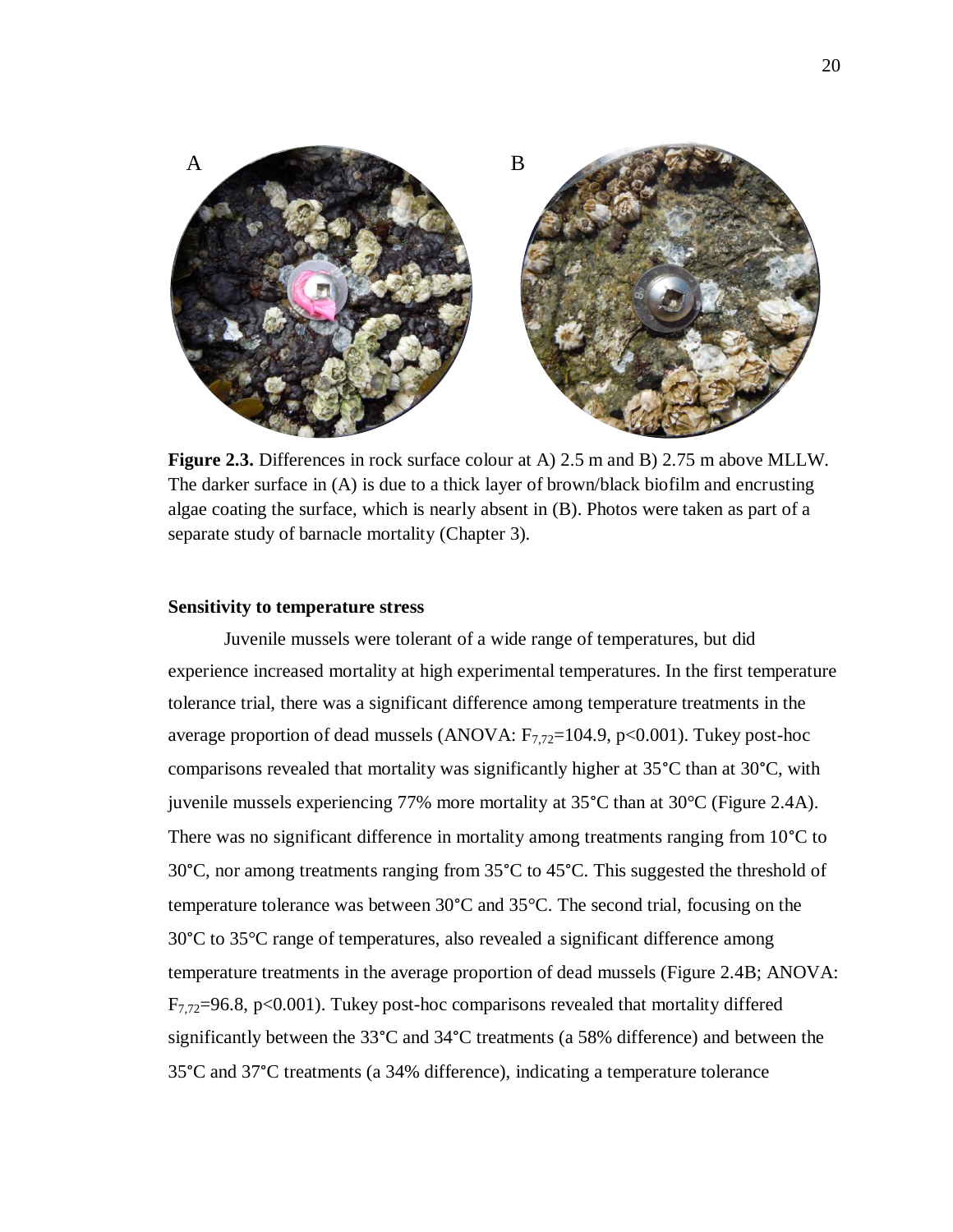

**Figure 2.4.** Effect of prolonged exposure to various temperature treatments on mortality of newly settled (1-2 mm SL) mussels. (A) First temperature trial exposing mussels to temperatures ranging from 10-45°C in 5°C intervals. (B) Second temperature trial exposing mussels to the narrower temperature range of  $28-37^{\circ}$ C in 1<sup>°</sup>C intervals to determine the threshold of temperature tolerance. Each point represents the average % mortality for a treatment  $\pm$  SE. Solid line in (B) is the sigmoidal curve used to determine the  $LT_{50}$ .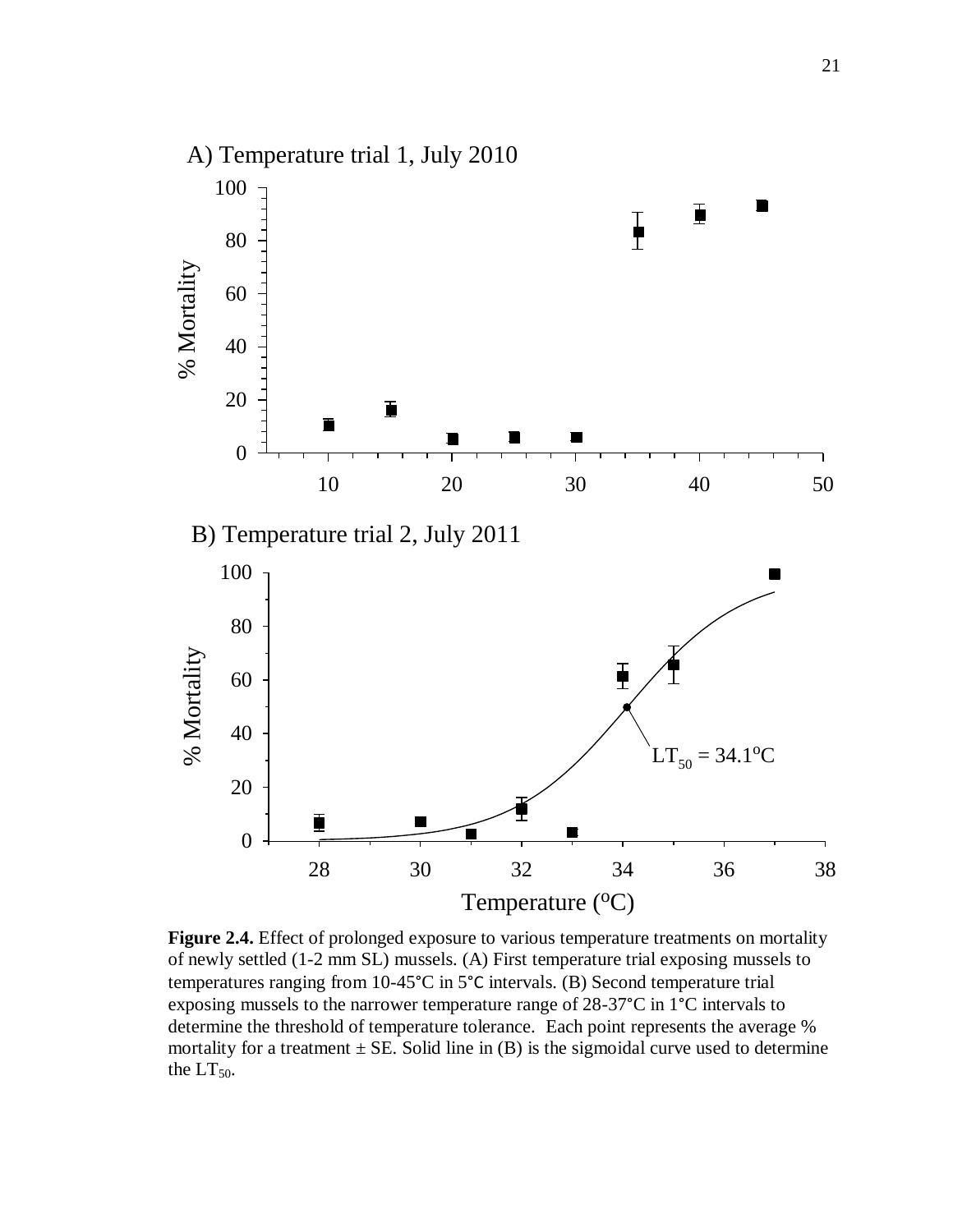threshold of 33°C. There was no significant difference in mortality among treatments ranging from 28°C to 33°C, nor between the 34°C and 35°C treatments. Fitting a sigmoidal curve to the data revealed an  $LT_{50}$  of 34.1°C for juvenile *M. trossulus*.

The temperature loggers recorded a total of 12 days in 2010 and 13 days in 2011 that exhibited rock surface temperatures exceeding  $33^{\circ}C$  (i.e., above the temperature tolerance threshold for mussels <2 mm SL) and persisting for at least 1 h (Figure 2.5). The majority of these days had temperatures that persisted above  $33^{\circ}$ C for only 1-2 h, but twice in July 2010 and once in July 2011 the temperatures persisted above 33°C for 8 h. August 2011 had slightly fewer days exceeding 33°C than August 2010. In addition, June 2011 had cooler temperatures than July and August 2011, with only 3 days that exceeded 33°C and never for more than 3 h. Temperatures in May 2011 never exceeded 33°C. Newly settled mussels are therefore exposed to potentially lethal temperatures in the field, but this occurs relatively infrequently throughout the recruitment season, and temperatures above the threshold do not often persist for periods longer than 2 h.



**Figure 2.5.** Number of days during the 2010 and 2011 settlement seasons when the intertidal rock surface temperature near the upper limit of adult mussel distribution exceeded 33°C for different durations at low tide.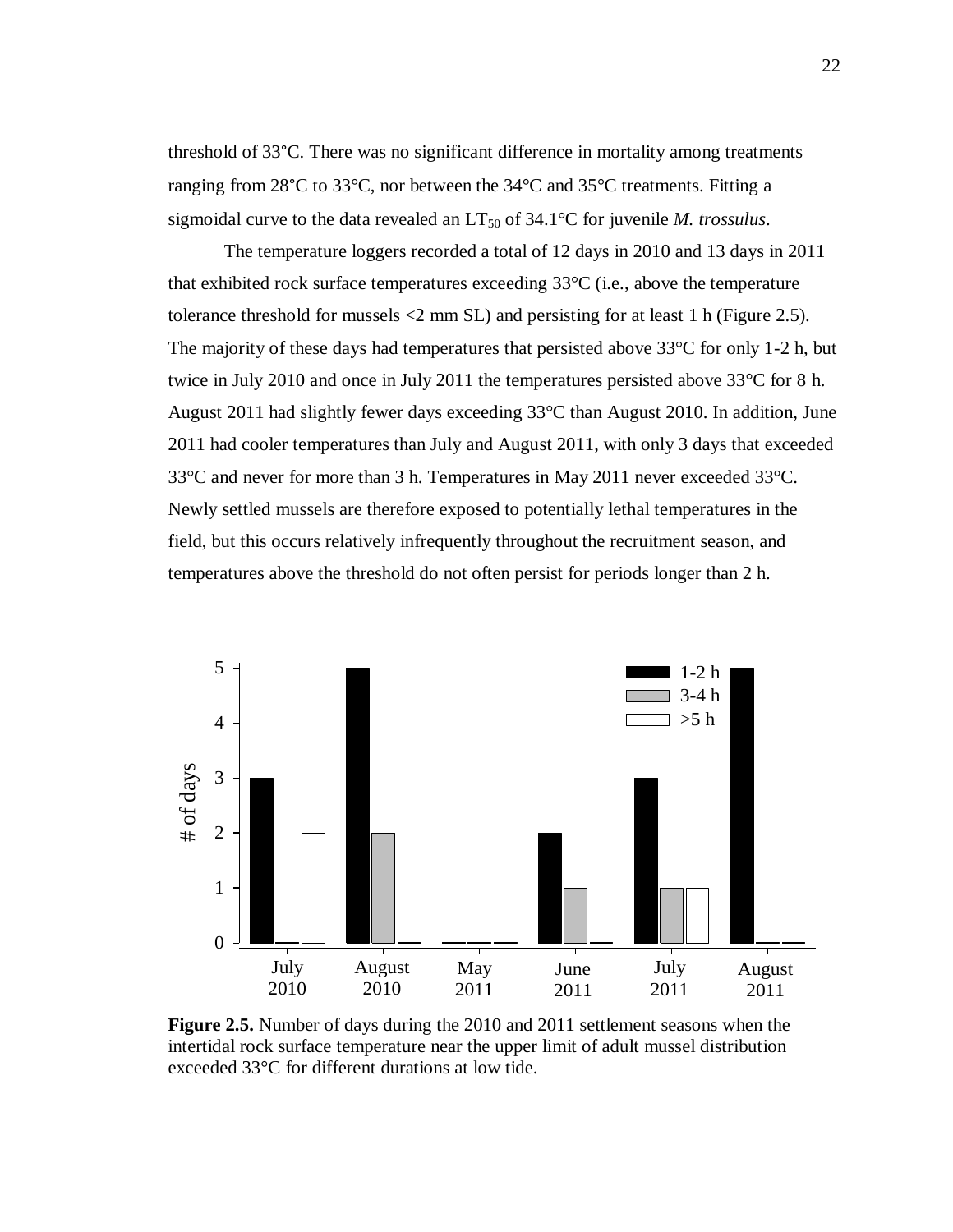#### **Sensitivity to desiccation stress**

Juvenile mussels had low tolerance to high VPD levels (Figure 2.6). There was a significant difference in average mortality among VPD treatments (ANOVA:  $F_{3,36}=68.42$ , p<0.001), and Tukey post-hoc comparisons indicated that mortality differed significantly between the 0.58 kPa and 1.17 kPa treatments, mortality being 72% higher in the latter treatment. There was no significant difference between the 0.12 kPa and 0.58 kPa treatments, nor between the 1.17 kPa and 1.75 kPa treatments. This suggests the threshold VPD lies between 0.58 kPa and 1.17 kPa. Fitting a sigmoidal curve to the data suggests an LD<sub>50</sub> of 1.01 kPa for 1-2 mm SL *M. trossulus*.



**Figure 2.6.** Effect of prolonged exposure to various vapour pressure deficits (kPa) on mortality of juvenile (1-2 mm SL) mussels (*Mytilus trossulus*). Each point represents the average % mortality  $\pm$  SE. Solid line is the sigmoidal curve used to determine the LD<sub>50</sub>.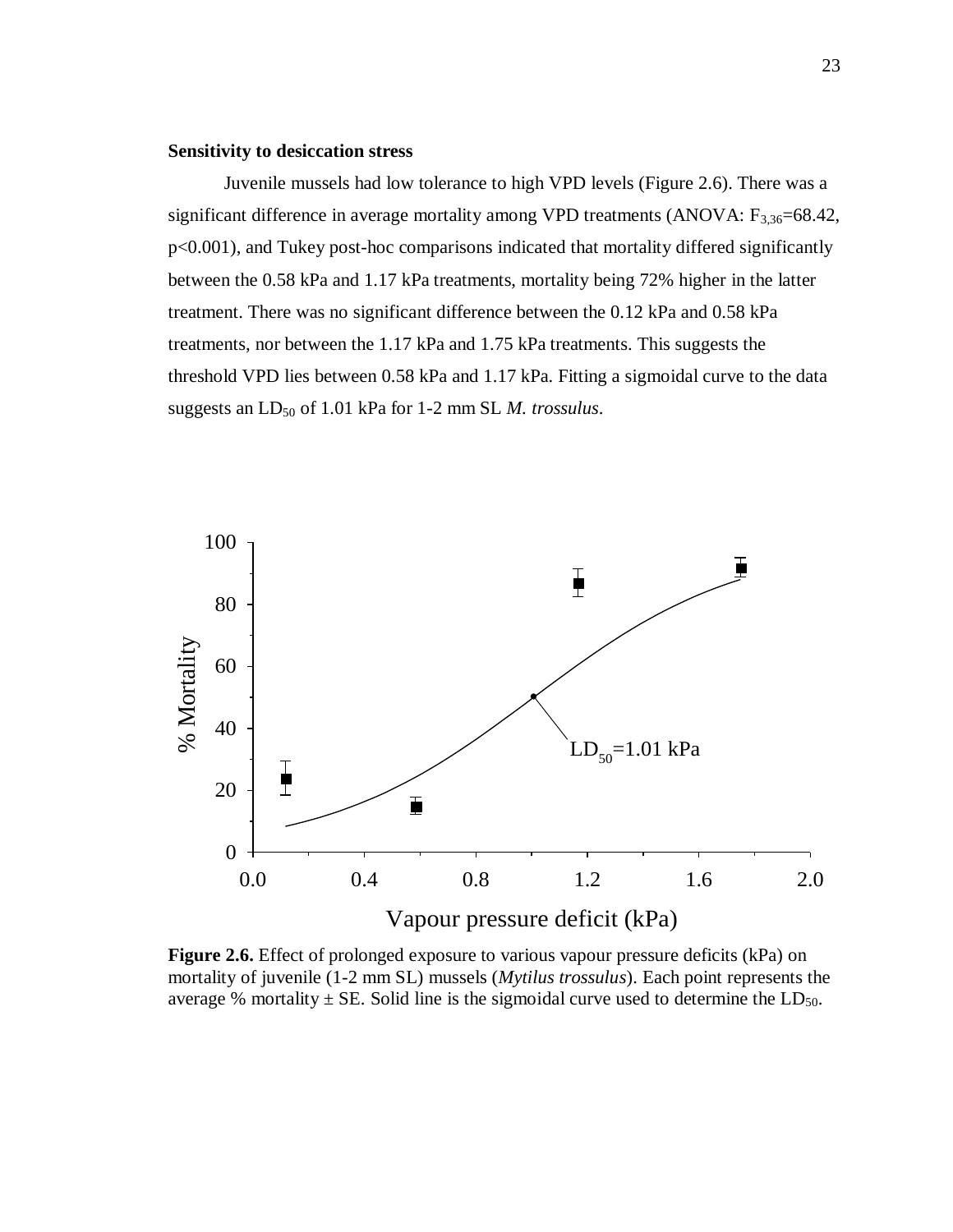The majority of days during summer 2011 had estimated low tide VPD levels that met or exceeded the  $LD_{50}$  for juvenile mussels and were often sustained for many consecutive hours (Figure 2.7). May had few days with potentially harmful VPD levels, with 67% of the month having estimated VPD levels below the threshold level. In contrast, every day in July had at least 1 hour of estimated VPD levels over the threshold level, and on most days harmful VPD levels were estimated to be sustained for at least 5 hours. Harmful VPD levels that were estimated to be sustained for at least 9 hours, spanning almost the full duration of low tide, occurred in June, July, and August.



**Figure 2.7.** Number of days during the 2011 settlement season that vapour pressure deficit was  $\geq 1.01$  kPa (mussel threshold) for different durations during low tide.

*Cladophora columbiana* maintained a moist environment among its filaments even after prolonged exposure to desiccating conditions. After 8 h aerial exposure, the last 5 h of which were in direct sunlight, the tufts of algae still contained an amount of water equal to an average of 26% of their blotted dry weight. The amount of water that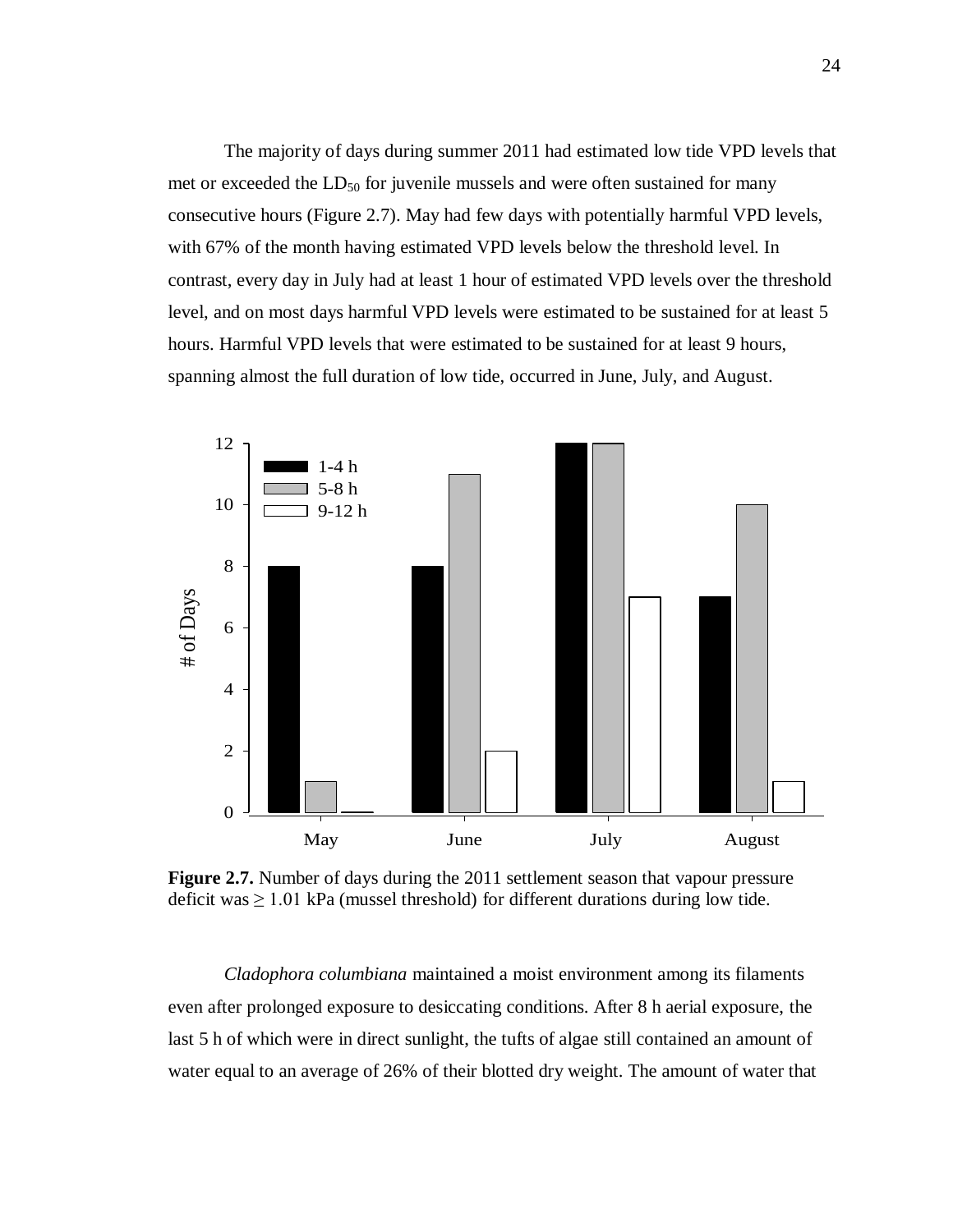was contained within tufts of algae after low tide aerial exposure was proportional to the blotted dry weight of the algae (Figure 2.8, Linear regression:  $F_{1,8} = 26.5$ ,  $R^2 = 0.77$ , p < 0.001).



**Figure 2.8.** Weight of water (g) contained within tufts of *Cladophora columbiana* after 8 h aerial exposure as a function of the blotted dry weight (g) of the algae.

#### **Ontogeny of desiccation tolerance**

Mussel mortality differed among VPD treatments and among size classes. A significant interaction between size class and VPD (Table 2.2) revealed that the trend in average mortality among VPD levels differed among size classes. Figure 2.9 reveals that higher treatment VPD levels led to increased mortality in mussels 1-2 mm SL, but not in mussels  $>$  3 mm SL.

In this experiment, the 1-2 mm SL mussels experienced lower mortality at 1.17 kPa and 1.75 kPa than would be predicted based on the previous desiccation threshold experiment (65% and 50%, respectively); nevertheless, the overall trend of increasing desiccation stress causing higher mortality for 1-2 mm SL mussels is consistent between both experiments.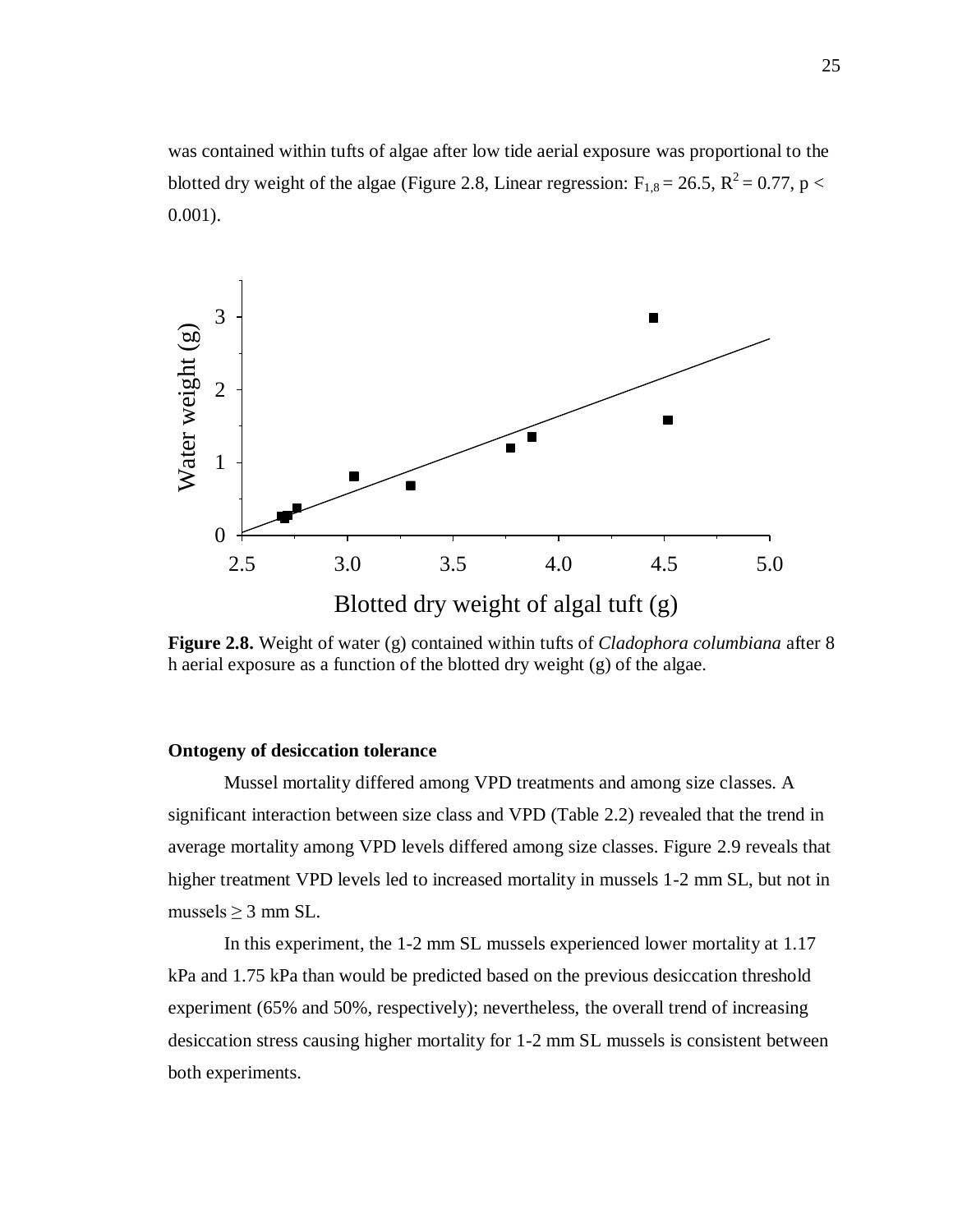| classes exposed to various VPD levels for 6 h. |    |       |        |         |
|------------------------------------------------|----|-------|--------|---------|
| Source                                         | df | MS    | F      |         |
| Size Class                                     |    | 0.363 | 43.532 | < 0.001 |
| VPD                                            |    | 0.082 | 9.840  | < 0.001 |
| Size Class x VPD                               | 6  | 0.026 | 3.088  | 0.012   |
| Residual                                       | 48 | 0.008 |        |         |

**Table 2.2.** Two-factor ANOVA of the average mortality of mussels in each of 4 size

 $\text{VPD} = 0.58 \text{ kPa}$  $\Box$  VPD = 1.17 kPa  $\Box$  VPD = 1.75 kPa Г 30 % Mortality 20 10 0

Size Class

1-2mm 3-4mm 5-6mm 7-8mm

Figure 2.9. Effect of relative humidity on mortality of mussels within different size classes. Bars represent average % mortality  $\pm$  SE.

#### **DISCUSSION** Figure 2. Mortality of blue mussels (*Mytilus trossulus*) at different levels of relative

## **Sensitivity to temperature stress.** Bars represent average  $\mathbb{R}^n$

Extreme temperatures may not be as important a mortality factor as previously presumed for recently settled *M. trossulus* on Vancouver Island, British Columbia. Mortality of 1-2 mm SL juvenile *Mytilus trossulus* did increase at high temperatures, but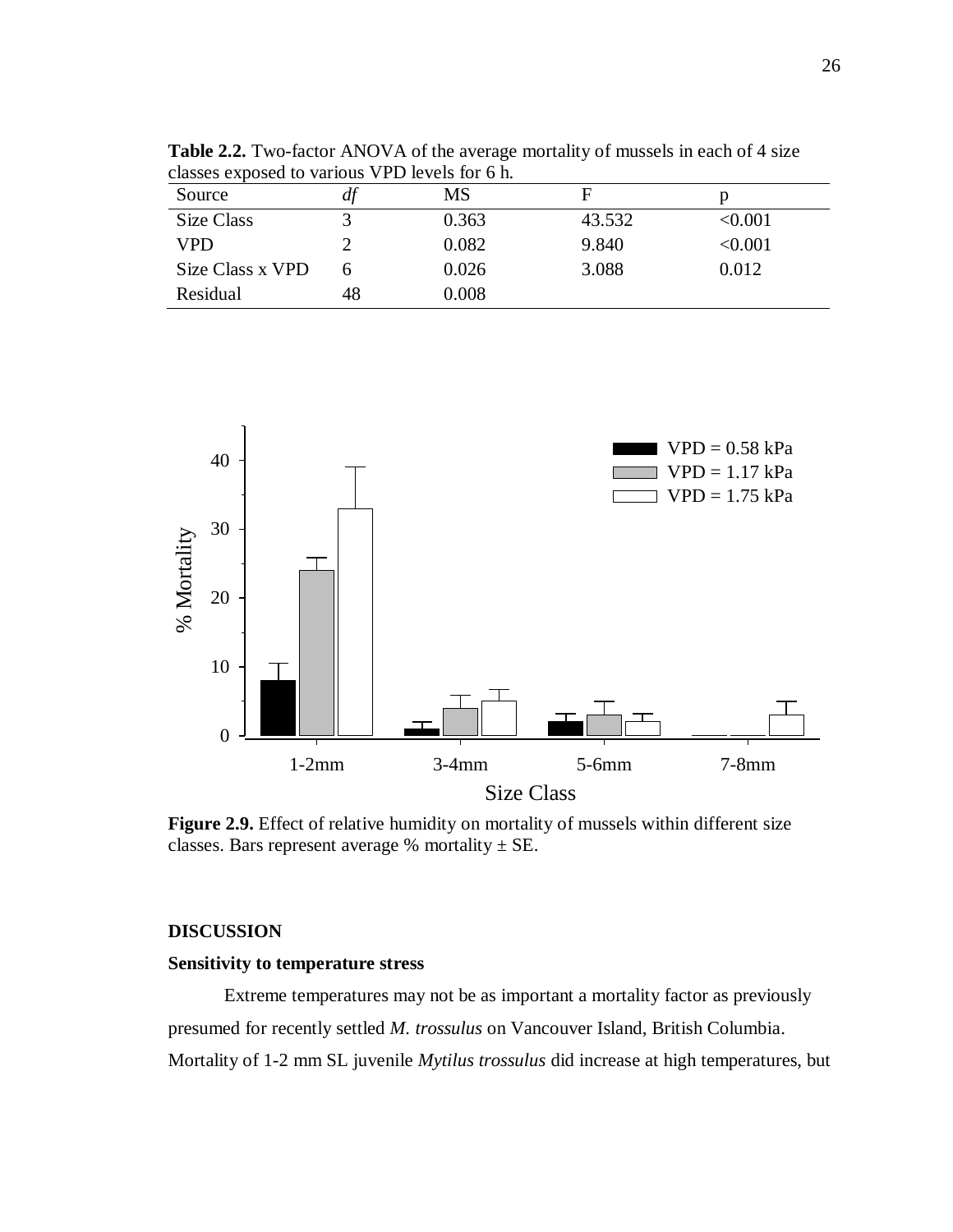only at temperatures exceeding 33°C, indicating that these recent settlers are able to tolerate the majority of temperature conditions experienced in their natural environment when humidities are high. To my knowledge, this is the first study to experimentally determine a lethal temperature for juvenile mussels during air exposure. Intertidal rock temperatures frequently reached or exceeded lethal levels (i.e.,  $> 33^{\circ}$ C), but they were most often sustained for only 1-2 h. Although not tested directly in this study, 1-2 h is not likely long enough to kill many newly settled mussels since 6 h exposure to 34°C was required to obtain 50% mortality of juvenile mussels in laboratory experiments. In July 2010 and 2011, there were a similar number of days when temperatures reached or exceeded lethal levels for at least 1 h. These high temperature events also occurred with similar frequency in August of 2010 and 2011, suggesting that the frequency of such temperature events is high. However, these high temperature events occurred on less than 20% of the total number of days monitored during the settlement season, and less than 1% had a temperature event that persisted above the threshold level for at least 5 h. Prolonged exposure to lethal temperatures was therefore very infrequent in the field during the period of larval settlement and early juvenile growth. Adding to this, the actual body temperature of mussels is typically lower than the temperature of the rock surface because other factors, such as solar radiation, air temperature, wind speed, and evaporative cooling, contribute to determining the actual body temperature of the mussels (Helmuth, 1998). This further reduces the likelihood of temperature being an important mortality factor for newly settled *M. trossulus*. My results are consistent with other studies that reported field temperatures within the tolerance limits of early juvenile limpets (Wolcott, 1973) and snails (Gosselin & Chia, 1995).

Prolonged temperature events at or above the threshold level are infrequent in Barkley Sound, but temperature events repeatedly occurring near the threshold for 1-2 mm SL mussels might nevertheless reduce their ability to survive. In the present study there were several days during which temperatures at or above the threshold level were sustained for 1-2 h, and several days during which temperatures were sustained  $1\text{-}3\textdegree C$ below the threshold level for 3-4 h. These conditions are not likely to directly kill newly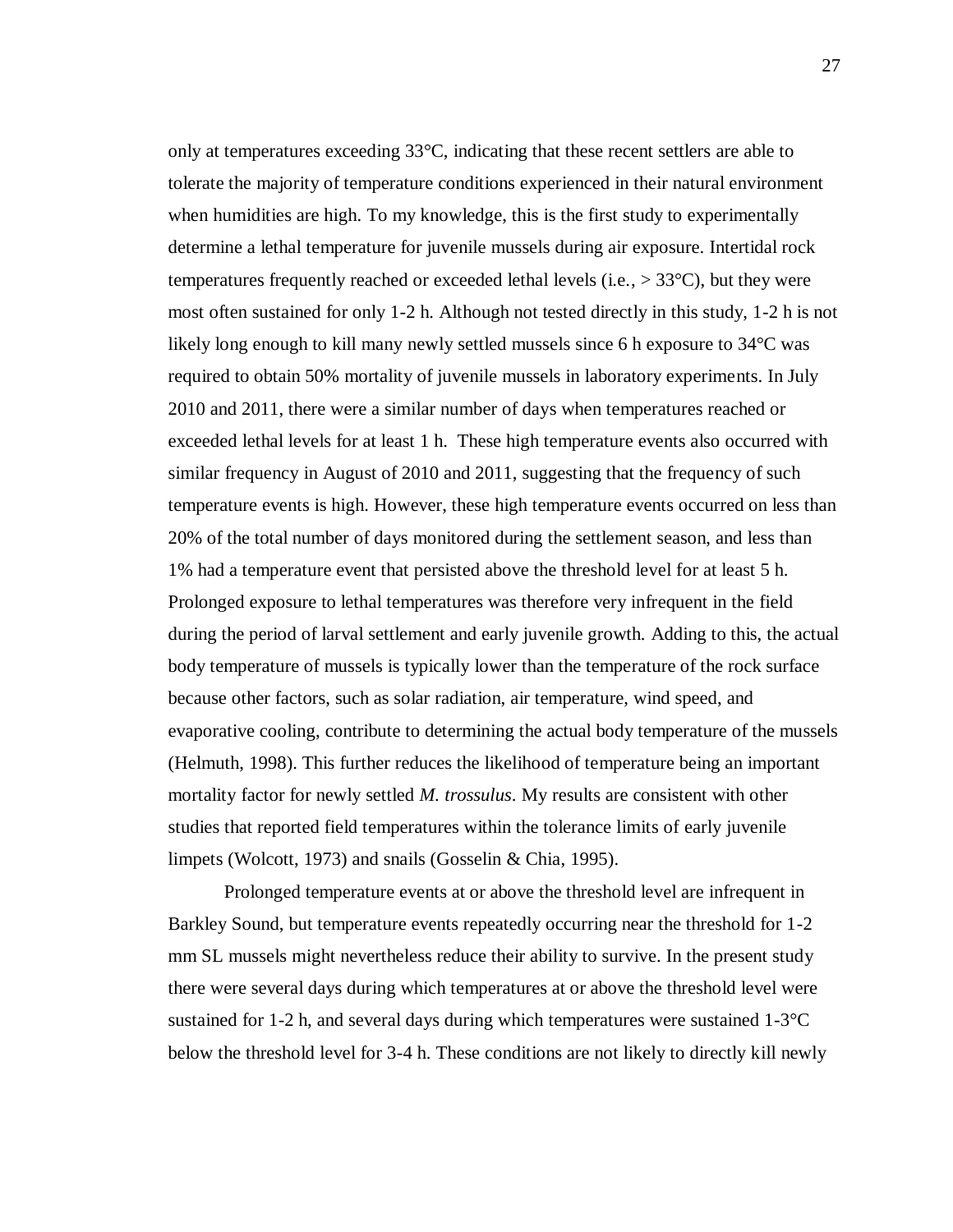settled mussels. However, a recent study by Jones et al. (2009) indicated that repeated exposure to sublethal temperatures for 6 h each day lowered the thermal tolerance threshold of adult *M. edulis* by up to 5 °C. This may occur because sublethal stress can cause irreparable protein damage in mussels (Hofmann & Somero, 1995; Tomanek & Zuzow, 2010). In addition, desiccation could potentially interact with temperature to lower the tolerance threshold; for example, Miller et al. (2009) determined that a change in RH from 100% to 50-60% over 7 h caused the  $LT_{50}$  of *Lottia gigantea* to decrease by nearly 5°C. An interaction such as this, coupled with repeated exposure to sublethal temperatures, might therefore reduce the survivorship of 1-2 mm SL mussels during the first few days and weeks of life in the intertidal zone.

## **Sensitivity to desiccation stress**

Unlike extreme temperature, exposure to high desiccation stress appears to be an important factor influencing the mortality of 1-2 mm SL *M. trossulus* on the west coast of Vancouver Island. These recently settled juvenile *M. trossulus* were highly sensitive to VPD levels above 1.01 kPa, a level that was exceeded in the field nearly every day and for prolonged periods. Peak settlement for *M. trossulus* on the northwest coast of North America occurs in June and July (Strathmann, 1987; Johnson & Geller, 2006), which coincided with the highest levels and longest durations of desiccation stress in the field. This likely occurs as a consequence of high food availability at this time of year, which supports larval growth in the water column (Mackas et al., 2007). Therefore, the benefits provided to mussels settling at this time of year likely would have outweighed the costs incurred by exposure to high desiccation stress. It is not clear whether climate change will alter this balance in the future. Substantial mortality was observed after exposing mussels to 6 h of high desiccation stress in laboratory experiments. In addition, lethal levels of desiccation stress occurred over the full range of the intertidal distribution of *M. trossulus*. Therefore, the frequent occurrence of days where the threshold VPD was reached or exceeded for at least this long suggests that juvenile mussels would have a low probability of survival if they were to settle on open rock surfaces.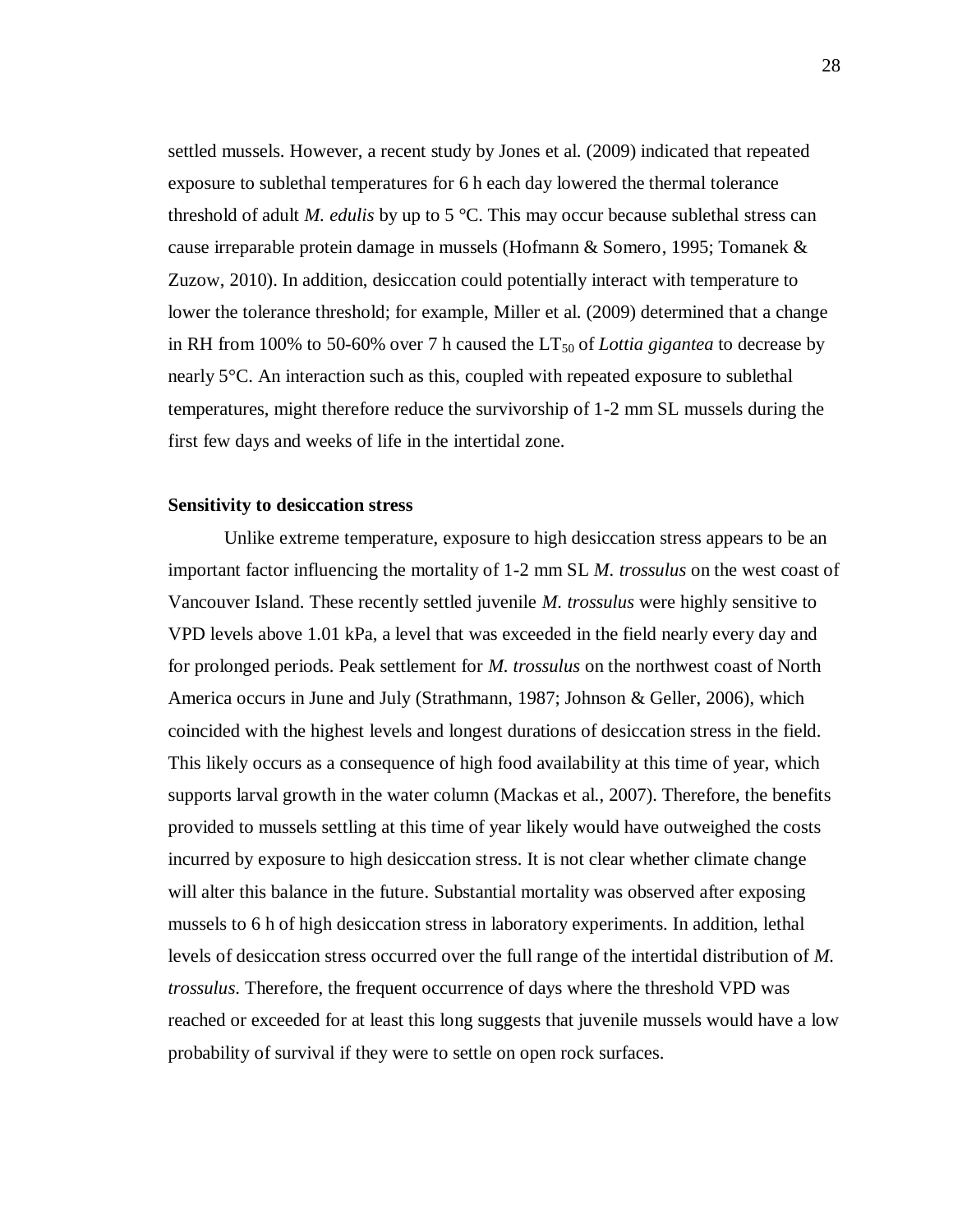Early juvenile mortality of other intertidal invertebrates, including barnacles (Shanks, 2009; Gosselin & Jones, 2010), limpets (Wolcott, 1973), and snails (Gosselin & Chia, 1995), has also been attributed to desiccation stress. Although not examined in this study, the duration of exposure to desiccation stress may also be an important factor influencing mortality of recently settled mussels. For example, LeBlanc et al. (2005) reported that mortality of 8 mm SL *M. edulis* after 11 h exposure to a VPD level of 1.98 kPa (calculated from temperature and RH values provided by the author) was >50%, whereas 6 h of exposure to the similarly high desiccation stress level of 1.75 kPa caused less than 5% mortality of 8 mm SL *M. trossulus* in the present study.

To ensure survival, it is critical for settlers to reduce their exposure to lethal desiccation conditions. *M. trossulus* settle primarily in filamentous algae (Suchanek, 1978; Martel et al., 1999), a structurally complex microhabitat. I determined that tufts of filamentous algae are able to retain large amounts of water when exposed at low tide, thus eliminating desiccation stress within the tufts. I also determined that the amount of water retained is proportional to the size of the algal tuft; as these algae are most often found in large, dense mats rather than small tufts in Barkley Sound (pers. obs.), the algae are unlikely to ever completely dry up even on the warmest days of mid-summer. Additionally, temperature and humidity measurements under fucoid algae during midsummer revealed substantially lower temperature and substantially higher humidity under the algae than on bare surfaces during mid-day low tides. The function of primary settlement of *M. trossulus* among the microhabitats created by filamentous algae may therefore be to obtain protection from frequent exposure to desiccation stress. This would be consistent with Gosselin and Chia (1995), who demonstrated that similar microhabitats provide protection from desiccation stress to newly hatched *Nucella emarginata*.

#### **Ontogeny of desiccation tolerance**

Tolerance to desiccation stress changed rapidly with increasing body size in juvenile *M. trossulus*. Larger mussels were much more tolerant to the range of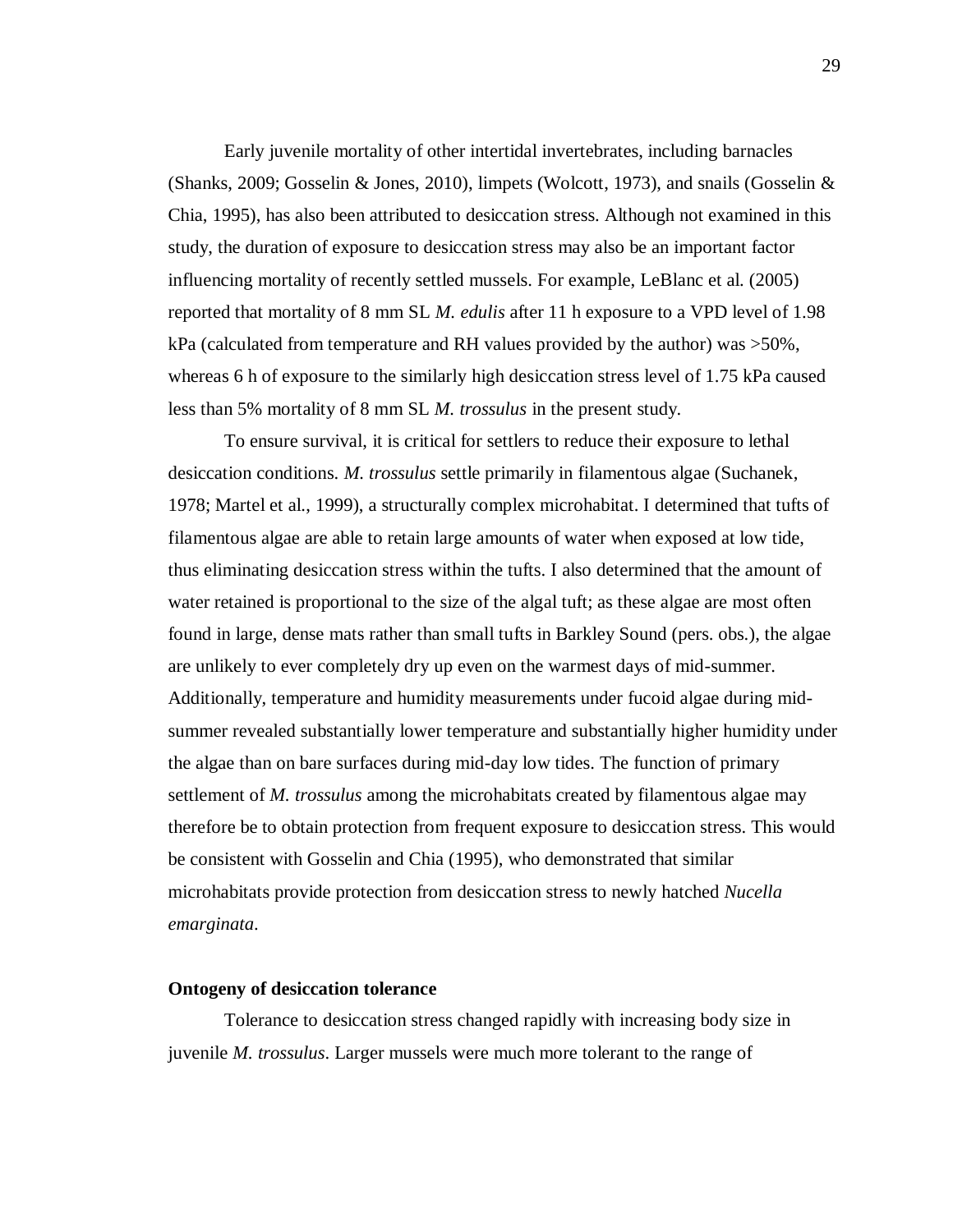experimental desiccation conditions than newly settled mussels. More specifically, *M. trossulus* juveniles 1-2 mm SL were highly sensitive to moderate desiccation stress, yet mussels in the next size class, 3-4 mm SL, were significantly more tolerant. The tolerance threshold to desiccation stress by juvenile *M. trossulus* therefore increases substantially when the individual reaches  $\sim$ 2 mm SL. My results revealed that bare rock surfaces within the vertical range of *M. trossulus* in the intertidal zone ( $\approx$ 2.0 m – 2.75 m) are frequently exposed to desiccation stress levels at or above the tolerance threshold for newly settled mussels. In addition, these high levels of desiccation stress were often sustained for the full duration of low tide, which typically lasted 5-8 h but on some days spanned 13 h. To my knowledge, intertidal growth rates of newly settled *M. trossulus* have not been published; however, the average growth of newly settled individuals of a closely related species, *M. edulis*, was reported as  $0.025$  mm d<sup>-1</sup> (Bayne, 1964), indicating growth from settlement  $(-0.5 \text{ mm})$  to 2 mm could take at least 40 d. This suggests 1-2 mm SL *M. trossulus* may be repeatedly exposed to potentially lethal levels of desiccation stress for several weeks before growing to desiccation-resistant size.

The difference in desiccation tolerance observed between mussels in the two desiccation experiments only slightly changes the likelihood of exposure to potentially harmful VPD levels during the settlement and early growth season. The two desiccation tolerance experiments were conducted on different years, thus inconsistency in mussel mortality between the experiments may reflect natural variability in tolerance among yearly cohorts of settlers. I fitted a second sigmoidal curve to mortality data for 1-2 mm SL mussels from the ontogeny of desiccation tolerance experiment, which revealed an  $LD_{50}$  of 2.09 kPa. Using this as the threshold value, there would still be 42 d (38.9%) of the settlement and early growth season when VPD levels reached or exceeded the higher estimated desiccation tolerance level of 2.09 kPa for at least 1 h, and on most days harmful VPD levels were sustained for over 4 h. Although the tolerance of 1-2 mm SL mussels may differ slightly among yearly cohorts, the broad range of observed VPD levels and frequent and prolonged occurrence of levels above 2.09 kPa in the field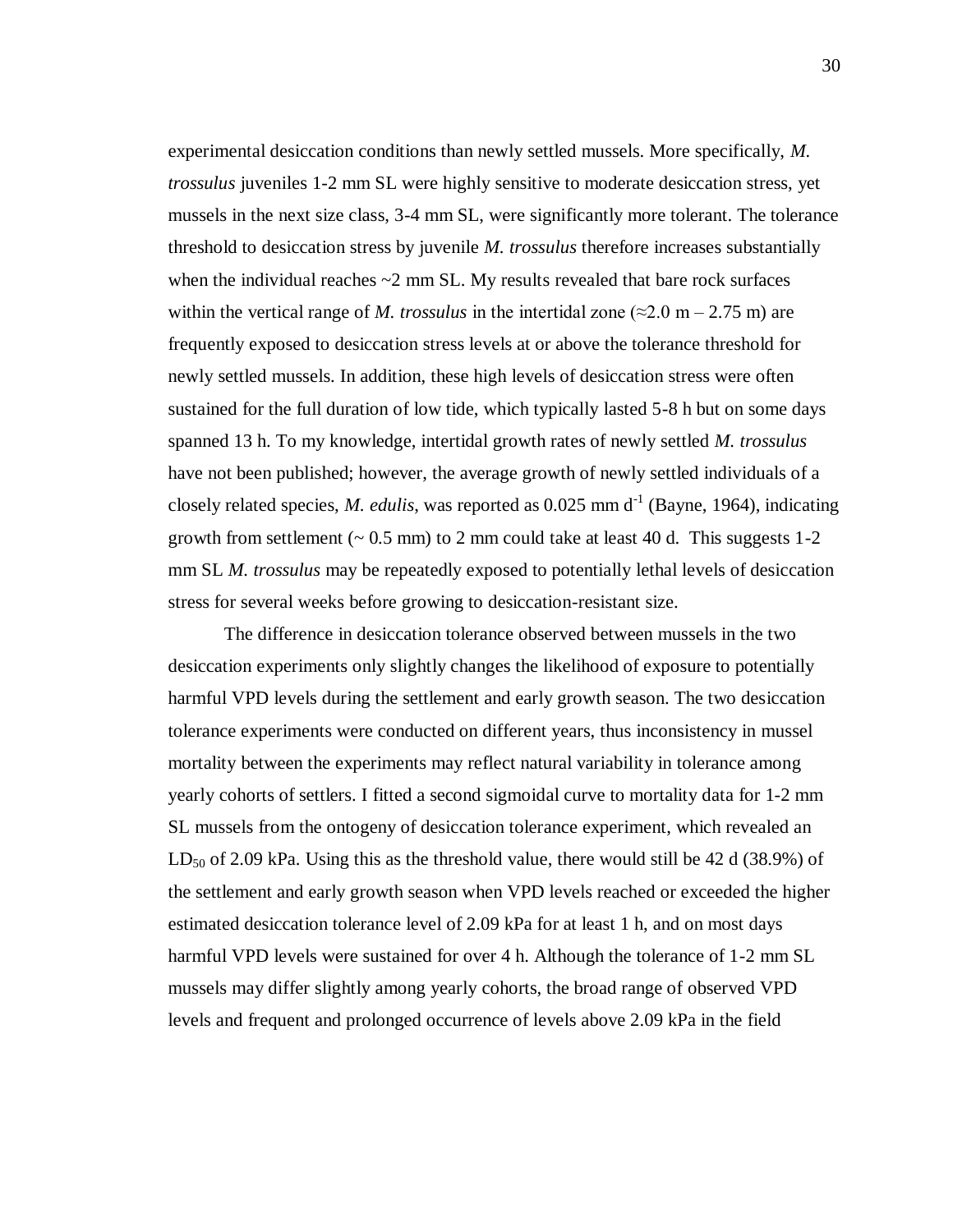nonetheless suggests desiccation stress is likely to be a potentially important mortality factor for 1-2 mm SL *M. trossulus*.

The size threshold at which mussels become resistant to desiccation stress also closely corresponds to the size at which mussels experience a shift in microhabitat use. After primary settlement in filamentous algae, many *Mytilus* species relocate via byssus drifting (Bayne, 1964; Sigurdsson et al., 1976; Lane et al., 1985) to adult mussel beds or open surfaces during secondary settlement (*M. edulis*: Bayne, 1964; Newell et al., 1991; *M. galloprovincialis*: Porri et al., 2007; *M. trossulus*: L. Gosselin, pers. obs.). This constitutes a shift in microhabitat from being protected within the extensive branching of filamentous algae to being more directly exposed to ambient conditions of the midintertidal zone. Many *Mytilus* species are known to be able to repeatedly shift habitats until they reach 2.0 – 2.5 mm SL (Bayne, 1964; Sigurdsson et al., 1976; de Blok & Tan Maas, 1977). In addition, Hunt and Scheibling (1998) found that up to 82% of *M. trossulus* and *M. edulis* that colonized natural substrata were >2 mm SL, suggesting that dispersal is common for mussels <2 mm SL. These findings suggest the size of juvenile mussels at final settlement in adult habitat  $(2.0 - 2.5 \text{ mm SL})$  may be the minimum size where mussels are able to tolerate most desiccation conditions experienced in the field. This close correspondence between the size at which juvenile *M. trossulus* become considerably more tolerant of desiccation conditions and the size at which juvenile mussels relocate from filamentous algal habitat to adult habitat suggests ontogenetic shifts in habitat use by juvenile *M. trossulus* may be a response to changing vulnerability to desiccation stress, similar to findings by Gosselin (1997) for hatchling snails.

Finally, climate forecasts for the south coast of British Columbia predict air temperatures to be warmer by 1.7°C and air to be dryer, with a 13% decrease in precipitation, by 2050 (Rodenhuis et al., 2007). These changes could increase the frequency of days with conditions exceeding threshold desiccation tolerance levels for juvenile *M. trossulus*. Survival of newly settled mussels, and thus possibly the persistence of mussel populations, will therefore likely depend even more upon the persistence of protective microhabitats created by filamentous and fucoid algae as climate changes. A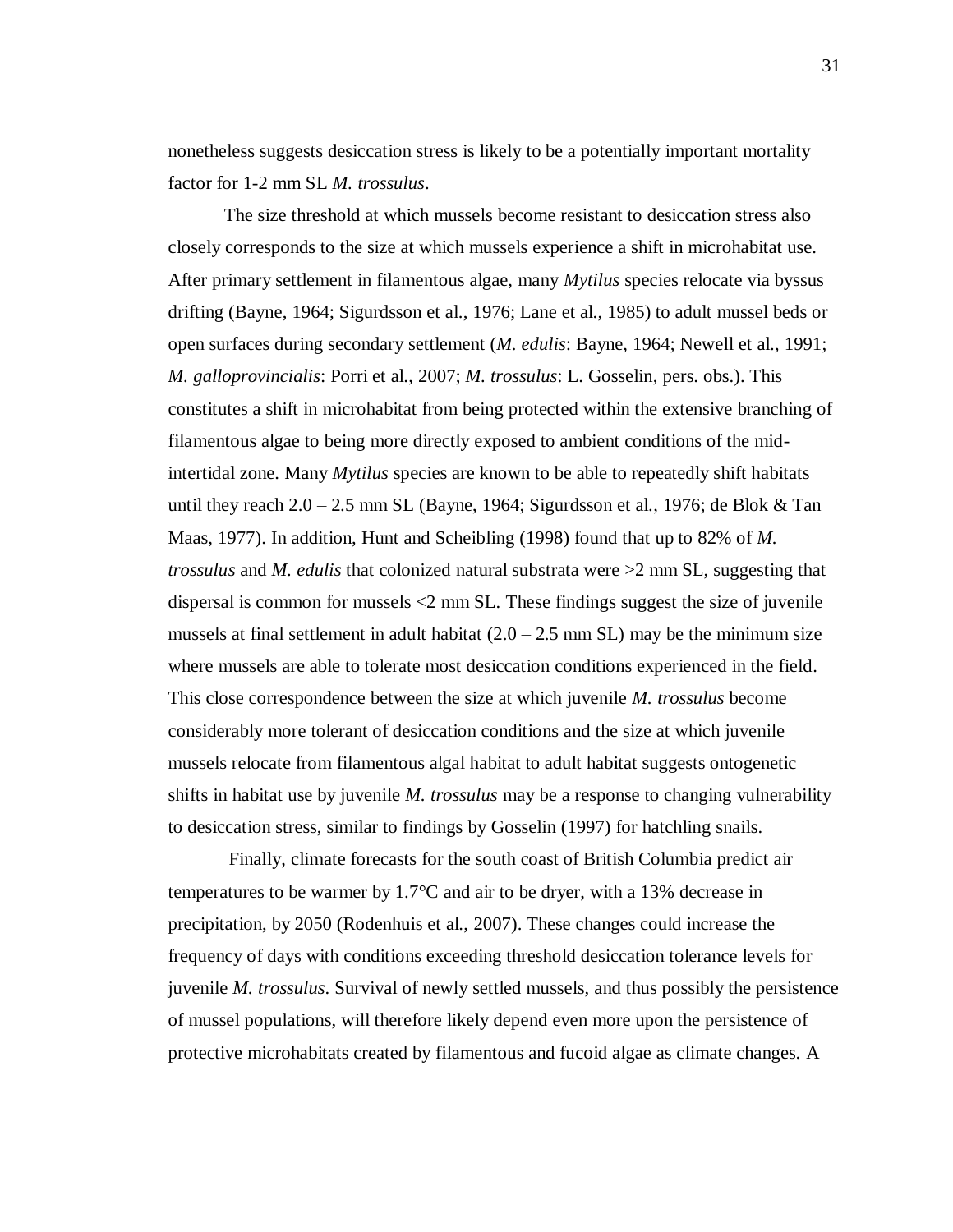recent report examining intertidal community changes over 10 y following ocean warming on the west coast of California revealed that the abundance of algae dominating the intertidal zone, such as filamentous *Endocladia muricata*, has declined by over 50% (Schiel et al., 2004). This raises the question of whether the algae that serve as protective microhabitats for early benthic phase *M. trossulus* will be able to withstand the predicted climate changes.

# **LITERATURE CITED**

- Addington RN, Mitchell RJ, Oren R, Donovan LA (2004) Stomatal sensitivity to vapor pressure deficit and its relationship to hydraulic conductance in *Pinus palustris*. Tree Physiology 24: 561-569.
- Anderson DB (1936) Relative humidity or vapor pressure deficit. Ecology 17(2): 277- 282.
- Anestis A, Pörtner HO, Karagiannis D, Angelidis P, Staikou A, Michaelidis B (2010) Response of *Mytilus galloprovincialis* (L.) to increasing seawater temperature and to marteliosis: Metabolic and physiological parameters. Comparative Biochemistry and Physiology, Part A 156: 57-66.
- Baudinette RV (1972) Energy metabolism and evaporative water loss in the California ground squirrel. Journal of Comparative Physiology 81: 57-72.
- Bayne BL (1964) Primary and secondary settlement in *Mytilus edulis* L. (Mollusca). Journal of Animal Ecology 33(3): 513-523.
- Bayne LB, Bayne JC, Carefoot CT, Thompson JR (1976) The physiological ecology of *Mytilus californianus* Conrad 1. Metabolism and energy balance. Oecologia (Berl.) 22: 211-228.
- Buckley BA, Owen M-E, Hofmann GE (2001) Adjusting the thermostat: the threshold induction temperature for the heat-shock response in intertidal mussels (genus *Mytilus*) changes as a function of thermal history. Journal of Experimental Biology 204: 3571-3579.
- de Blok JW, Tan-Maas M (1977) Function of byssus threads in young postlarval *Mytilus*. Nature 267: 558.
- Denny MW, Miller LP, Harley CDG (2006) Thermal stress on intertidal limpets: longterm hindcasts and lethal limits. Journal of Experimental Biology 209: 2420-2431.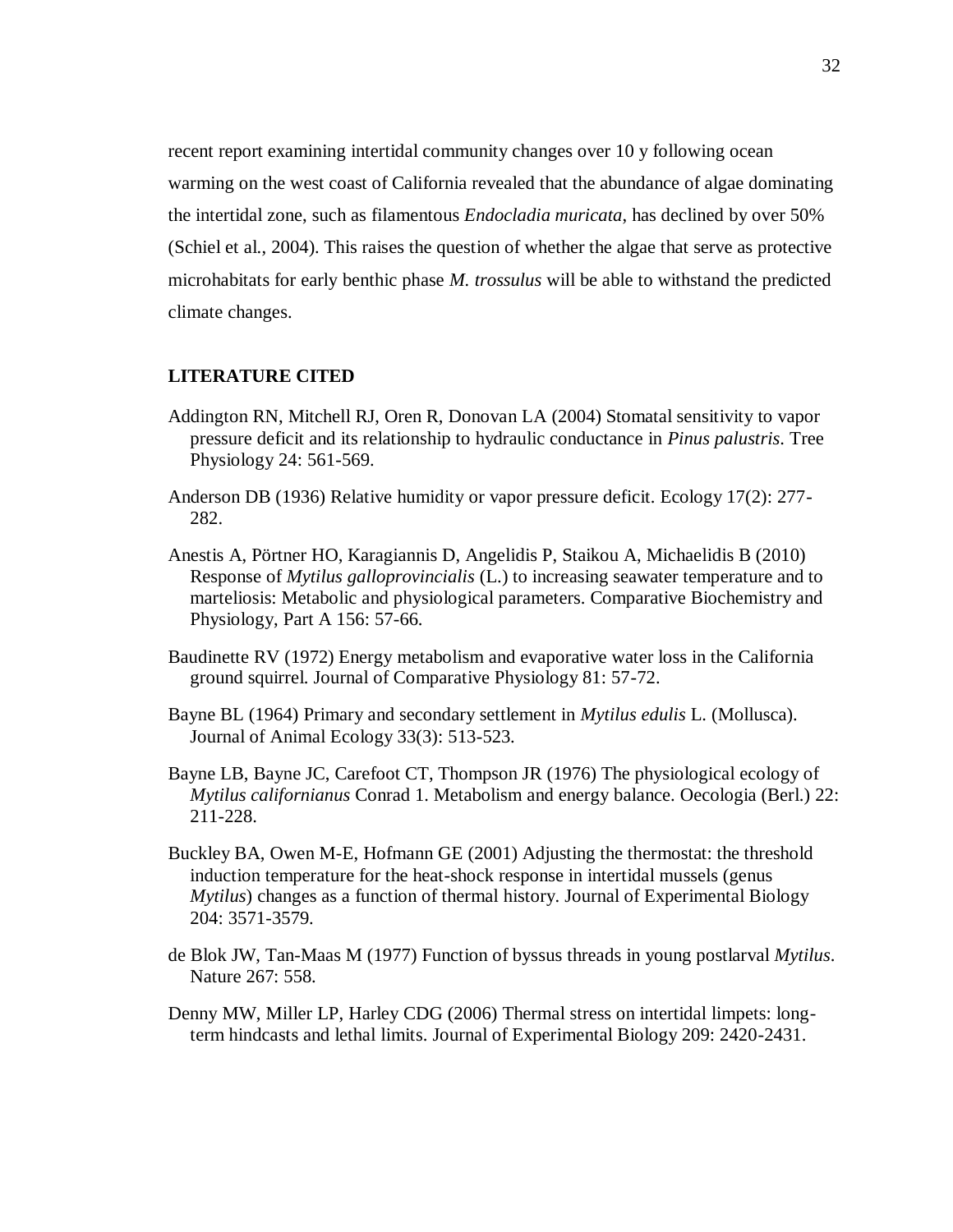- Freeman MF, Tukey JW (1950) Transformations related to the angular and the square root. The Annals of Mathematical Statistics 21(4): 607-611.
- Gosselin LA, Chia F-S (1995) Characterizing temperate rocky shores from the perspective of an early juvenile snail: the main threats to survival of newly hatched *Nucella emarginata*. Marine Biology 122: 625-635.
- Gosselin LA, Jones LA (2010) Effects of solar radiation on barnacle settlement, early postsettlement mortality, and community development in the intertidal zone. Marine Ecology Progress Series 407: 149-158.
- Gosselin LA, Qian P-Y (1997) Juvenile mortality in benthic marine invertebrates. Marine Ecology Progress Series 146: 265-282.
- Harley CDG (2008) Tidal dynamics, topographic orientation, and temperature-mediated mass mortalities on rocky shores. Marine Ecology Progress Series 371: 37-46.
- Helmuth B (1998) Intertidal mussel microclimates: Predicting the body temperature of a sessile invertebrate. Ecological Monographs 68: 51-74.
- Helmuth B (1999) Thermal biology of rocky intertidal mussels: Quantifying body temperatures using climatological data. Ecology 80: 15-34.
- Hofmann GE, Somero GN (1995) Evidence for protein damage at environmental temperature: seasonal changes in levels of ubiquitin conjugates and Hsp70 in the intertidal mussel *Mytilus trossulus*. Journal of Experimental Biology 198: 1509-1518.
- Hunt HL, Scheibling RE (1997) Role of early post-settlement mortality in recruitment of benthic marine invertebrates. Marine Ecology Progress Series 155: 269-301.
- Hunt HL, Scheibling RE (1998) Spatial and temporal variability of patterns of colonization by mussels (*Mytilus trossulus, M. edulis*) on a wave-exposed rocky shore. Marine Ecology Progress Series 167: 155-169.
- Johnson SB, Geller JB (2006) Larval settlement can explain the adult distribution of *Mytilus californianus* Conrad but not of *M. galloprovincialis* Lamarck or *M. trossulus* Gould in Moss Landing, central California: Evidence from genetic identification of spat. Journal of Experimental Biology and Ecology 328: 136-145.
- Jones SJ, Mieszkowska N, Wethey DS (2009) Linking thermal tolerances and biogeography: *Mytilus edulis* (L.) at its southern limit on the east coast of the United States. Biological Bulletin 217: 73-85.
- Katul GG, Palmroth S, Oren R (2009) Leaf stomatal responses to vapour pressure deficit under current and  $CO_2$ -enriched atmosphere explained by the economics of gas exchange. Plant, Cell and Environment 32: 968-979.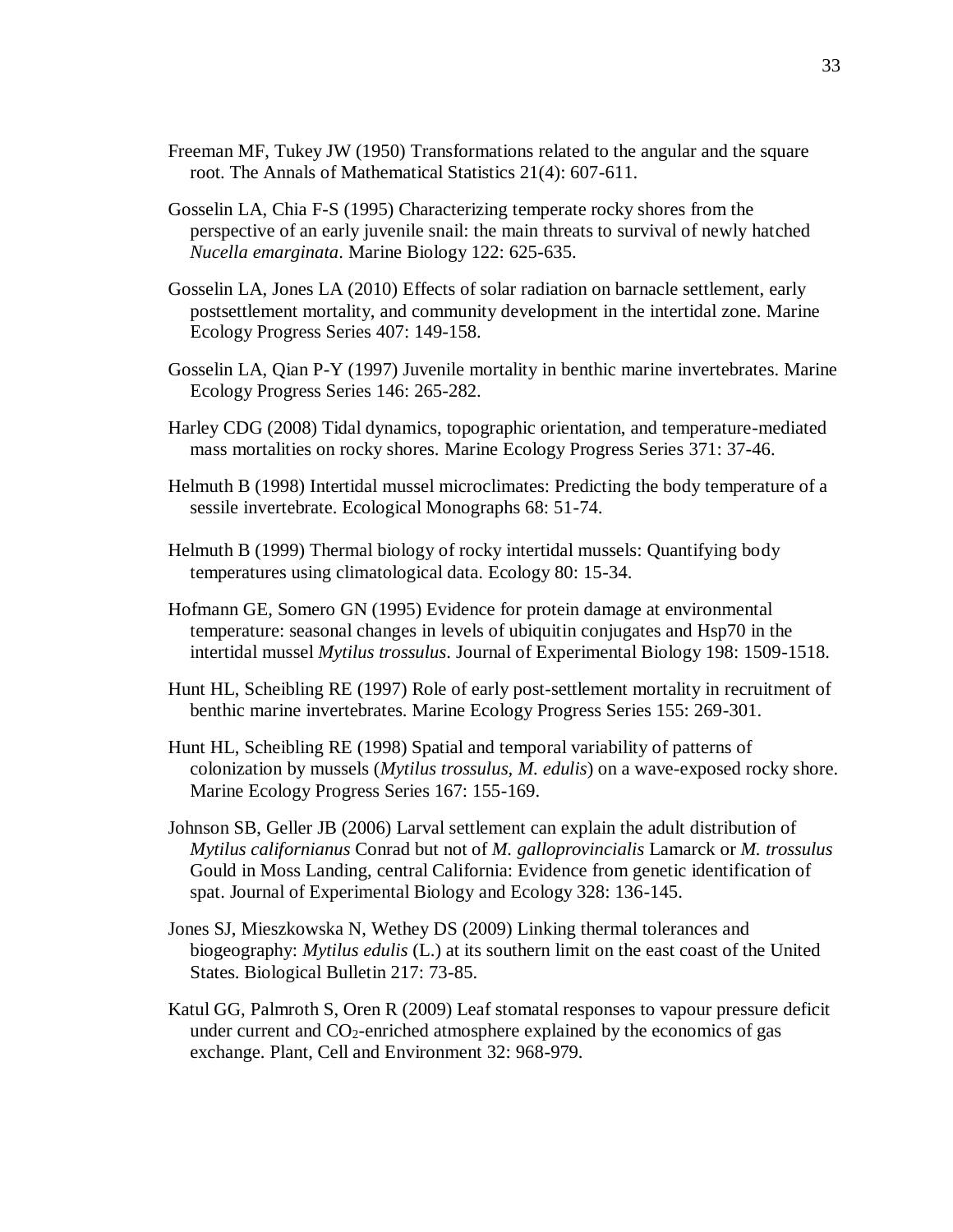- Kennedy VS (1976) Desiccation, higher temperatures and upper intertidal limits of three species of sea mussels (Muollusca: Bivalvia) in New Zealand. Marine Biology 35: 127-137.
- Koch H (1989) Desiccation resistance of the supralittoral amphipod *Traskorchestia traskiana* (Stimpson, 1857). Crustaceana 56(2): 162-175.
- Lane DJW, Beaumont AR, Hunter JR (1985) Byssus drifting and the drifting threads of the young post-larval mussel *Mytilus edulis*. Marine Biology 84: 301-308.
- LeBlanc N, Landry T, Stryhn H, Tremblay R, McNiven M, Davidson J (2005) The effect of high air and water temperature on juvenile *Mytilus edulis* in Prince Edward Island, Canada. Aquaculture 243: 185-194.
- Mackas D, Peña A, Johannessen D, Birch R, Borg K, and Fissel D (2007) Appendix D: Plankton. In Ecosystem overview: Pacific North Coast Integrated Management Area (PNCIMA). Edited by Lucas, B.G. Verrin, S., and Brown, R. Canadian Technical Report of Fisheries and Aquatic Sciences 2667:  $iv + 33 p$ .
- Martel AL, Robles C, Beckenback K, Smith MJ (1999) Distinguishing early juveniles of Eastern Pacific mussels (*Mytilus* spp.) using morphology and genomic DNA. Invertebrate Biology 118(2): 149-164.
- McDonald JH, Seed R, Koehn RK (1991) Allozymes and metamorphic characters of three species of *Mytilus* in the Northern and Southern hemispheres. Marine Biology 111: 323-333.
- Miller LP, Harley CDG, Denny MW (2009) The role of temperature and desiccation stress in limiting the local-scale distribution of the owl limpet, *Lottia gigantea*. Functional Ecology 23: 756-767.
- Montalto L, Ezcurra de Drago I (2003) Tolerance to desiccation of an invasive mussel, *Limnoperna fortunei* (Dunker, 1857) (Bilvalvia, Mytilidae), under experimental conditions. Hydrobiologia 498: 161-167.
- Newell CR, Hidu H, McAlice BJ, Podniesinski G, Short F, Kindblom L (1991) Recruitment and commercial seed procurement of the blue mussel *Mytilus edulis* in Maine. Journal of the World Aquaculture Society 22(2): 134-152.
- Pedersen TM, Hansen JLS, Josefson AB, and Hansen BW (2008) Mortality through ontogeny of soft-bottom marine invertebrates with planktonic larvae. Journal of Marine Systems 73: 185-207.
- Petes LE, Menge BA, Murphy GD (2007) Environmental stress decreases survival, growth, and reproduction in New Zealand mussels. Journal of Experimental Marine Biology and Ecology 351: 83-91.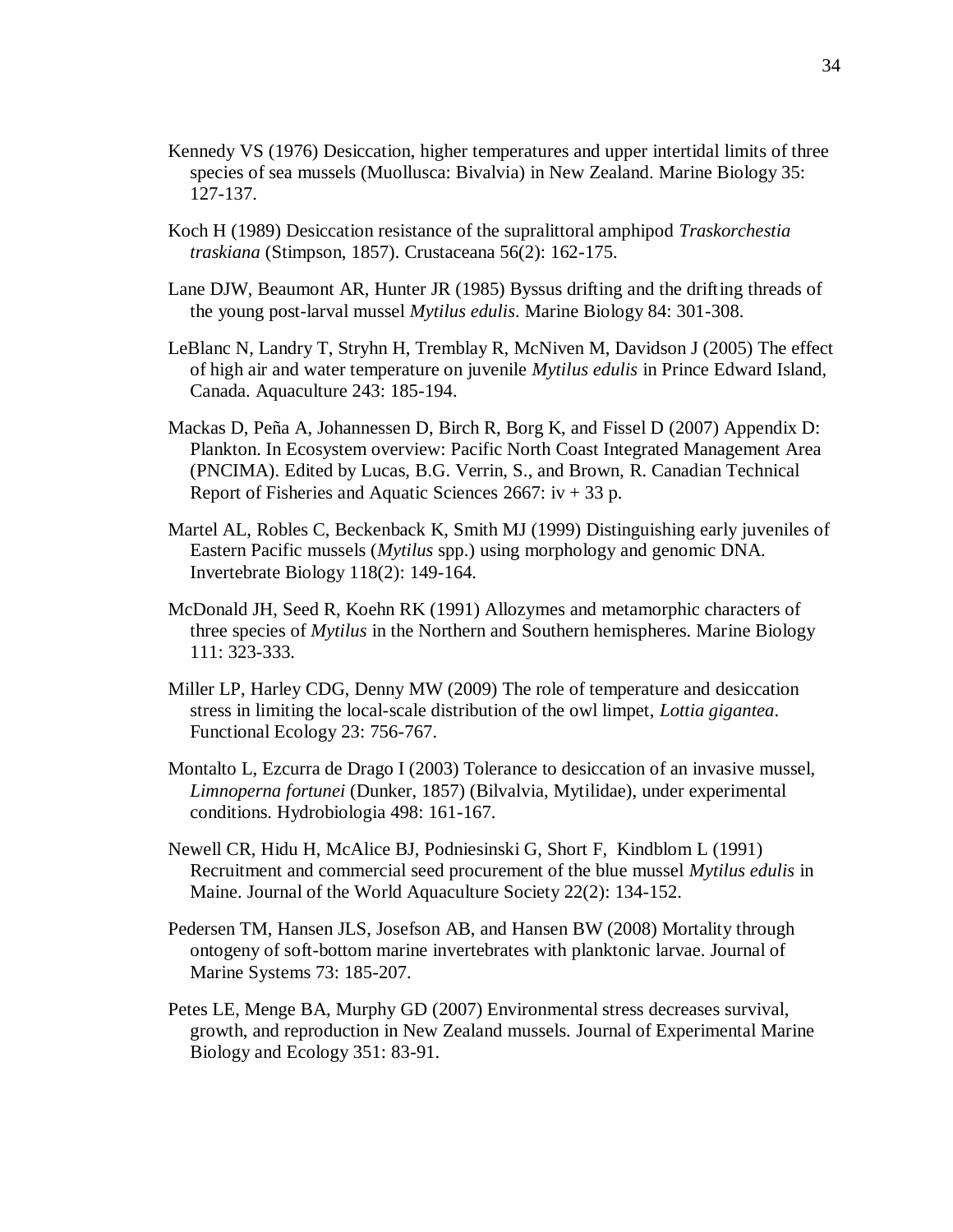- Porri F, Zardi GI, McQuaid CD, Radloff S (2007) Tidal height, rather than habitat selection for conspecifics, controls settlement in mussels. Marine Biology 152: 631- 637.
- Ricciardi A, Serrouya R, Whoriskey FG (1995) Aerial exposure tolerance of zebra and quagga mussels (Bivalvia: Dreissenidiae): implications for overland dispersal. Canadian Journal of Fisheries and Aquatic Sciences 52: 470-477.
- Roberts DA, Hofmann GE, Somero GN (1997) Heat-shock protein expression in *Mytilus californianus*: Acclimatization (Seasonal and tidal-height comparisons) and acclimation effects. Biological Bulletin 192(2): 309-320.
- Rodenhuis D, Bennett K, Werner A, Murdock TQ, Bronaugh D (2007) Hydroclimatology and future climate impacts in British Columbia. Pacific Climate Impacts Constortium, University of Victoria. 131 pp.
- Schiel DR, Steinbeck JR, Foster MS (2004) Ten years of induced ocean warming causes comprehensive changes in marine benthic communities. Ecology 85: 1833-1839.
- Schneider KR, Van Thiel LE, Helmuth B (2010) Interactive effects of food availability and aerial body temperature on the survival of two intertidal *Mytilus* species. Journal of Thermal Biology 35: 161-166.
- Sigurdsson JB, Titman CW, Davies PA (1976) The dispersal of young post-larval bivalve molluscs by byssus threads. Nature 262: 386-387.
- Siqueira MB, Katul GG, Tanny J (2012) The effect of the screen on the mass, momentum, and energy exchange rates of a uniform crop situated in an extensive screenhouse. Boundary-Layer Meteorology 142(3): 339-363.
- Somero, GN (2002) Thermal physiology and vertical zonation of intertidal animals: Optima, limits, and costs of living. Integrative and Comparative Biology 42(4): 780- 789.
- Strathmann MF (1987) Phylum Mollusca, Class Bivalvia. Chapter 14 in: Reproduction and development of marine invertebrates of the northern Pacific coast. University of Washington Press: Seattle. pp. 309-353.
- Suchanek TH (1978) The ecology of *Mytilus edulis* L. in exposed rocky intertidal communities. Journal of Experimental Marine Biology 31: 105-120.
- Sukhotin AA, Lajus DL, Lesin PA (2003) Influence of age and size on pumping activity and stress resistance in the marine bivalve *Mytilus edulis* L. Journal of Experimental Marine Biology and Ecology 284: 129-144.
- Tomanek L, Zuzow MJ (2010) The proteomic response of the mussel congeners *Mytilus galloprovincialis* and *M. trossulus* to acute heat stress: implications for thermal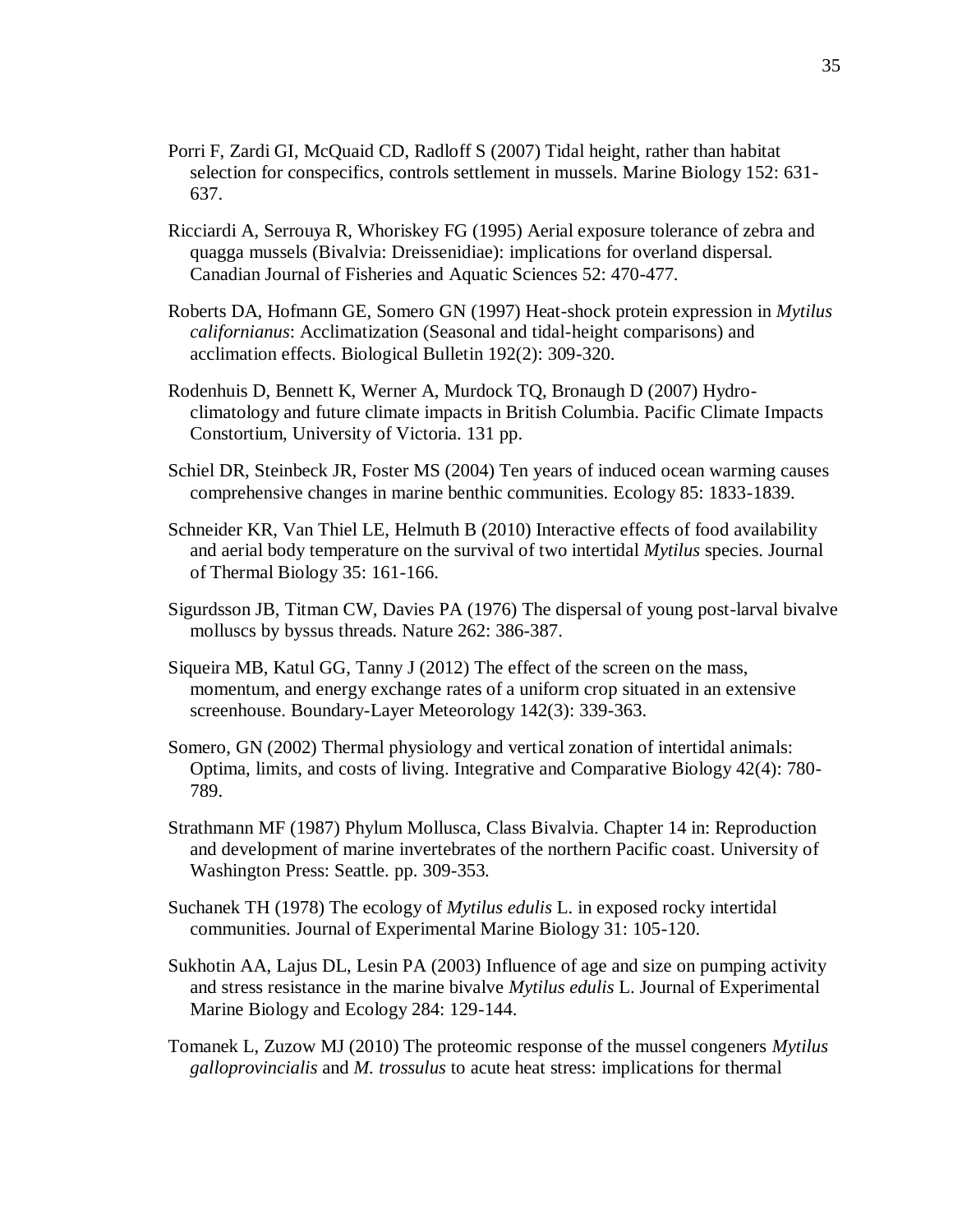tolerance limits and metabolic costs of thermal stress. Journal of Experimental Biology 213: 3559-3574.

- Tsuchiya M (1983) Mass mortality in a population of the mussel *Mytilus edulis* L. caused by high temperature on rocky shores. Journal of Experimental Marine Biology and Ecology 66(2): 101-111.
- van Houten YM, van Rijn PCJ, Tanigoshi LK, van Stratum P, Bruin J (1995) Preselection of predatory mites to improve year-round biological control of western flower thrips in greenhouse crops. Entomologia Experimentalis et Applicata 74: 225-234.
- W.A. Hammond Co. Ltd. (21 Feb 2012) Drierite [Material Safety Data Sheet]. https://secure.drierite.com/catalog3/REGULAR\_MSDS.pdf (accessed 26 Nov 2012).
- Werner EE, Gilliam JF (1984) The ontogenetic niche and species interactions in sizestructured populations. Annual Review of Ecology, Evolution, and Systematics 15: 393-425.
- World Meteorological Organization (2008) Guide to Meteorological Instruments and Methods of Observation. Appendix 4B, WMO-No. 8 (CIMO Guide), Geneva.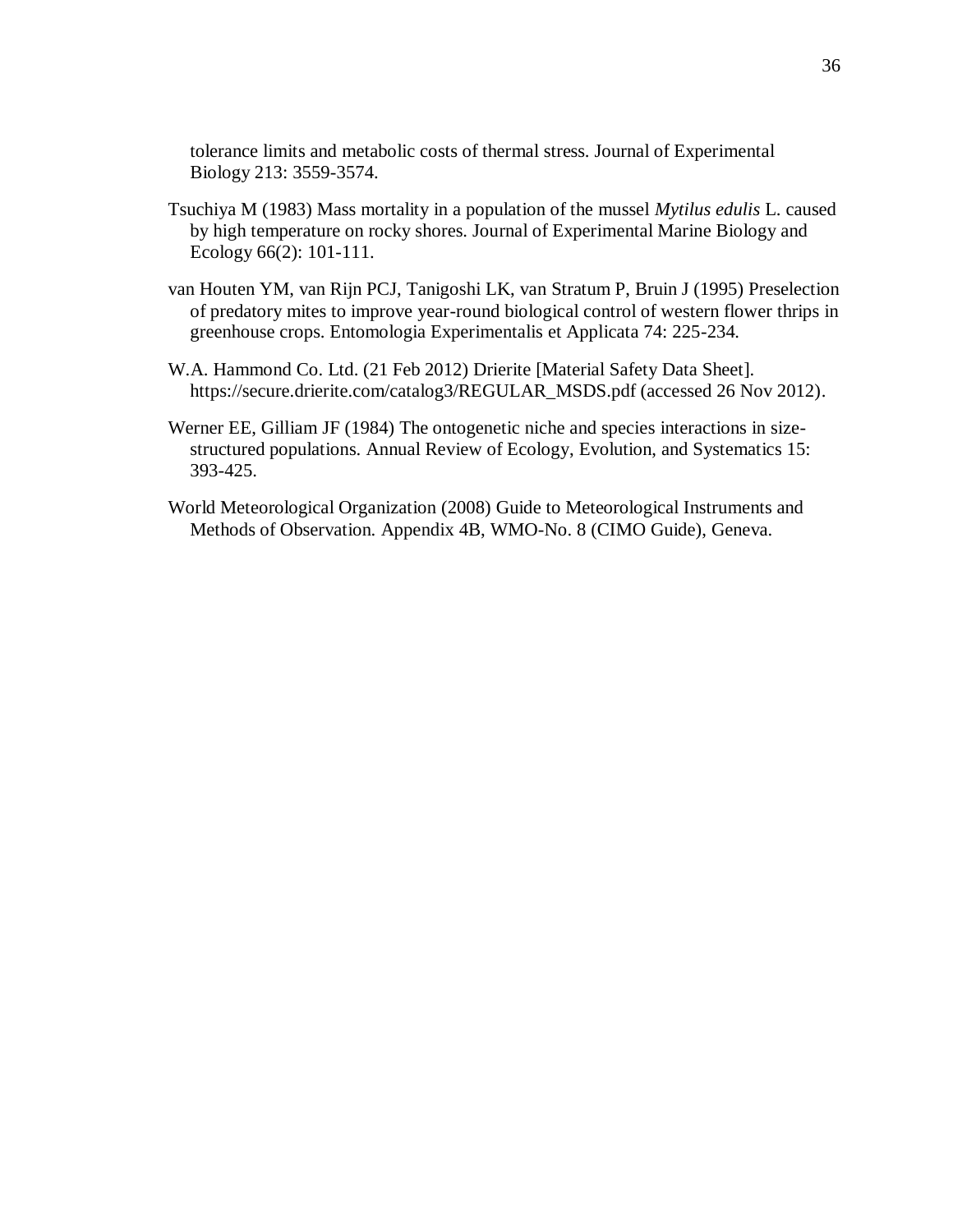# **CHAPTER 3: Is daily variation in early benthic phase mortality of the barnacle**  *Balanus glandula* **influenced by low tide weather conditions or** *Fucus* **spp. cover?**

## **INTRODUCTION**

Our understanding of the factors that influence variability in the abundance of marine intertidal invertebrate populations has increased considerably over the last 30 years. For many species, however, there is still debate over whether this variability is primarily influenced by larval supply and settlement (Gaines & Roughgarden, 1985; Minchinton & Scheibling, 1991; Hunt & Scheibling, 1998) or postsettlement survival (Lively et al., 1993; Petraitis et al., 2003; Jennings & Hunt, 2010, 2011). Many benthic marine invertebrates have pelagic larvae that settle into benthic habitats and undergo metamorphosis, which constitutes a dramatic ecological transition from a consistently wet habitat to one exposed to aerial conditions for several hours per day (Werner & Gilliam, 1984). During this transition period, most cohorts typically experience 60-99% mortality (Gosselin & Qian, 1997; Pedersen et al., 2008). It has therefore been suggested that variations in survival during the transition from pelagic to intertidal habitat may be the cause of observed differences in population abundance (Osman et al., 1992; Gosselin & Chia, 1995).

In the first few hours and days after settlement, mortality can be severe, but is also often highly variable among cohorts. For example, Gosselin and Qian (1996) reported that first day mortality of 3 daily cohorts of *Balanus glandula* cyprids ranged from ~30- 40%, and second day mortality of the same cohorts ranged from ~5-20%. Similarly, mortality of *Semibalanus balanoides* cyprids during the 2 d transition from settlement to metamorphosis ranged from 15-43% among 5 daily cohorts (Jarrett, 2000). Few studies have followed daily mortality of individual recruits during the short transition period from settlement to metamorphosis; Minchinton and Scheibling (1993) demonstrated that sampling individuals during this period at 1.3 d intervals can result in determining significantly higher, and likely more accurate, mortality rates than longer sampling intervals. Because recruitment studies have widely varied in sampling intervals, the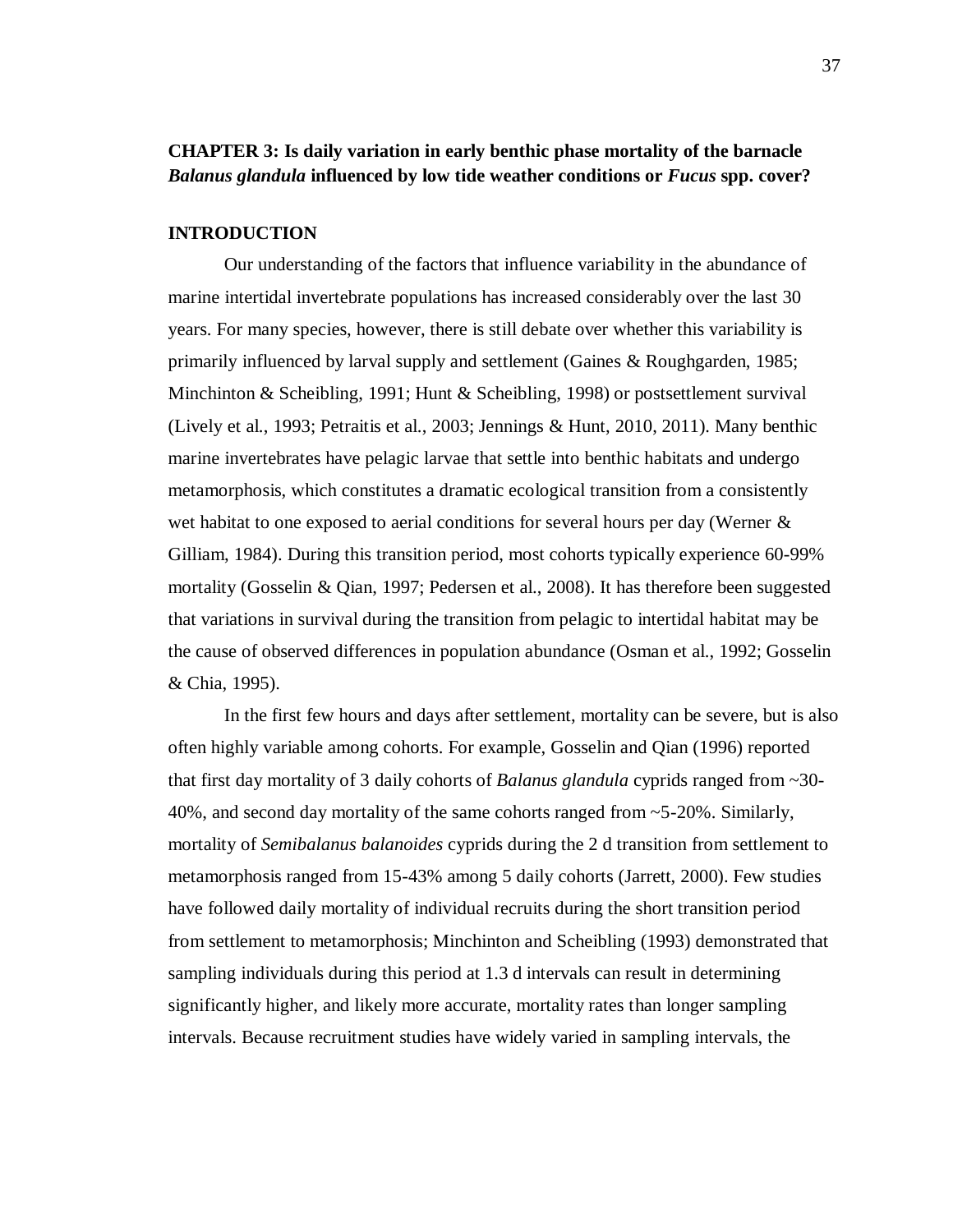processes specifically influencing mortality during the transition into benthic habitat have been difficult to identify.

Several factors may cause mortality during the first few hours and days after settlement, including dislodgement, predation, poor physiological condition, and abiotic stress (Gosselin & Qian, 1997; Hunt & Scheibling, 1997; Jarrett, 2000). In particular, newly settled juveniles of some invertebrate species are known to be sensitive to such abiotic factors as temperature stress (oysters, Roegner & Mann, 1995; barnacles, Chan & Williams, 2003), desiccation stress (whelks, Gosselin & Chia, 1995; barnacles, Shanks, 2009), reduced salinity (barnacles, Berger et al., 2006; Thiyagarajan et al., 2007), and both ultraviolet radiation and visible light (tunicates, Hurlbut 1993; Bingham & Reitzel, 2000; barnacles, Gosselin & Jones 2010). However, the direct influence of these abiotic factors on daily variation in mortality through the early benthic phase has yet to be determined. The sensitivity of new settlers to abiotic factors such as temperature and desiccation stress could constitute a direct link between early benthic phase mortality and the weather-related parameters that influence these factors, such as wind speed, temperature, relative humidity, solar radiation, ultraviolet radiation, and precipitation.

Barnacles in particular are directly exposed to abiotic stress; once settled, they cannot move to a more suitable microclimate if conditions become unfavourable. Several experiments have determined that newly settled barnacles are unable to survive prolonged periods of high temperature stress (Crisp & Ritz, 1967; Foster, 1969; Thiyagarajan et al., 2000; Shanks, 2009) and desiccation stress (Foster, 1971). Other studies have reported a negative influence of weather conditions on survivorship, such as gales (Connell, 1961) and sun exposure (Denley & Underwood, 1979), but specific sensitivity to the abiotic factors that influence these weather conditions were not determined. It is therefore not clear if daily changes in the weather parameters that influence temperature and desiccation stress in the intertidal zone are directly linked to daily variation in mortality through the early benthic phase. Understanding the role of weather-related abiotic conditions in controlling post-settlement mortality may provide insight into the effects of climate change on patterns of survivorship through the critical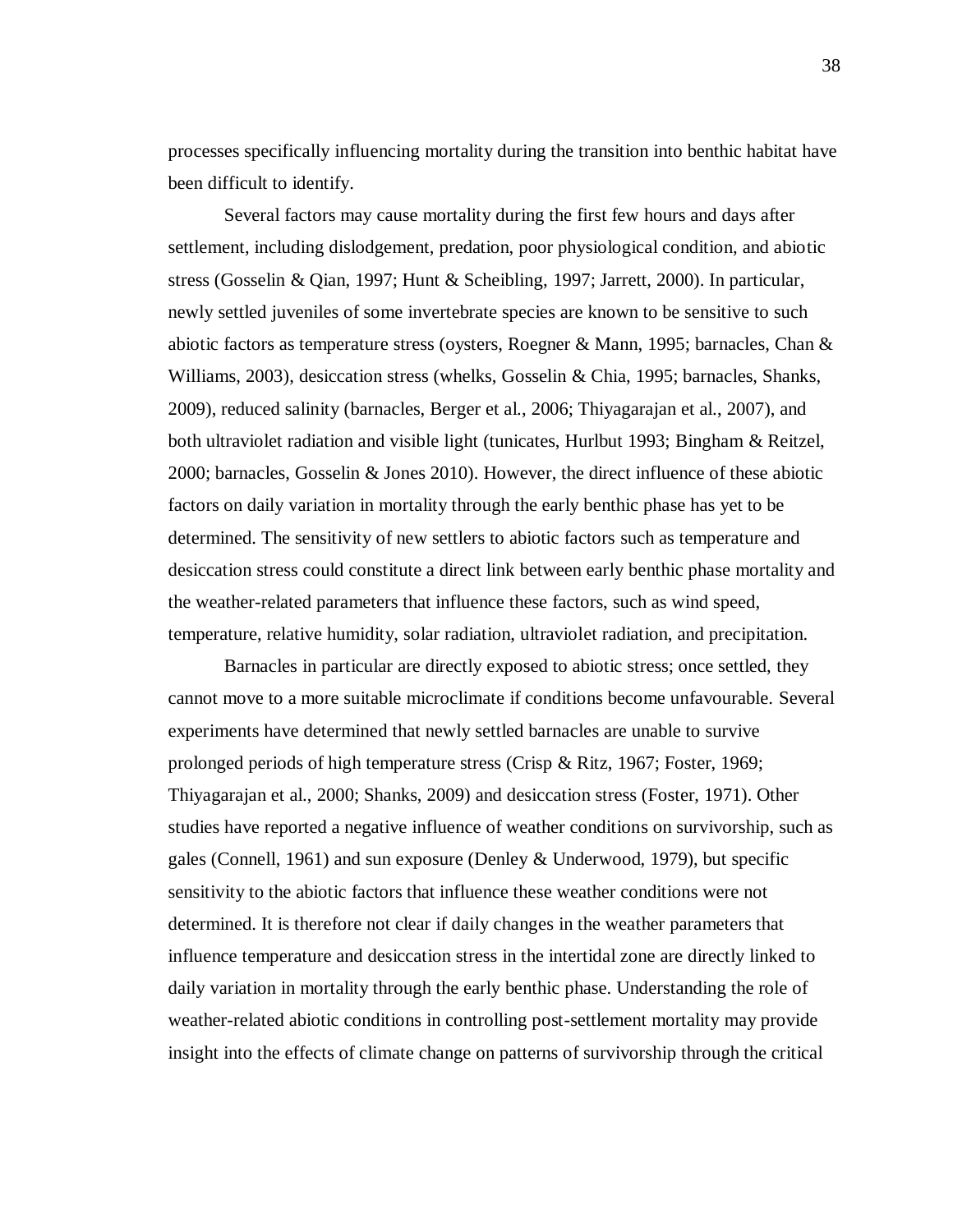early benthic phase, including impacts to overall population abundance and community structure.

This study aims to improve our understanding of the factors that influence mortality during the first hours and days after the transition from pelagic to benthic environments. This was accomplished by examining the mortality of barnacle cyprids from settlement to metamorphosis, as well as mortality of early juveniles up to the age of 10 d after metamorphosis. The specific goals of the study were therefore to (1) determine the range of weather-related abiotic conditions occurring daily in the upper intertidal zone, a habitat heavily colonized by barnacles, (2) determine daily settlement and mortality rates of barnacle cyprids and juveniles in the upper intertidal zone, (3) characterize the role of temperature, relative humidity, wind speed, solar radiation, ultraviolet radiation, and rainfall at low tide in controlling variation in mortality of daily cohorts, and (4) determine the effect of cover by the macroalgae *Fucus* spp. on settlement and mortality of barnacle cyprids and juveniles.

# **METHODS**

#### **Study site and organism**

This field study was conducted from May to August 2011 in Barkley Sound along the west coast of Vancouver Island, British Columbia. Field work was carried out on Wizard Islet (N 48° 51' 27'', W 125° 09' 38''), a small islet with moderate exposure to waves (Gosselin & Rehak, 2007) and wind (pers. obs.). The intertidal zone at the field site consists of a long, gently sloping bench that is not shaded by trees or rocky cliffs. The mid-intertidal zone is colonized by fucoid algae (*Fucus* spp.), which can create an extensive network of branching fronds over the rock surface. This algal cover is typically greatest in the spring; it is often considerably reduced by the high heat of mid-summer, but may persist all season when summer temperatures are below average (Haring et al., 2002; L. Gosselin, pers. obs.).

This study examined the acorn barnacle, *Balanus glandula* Darwin 1854, a species well suited to address the goals of this study because new settlers are exposed to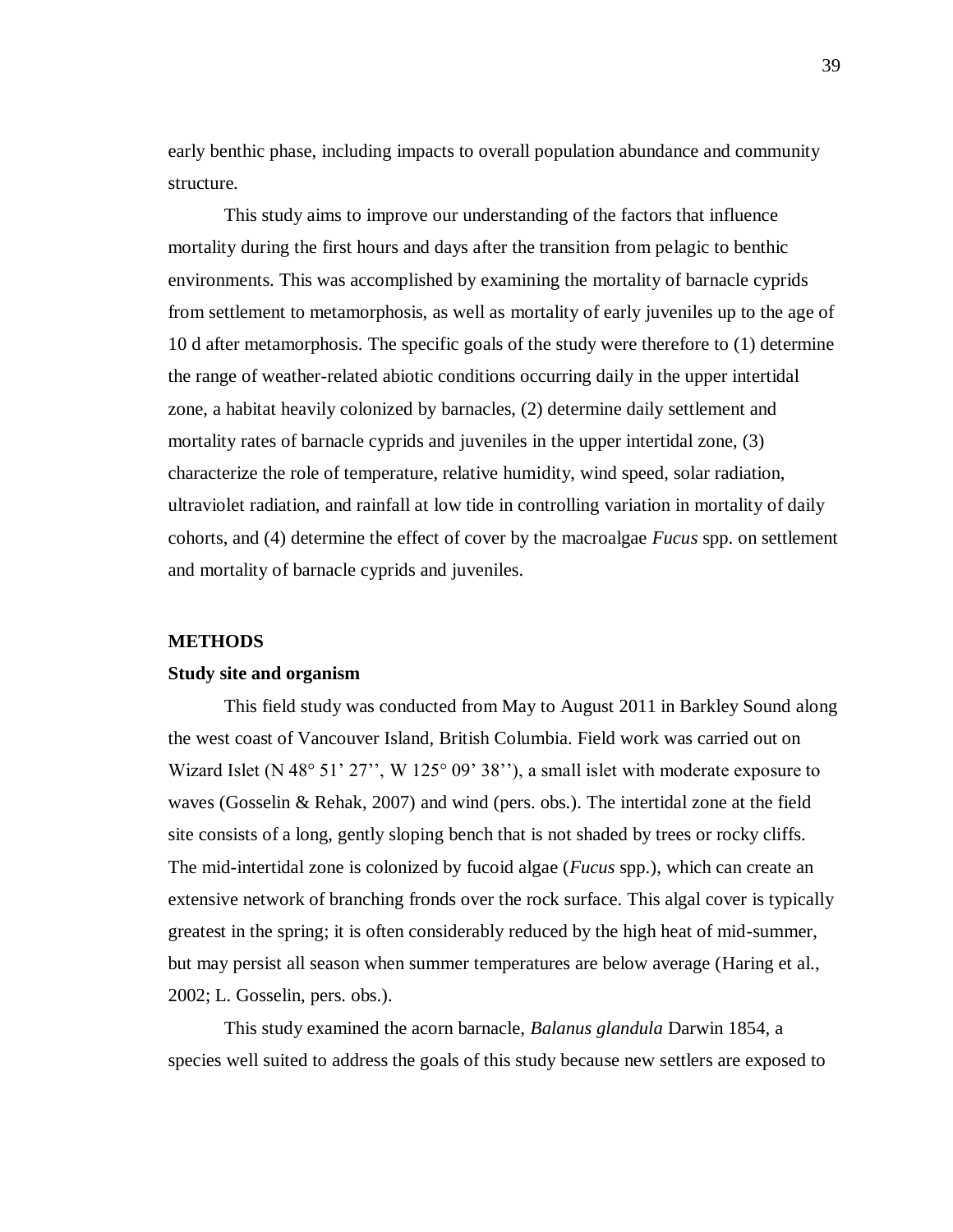abiotic stress daily and for extended periods. *B. glandula* densely colonizes the upper intertidal zone from approximately  $2.4 \text{ m} - 3.0 \text{ m}$  above mean lower low water (MLLW). The barnacles are occasionally exposed to air for up to 13 h when the water level at the lower high tide of the day is below the vertical range of distribution, though typical emersion time is 8-9 h per low tide (Gosselin & Jones, 2010; pers. obs.).

# **Weather-related abiotic conditions in the upper intertidal zone**

To document the range of weather conditions occurring throughout the summer, a weather station (Davis Instruments Vantage Pro2 Plus Integrated Sensor Suite 6327) was mounted on Wizard Islet approximately 45 m inland from the field site. Wizard Islet was used as a common monitoring site for the present study and also for a separate study of mussel mortality (Chapter 2). From 4 May to 20 August 2011, the weather station recorded the following weather parameters: air temperature, relative humidity (RH), wind speed, ultraviolet radiation, solar radiation, and rainfall. Temperature was monitored on intertidal rock surfaces using 3 Thermochron® iButton (DS1921G) data loggers, and intertidal RH was monitored using 2 Lascar Electronics (EL-USB-2) data loggers. The loggers were placed at 2.75 m above MLLW, which is ~0.35 m above the lower limit of the vertical distribution of *B. glandula*. The iButton data loggers remained in the intertidal zone for the same time period as the weather station, but the RH data loggers were only placed in the intertidal zone during low tide on 6 consecutive days in June 2011 because they could be easily damaged by water. All devices were set to record data at 15 minute intervals, and data from the weather station and iButtons were downloaded bi-weekly. Each parameter was cumulated over 48 h to coincide with total cyprid cohort mortality.

Although RH values were measured, vapour pressure deficit (VPD) was used as an estimate of desiccation stress (see Chapter 2 for justification). Therefore, RH values were converted to VPD values using Equation 2.1.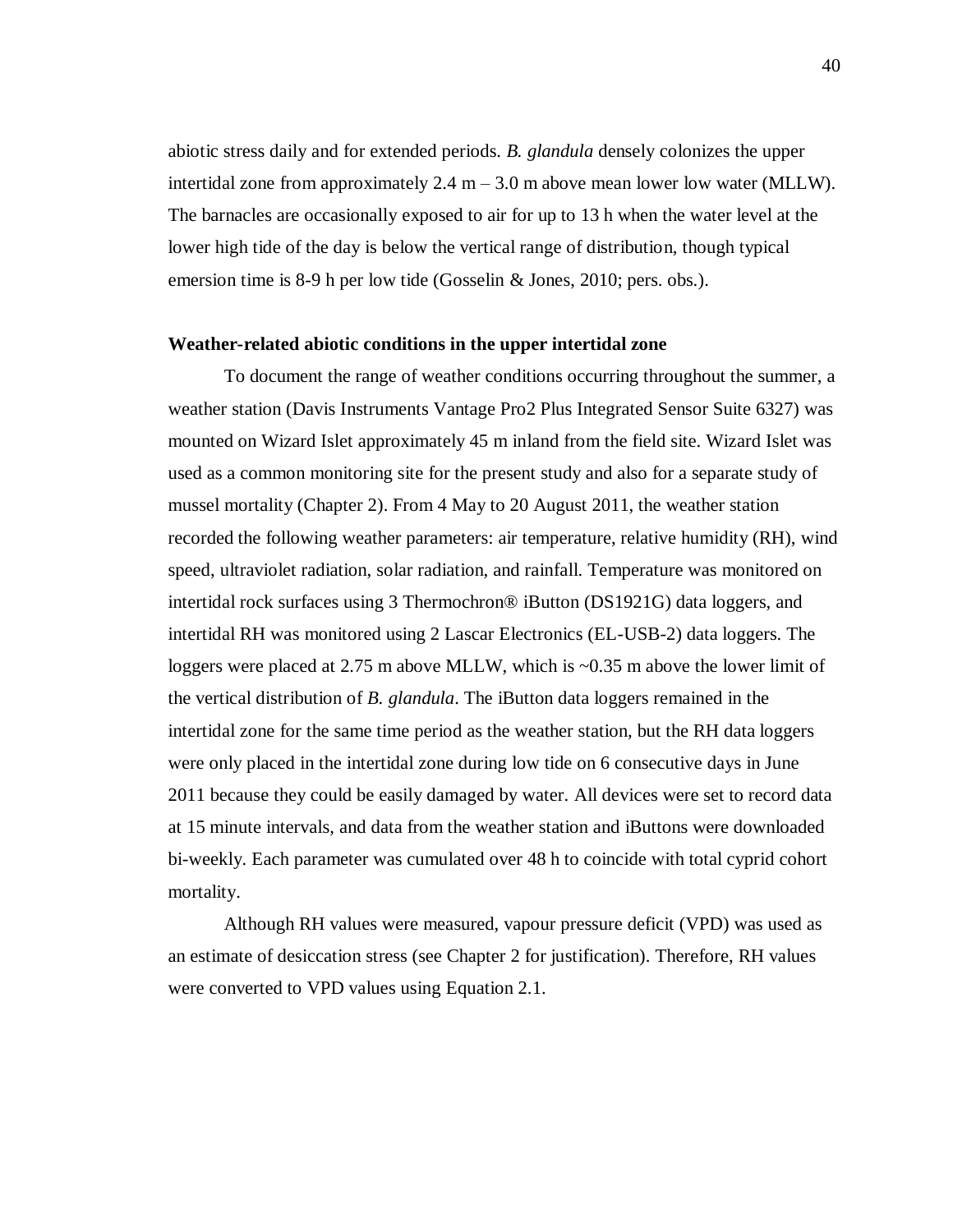#### **Daily settlement, cyprid mortality, and juvenile mortality**

To determine patterns of mortality through the early benthic phase, a field survey of *Balanus glandula* recruitment was conducted in June 2011 at Wizard Islet using the transparency mapping technique (Gosselin & Qian, 1996). This consisted of using a 20X magnifying lens to identify settlers within a quadrat and then marking their position on clear transparency sheets. Within a long horizontal bench of the intertidal zone, 30 sites were selected between 2.5 m and 2.75 m above MLLW. The sites were selected based on the following features (Gosselin & Jones, 2010): 1) being within the *B. glandula* zone; 2) having at least a 12 cm diameter circular area of flat rock surface; 3) the rock surface being horizontal or on a very modest slope; 4) not being located in a tidepool; and 5) being already colonized by several juvenile or adult *B. glandula*. Of the 30 sites, 20 were randomly chosen for this study. At each site, one 5 cm diameter quadrat was established. All barnacle cyprids and small juveniles were then removed from each quadrat using a needle probe; all other juveniles and adults were left intact. From 1-20 June 2011, new settlers and their subsequent fate were surveyed daily on each quadrat. A cohort of settlers was considered as all new barnacles (all quadrats pooled together) that had settled within the 24 h prior to the survey day; thus, there was one cohort per survey day. New settlers were recorded up to June 13, after which only the fate of existing cohorts was monitored. In total, 13 daily cohorts were monitored during the survey. The fate of individuals was categorized as (a) attached cyprid, (b) dead (or missing) cyprid, (c) metamorphosed live early juvenile, or (d) metamorphosed dead early juvenile. A cyprid was considered dead if the carapace was shrivelled and/or it had not completed metamorphosis by the third day after settlement (Gosselin & Jones, 2010). Dead cyprids and early juveniles were carefully removed using a needle probe. Prior to statistical analysis, a modified Freeman and Tukey (1950) arcsine transformation was applied to cohort mortality data.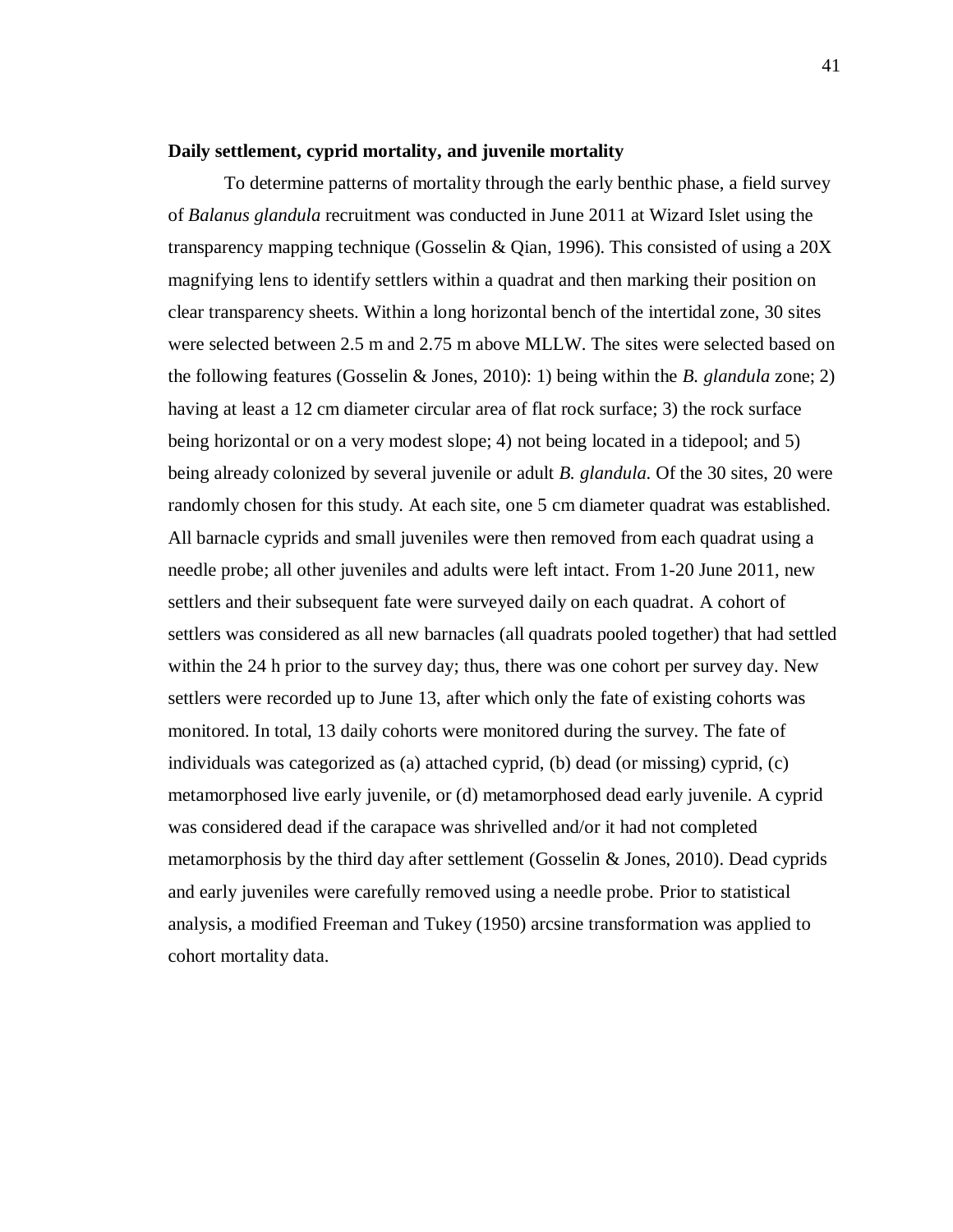#### **Effect of weather-related abiotic conditions on cyprid mortality**

Cyprid cohort mortality was defined as the total number of cyprids that died or disappeared from the rock surface by day 2 after settlement. To determine if variation in weather-related abiotic conditions influences variation in cyprid cohort mortality, the conditions experienced by each cohort were estimated as the sum or average of observations for each weather variable from 6 am to 8 pm over 2 consecutive days, starting on the day the cyprid cohort settled and only including observations made during low tide. The only exception to this was calculations of wave height (m), which were based entirely on observations made during high tide. Several of the weather variables were highly correlated, which violates most parametric linear model assumptions. To analyze the effect of weather-related abiotic conditions on cyprid cohort mortality, I therefore began by employing principal component analysis (PCA) to eliminate multicollinearity among weather variables. PCA eliminates multicollinearity by converting observations to a set of uncorrelated variables called principal components. A multiple linear regression was performed using the uncorrelated PCA factors as explanatory variables and cyprid cohort mortality as the response variable. Cyprids that settled on bare surfaces were analyzed separately from cyprids that settled under *Fucus.*

# **Effect of** *Fucus* **cover on settlement and mortality of cyprids and juveniles**

To determine if cover by the macroalgae *Fucus* spp*.* affects cyprid settlement and mortality through the early benthic phase, all *Fucus* spp. were removed from within a 12 cm radius of half (10) of the quadrats. Randomized complete block analysis of variance (ANOVA) was used to compare mortality between bare surfaces and *Fucus*-covered surfaces using the day of settlement as the blocking factor  $(n=13)$ . ANOVA and linear regression models were used to analyze potential causes of variation in mortality between surfaces.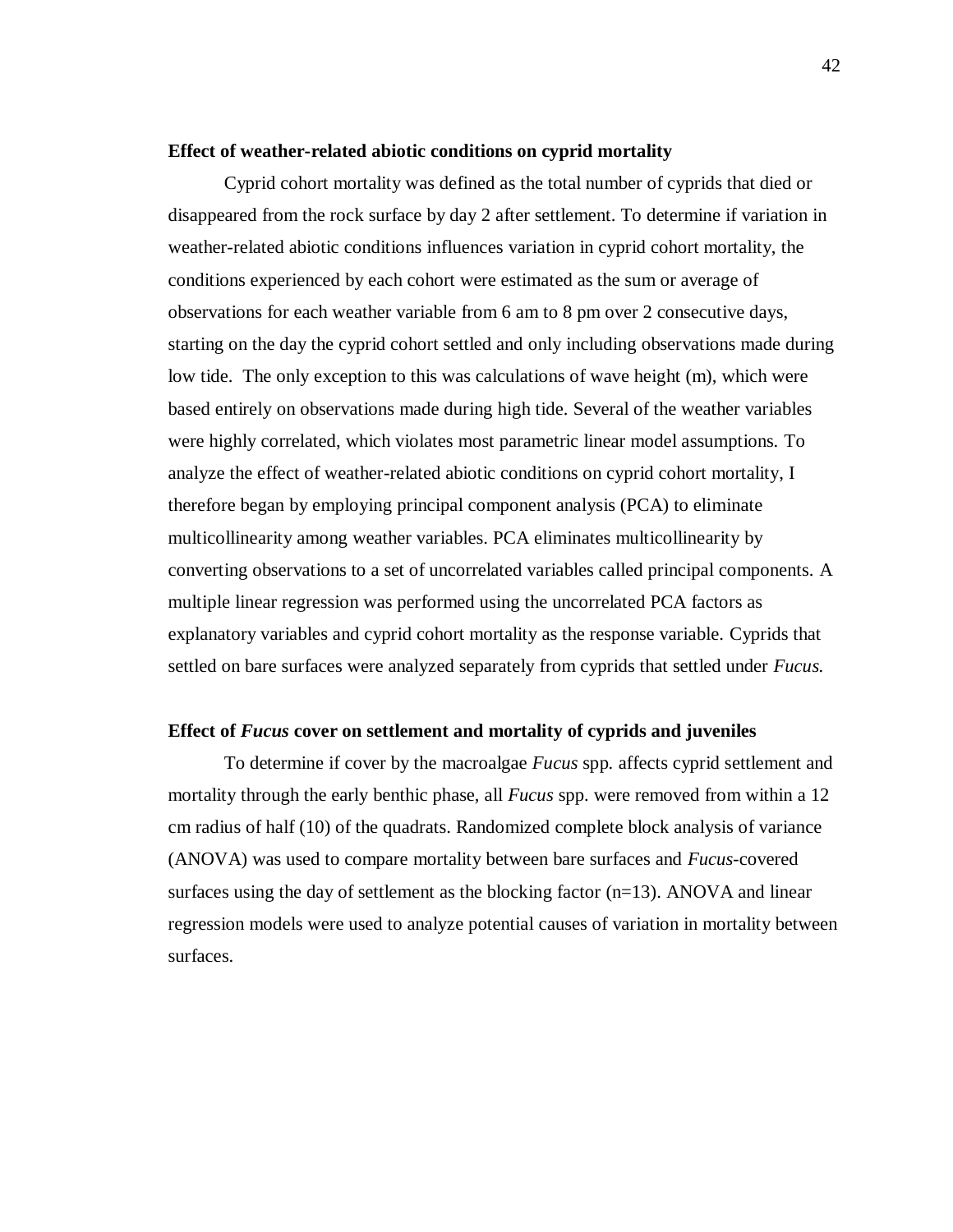## **RESULTS**

## **Weather-related abiotic conditions in the upper intertidal zone**

Temperature and RH data at the intertidal rock surface were used in combination with weather station data to estimate the temperature and desiccation conditions experienced by settlers at low tide on bare surfaces during the settlement season, from May to June 2011. Intertidal temperature and RH data was recorded over 6 low tides in June 2011, and multiple regression analysis was used to extrapolate intertidal temperature and RH data for the rest of the settlement season. Multiple regression models were developed using either intertidal temperature or intertidal RH as the response variable and the weather conditions recorded by the weather station as explanatory variables. The best-fit models (Tables 2.1 & 3.1) were developed into predictive equations for intertidal temperature and intertidal RH. Of the eight parameters examined, only four significantly influenced intertidal temperature: air temperature, RH of air, wind speed, and solar radiation. These four parameters could account for 91.3% of the variance in intertidal temperature. The equations developed from these models predicted intertidal values very close to actual measured values, though tended to underestimate temperature above 27°C and RH below 48%. After calculation, the predicted values for intertidal RH were converted to VPD.

**Table 3.1.** Multiple regression best-fit model that predicts intertidal temperature from weather station parameters. Temp= air temperature ( $\degree$ C), TRH= arcsine transformed relative humidity of air, WindSpd= wind speed  $(km/h)$ , SolRad = solar radiation (kW/m<sup>2</sup>),  $\beta$ = partial regression coefficient

| $(XN)$ in $Y$ , $Y$<br>partial regression coefficient |                   |           |                    |          |         |
|-------------------------------------------------------|-------------------|-----------|--------------------|----------|---------|
| Coefficients                                          | B                 | Estimate  | Std. Error         |          | p       |
| Intercept                                             | 0.395             | $-28.960$ | 5.856              | $-4.945$ | < 0.001 |
| Temp                                                  | 0.624             | 2.661     | 0.290              | 9.183    | < 0.001 |
| <b>TRH</b>                                            | 0.396             | 10.750    | 2.168              | 4.959    | < 0.001 |
| WindSpd                                               | 0.627             | $-0.200$  | 0.022              | $-9.235$ | < 0.001 |
| SolRad                                                | 0.818             | 0.010     | 6.334 x $10^{-04}$ | 16.365   | < 0.001 |
|                                                       |                   |           |                    |          |         |
|                                                       | $- -  -2$ $    -$ |           |                    |          |         |

 $F_{4,132}$  = 356.4,  $R^2$  = 0.913, n=137, p<0.001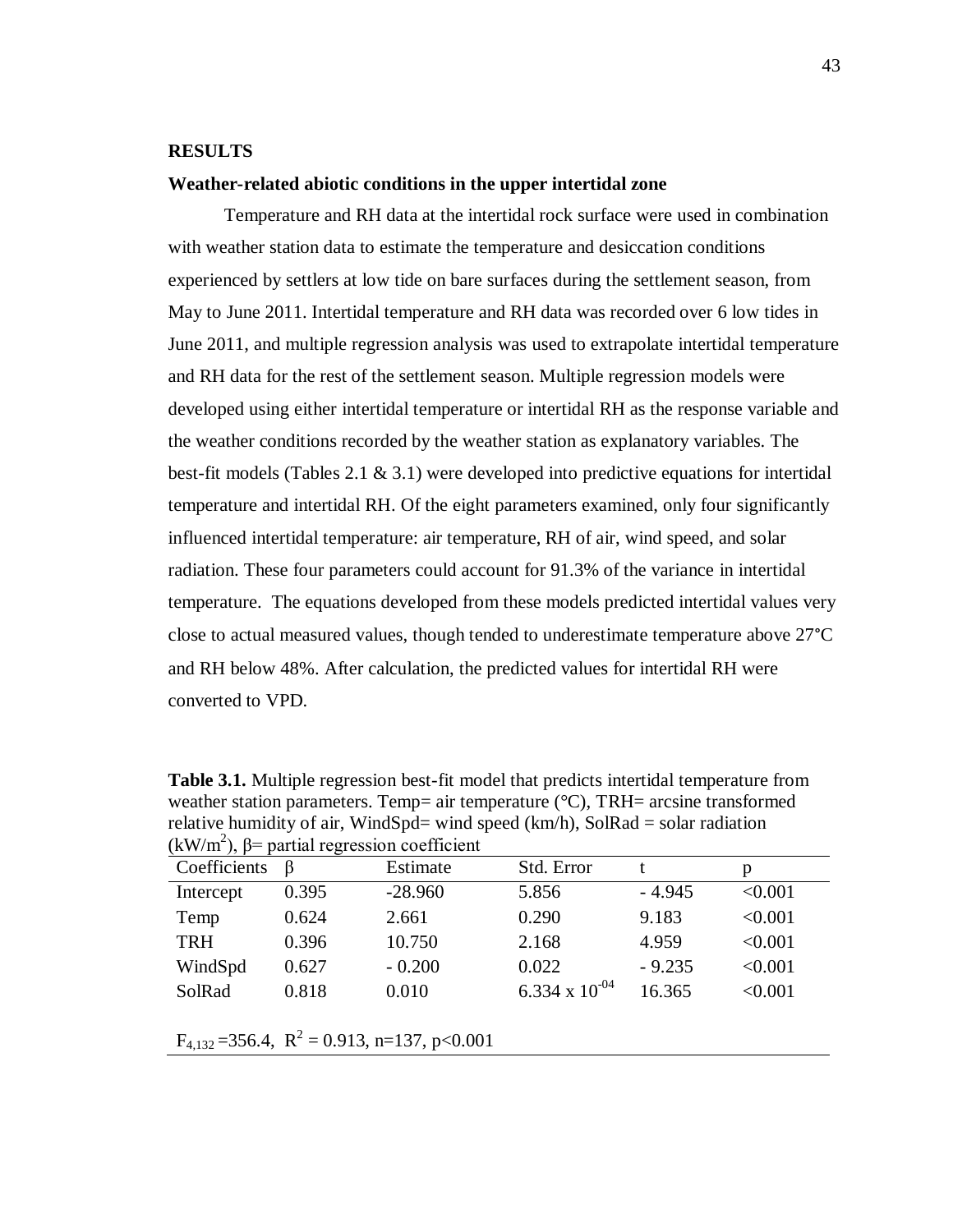Maximum mid-intertidal temperature and VPD on bare surfaces varied greatly during the settlement season. Both intertidal temperature and VPD generally increased from May to June, with peak values occurring in early June. The maximum rock surface temperature that occurred during May and June was 28.8°C and 36.8°C, respectively (Figure 3.1A). VPD levels at the rock surface were also highest on the days when these maximum temperatures were observed; the maximum VPD level for May was 2.23 kPa and the maximum VPD level for June was 4.9 kPa (Figure 3.1B). These peak temperature and VPD levels occurred on clear, sunny days with mid-day low tides.



**Figure 3.1.** (A) Predicted maximum daily mid-intertidal temperatures (°C) and (B) predicted maximum daily mid-intertidal VPD at the rock surface for May and June 2011. Vertical dashed lines indicate the start and end of the settlement period monitored during the recruitment survey.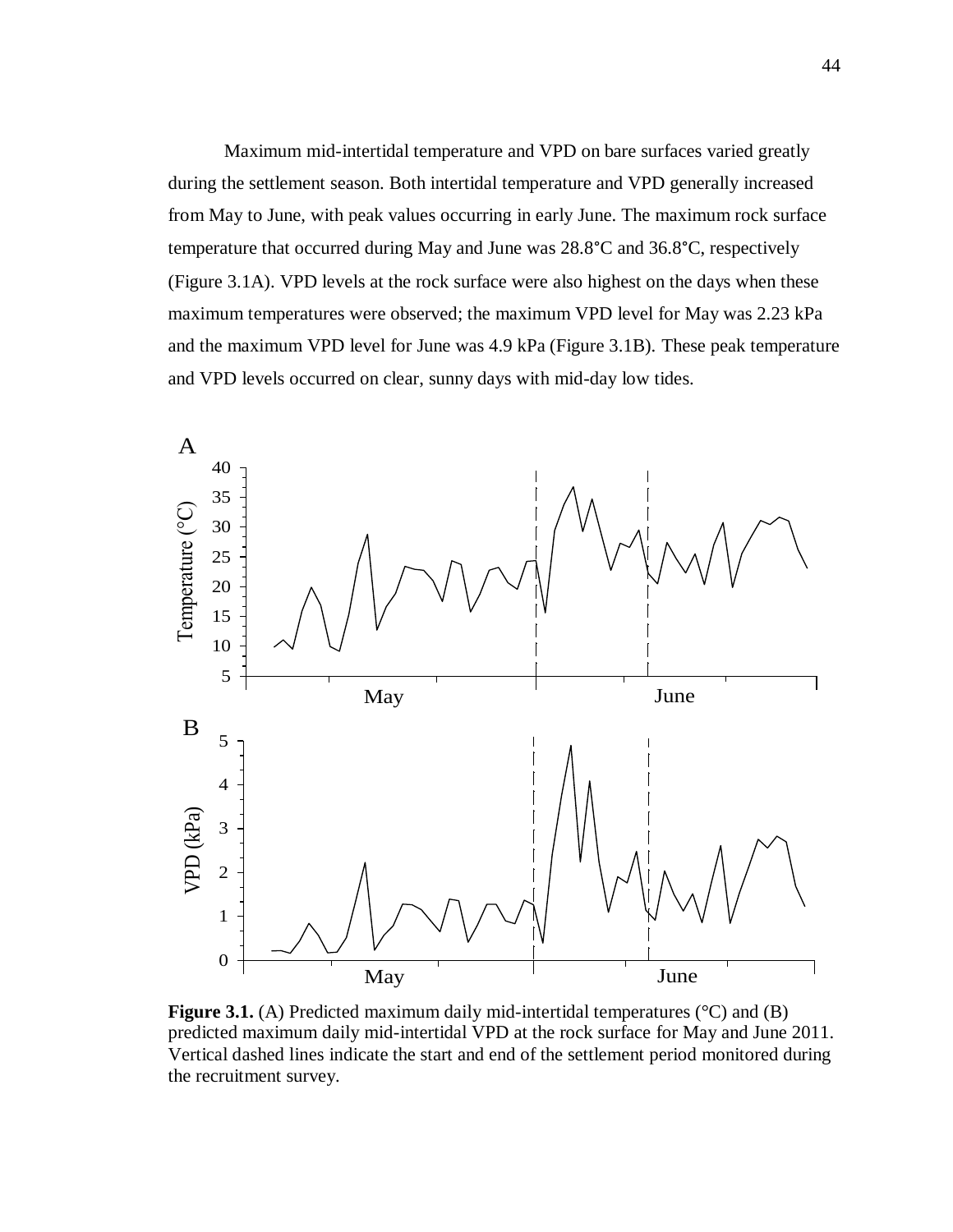During the recruitment survey, abiotic conditions in the intertidal zone were highly variable from day to day. Settlement days 2 and 9 were overcast days with some rainfall (<3 mm). Days 3-5 were mainly sunny, whereas the remaining days were generally characterized by overcast mornings with sunny afternoons. The highest temperatures, VPD levels, solar radiation levels, and UV radiation levels occurred over days 4 and 5 (Figure 3.2, cohort 4). Average wind speed generally increased throughout the survey, ranging from  $9.1 - 16.7$  km/h. Settlers were exposed to aerial conditions for a total of at least 17.5 h over 48 h, up to a maximum total of 24 h in a 48 h period. The maximum duration of a single emersion event during daylight was 13 h. Given the high daily variability of abiotic conditions observed, each cohort of barnacle settlers experienced conditions at settlement that differed from those experienced by other cohorts.

# **Daily settlement, cyprid mortality, and juvenile mortality**

Cyprid settlement and mortality varied greatly among daily cohorts. Daily monitoring for settlers before and after the survey period suggest the full settlement season for *Balanus glandula* in 2011 occurred for ~ 5 weeks from 23 May to 26 June. The 13 daily cohorts monitored during the settlement survey therefore represented  $\sim$ 43% of the total number of daily cohorts during the 2011 settlement season. A total of 2066 cyprids settled in the 20 quadrats during the survey. Two high-settlement events occurred on June 3 and 10 (Figure 3.3A, cohorts 3 and 10), on the days immediately following the only high tide rainfall events in the study period. Within the quadrats, there was an average of  $101.2 \pm 83.6$  (SD) cyprid settlers per daily cohort, with daily settlement slightly increasing during the latter half of the survey. Cyprid mortality was high, averaging  $52.7 \pm 22.7\%$  (SD), and differed greatly among the daily cohorts (Figure 3.3B).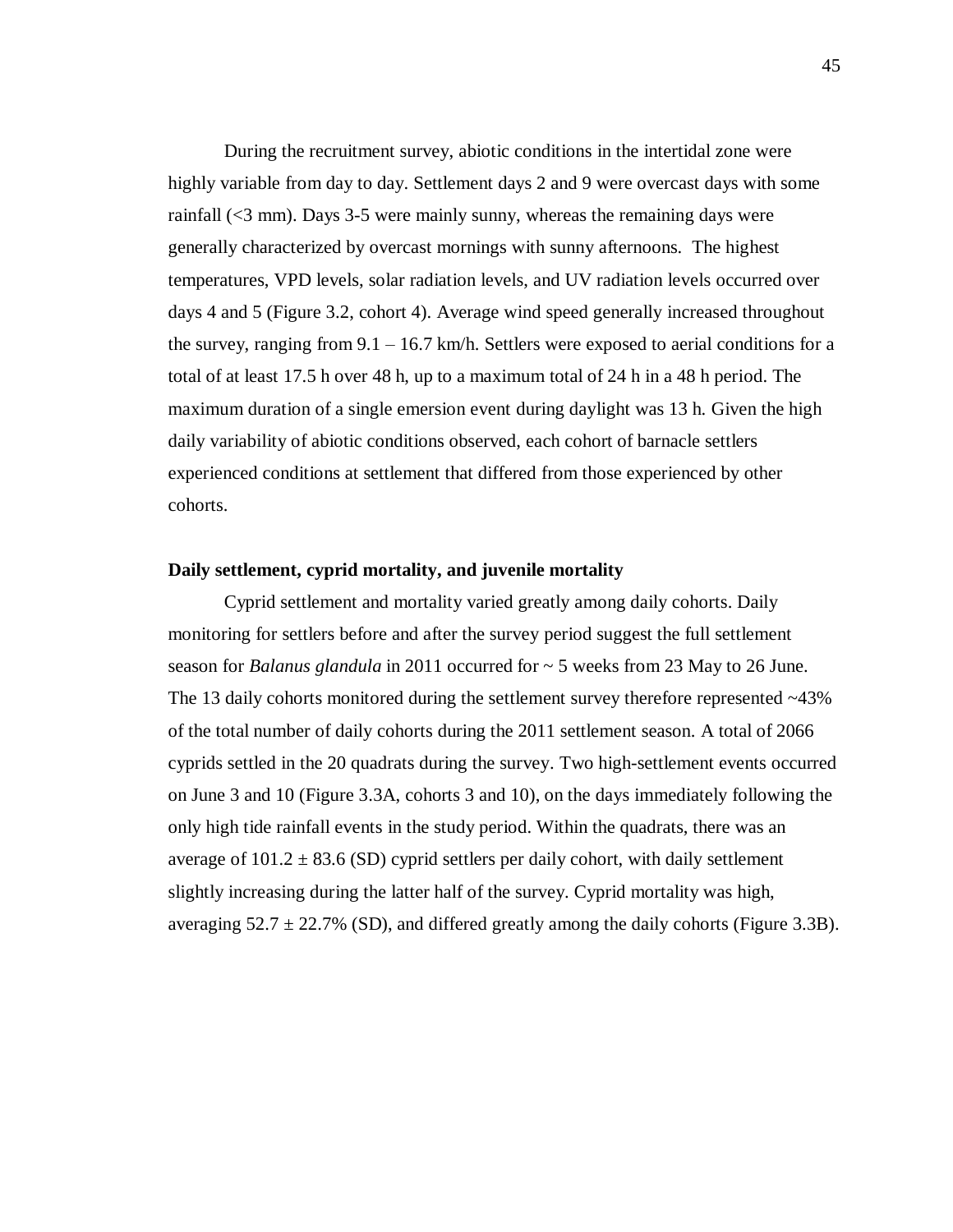

**Figure 3.2.** Weather conditions experienced by each cohort of *Balanus glandula* on bare surfaces during the first 2 d after settlement. (A) Cumulative predicted intertidal temperature (°C). (B) Cumulative predicted intertidal VPD (kPa). (C) Average wind speed  $(km/h) \pm SD$ . (D) Cumulative solar radiation  $(kW/m^2)$ . (E) Cumulative UV dose  $(mJ/cm<sup>2</sup>)$ . (F) Total emersion time (hrs). Cumulative emersion time was determined from tide tables retrieved from the Canadian Hydrographic Service (2011).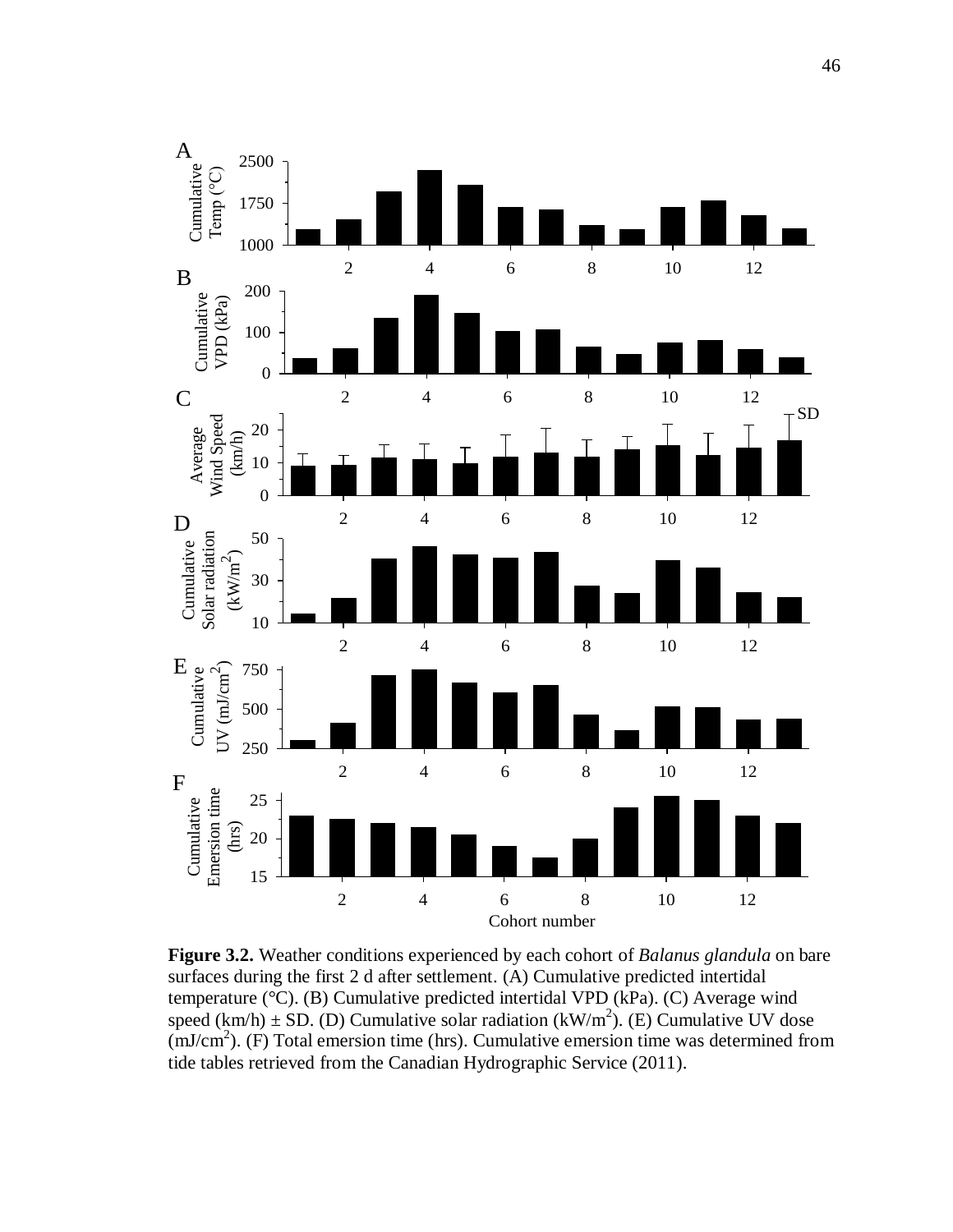

**Figure 3.3.** *Balanus glandula.* A) Number of daily cyprid settlers per quadrat (average ± SD). B) Total cyprid cohort mortality (%). Mortality data are pooled results of cyprids from all 20 quadrats.

Juvenile survivorship up to 10 d post-metamorphosis did not depend on how quickly cyprids completed metamorphosis. Of all settlers, 63% were first observed as a new cyprid settler and spent 24 – 48 h as a cyprid before completing metamorphosis. The remaining 27% were first observed as small juveniles, having settled and completed metamorphosis during the 24 h period since the last observation. A randomized complete block ANOVA using cohort number as a blocking factor (n=13) revealed that for cyprids settling on the same surface type (i.e., bare surfaces or under *Fucus* spp. cover), there was no significant difference in survivorship up to 10 d post-metamorphosis between cyprids that metamorphosed within 24 h of settlement and those that metamorphosed  $24 - 48$  h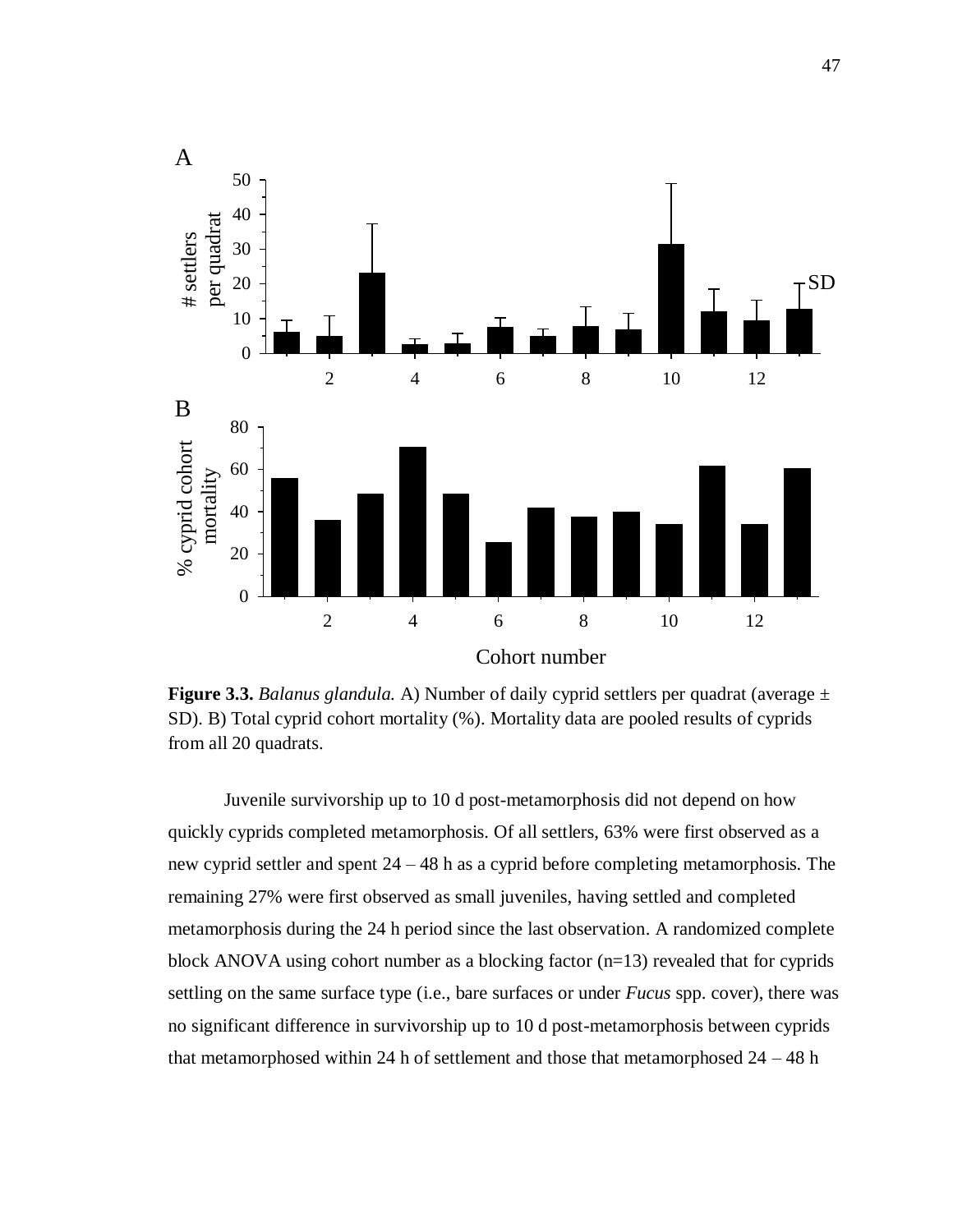after settlement (F<sub>1,36</sub>=0.096, n=40, p=0.758). Overall, an average of 70.6  $\pm$  16.3% (SD) of all metamorphosed individuals were alive 10 d after metamorphosis (Figure 3.4).



**Figure 3.4.** Survivorship of juvenile *Balanus glandula* up to 10 d post-metamorphosis on bare surfaces and under *Fucus* spp. cover. Data points represent the average proportion alive  $\pm$  SE.

# **Effect of weather-related abiotic conditions on cyprid mortality**

Weather-related abiotic conditions did not significantly influence cyprid mortality on bare surfaces. Principle component analysis (PCA) revealed 3 PCA factors that explained 91.4% of the variance in the weather-related abiotic conditions on bare surfaces (Table 3.2). Multiple regression revealed that mortality on bare surfaces was not significantly influenced by these PCA factors (Table 3.3). The cyprid cohort that experienced the highest mortality (70.4%), however, also experienced the most stressful weather-related conditions during aerial exposure; in the first 2 d after settlement, these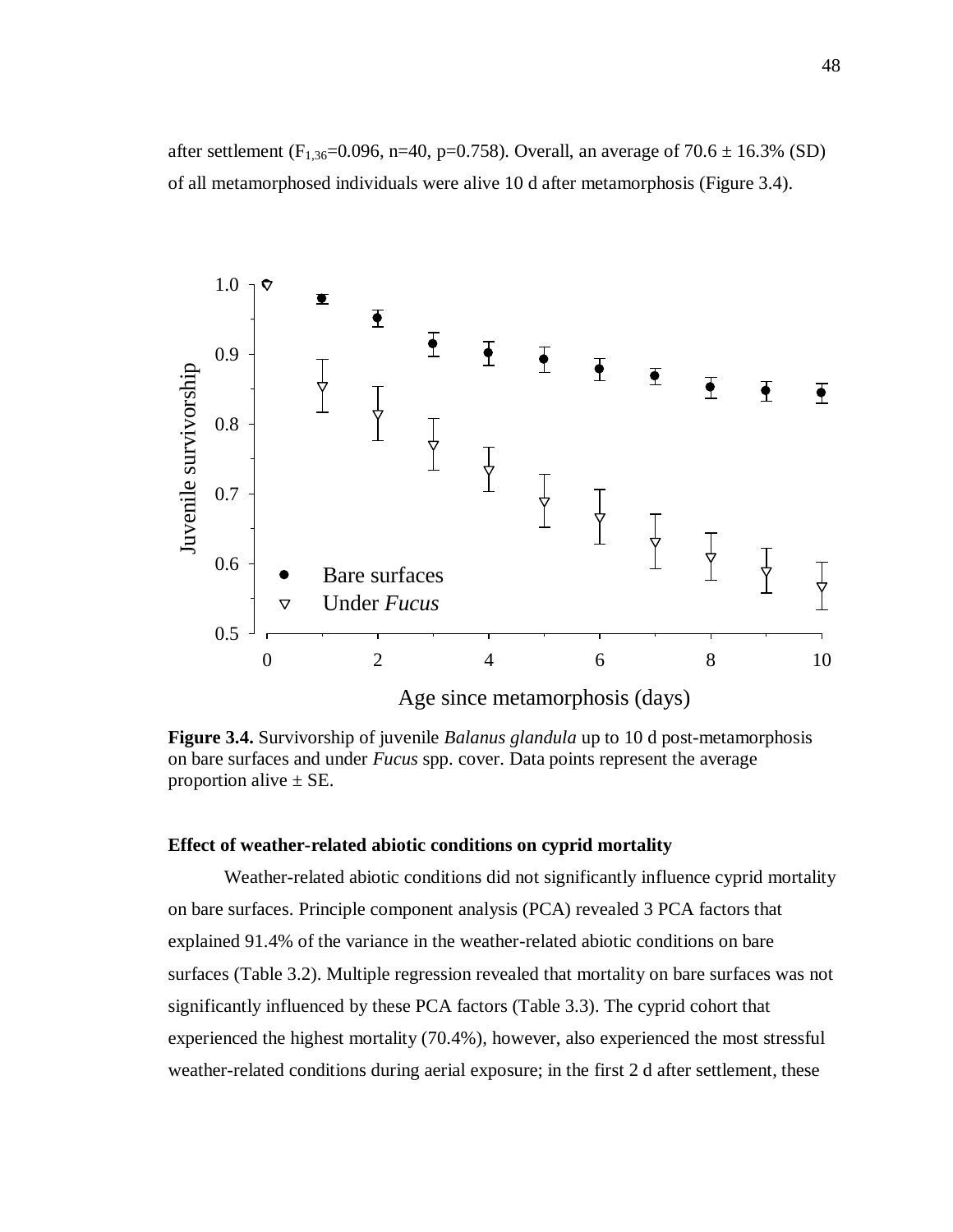cyprids were exposed to the highest temperature, VPD, solar radiation, and ultraviolet radiation levels observed during the recruitment survey. This suggests that cyprids are generally tolerant to the range of weather-related abiotic conditions experienced during the first 2 d after settlement, but these conditions might occasionally exceed cyprid tolerance limits and cause high mortality.

**Table 3.2.** Results of PCA of weather parameters on bare surfaces and under *Fucus* at Wizard Islet. Only factors that explained  $> 10\%$  of the variance and components with loadings  $> 0.2$  or  $< -0.2$  are shown, and components are listed in order of descending loadings. Weather parameters:  $AT =$  cumulative air temperature (°C);  $AV =$  cumulative air VPD (kPa); IT = cumulative intertidal temperature ( $°C$ ); IV = cumulative intertidal VPD (kPa); W = average wind speed (km/h);  $SR =$  cumulative solar radiation (kW/m<sup>2</sup>); UV = cumulative UV radiation dose (mJ/cm<sup>2</sup>); ET = cumulative emersion time (h); WH  $=$  average wave height  $(m)$ 

| Surface       | Eigenvalue | % Variance Explained Components |                                              |
|---------------|------------|---------------------------------|----------------------------------------------|
| Bare surfaces |            |                                 |                                              |
| Factor 1      | 3.508      | 58.5                            | IV, IT, SR, UV, -ET                          |
| 2             | 1.057      | 17.6                            | W, ET, SR, IT                                |
| $\mathcal{R}$ | 0.915      | 15.3                            | $ET, -W, -UV, IT$                            |
| Under Fucus   |            |                                 |                                              |
| Factor 1      | 3.077      | 44.0                            | ET, -WT, -UV, -SR, -AV, AT                   |
| 2             | 2.257      | 32.3                            | $-AT$ , $-AV$ , $-SR$ , $WH$ , $-ET$ , $-UV$ |
| 3             | 0.984      | 14.1                            | $-W$ , $-WH$                                 |

**Table 3.3.** Multiple regression best-fit model analyzing the influence of PCA factors on cyprid cohort mortality. β= partial regression coefficient

| Coefficient                                              |       | Estimate | Std. Error |        | p       |  |
|----------------------------------------------------------|-------|----------|------------|--------|---------|--|
| Intercept                                                | 0.986 | 0.706    | 0.039      | 17.992 | < 0.001 |  |
| Factor 1                                                 | 0.392 | 0.028    | 0.022      | 1.278  | 0.233   |  |
| Factor 2                                                 | 0.340 | 0.043    | 0.040      | 1.084  | 0.307   |  |
| Factor 3                                                 | 0.299 | 0.040    | 0.043      | 0.939  | 0.372   |  |
|                                                          |       |          |            |        |         |  |
| $F_{3.9} = 1.231$ , n=13, R <sup>2</sup> =0.054, p=0.354 |       |          |            |        |         |  |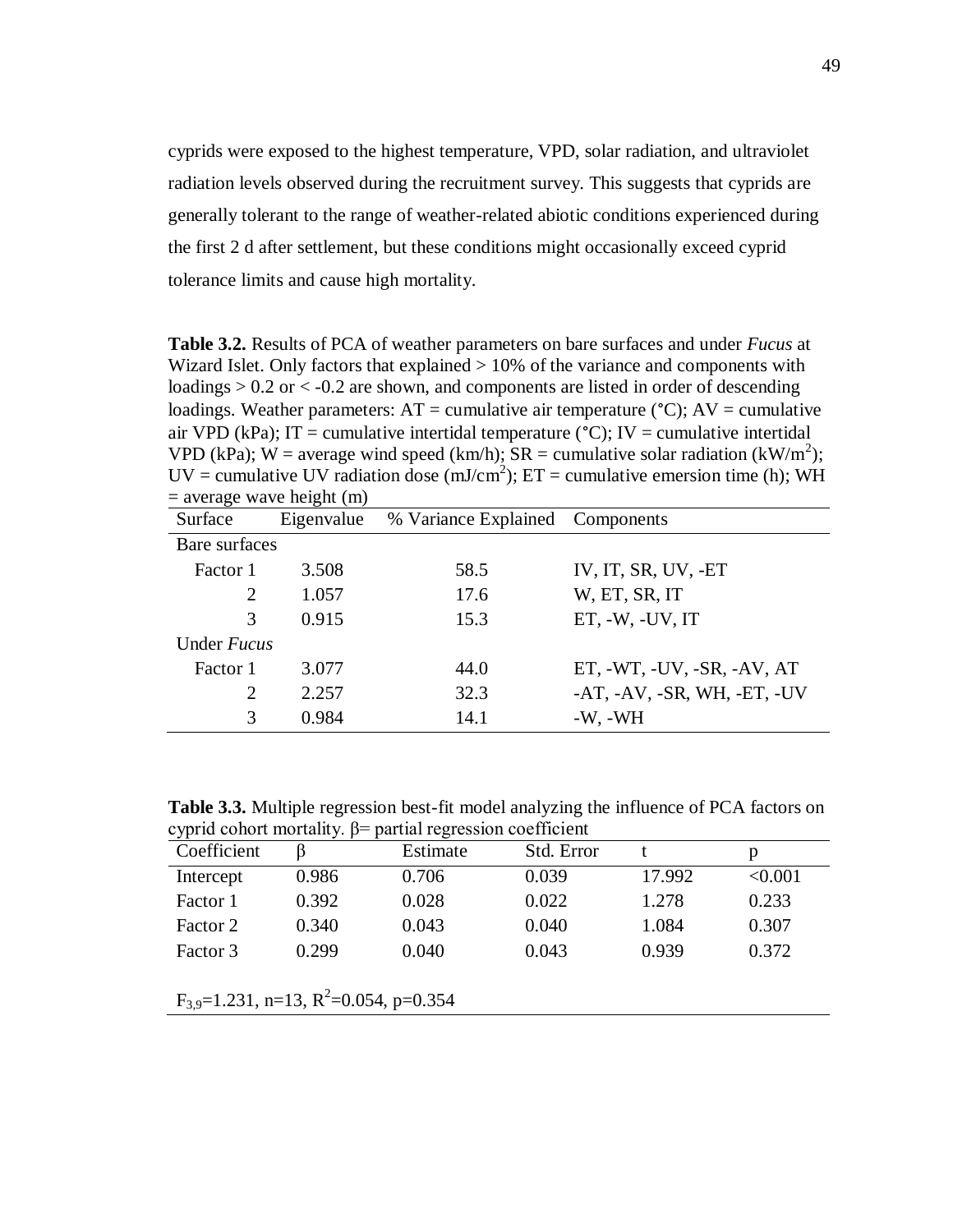Weather-related abiotic conditions significantly influenced cyprid mortality under *Fucus* spp. cover. Principle component analysis (PCA) revealed 3 PCA factors that explained 90.3% of the variance in the weather-related abiotic conditions on *Fucus*covered surfaces (Table 3.2). Multiple regression revealed that mortality under *Fucus*  was significantly influenced by factor 3 (Figure 3.5;  $F_{1,11} = 7.69$ ,  $R^2 = 0.411$ , p=0.018). Factor 3 had a strong negative association with average wind speed (km/h) and average wave height (m) (Table 3.2), suggesting that high cyprid mortality under *Fucus* is associated with low values of average wind speed and average wave height. Linear regression revealed that average wave height does not directly influence cyprid mortality  $(F_{1,11}=1.73, R^2=0.06, p=0.215)$ , but average wind speed appears to have a negative relationship with cyprid mortality ( $F_{1,11}$ =4.65,  $R^2$ =0.23, p=0.054). The relationship between cyprid mortality and wind speed may be clarified by observing mortality of a greater number of daily cyprid cohorts.



**Figure 3.5.** Cyprid cohort mortality (arcsine transformed data) as a function of principal component factor 3, which is negatively associated with wind speed and wave height. Solid line represents the linear regression.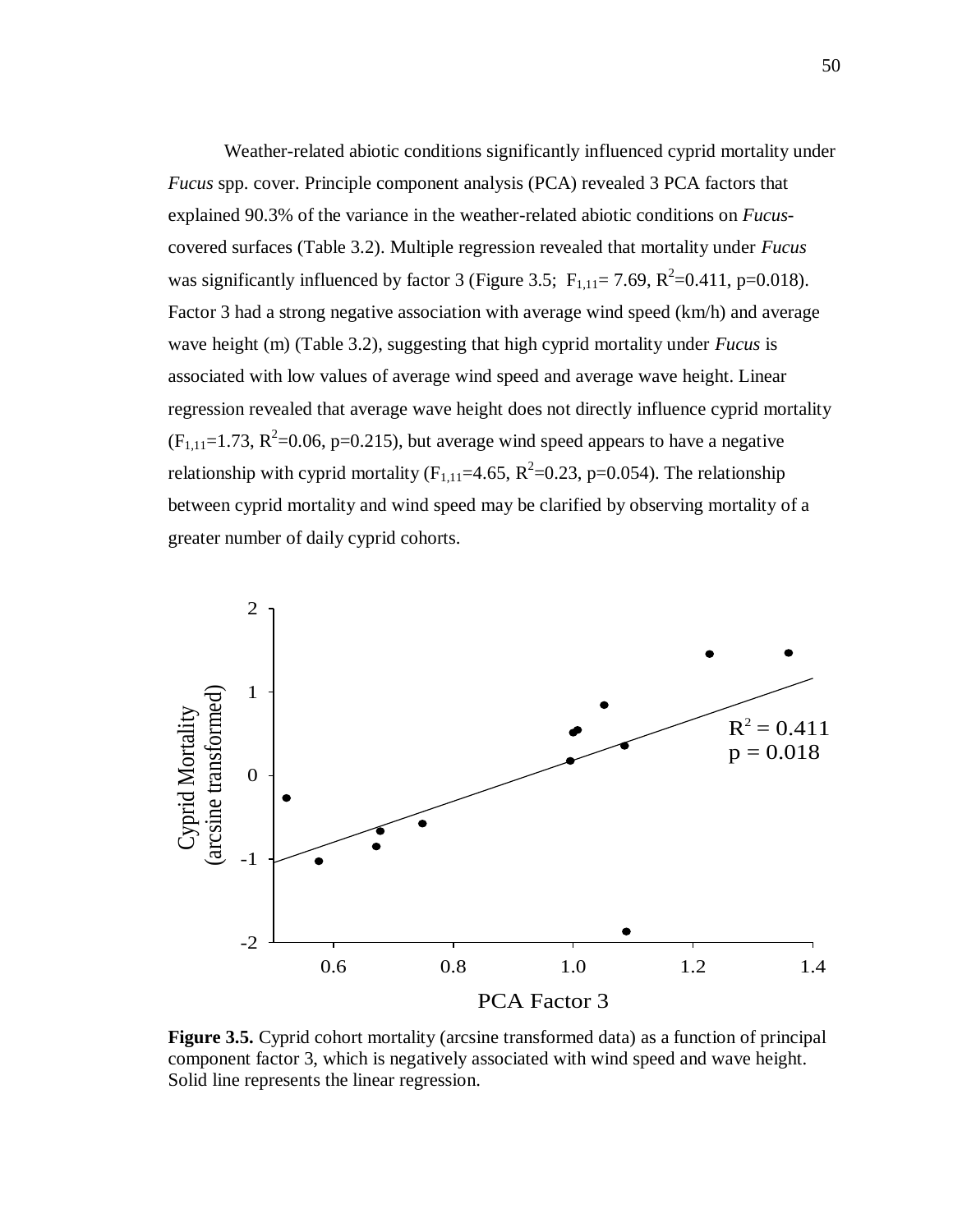#### **Effect of** *Fucus* **cover on settlement and mortality of cyprids and juveniles**

The presence of *Fucus* spp. cover had a strong effect on cyprid settlement and mortality. Settlement in each daily cohort was significantly higher on bare surfaces than under *Fucus* spp. cover (Table 3.4A), with settlement being an average of  $108.6 \pm 34.5\%$ (SD) higher on bare surfaces than under *Fucus* spp. cover (Figure 3.6A). In addition, cyprid mortality was significantly higher under *Fucus* spp. cover than on bare surfaces (Table 3.4B), with mortality being an average of 21.0 ± 24.4% (SD) higher under *Fucus* spp. cover than on bare surfaces (Figure 3.6B).

| the blocking factor. |    |           |       |         |
|----------------------|----|-----------|-------|---------|
| Source               | df | <b>MS</b> | F     |         |
| (A) Settlement       |    |           |       |         |
| Surface Type         |    | 17214     | 29.94 | < 0.001 |
| Day of Survey        | 12 | 3500      | 6.09  | < 0.001 |
| Residuals            | 12 | 575       |       |         |
| (B) Mortality        |    |           |       |         |
| Surface Type         |    | 0.31      | 9.34  | 0.01    |
| Day of Survey        | 12 | 0.06      | 1.68  | 0.19    |
| Residuals            | 12 | 0.03      |       |         |

**Table 3.4.** Random complete block ANOVA of (A) settlement and (B) mortality in each daily cohort on bare surfaces and under *Fucus* spp. cover, with the day of the survey as the blocking factor.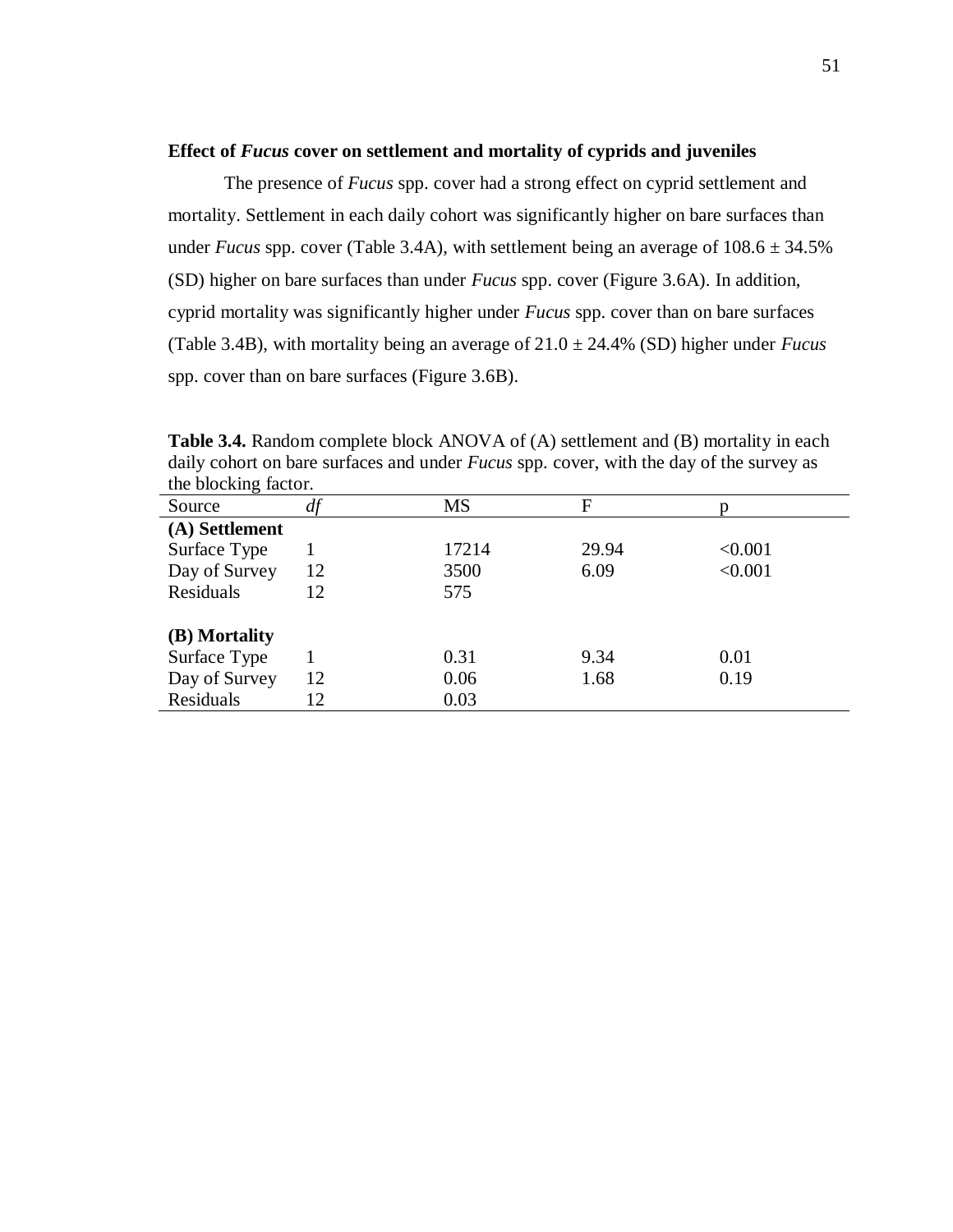

**Figure 3.6.** Comparison of surfaces with and without the cover of *Fucus* spp. A) Number of *Balanus glandula* cyprid settlers in each daily cohort (average ± SE). B) Total mortality of *B. glandula* cyprids in each daily cohort.

Of all the cyprids that died during the recruitment survey, 78.1% of cyprids died or the body disappeared from the substrate by day 2 after settlement; the other 21.9% of settlers that died as cyprids remained attached to the substrate up to day 3 after settlement. The number of cyprids that remained attached to the substrate up to day 3 after settlement differed between bare surfaces and *Fucus*-covered surfaces ( $\chi^2(1, n=580)$ )  $= 28.4$ , p<0.001), with 20.2% more cyprids remaining attached to bare surfaces up to day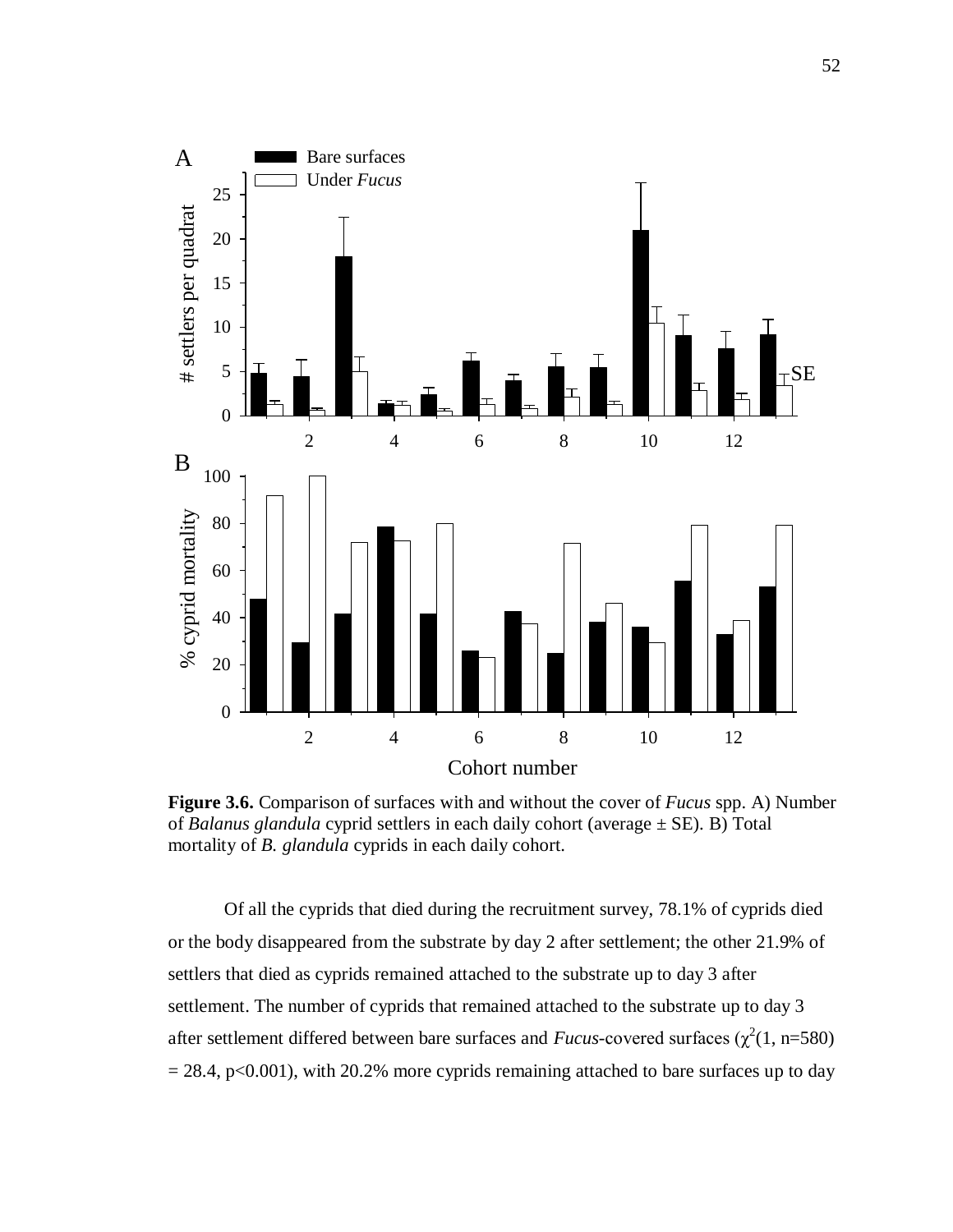3 after settlement than *Fucus-*covered surfaces (Figure 3.7). Lastly, *Fucus* spp. cover significantly influenced juvenile survivorship up to 10 d post-metamorphosis (ANOVA:  $F_{1,10}=79.1$ , n=22, p<0.001); survivorship to day 10 (Figure 3.4) was 27.6% greater on bare surfaces than under *Fucus* spp. cover.



**Figure 3.7.** Proportion of dead *Balanus glandula* cyprids that were dislodged in the first 2 d after settlement and of those that remained attached to the substratum up to day 3 after settlement, in each of the 2 treatments.

*Fucus* spp. cover reduced average daily rock surface temperature and VPD levels, with differences between bare and *Fucus*-covered surfaces being the greatest on afternoon low tides under clear, sunny weather (Figure 3.8). Data loggers placed in the intertidal zone during low tide revealed that both temperature and VPD levels were significantly higher on bare surfaces than under *Fucus* spp. cover (ANOVA: temperature:  $F_{1,5} = 23.5$ , n=12, p=0.005; VPD:  $F_{1,5} = 64.1$ , n=12, p<0.001). However, analysis of covariance using a model with common slopes and different intercepts revealed that differences in cyprid mortality between bare and *Fucus*-covered surfaces were not significantly influenced by temperature  $(F_{1,9}=0.54, n=12, p=0.48)$  or VPD  $(F_{1,9}=0.29,$ n=12, p=0.61). As reported above, cyprid mortality under *Fucus* spp. cover appears to only be influenced by average wind speed.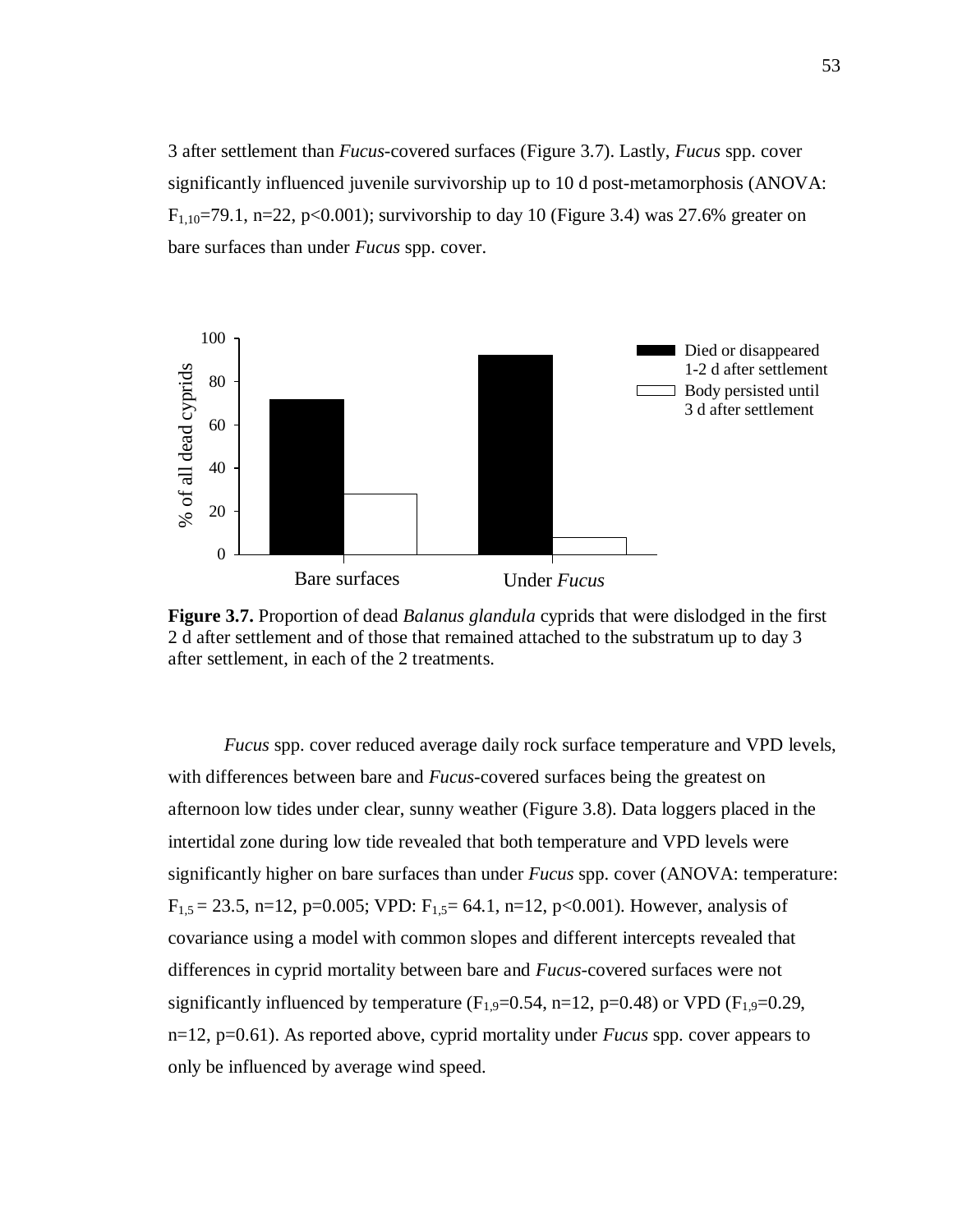|                 | . . |           |       |         |  |  |
|-----------------|-----|-----------|-------|---------|--|--|
| Source          | df  | <b>MS</b> | F     |         |  |  |
| (A) Temperature |     |           |       |         |  |  |
| Surface Type    |     | 69.77     | 23.48 | 0.005   |  |  |
| Date            | 5   | 30.28     | 10.19 | 0.012   |  |  |
| Residual        |     | 14.86     |       |         |  |  |
| $(B)$ VPD       |     |           |       |         |  |  |
| Surface Type    |     | 3076.16   | 64.08 | < 0.001 |  |  |
| Date            |     | 132.00    | 2.75  | 0.146   |  |  |
| Residual        |     | 240.01    |       |         |  |  |

**Table 3.5.** Randomized complete block ANOVA of (A) temperature and (B) VPD on bare surfaces and under *Fucus* spp. cover, with the date as the blocking factor.



**Figure 3.8.** Comparison of (A) average temperature ( $\degree$ C)  $\pm$  SE and (B) average VPD  $(kPa) \pm SE$  between rock surfaces with and without the presence of *Fucus* spp. during the final hour of low tide on 6 of the settlement days. Low tides on June 6-8 had clear, sunny weather, and low tides on June 9-11 were mainly overcast.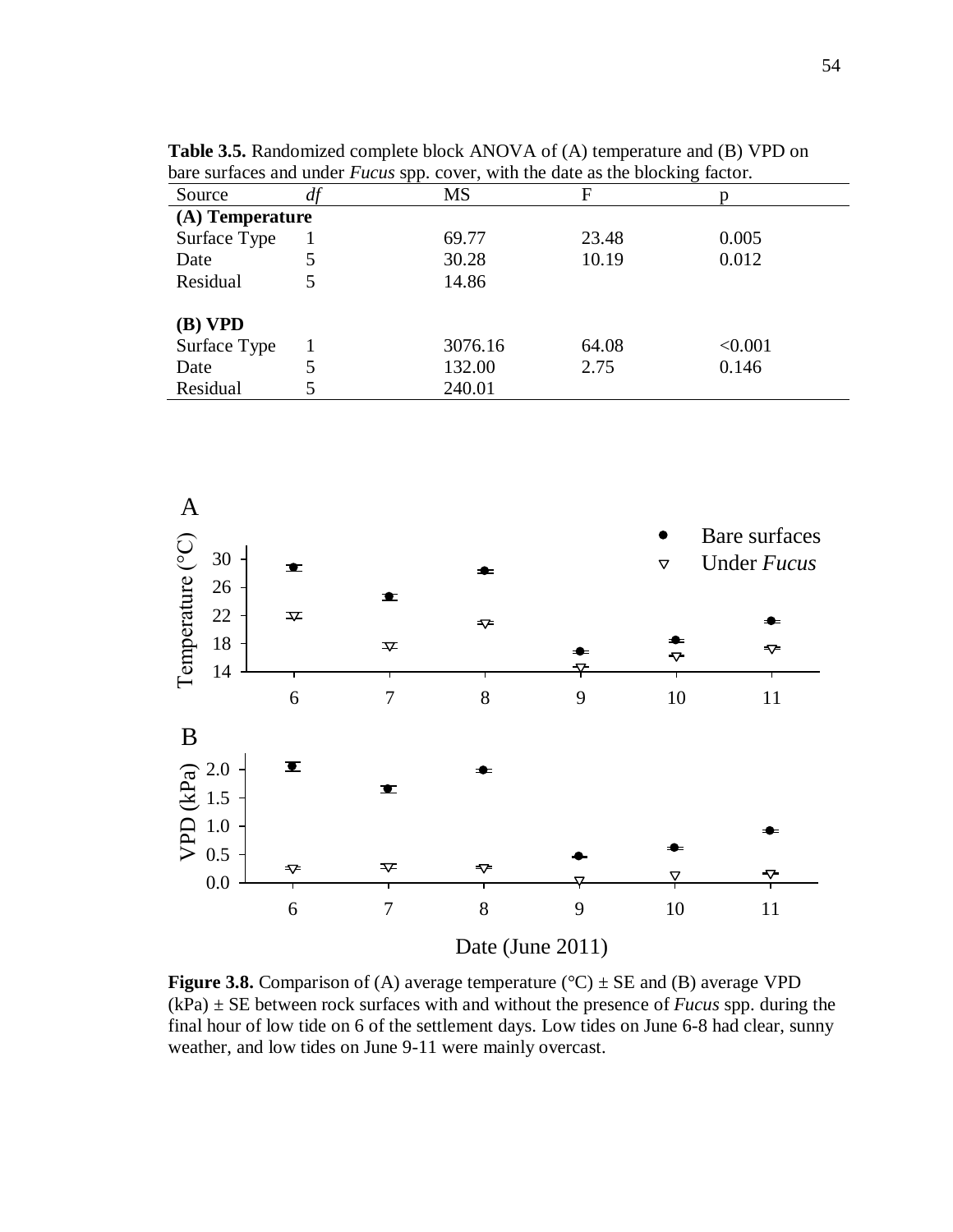#### **DISCUSSION**

## **Weather-related abiotic conditions in the upper intertidal zone**

Weather-related abiotic conditions varied considerably from day to day during the settlement and early growth season, indicating that each daily cohort experienced distinct levels of stress. A wide range of conditions was experienced by the daily cohorts during the survey; the weather parameters that varied the most during the survey were intertidal temperature, intertidal VPD, solar radiation, and ultraviolet radiation. Predicted intertidal temperature conditions during the settlement and early growth season were mostly within the known tolerance limit of newly settled barnacles. Temperatures above 33°C have been demonstrated to cause high mortality of *Balanus glandula* cyprids in the laboratory (Shanks, 2009); however, maximum surface temperatures above 33°C occurred during only 3 out of 58 days (0.05%) of the settlement and early growth season. Desiccation conditions occasionally exceeded levels expected to cause high cyprid mortality. Foster (1971) experimentally determined desiccation stress at VPD levels above 1.58 kPa (calculated from temperature and RH values provided by the author) can cause 50% mortality of *Semibalanus balanoides* cyprids after an average of 6.6 h exposure; daily maximum surface VPD levels above this level occurred during 18 out of 58 days (31%) of the settlement season. Temperature stress is therefore unlikely to influence cyprid mortality at the study site, but the frequency of occurrence of potentially lethal desiccation levels suggest desiccation stress may be an important mortality factor for newly settled cyprids.

# **Daily settlement, cyprid mortality, and juvenile mortality**

The number of cyprids that settled during the survey greatly varied from day to day. Settlement slightly increased during the latter half of the survey, with an overall average of 101 settlers per daily cohort. The two days of peak settlement occurred on the days immediately following high tide rainfall events, suggesting a possible effect of rainfall on settlement intensity. It is possible that these rainfall events caused a temporary decline in sea surface salinity and upon return to typical levels, barnacle settlement was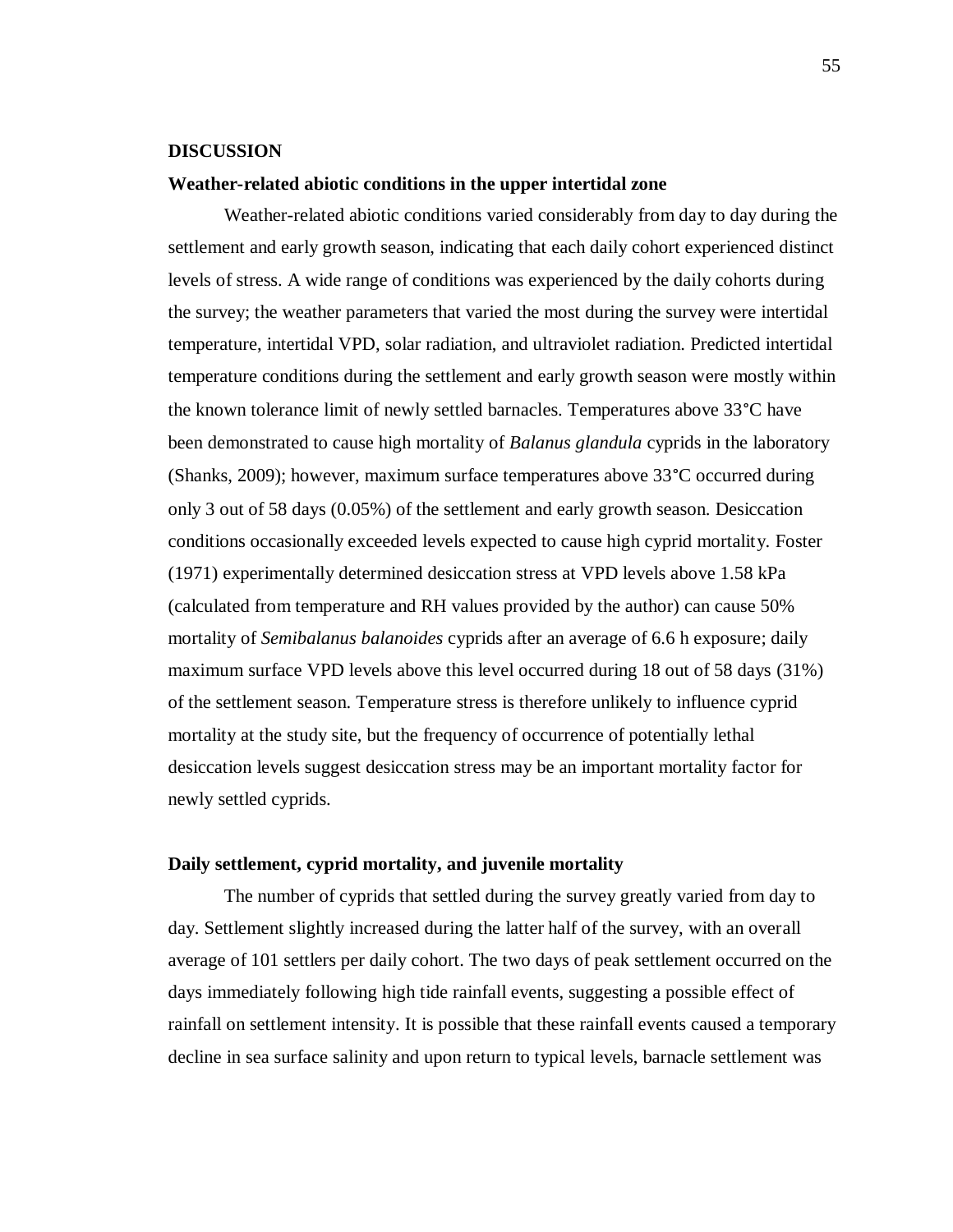induced. Reductions in sea surface salinity to as low as 15 psu and extending 2 m below the surface following summer storm events have been observed in Barkley Sound (Garza & Robles, 2010), and Thiyagarajan and colleagues (2007) discovered that temporary exposure to similarly low salinity (10 psu) caused *B. amphitrite* cyprids to metamorphose upon transfer back to full strength seawater (34 psu). The rainfall events in the present study, however, did not result in a large quantity of rain and only lasted up to 4 h; although rainfall seems a possible cause of increased settlement, it is unknown if the amount of rainfall that occurred in this study was enough to cause a rapid drop and recovery of salinity near the sea surface in the short duration of high tide.

A substantial proportion of cyprid settlers were unable to survive the transition from pelagic to intertidal habitat. Cyprid mortality was high, with an average of 53% mortality per daily cohort. This is consistent with the high cyprid mortality rates obtained in previous recruitment studies (Young, 1991; Minchinton & Scheibling, 1993; Gosselin & Qian, 1996; Jarrett, 2000; Gosselin &Jones, 2010). In addition, daily mortality after metamorphosis was much lower than cyprid mortality, with an average of 71% of all metamorphosed individuals still alive 10 d after metamorphosis. These findings therefore suggest that the transition from pelagic to intertidal habitat is a critical period for survival in barnacles, and may constitute a bottleneck period for recruitment (Gosselin & Qian, 1997).

# **Effect of weather-related abiotic conditions on cyprid mortality**

Cyprid mortality on bare surfaces was not significantly influenced by the weatherrelated abiotic conditions experienced during the peak period of transition from pelagic to intertidal habitat. The recruitment survey occurred in the middle of a La Niña cycle that spanned from June 2010 – May 2012 when ocean temperatures were below average (CPC, 2012). This was likely to also result in lower than average temperature and desiccation stress in the intertidal zone. The factors expected to cause cyprid mortality, desiccation and possibly temperature, were not responsible for variation in mortality among daily cyprid cohorts. This was surprising given cyprids on bare surfaces were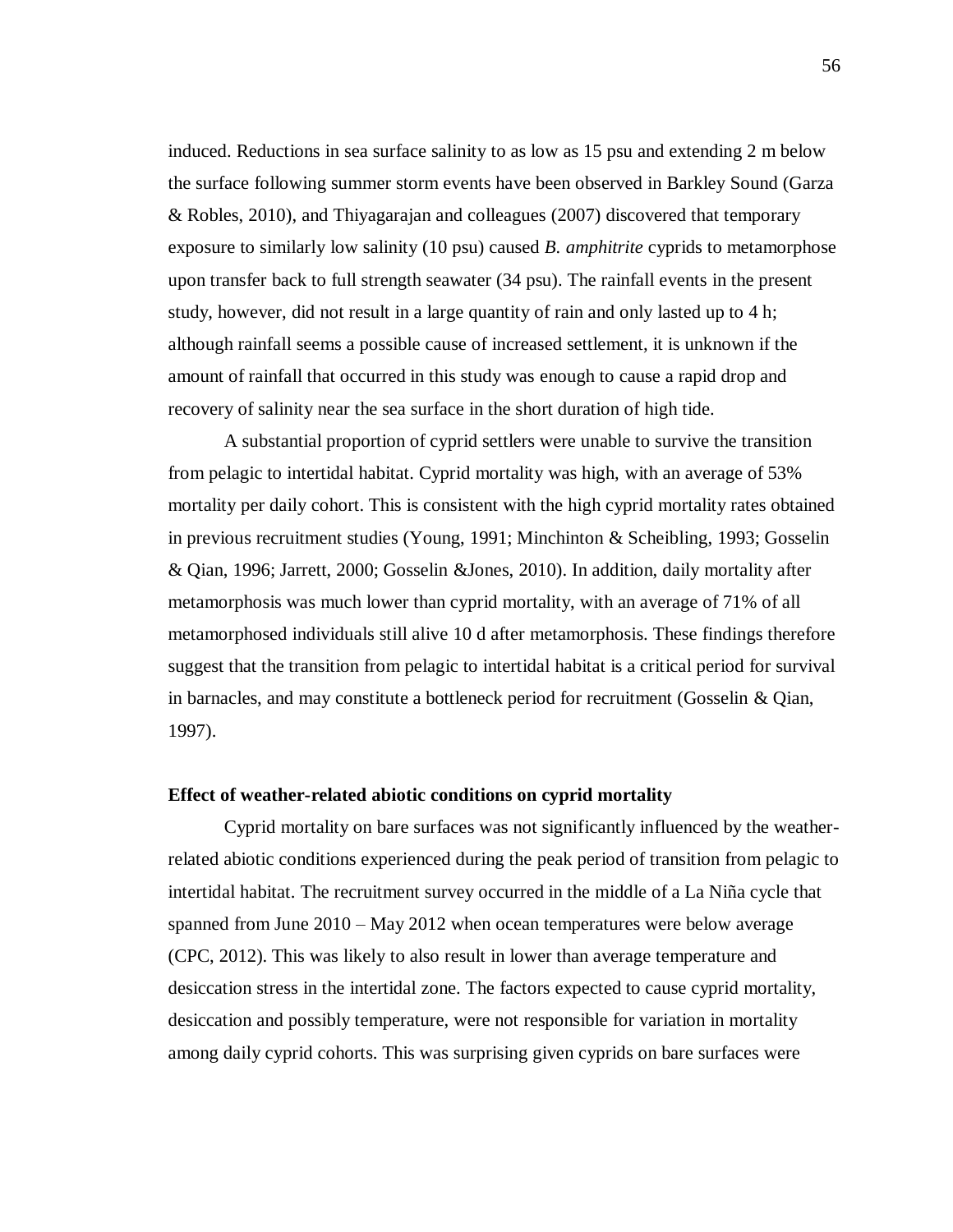directly exposed to these factors, which are generally considered major stresses and causes of early benthic phase mortality (Denley & Underwood, 1979; Gosselin & Chia, 1995; Somero, 2002; Gosselin & Jones, 2010). This may have been because cyprids preferentially settle in crevices and depressions (Wethey, 1986; Raimondi, 1988; Savoya & Schwindt, 2010), and space for settlement in these areas was not likely limited during this study; these sites protect cyprids from temperature and desiccation stress because they are more shaded and damp than raised areas and smooth surfaces (Foster, 1971). The cyprid cohort that experienced the highest mortality (70%, cohort 4), however, also experienced higher intertidal temperature, VPD, solar radiation, and ultraviolet radiation within the first 2 d after settlement than any other cyprid cohort. Weather-related abiotic factors that influence temperature and desiccation stress may therefore exert more influence on cyprid survival during average or El Niño cycles when high temperature and desiccation levels are expected to occur more frequently during the settlement and early growth season. In addition, the relationship between cyprid mortality and weather-related abiotic conditions may be a threshold relationship rather than linear, in which case the conditions during the present study may not have exceeded threshold values to cause mortality; this may be further explored with controlled laboratory experiments similar to those conducted in Chapter 2.

For the cyprids that died during the recruitment survey, a greater proportion of cyprids under *Fucus* spp. cover were removed/dislodged before day 3 than on bare surfaces. This may be due to the algal fronds dislodging and sweeping cyprids off the rock surface during immersion (Grant, 1977; Jenkins et al., 1999; Leonard, 1999; Hancock & Petraitis, 2001). However, as mentioned above, my study suggests that wave action was not responsible for cyprid mortality, which would be expected to increase the sweeping action of the algal fronds. This indicates that other factors related to *Fucus* spp. cover may have been indirectly responsible for variation in cyprid cohort mortality. For example, intertidal organisms that prey upon cyprids or dislodge cyprids from the rock surface while grazing are more active under fucoid algae canopy than on open surfaces (Menge, 1978; Jernakoff, 1985; Leonard, 1999; Miller & Carefoot, 1989), therefore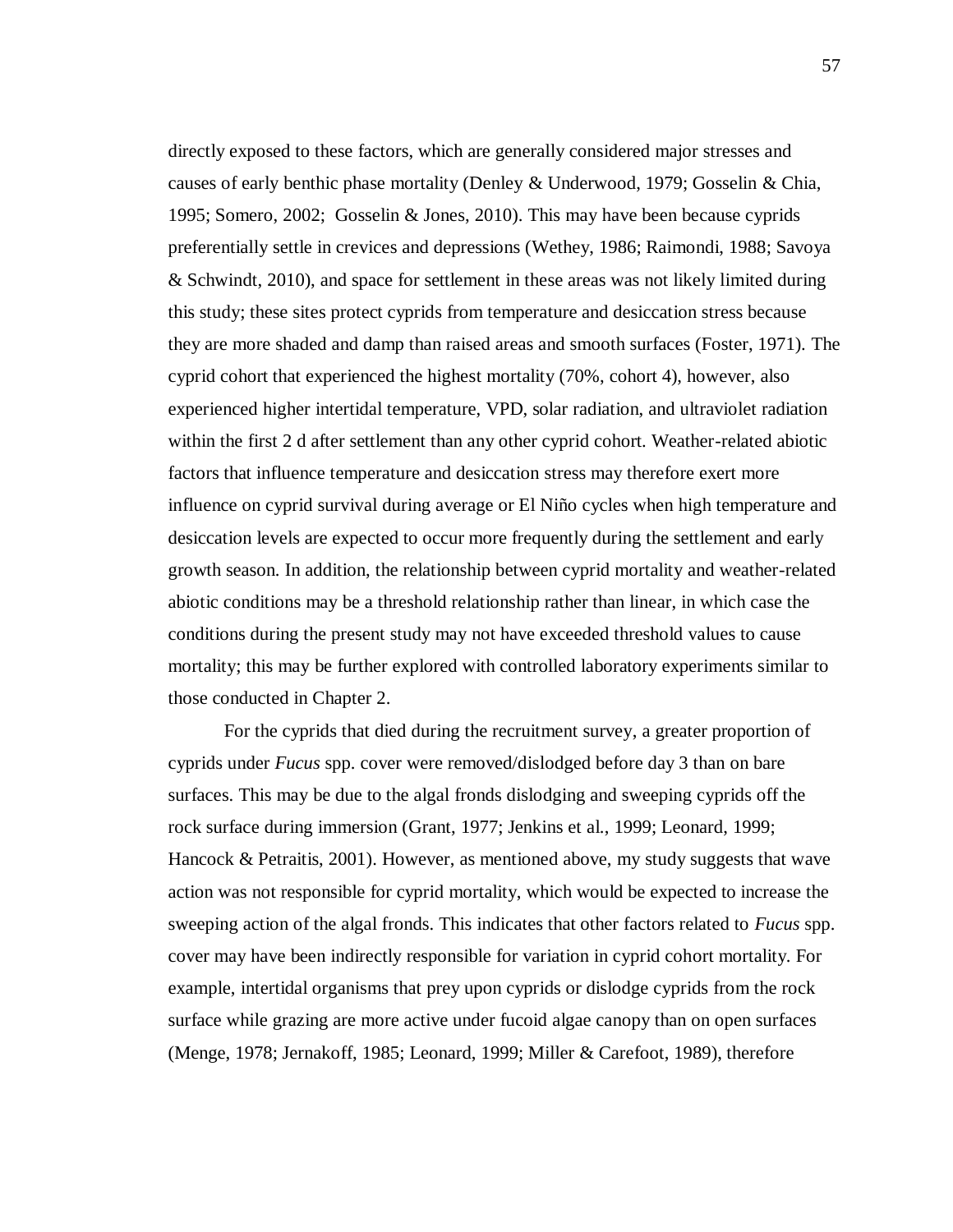greater cyprid mortality under *Fucus* spp. cover may have been due to increased predation and bulldozing. Alternatively, the biofilm layer and the encrusting algae on the rock surfaces covered by *Fucus* spp. may have prevented cyprids from achieving firm adhesion to the rock surface.".

#### **Effect of** *Fucus* **cover on settlement and mortality of cyprids and juveniles**

The presence of *Fucus* spp. cover had a negative impact on cyprid mortality. I had predicted that fucoid algae cover would decrease early benthic phase mortality by reducing environmental stress (Gosselin & Chia, 1995). My study confirmed that temperature and desiccation stress were much lower under *Fucus* spp. cover. However, mortality under *Fucus* spp. cover was higher, not lower, than on bare surfaces. Mortality under *Fucus* spp. cover was also not associated with wave action and therefore was probably not caused by dislodgement by algal whiplash, but mortality may be associated with wind speed. Although the direct cause of cyprid mortality under *Fucus* spp. cover could not be identified in this study, high mortality was likely due to an indirect effect of *Fucus* spp. cover, which may include factors such as predation, bulldozing, and biofilm production.

The time it takes for a cyprid to complete metamorphosis after attaching to the substratum is not likely to impact long-term survival on either bare surfaces or under *Fucus* spp. cover. Overall survivorship at 10 d post-metamorphosis did not differ significantly between cyprids that completed metamorphosis within 24 h of settlement and those that took  $24 - 48$  h. This is contrary to several studies that suggested cyprids delaying metamorphosis may have lower metamorphic success and post-metamorphic survival due to limited energy reserves (Jarrett & Pechenik, 1997; Qiu et al., 1997; Pechenik et al., 1993, 1998; Thiyagarajan et al., 2003, 2007; Pechenik, 2006). The cause of delayed metamorphosis after attachment to the substratum is still unknown (Pechenik, 2006), but my results suggest this delay is not likely to influence survival through the early benthic phase and is therefore not expected to influence the overall abundance of barnacle populations.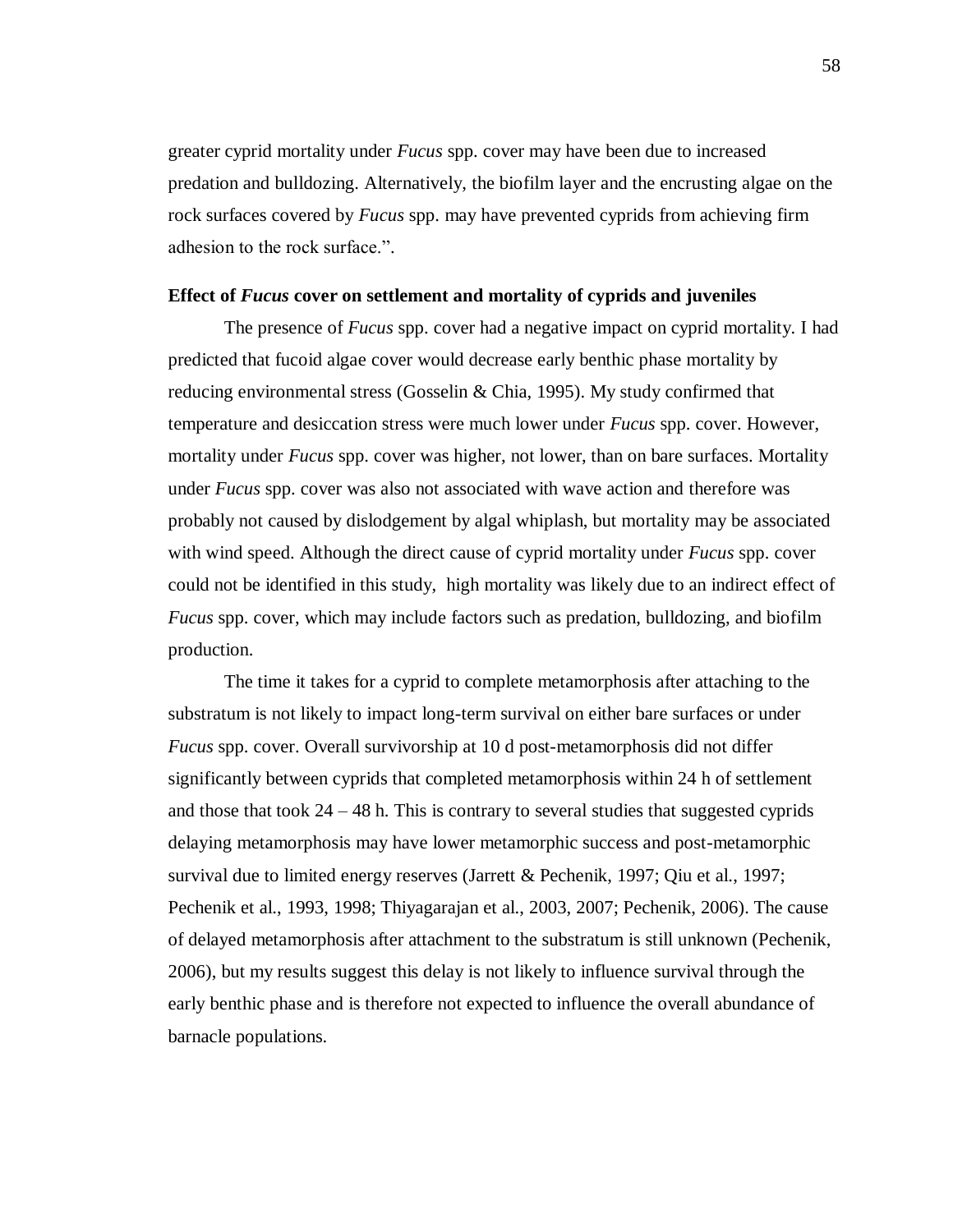# **Conclusions**

I found that weather-related abiotic conditions were highly variable during the recruitment survey, indicating that each daily cohort of barnacle settlers experienced conditions at settlement that differed from those experienced by another daily cohort. Contrary to expectations, cyprid mortality was not significantly influenced by weatherrelated abiotic conditions. Although the direct cause of high cyprid mortality could not be determined, *Fucus* spp. cover negatively influenced the survival of newly settled cyprids and juveniles.

Changes to weather-related abiotic conditions caused by climate shifts (Rodenhuis et al., 2007) could increase the levels of temperature and desiccation stress in the intertidal zone during low tide aerial exposure. Although modest increases in temperature and desiccation stress might not directly influence barnacle early benthic phase mortality, these changes could have indirect effects. Specifically, additional stress may lead to a decrease in the population of fucoid algae: a recent study reported some dominant populations of intertidal algae on the California coast, including those of the genus *Fucus,* have declined by over 50% in the 10 y following ocean warming (Schiel et al., 2004); this suggests future increases in temperature and desiccation stress may reduce the abundance and limit the distribution of fucoid algae populations (Haring et al., 2002; Martinez et al., 2012). The negative influence of *Fucus* spp. cover on the survival of cyprid and early juvenile barnacles revealed in the present study suggests that future declines in fucoid algae populations may result in an increase in barnacle survival through the early benthic phase and may subsequently affect barnacle population abundance. In addition, a reduction of cover by fucoid algae may result in weatherrelated factors becoming more important than other factors in causing mortality of newly settled barnacle cyprids.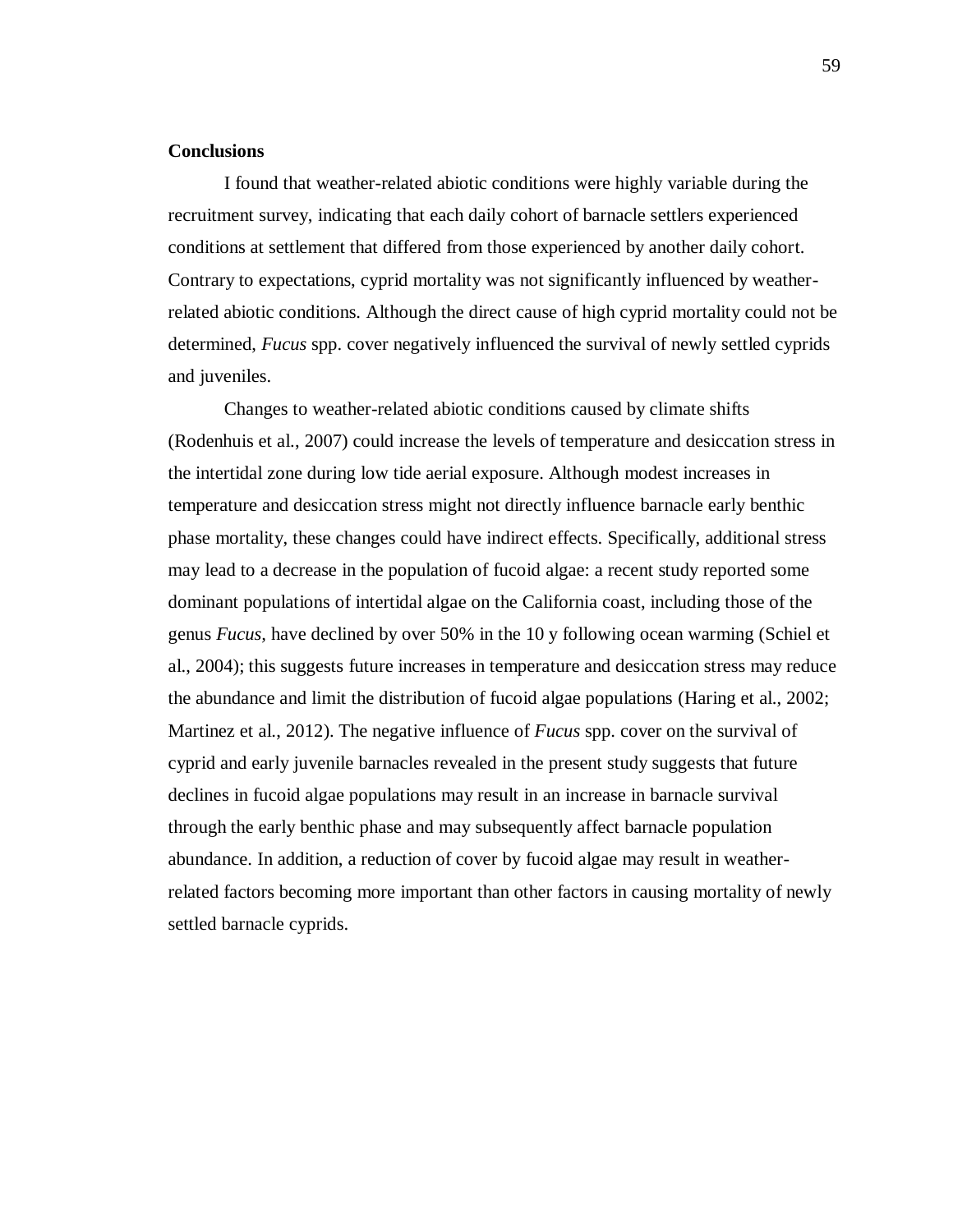## **LITERATURE CITED**

- Berger MS, Darrah AJ, Emlet RB (2006) Spatial and temporal variability of early postsettlement survivorship and growth in the barnacle *Balanus glandula* along an estuarine gradient. Journal of Experimental Marine Biology and Ecology 336: 74-87.
- Bingham BL, Reitzel AM (2000) Solar damage to the solitary ascidian, *Corella inflata*. Journal of the Marine Biological Association of the United Kingdom 80: 515-521.
- Canadian Hydrographic Service (2011) Canadian Tide and Current Tables 2011. Volume 6: Discovery Passage & West Coast of Vancouver Island/Discovery Passage et côte Ouest de l'île de Vancouver. Fisheries and Oceans Canada. 126 pp.
- Chan BKK, Williams GA (2003) The impact of physical stress and molluscan grazing on the settlement and recruitment of *Tetraclita* species (Cirripedia: Balanomorpha) on a tropical shore. Journal of Experimental Marine Biology and Ecology 284: 1-23.
- Climate Prediction Centre (2012) Historical El Niño/La Niña Episodes (1950 present). National Oceanic and Atmospheric Administration. Retrieved 2 November 2012 from http://www.cpc.ncep.noaa.gov/products/analysis\_monitoring/ensostuff/ensoyears.shtm l
- Connell JH (1961) Effects of competition, predation by *Thais lapillus*, and other factors on natural populations of the barnacle *Balanus balanoides*. Ecological Monographs 31(1): 61-104.
- Crisp DJ, Ritz DA (1967) Changes in the temperature tolerance of *Balanus balanoides* during its life cycle. Helgoländer Wissenschaftliche Meeresuntersuchungen 15: 98- 115.
- Denley E, Underwood A (1979) Experiments on factors influencing settlement survival and growth of two species of barnacles in New South Wales. Journal of Experimental Marine Biology and Ecology 36(3): 269-293.
- Foster BA (1969) Tolerance of high temperature by some intertidal barnacles. Marine Biology 4: 326-332.
- Foster BA (1971) Desiccation as a factor in the intertidal zonation of barnacles. Marine Biology 8: 12-29.
- Gaines S, Roughgarden J (1985) Larval settlement rate: a leading determinant of structure in an ecological community of the marine intertidal zone. Proceedings of the Natural Academy of Science (USA) 82: 3703-3711.
- Garza C, Robles C (2010) Effects of brackish water incursions and diel phasing of tides on vertical excursions of the keystone predator *Pisaster ochraceus*. Marine Biology 157: 673-682.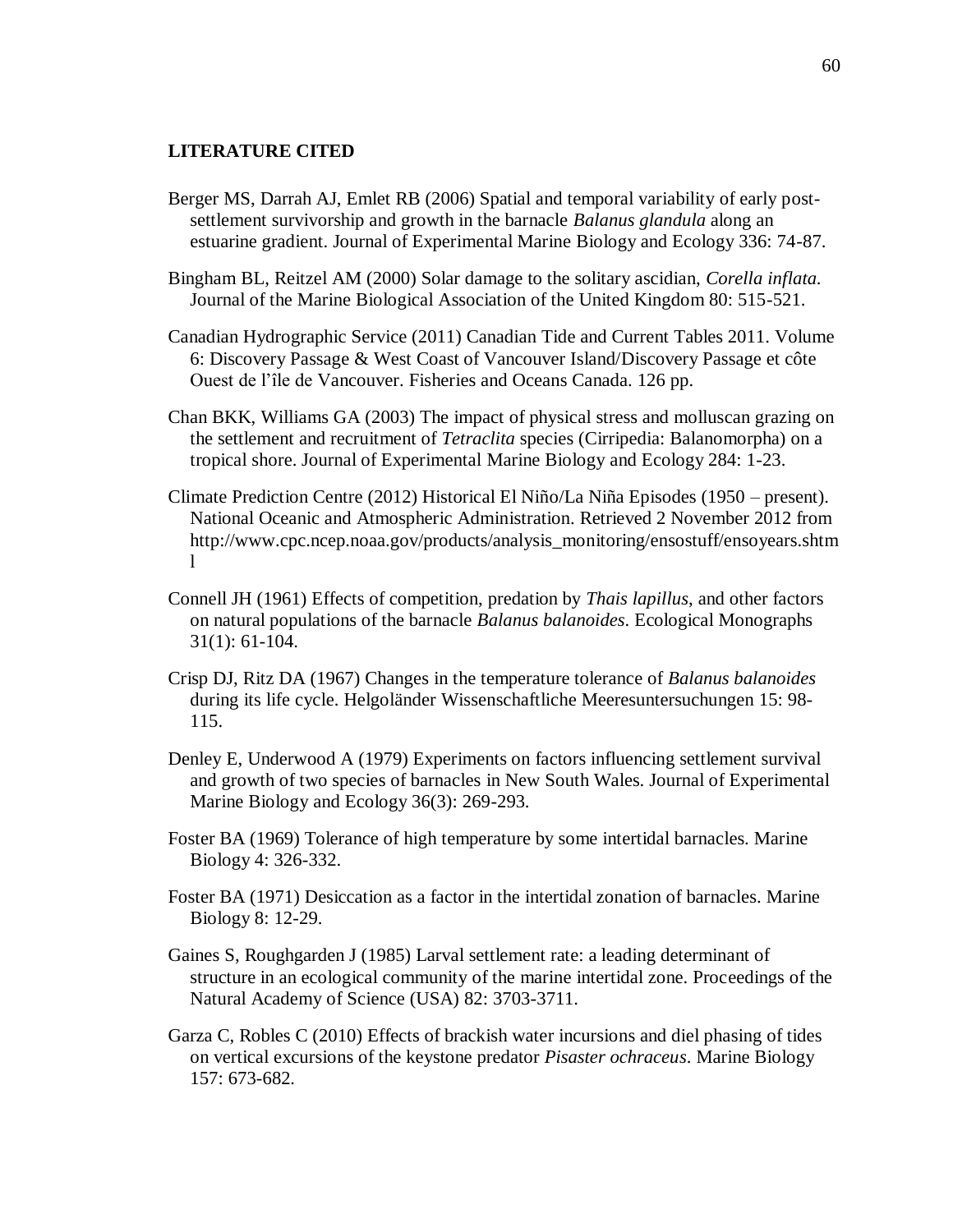- Gosselin LA, Chia F-S (1995) Characterizing temperate rocky shores from the perspective of an early juvenile snail: the main threats to survival of newly hatched *Nucella emarginata*. Marine Biology 122: 625-635.
- Gosselin LA, Jones LA (2010) Effects of solar radiation on barnacle settlement, early postsettlement mortality, and community development in the intertidal zone. Marine Ecology Progress Series 407: 149-158.
- Gosselin LA, Qian P-Y (1996) Early post-settlement mortality of an intertidal barnacle: a critical period for survival. Marine Ecology Progress Series 135: 69-75.
- Gosselin LA, Qian P-Y (1997) Juvenile mortality in benthic marine invertebrates. Marine Ecology Progress Series 146: 265-282.
- Gosselin LA, Rehak R (2007) Initial juvenile size and environmental severity: influence of predation and wave exposure on hatching size in *Nucella ostrina*. Marine Ecology Progress Series 339: 143-155.
- Grant WS (1977) High intertidal community organization on a rocky headland in Maine, USA. Marine Biology 44: 15-25.
- Hancock KM, Petraitis PS (2001) Effects of herbivorous snails and macroalgal canopy on recruitment and early survivorship of the barnacle *Semibalanus balanoides* (L.). Journal of Experimental Marine Biology and Ecology 257: 205-218.
- Haring RN, Dethier MN, Williams SL (2002) Desiccation facilitates wave-induced mortality of the intertidal alga *Fucus gardneri*. Marine Ecology Progress Series 232: 75-82.
- Hunt HL, Scheibling RE (1997) Role of early post-settlement mortality in recruitment of benthic marine invertebrates. Marine Ecology Progress Series 155: 269-301.
- Hunt HL, Scheibling RE (1998) Spatial and temporal variability of patterns of colonization by mussels (*Mytilus trossulus, M. edulis*) on a wave-exposed rocky shore. Marine Ecology Progress Series 167: 155-169.
- Hurlbut CJ (1993) The adaptive value of larval behavior of a colonial ascidian. Marine Biology 115: 253-262.
- Jarrett JN (2000) Temporal variation in early mortality of an intertidal barnacle. Marine Ecology Progress Series 204: 305-308.
- Jarrett JN, Pechenik JA (1997) Temporal variation in cyprid quality and juvenile growth capacity for an intertidal barnacle. Ecology 78(4): 1262-1265.
- Jenkins SR, Norton TA, Hawkins SJ (1999) Settlement and post-settlement interactions between *Semibalanus balanoides* (L.) (Crustacea: Cirripedia) and three species of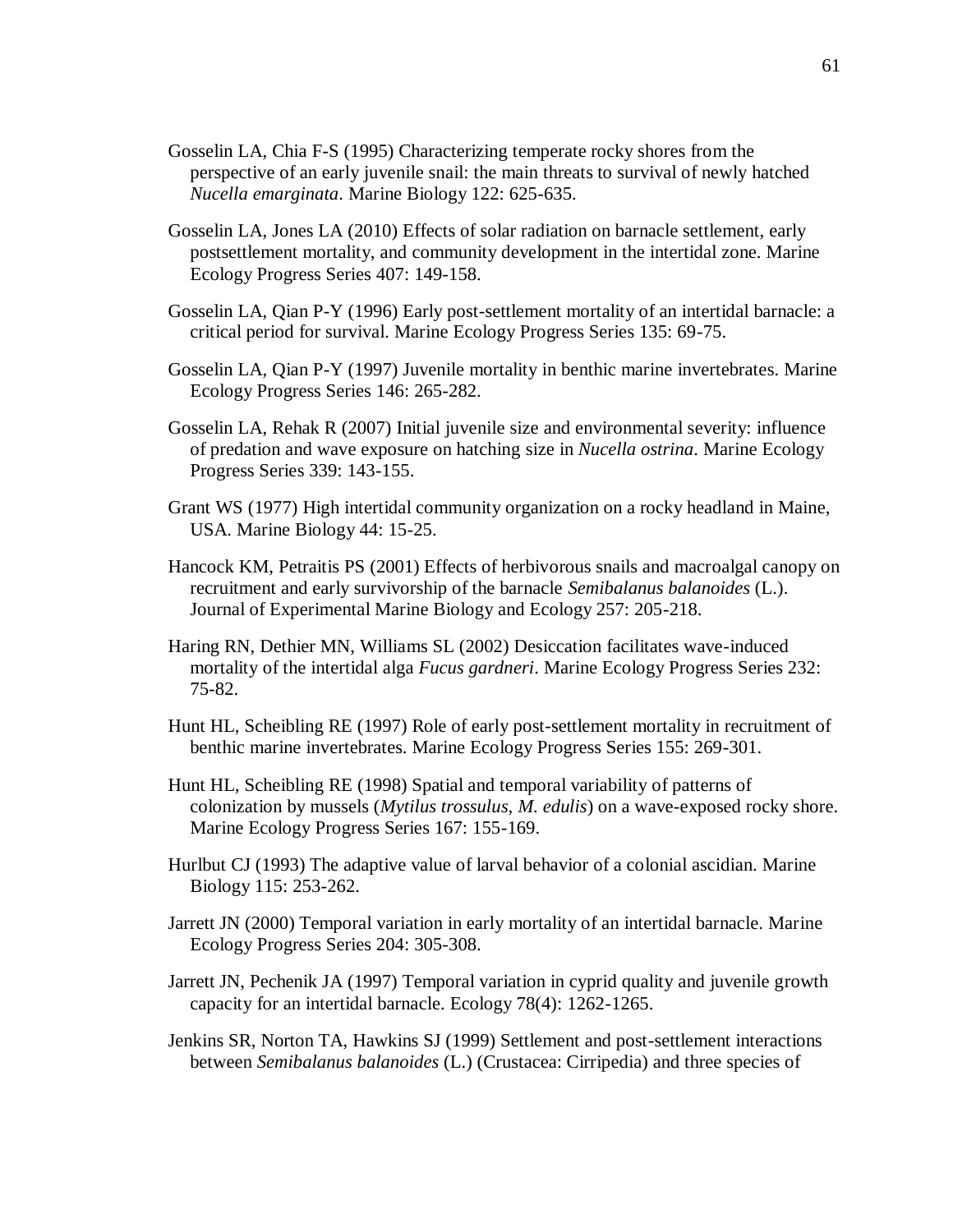fucoid canopy algae. Journal of Experimental Marine Biology and Ecology 236: 49- 67.

- Jennings LB, Hunt HL (2010) Settlement, recruitment and potential predators and competitors of juvenile echinoderms in the rocky subtidal zone. Marine Biology 157: 307-316.
- Jennings LB, Hunt HL (2011) Small macrobenthic invertebrates affect the mortality and growth of early post-settlement sea urchins and sea stars in subtidal cobble habitat. Marine Ecology Progress Series 431: 173-182.
- Jernakoff P (1985) The effect of overgrowth by algae on the survival of the intertidal barnacle *Tesseropora rosea* Krauss. Journal of Experimental Marine Biology and Ecology 94: 89-97.
- Leonard GH (1999) Positive and negative effects of intertidal algal canopies on recruitment and survival of barnacles. Marine Ecology Progress Series 178: 241-249.
- Lively CM, Raimondi PT, Delph LF (1993) Intertidal community structure: Space-time interactions in the Northern Gulf of California. Ecology 74: 162-173.
- Martinez B, Arenas F, Rubal M, Burgués S, Esteban R, Garcia-Plazaola I, Figueroa FL, Pereira R, Saldaña L, Sousa-Pinto I, Trilla A, Viejo RM (2012) Physical factors driving intertidal macroalgae distribution: physiological stress of a dominant fucoid at its southern limit. Oecologia 170: 341-353.
- Menge BA (1978) Predation intensity in a rocky intertidal community. Effect of an algal canopy, wave action and desiccation on predator feeding rates. Oecologia 34(1): 17- 35.
- Miller KM, Carefoot TH (1989) The role of spatial and size refuges in the interaction between juvenile barnacles and grazing limpets. Journal of Experimental Marine Biology and Ecology 134 (3): 157-174.
- Minchinton TE, Scheibling RE (1991) The influence of larval supply and settlement on the population structure of barnacles. Ecology 72: 1867-1879.
- Minchinton TE, Scheibling RE (1993) Variations in sampling procedure and frequency affect estimates of recruitment of barnacles. Marine Ecology Progress Series 99: 83- 88.
- Osman RW, Whitlach RB, Malatesta RJ (1992) Potential role of micro-predators in determining recruitment into a marine community. Marine Ecology Progress Series 83: 35-43.
- Pechenik JA (2006) Larval experience and latent effects metamorphosis is not a new beginning. Integrative and Comparative Biology 46(3): 323-333.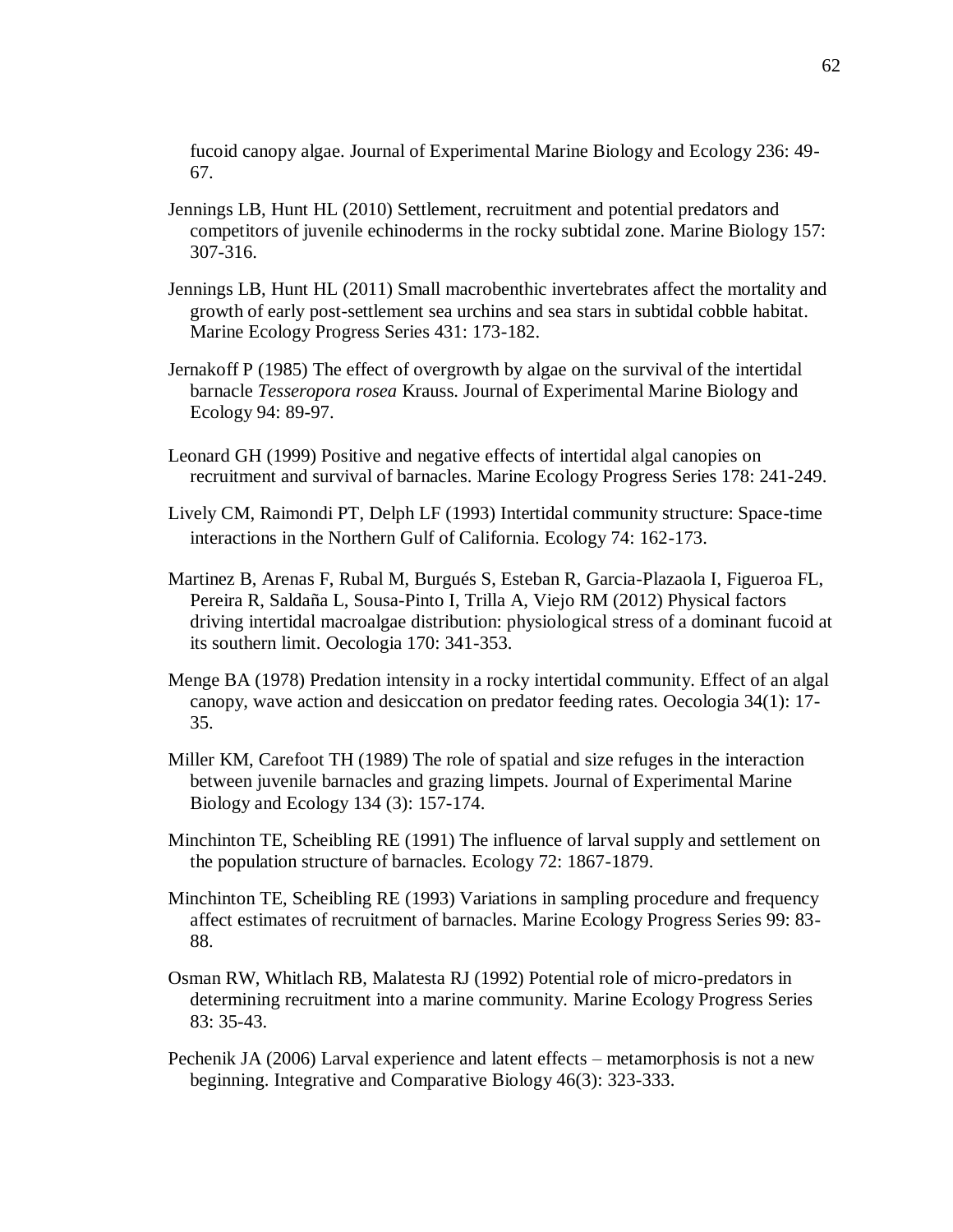- Pechenik JA, Rittschof D, Schmidt AR (1993) Influence of delayed metamorphosis on survival and growth of juvenile barnacles *Balanus amphitrite*. Marine Biology 115: 287-294.
- Pechenik JA, Wendt DE, Jarrett JN (1998) Metamorphosis is not a new beginning. BioScience 48(11): 901-910.
- Pedersen TM, Hansen JLS, Josefson AB, and Hansen BW (2008) Mortality through ontogeny of soft-bottom marine invertebrates with planktonic larvae. Journal of Marine Systems 73: 185-207.
- Petraitis PS, Rhile EC, Dudgeon S (2003) Survivorship of juvenile barnacles and mussels: spatial dependence and the origin of alternative communities. Journal of Experimental Marine Biology and Ecology 293: 217-236.
- Qiu J-W, Gosselin LA, Qian P-Y (1997) Effects of short-term variation in food availability on larval development in the barnacle *Balanus amphitrite amphitrite*. Marine Ecology Progress Series 161: 83-91.
- Rodenhuis D, Bennett K, Werner A, Murdock TQ, Bronaugh D (2007) Hydroclimatology and future climate impacts in British Columbia. Pacific Climate Impacts Constortium, University of Victoria. 131 pp.
- Roegner GC, Mann R (1995) Early recruitment and growth of the American oyster *Crassostrea virginica* (Bivalvia: Ostreidae) with respect to tidal zonation and season. Marine Ecology Progress Series 117: 91-101.
- Savoya V, Schwindt E (2010) Effect of the substratum in the recruitment and survival of the introduced barnacle *Balanus glandula* (Darwin 1854) in Patagonia, Argentina. Journal of Experimental Marine Biology and Ecology 382(2): 125-130.
- Schiel DR, Steinbeck JR, Foster MS (2004) Ten years of induced ocean warming causes comprehensive changes in marine benthic communities. Ecology 85:1833-1839
- Shanks AL (2009) Barnacle settlement vs. recruitment as indicators of larval delivery: Effects of post-settlement mortality and recruit density. Marine Ecology Progress Series 385: 205-216.
- Somero, GN (2002) Thermal physiology and vertical zonation of intertidal animals: Optima, limits, and costs of living. Integrative and Comparative Biology 42(4): 780- 789.
- Thiyagarajan V, Harder T, Qian P-Y (2003) Combined effects of temperature and salinity on larval development and attachment of the subtidal barnacle *Balanus trigonus* Darwin. Journal of Experimental Marine Biology and Ecology 287: 223-236.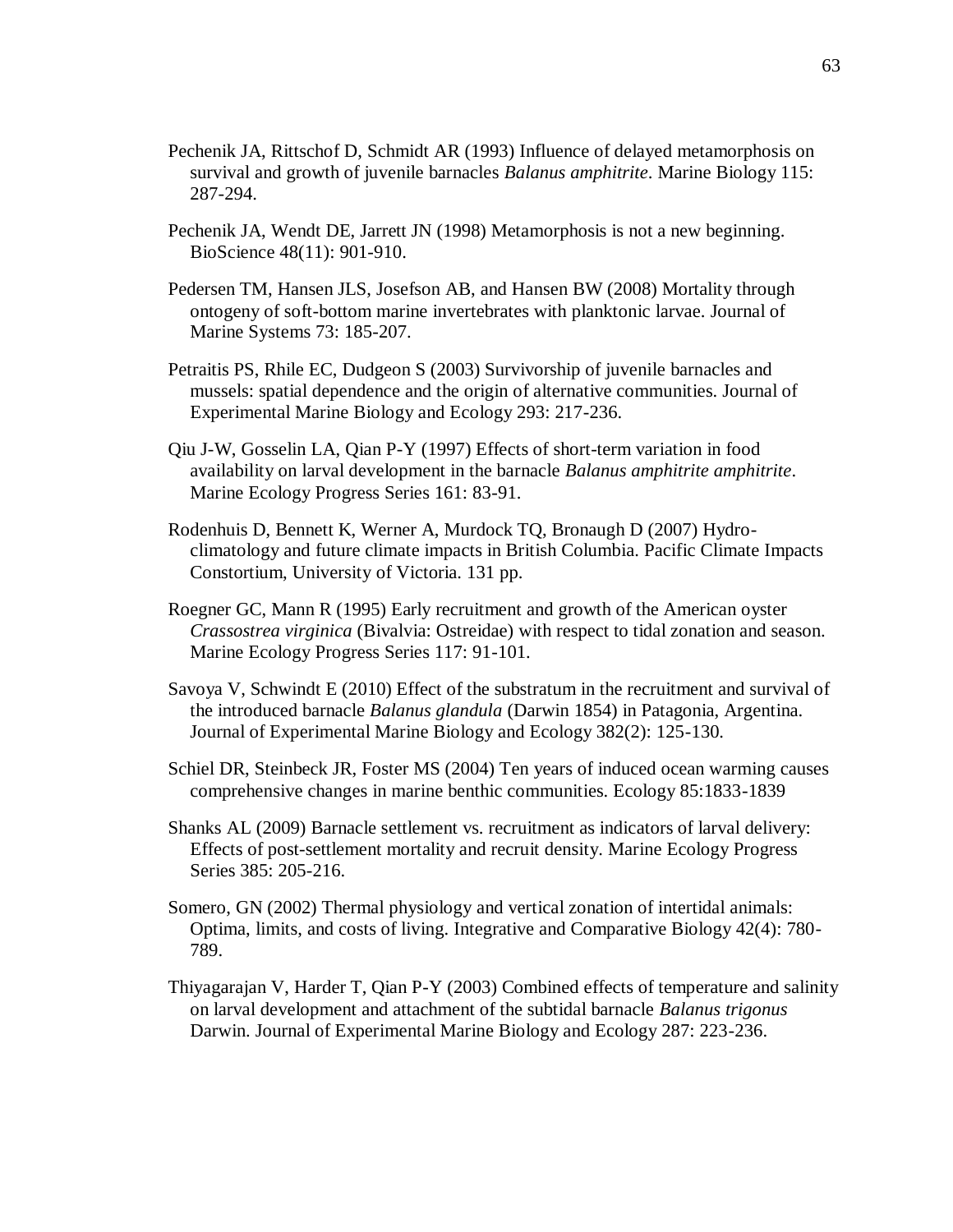- Thiyagarajan V, Nancharaiah YV, Venugopalan VP, Nair KVK, Subramoniam T (2000) Relative tolerance of cirripede larval stages to acute thermal shock: A laboratory study. Journal of Thermal Biology 25: 451-457.
- Thiyagarajan V, Pechenik JA, Gosselin LA, Qian PY (2007) Juvenile growth in barnacles: combined effect of delayed metamorphosis and sub-lethal exposure of cyprids to low-salinity stress. Marine Ecology Progress Series 344: 173-184.
- Werner EE, Gilliam JF (1984) The ontogenic niche and species interactions in sizestructured populations. Annual Review of Ecology, Evolution, and Systematics 15: 393-425.
- World Meteorological Organization (2008) Guide to Meteorological Instruments and Methods of Observation. Appendix 4B, WMO-No. 8 (CIMO Guide), Geneva.
- Young BL (1991) *Spartina axil* zones: preferred settlement sites of barnacles. Journal of Experimental Marine Biology and Ecology 151: 71-82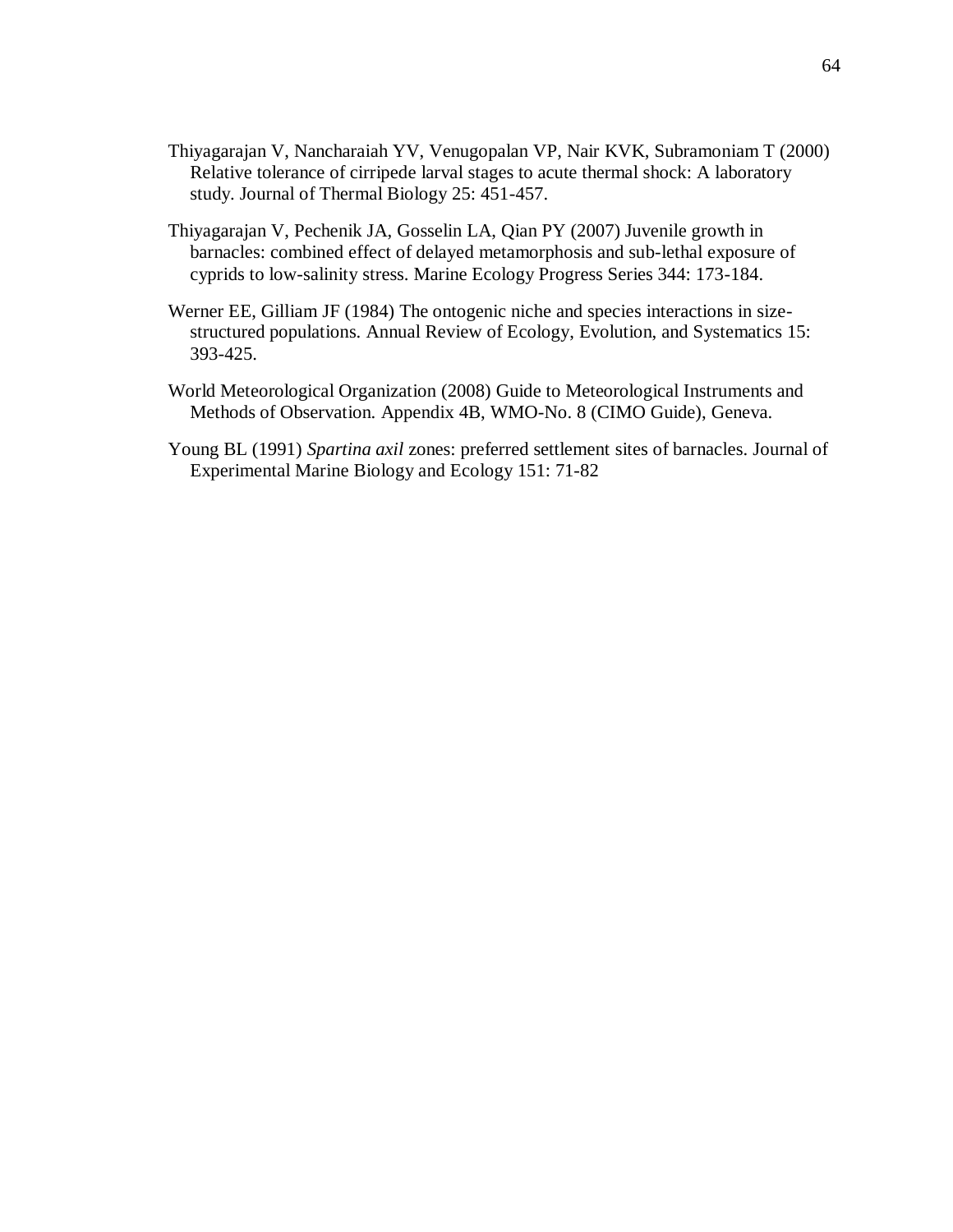# **CHAPTER 4: General Conclusion SUMMARY OF RESULTS**

To improve our understanding of the influence of low tide environmental stress on survival through the early benthic phase, I (1) determined the sensitivity of newly settled mussels to temperature and desiccation stress; (2) determined how sensitivity of mussels to temperature and desiccation stress changes with increasing size; (3) determined the frequency of occurrence of lethal conditions in the field during the recruitment season; and (4) determined the role of temperature, relative humidity, wind speed, ultraviolet radiation, and solar radiation in regulating temporal variation in early post-settlement mortality of barnacles. The most important findings of these studies were: (1) newly settled mussels experienced a threshold of temperature tolerance at 34.1°C and a threshold of desiccation tolerance at a VPD level of 1.01 kPa; (2) *Fucus* spp. cover negatively influenced the survival of newly settled barnacle cyprids and juveniles; and (3) the frequency of occurrence of lethal temperature and desiccation conditions in the field suggests desiccation, but not temperature, may be an important mortality factor for mussels during the first hours and days after transition from pelagic to intertidal habitat.

The first study in this thesis examined the influence of temperature and desiccation stress on mortality of newly settled *Mytilus trossulus*, as well as the ontogeny of sensitivity to desiccation stress through the early benthic phase. The critical temperature at which 50% of newly settled mussels of 1-2 mm shell length (SL) died was  $34.1^{\circ}$ C, although this temperature was rarely reached on intertidal rock surfaces during the recruitment season. The critical vapour pressure deficit (VPD) value of 1.01 kPa, however, occurred very frequently and for prolonged periods during the recruitment season, and thus posed a high threat to newly settled mussels. I concluded that desiccation stress appears to exert the most influence on mortality during the early benthic phase, and a final laboratory experiment characterized the changes in sensitivity to desiccation stress that occur as mussels increase in size. The mussels became highly tolerant to all experimental VPD values once they reached the size of 3 mm SL, suggesting a size threshold of desiccation tolerance between 2-3 mm SL. This size also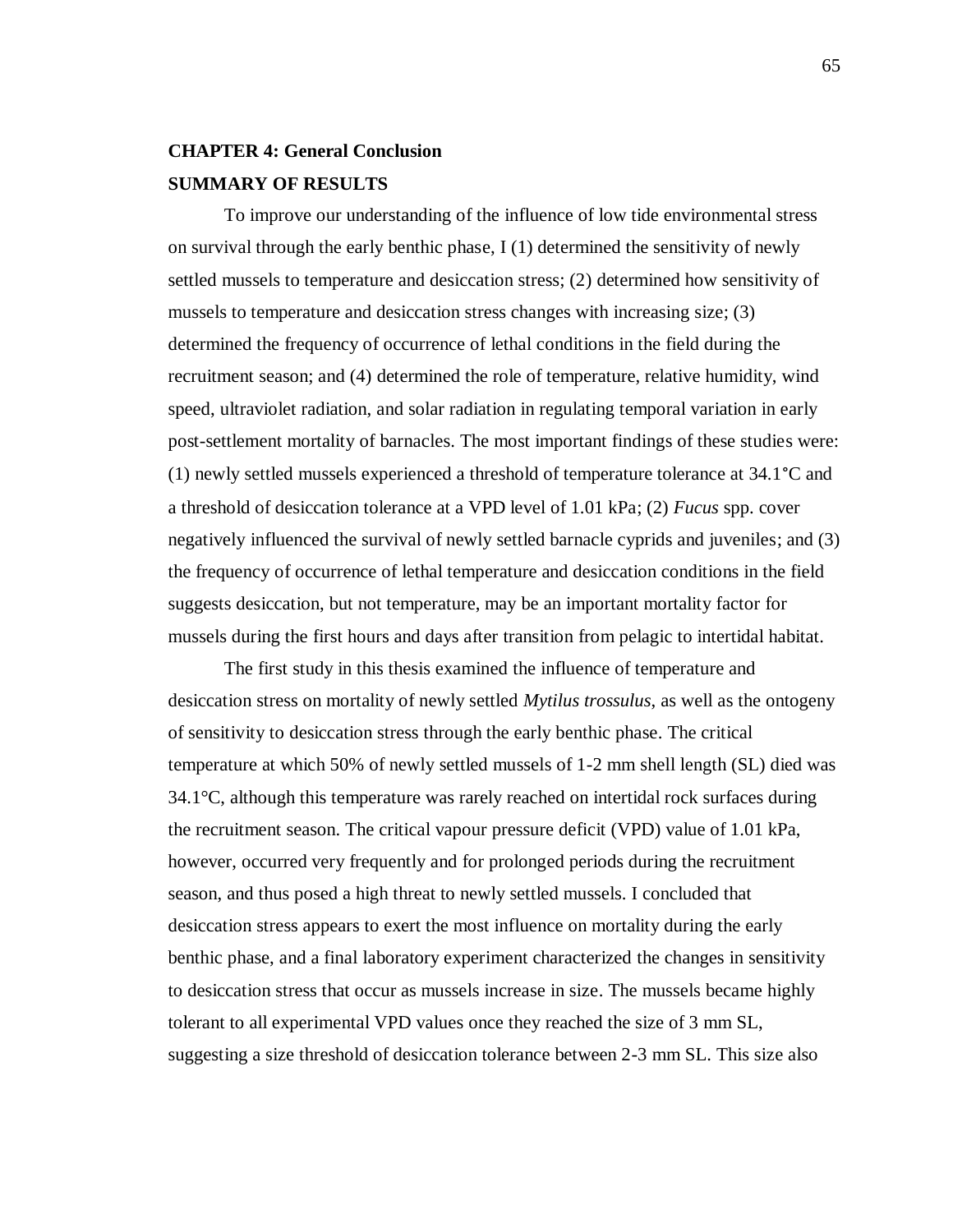closely corresponded to the size at which mussels have been reported to shift microhabitat use, from filamentous algae that provide protection from temperature and desiccation stress to rock surfaces and adult mussel beds that have much more variable environmental conditions during aerial exposure. Ontogenetic shifts in habitat use by juvenile *M. trossulus* may therefore be a response to changing vulnerability to desiccation stress.

The second study in this thesis examined the influence of weather-related abiotic conditions and *Fucus* spp. cover on early survivorship of *Balanus glandula* during the first hours and days after the transition from pelagic to benthic environments. Weatherrelated abiotic conditions were highly variable during the recruitment survey, indicating that each daily cohort of barnacle settlers experienced conditions at settlement that differed from those experienced by another daily cohort. Cyprid mortality varied greatly among daily cohorts and was significantly higher under *Fucus* spp. cover. Juvenile survivorship up to 10 d post-metamorphosis was also significantly lower under *Fucus* spp. cover than on bare surfaces. Contrary to expectations, cyprid mortality on bare surfaces was not significantly influenced by weather-related abiotic conditions. On *Fucus*-covered surfaces, however, high cyprid mortality may have been due to an indirect effect of the presence of *Fucus* spp., which may include factors such as predation and bulldozing.

Newly settled mussels and barnacles responded similarly to intertidal temperature stress but differently to intertidal desiccation stress. Intertidal temperatures above the threshold tolerance levels for newly settled mussels and barnacles did not occur frequently during the settlement and early growth season, suggesting that temperature stress is not likely an important factor influencing early benthic phase mortality. The desiccation stress threshold level for newly settled mussels was frequently exceeded for several hours during the recruitment season, however, suggesting that desiccation stress may be an important factor influencing early benthic phase mortality in mussels that settle on open surfaces. Cyprid mortality on bare surfaces, however, was not significantly influenced by desiccation stress or any other weather-related abiotic factors.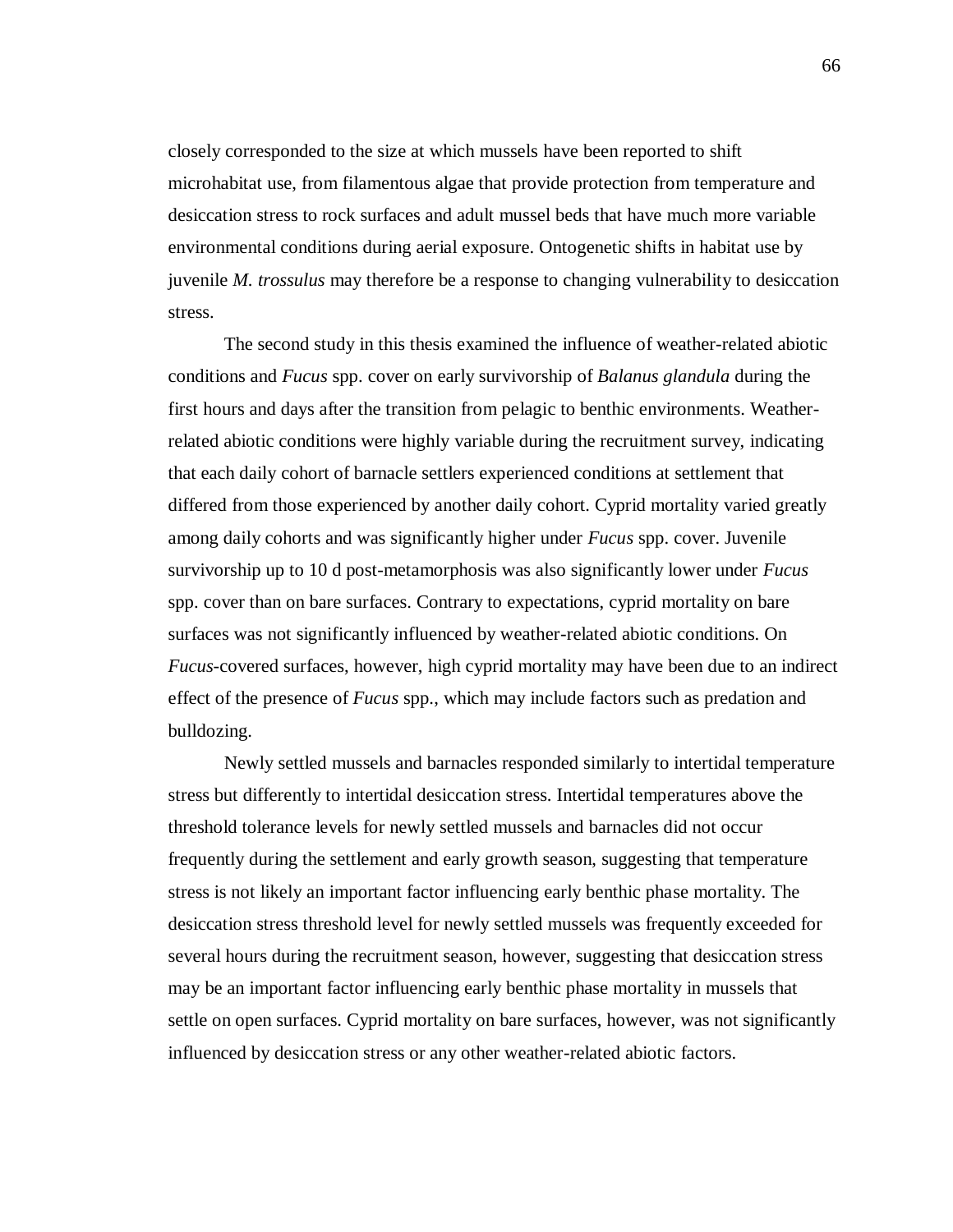The differing response of these two species to desiccation stress is likely due to differences in mechanisms for coping with stress: Mussels settle within filamentous algae that retain moisture during low tide likely to reduce exposure to potentially lethal levels of desiccation stress. Barnacle cyprids, however, experience reduced survival through the early benthic phase in structurally complex habitats, and therefore likely utilize alternate mechanisms to reduce the harmful effects of desiccation stress. This may include preferentially settling in crevices and depressions of rough surfaces (Wethey, 1986; Raimondi, 1988; Savoya & Schwindt, 2010), which are usually more shaded and damp than raised areas and smooth surfaces (Raimondi, 1990). Cyprids may also possess physiological mechanisms (Foster, 1971) that cause evaporative water loss to occur at a slower rate than in newly settled mussels; this might explain why *B. glandula* cyprids have higher tolerance to desiccation stress than newly settled *M. trossulus*, with threshold tolerance levels at 1.58 kPa and 1.01 kPa, respectively.

#### **CONCLUSIONS AND FUTURE DIRECTIONS**

Through these studies I have concluded that the survival of newly settled mussels likely depends upon the presence of protective microhabitats created by filamentous and fucoid algae, whereas barnacles experience reduced survival through the early benthic phase in the presence of fucoid algae. This information is critical in light of the expected shift to warmer and dryer summer conditions on the west coast of British Columbia by 2050 (Rodenhuis et al., 2007); summer mortality of filamentous and fucoid algae populations may increase, as the predicted increases in temperature and desiccation stress may severely inhibit physiological activity of these algae (Haring et al., 2002; Ji & Tanaka, 2002; Martinez et al., 2012). This might simultaneously result in decreased mussel survival and increased barnacle survival during the first hours and days after the transition from pelagic to intertidal habitat. Changes in survival through the early benthic phase could in turn affect the abundance of adult populations (Osman et al., 1992; Roegner & Mann, 1995; Hunt & Scheibling, 1997). This indicates the importance of considering species interactions when developing predictions for the population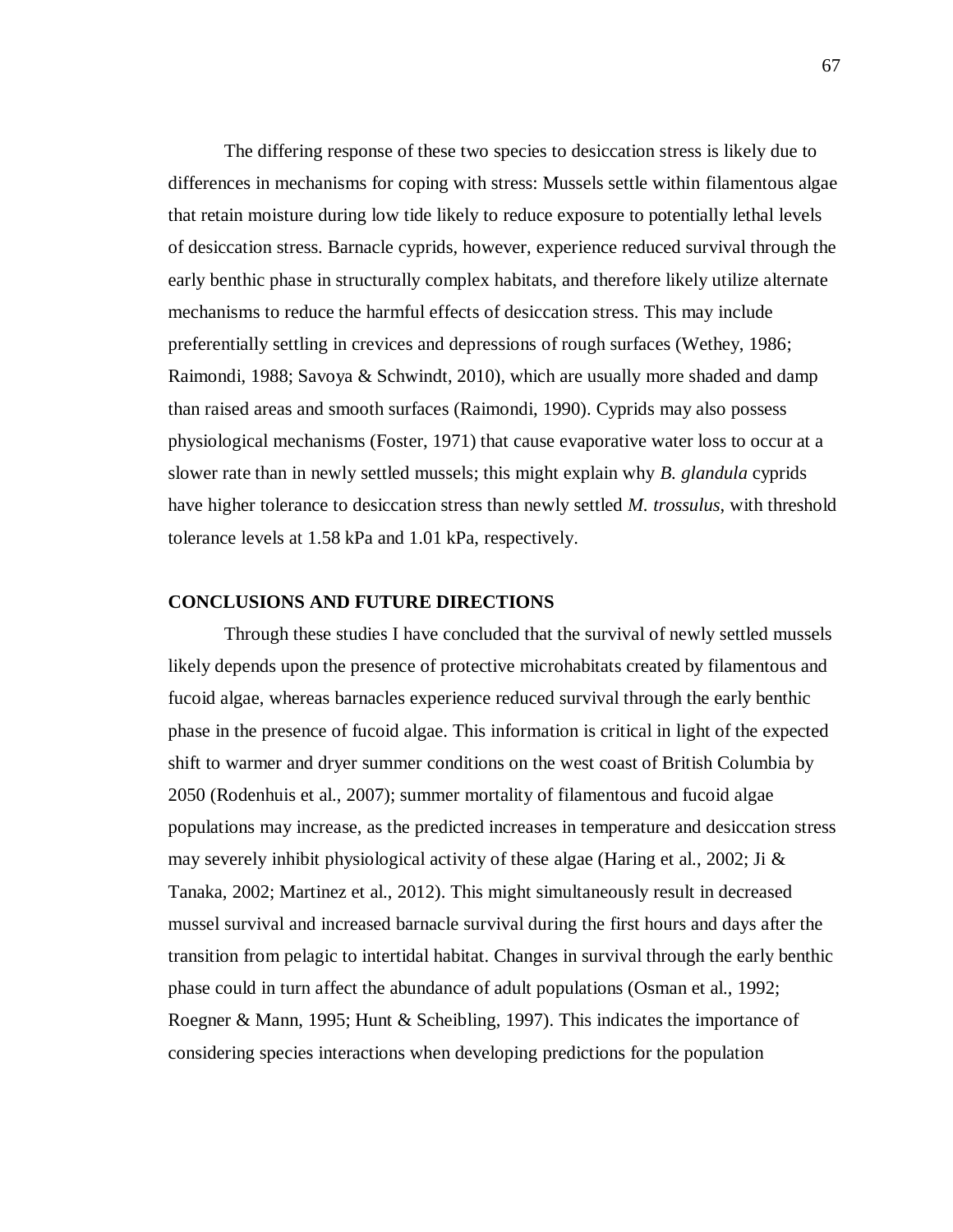abundance of a species; many other species of the intertidal community rely on mussels and barnacles for resources, such as food, shelter from predators, and protection from environmental stress (Gosselin & Chia, 1995; Crain & Bertness, 2006; Koivisto & Westerbom, 2010). Changes in the abundance of adult populations of these species could therefore have severe impacts on the entire ecosystem, including loss of community biodiversity, increased vulnerability to invasive species, reduction in productivity, and extinction at local 'hot spots' that are sensitive to climate change (Helmuth et al., 2002; Harley et al., 2006; Koivisto & Westerbom, 2010). The ability to modify, maintain, and create habitats that facilitate the existence of other species classifies *M. trossulus* and *B. glandula* as ecosystem engineers (Jones et al., 1994; Crain & Bertness, 2006), and suggests conservation of these species should be a top priority.

In this thesis I have demonstrated that newly settled mussels and barnacles are sensitive to temperature and desiccation stress, and the frequent occurrence of potentially lethal desiccation levels suggests desiccation stress may be an important factor in early benthic phase mortality. Specifically, weather-related abiotic factors that influence desiccation stress may sometimes be important mortality factors through the early benthic phase, and future studies should continue to identify the specific conditions and types of intertidal populations where this is the case (Raimondi, 1990). Of particular importance are: (1) determining the indirect effects of weather-related abiotic factors on early benthic phase mortality, such as the influence of these factors on predator and grazer activity below algal canopy; and (2) determining the direct effects of weather-related abiotic factors at the extremes of climate pattern oscillations (i.e., El Niño/La Niña), which may be achieved by monitoring settlement and early benthic phase mortality through several consecutive recruitment seasons. This information would strengthen our ability to understand and predict population fluctuations, and to characterize the role of early benthic phase mortality as a mechanism influencing population abundance.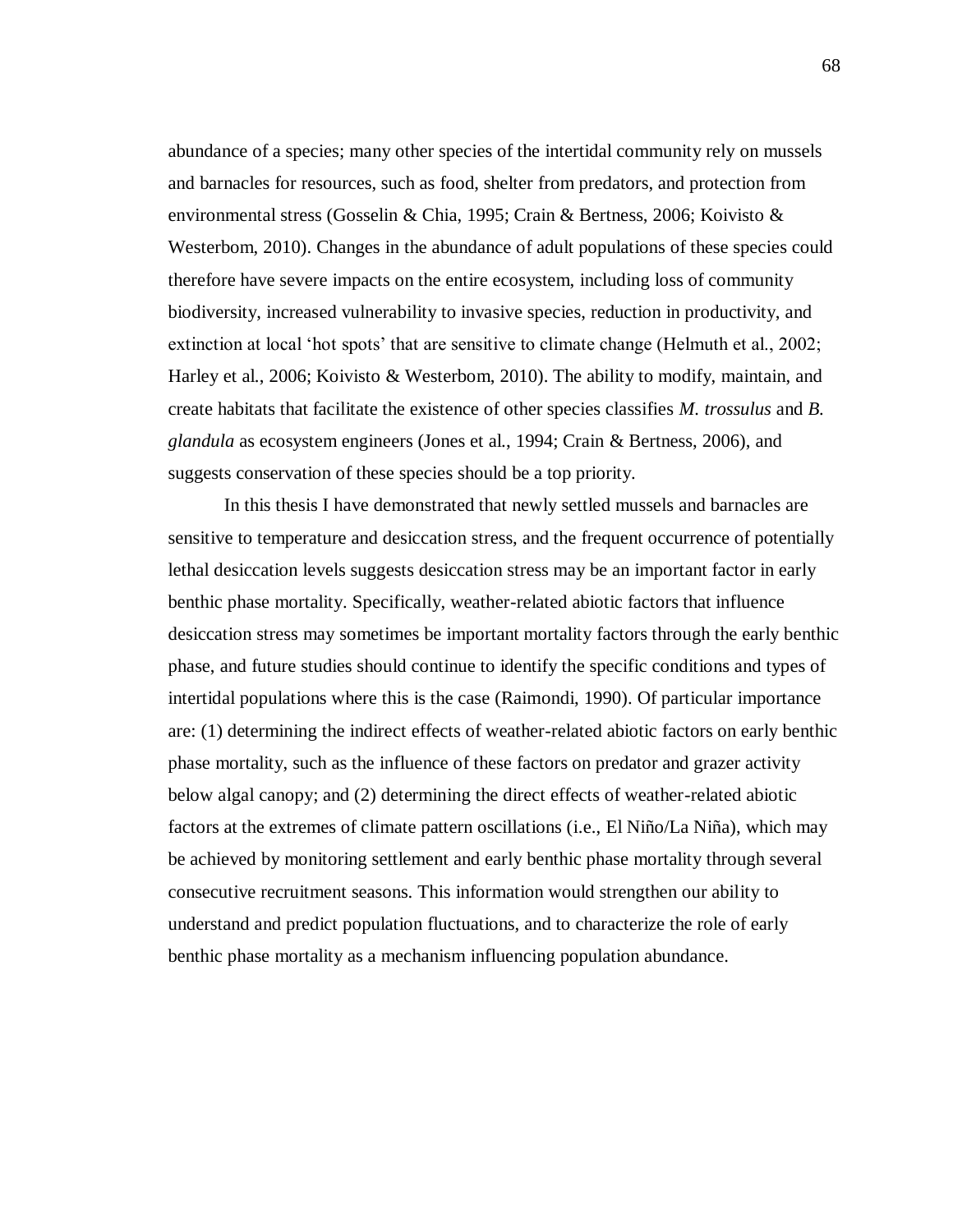#### **LITERATURE CITED**

- Crain CM, Bertness MD (2006) Ecosystem engineering across environmental gradients: Implications for conservation and management. BioScience 56 (3): 211-218.
- Foster BA (1971) Desiccation as a factor in the intertidal zonation of barnacles. Marine Biology 8: 12-29.
- Gosselin LA, Chia F-S (1995) Characterizing temperate rocky shores from the perspective of an early juvenile snail: the main threats to survival of newly hatched *Nucella emarginata*. Marine Biology 122: 625-635.
- Harley CDG, Hughes AR, Hultgren KM, Miner BG, Sorte CJB, Thornber CS, Rodriguez LF, Tomanek L, Williams SL (2006) The impacts of climate change in coastal marine systems. Ecology Letters 9: 228-241.
- Haring RN, Dethier MN, Williams SL (2002) Desiccation facilitates wave-induced mortality of the intertidal alga *Fucus gardneri*. Marine Ecology Progress Series 232: 75-82.
- Helmuth B, Harley CDG, Halpin PM, O'Donnell M, Hoffman GE, Blanchette CA (2002) Climate change and latitudinal patterns of intertidal thermal stress. Science 298: 1015- 1017.
- Hunt HL, Scheibling RE (1997) Role of early post-settlement mortality in recruitment of benthic marine invertebrates. Marine Ecology Progress Series 155: 269-301.
- Ji Y, Tanaka J (2002) Effect of desiccation on the photosynthesis of seaweeds from the intertidal zone in Honshu, Japan. Phycological Research 50: 145-153.
- Jones CG, Lawton JH, Shachak M (1994) Organisms as ecosystem engineers. Oikos 69: 373-386.
- Koivisto ME, Westerbom M (2010) Habitat structure and complexity as determinants of biodiversity in blue mussel beds on sublittoral rocky shores. Marine Biology 157: 1463-1474.
- Martinez B, Arenas F, Rubal M, Burgués S, Esteban R, Garcia-Plazaola I, Figueroa FL, Pereira R, Saldaña L, Sousa-Pinto I, Trilla A, Viejo RM (2012) Physical factors driving intertidal macroalgae distribution: physiological stress of a dominant fucoid at its southern limit. Oecologia 170: 341-353.
- Osman RW, Whitlach RB, Malatesta RJ (1992) Potential role of micro-predators in determining recruitment into a marine community. Marine Ecology Progress Series 83: 35-43.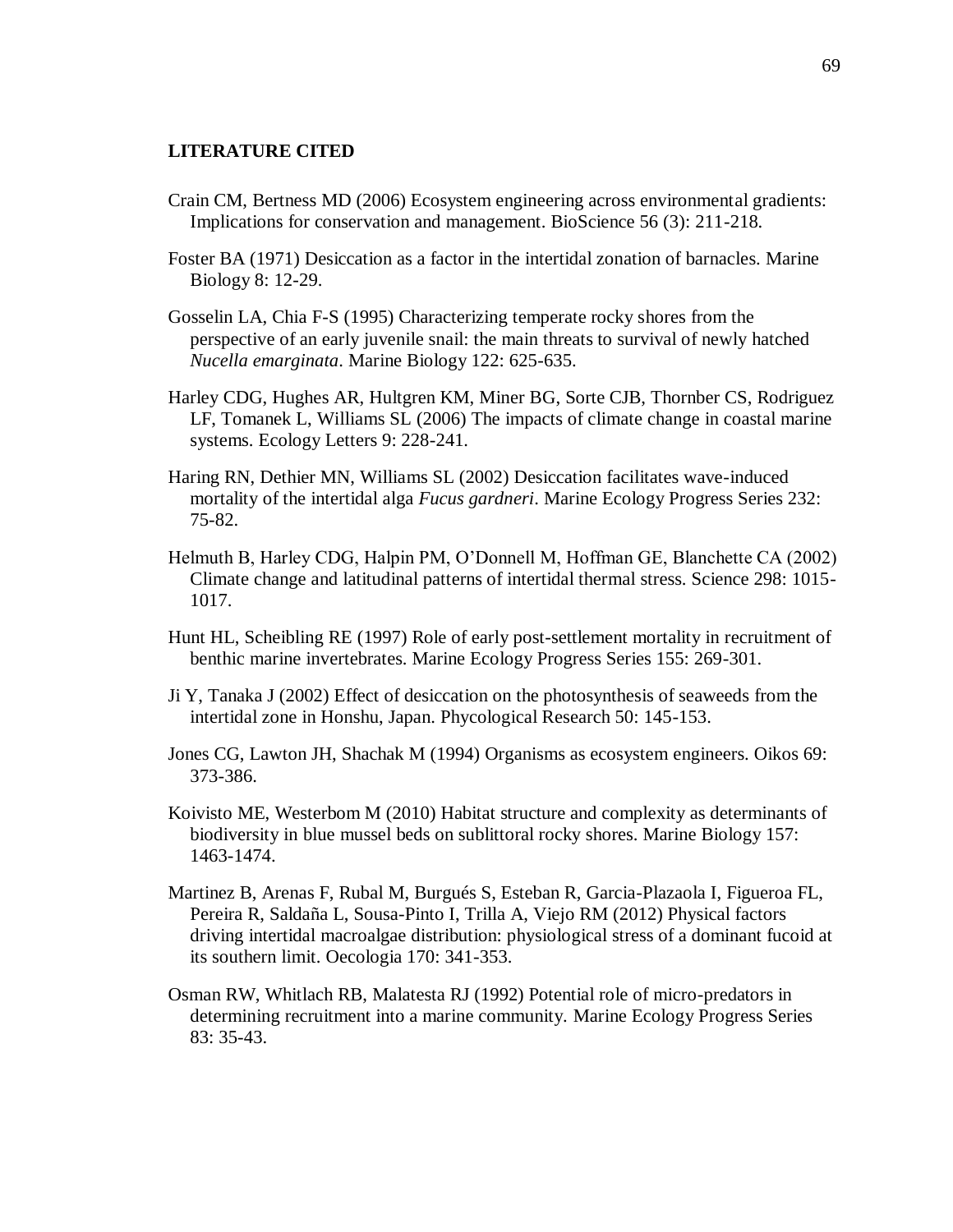- Raimondi PT (1988) Rock type affects settlement, recruitment, and zonation of the barnacle *Chthamalus anisopoma* (Pilsbury). Journal of Experimental Marine Biology and Ecology 123: 253-267.
- Raimondi PT (1990) Patterns, mechanisms, consequences of variability in settlement and recruitment of an intertidal barnacle. Ecological Monographs 60(3): 283-309.
- Rodenhuis D, Bennett K, Werner A, Murdock TQ, Bronaugh D (2007) Hydroclimatology and future climate impacts in British Columbia. Pacific Climate Impacts Constortium, University of Victoria. 131 pp.
- Roegner GC, Mann R (1995) Early recruitment and growth of the American oyster *Crassostrea virginica* (Bivalvia: Ostreidae) with respect to tidal zonation and season. Marine Ecology Progress Series 117: 91-101.
- Savoya V, Schwindt E (2010) Effect of the substratum in the recruitment and survival of the introduced barnacle *Balanus glandula* (Darwin 1854) in Patagonia, Argentina. Journal of Experimental Marine Biology and Ecology 382(2): 125-130.
- Wethey DS (1986) Ranking of settlement cues by barnacle larvae: influence of surface contour. Bulletin of Marine Science 39: 393-400.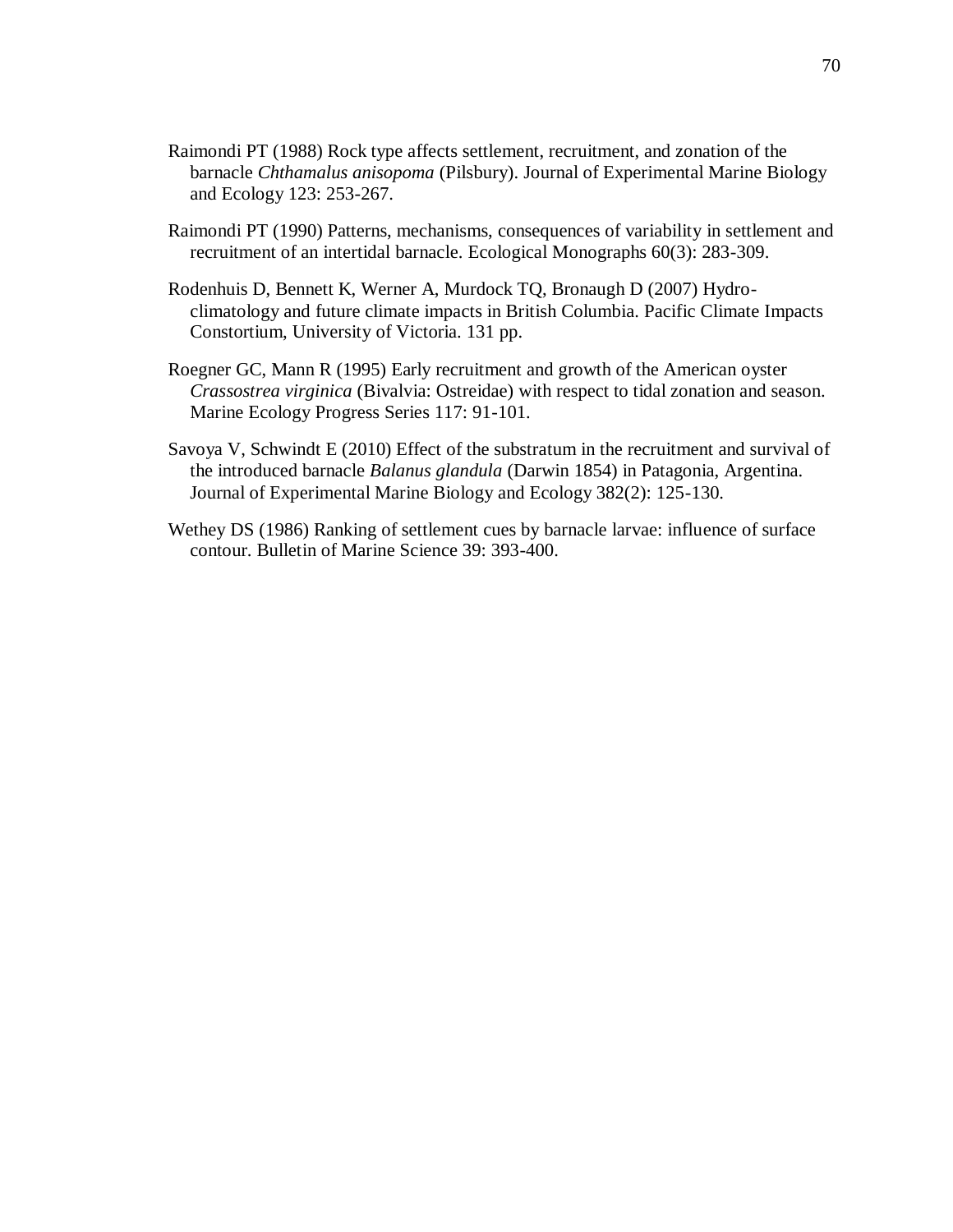### **APPENDIX A: Autocorrelation analysis of multiple regression models predicting intertidal relative humidity and intertidal temperature on bare surfaces.**

Complete analysis of time-series data includes inspecting model residuals for an indication of autocorrelation. Autocorrelation violates the ordinary least squares (OLS) assumption that the error terms are uncorrelated. While it does not affect the OLS coefficient estimates, positive autocorrelation of the errors at low lags tends to cause underestimation of the standard errors of a model and overestimation of the t-scores. If autocorrelation is found in model residuals, it suggests the model may require modification to include information that is not yet accounted for, which is typically done by adding additional terms to the model.

In this thesis, two multiple regression models were developed to predict intertidal relative humidity and intertidal temperature (Tables 2.1 and 3.1, respectively). Plots of the model residuals as a function of time (Figure A.1- $A&C$ ) do not reveal any patterns, suggesting the model has captured the patterns in the data quite well; however, there is a small amount of positive autocorrelation left in the residuals, indicated by the significant correlations at lag(1) and lag(17) for the intertidal temperature model (Figure A.1-B) and at lag(1) for the intertidal relative humidity model (Figure A.1-D). Ideally, an additional term should be added to each model to account for this correlation; this would likely result in a slightly more accurate forecast of intertidal temperature and relative humidity over the short-term than the original model. However, as the predicted data were used to determine the frequency of intertidal temperature and relative humidity conditions above threshold values, a minor change in the individual predicted values (i.e.,  $\lt 1^{\circ}$ C or  $\lt 2\%$ RH change) caused by adding an additional term to the model is unlikely to change the overall results of the study; therefore, I did not opt to fit a more complicated model.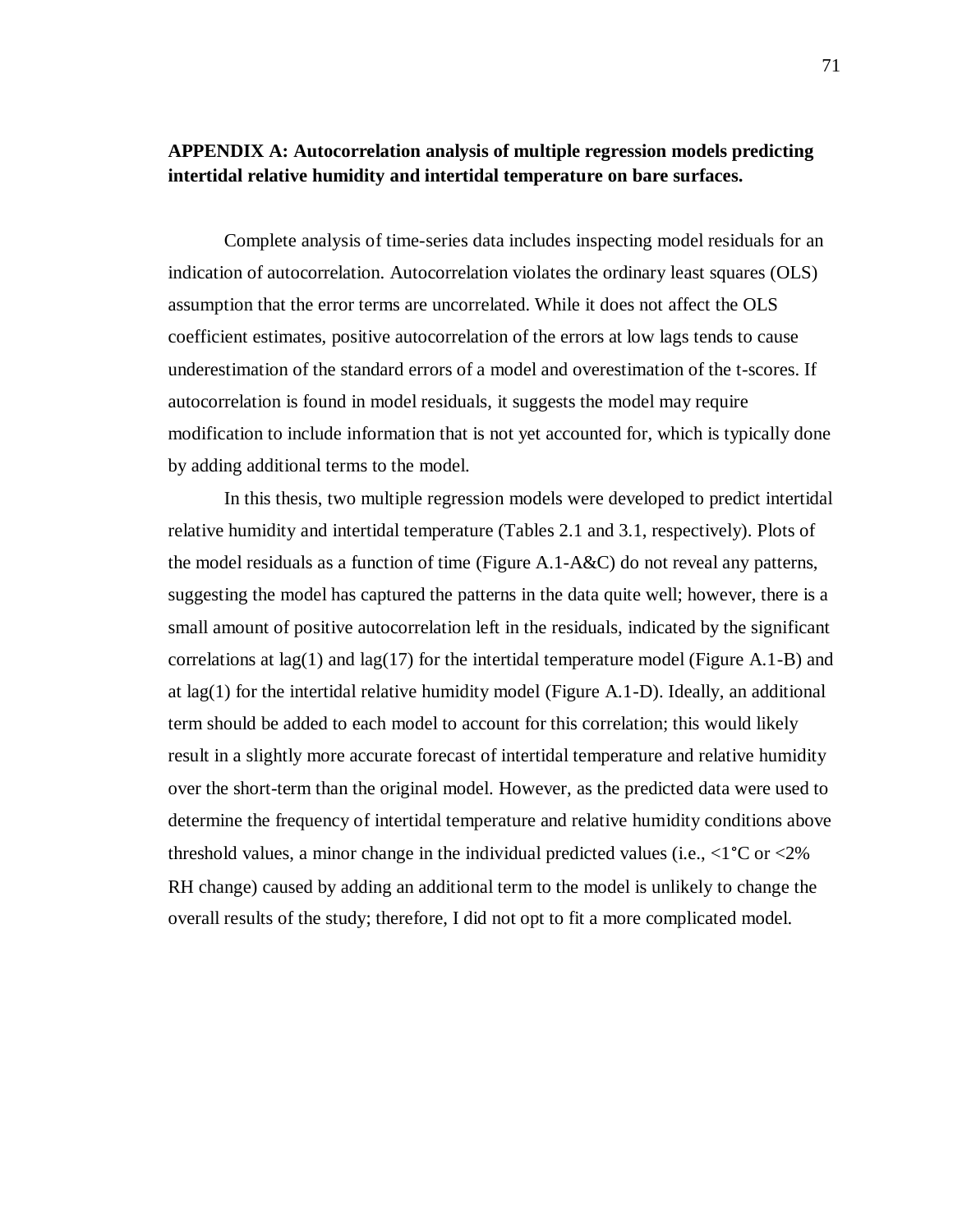

Figure A.1. Results of autocorrelation analysis of residuals from multiple regression models predicting intertidal temperature (A&B) and intertidal relative humidity (C&D). A&C represent scatterplots of the model residuals as a function of time in the form of consecutive observations. B&D represent bar plots of autocorrelation of residuals as a function of lag time. Bars outside the limits of the 95% CI (dashed lines in B&D) suggest significant autocorrelation at the associated lag value.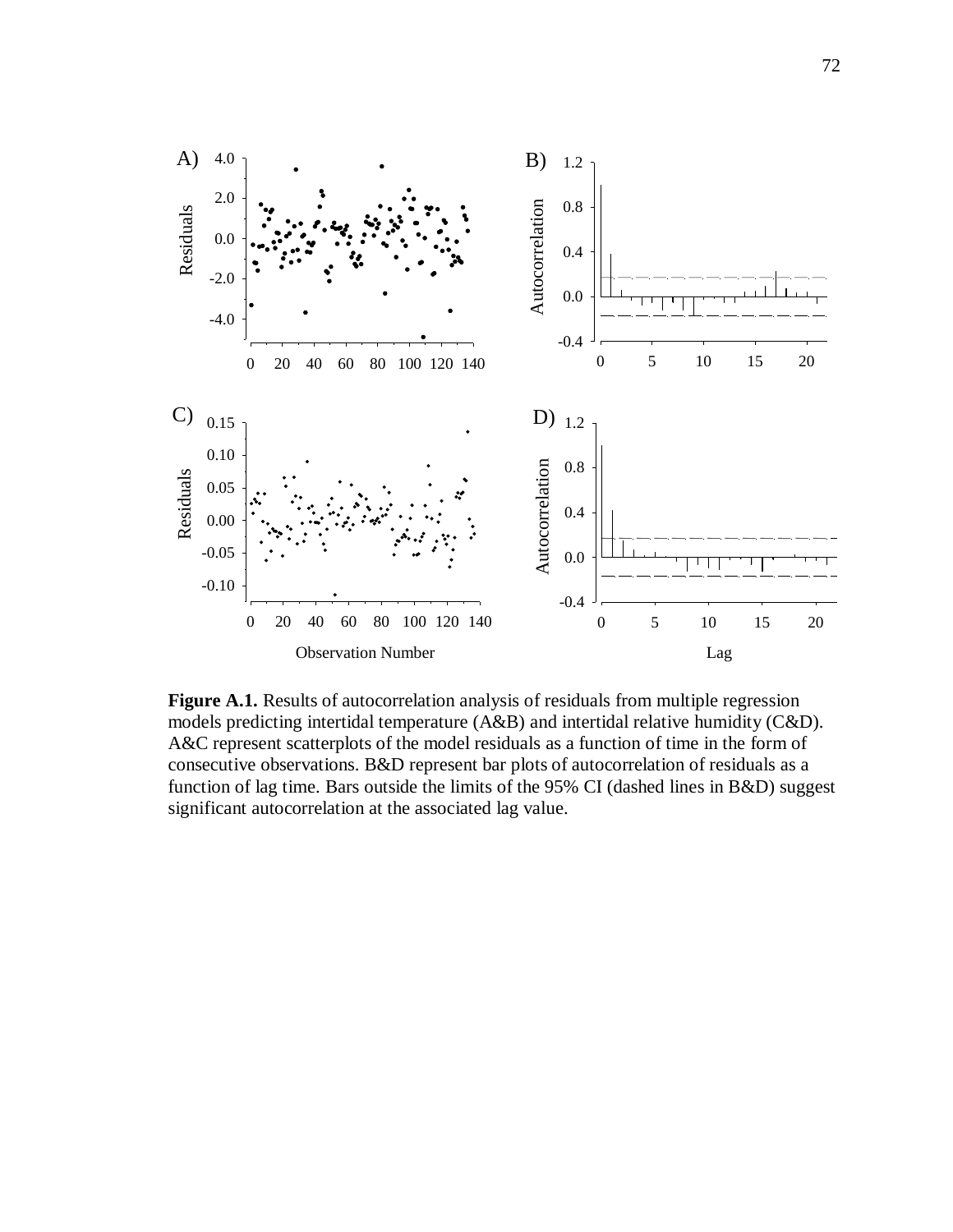## **APPENDIX B**: **Intertidal temperature and relative humidity conditions during low tide at Grappler Inlet.**

To determine the temperature and relative humidity (RH) conditions occurring over the vertical range of mussel distribution in the intertidal zone, RH data loggers were placed in the intertidal zone at Grappler Inlet during low tide on a sunny day (See Chapter 2).

Data loggers that were placed at three different intertidal heights (2.0 m, 2.5 m, 2.75 m) revealed the unexpected finding that intertidal rock surface temperature at 2.0 m and 2.5 m could reach the same or higher rock surface temperatures as those occurring at 2.75 m. On bare rock surfaces, temperatures did not reach the juvenile mussel tolerance threshold until the last half hour of low tide and were thus not likely to be lethal (Figure A.1-A). Although data was not collected after the tide rose to 2.5 m, there was potential for further temperature increases at 2.75 m over another 2 h before the tide re-immersed that surface. Data loggers placed under fucoid algae showed that rock surface temperatures did not reach potentially lethal levels at any intertidal height (Figure A.1-  $D$ ).

VPD levels were above the juvenile mussel threshold for the majority of the low tide (Figure A.1-C). VPD levels at 2.0 m and 2.5 m could get as high as those recorded at 2.75 m; however, the rising tide caused potentially lethal VPD levels at 2.0 m to persist for less time than at 2.5 m. Although data was not collected after the tide rose to 2.5 m, there was potential for further VPD increases at 2.75 m over another 2 h before the tide re-immersed the surface. Levels of VPD that are lethal to recently settled *M. trossulus* therefore occur over the full range of their intertidal distribution, but this exposure likely occurs for the longest time near the upper limit of their distribution, where emersion can occasionally last up to 13 h. Data loggers placed under fucoid algae showed that VPD levels did not reach potentially lethal levels at any intertidal height (Figure A.1-F).